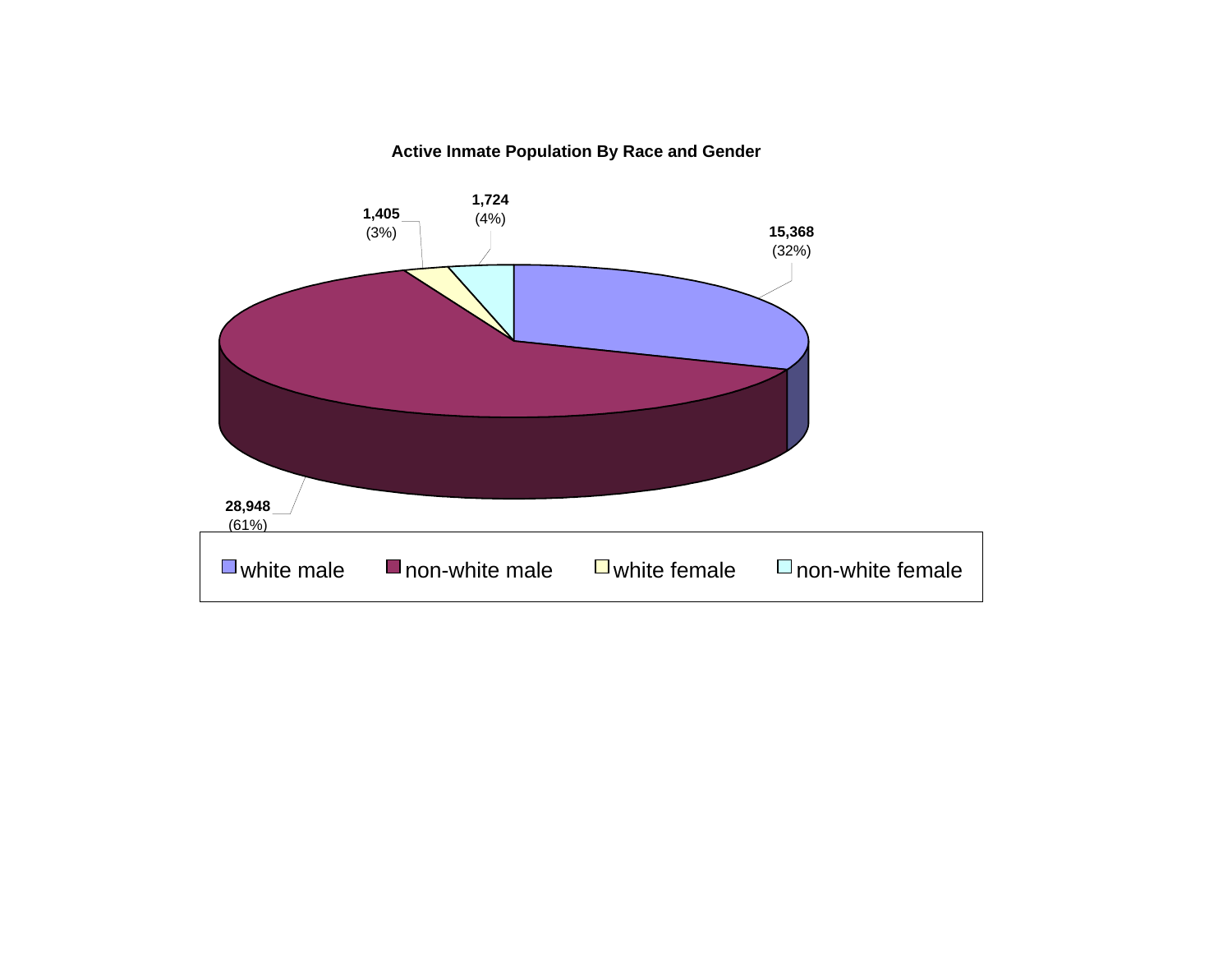

**Active Inmates By Security Status**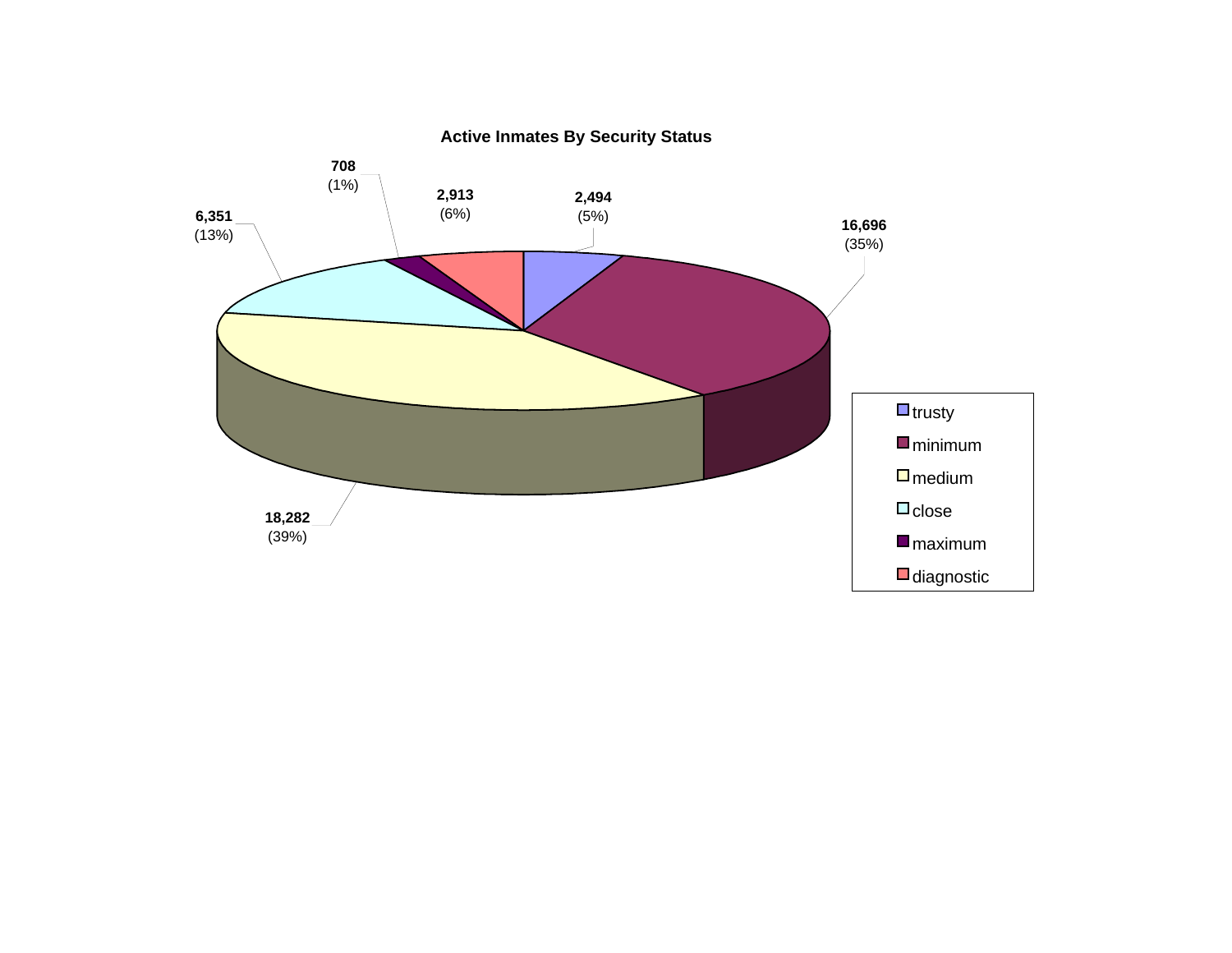

#### **Active Inmates Prison Sentence In Years**

**Number of Inmates**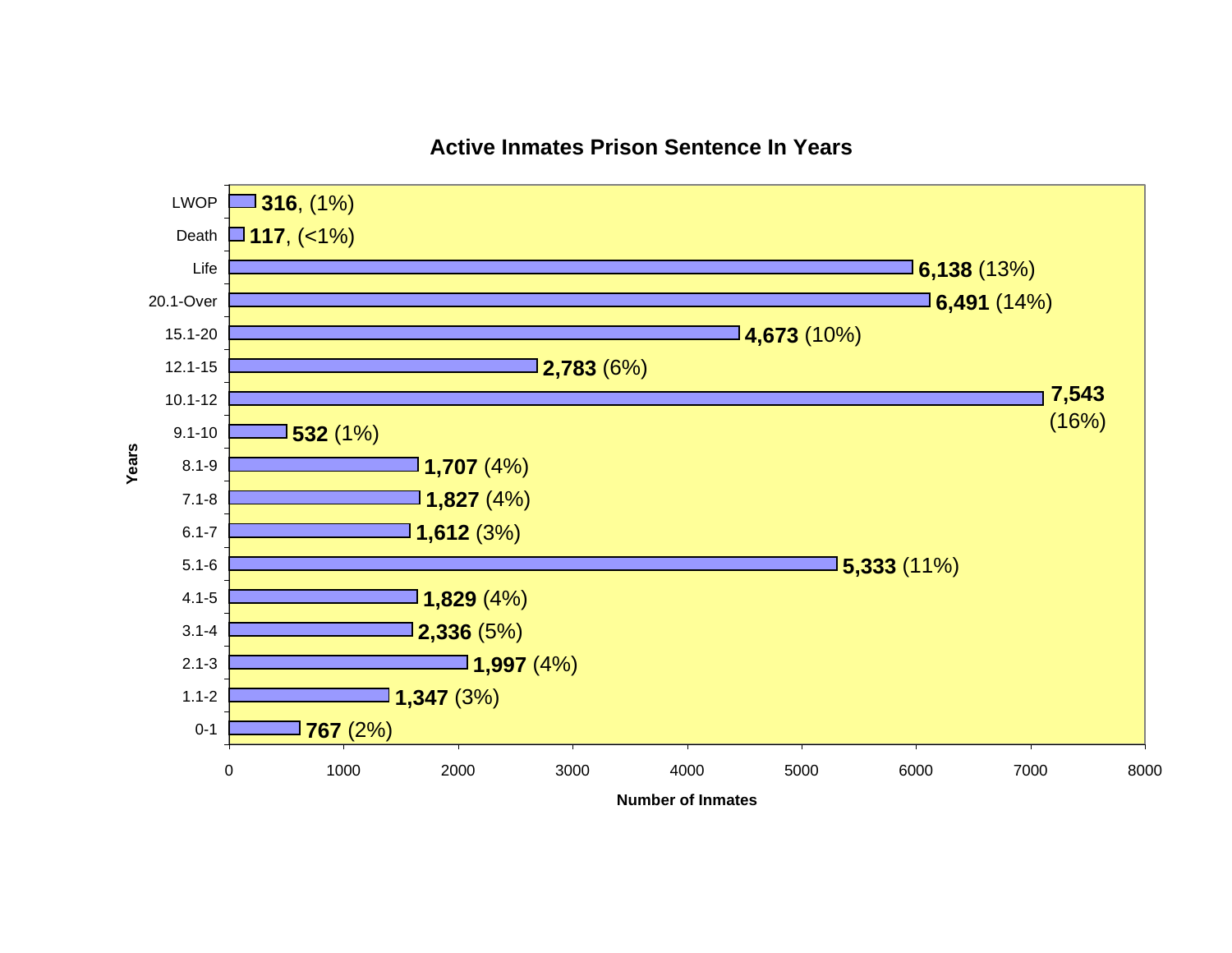**Active Inmates Who Have Probation To Follow Prison**

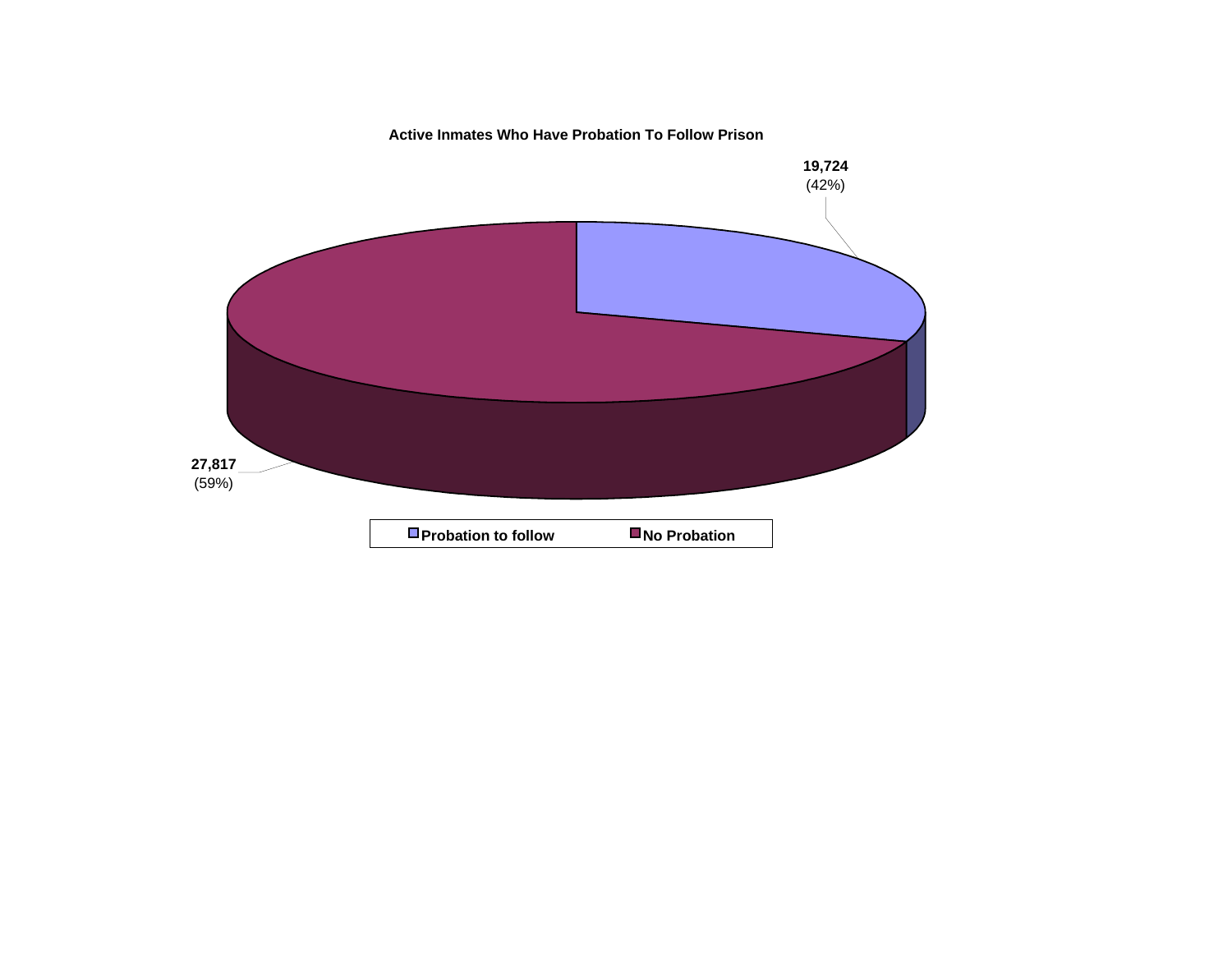**Active Inmates Grouped By Institution**

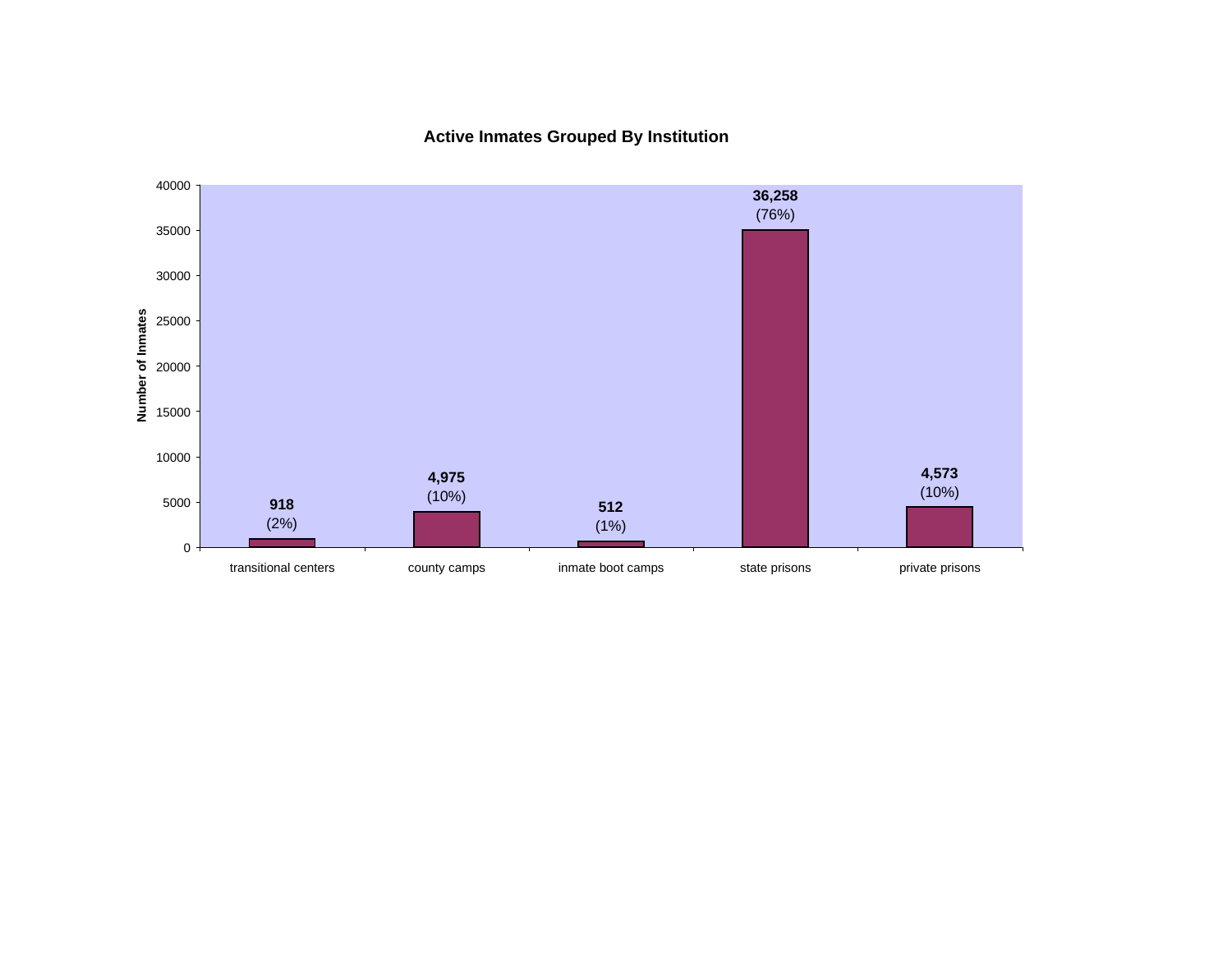#### **Active Inmates By Most Serious Crime Type**

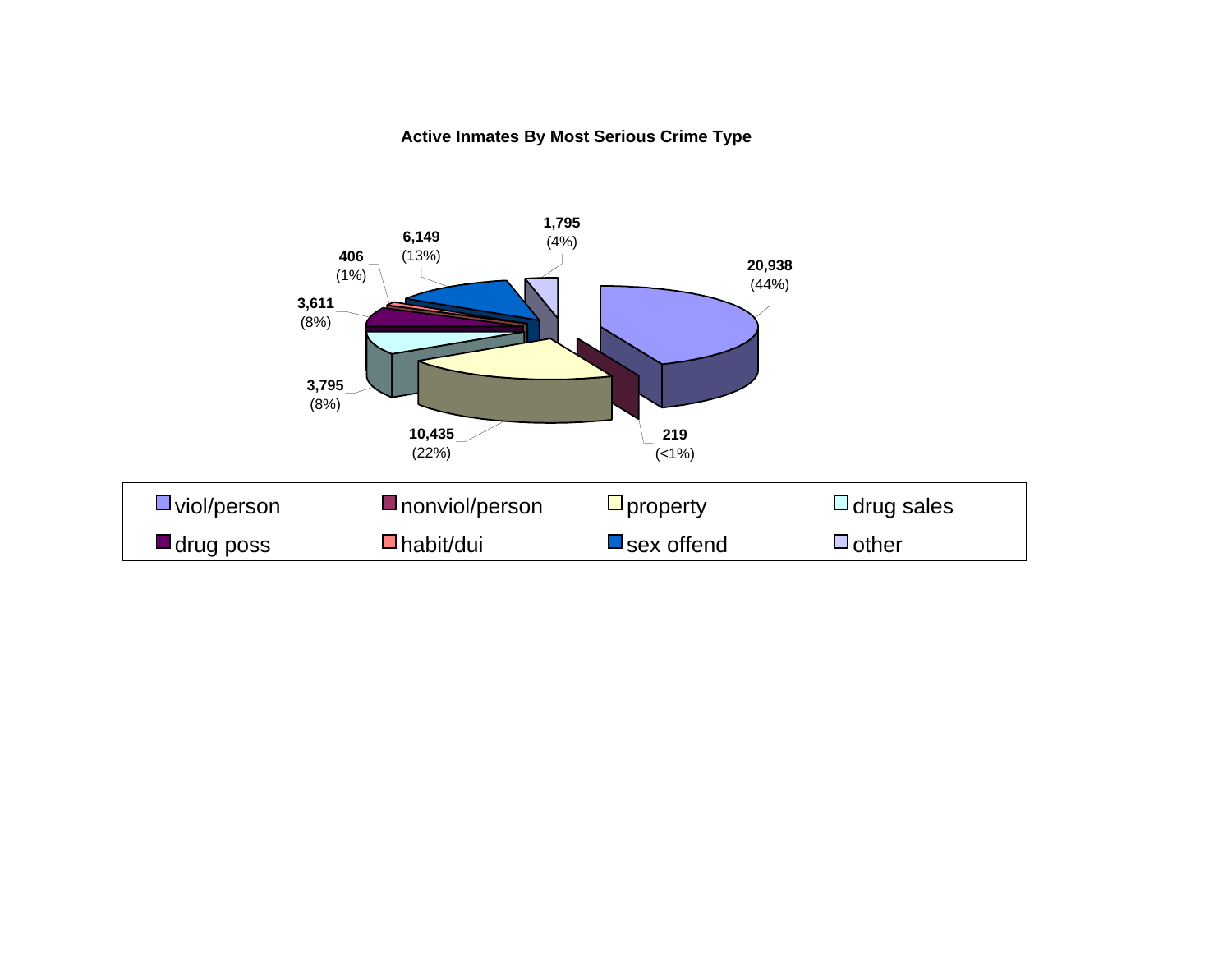Georgia Department of Corrections Page 1 Run  $12/17/02$  12:31 pm Decision Support

#### Inmate statistical profile

TABLE OF CONTENTS FOR ACTIVE PRISONERS EXCLUDING JAIL

Title PAGE ----- ---- RACE AND SEX............................ 2 Culture Fair IQ Scores.................. 3 Self-Rpt Socioeconomic Class............ 4 Self-Rpt Environment To Age 16.......... 5 Self-Rpt Education Level................ 6 Functional Reading Level (WRAT Scores).. 7 Functional Math Level (WRAT Scores)..... 8 Functional Spelling Level (WRAT Scores). 9 Self-Rpt Guardian Status To Age 16......10 Self-Rpt Employment Status Before Prison11 Self-Rpt Marital Status At Admission....12 Self-Rpt Number Of Children At Admission13 Self-Rpt Religious Affiliation..........14 Self-Rpt Family Behavior Patterns \*.....15 Inmate Diagnostic Behavior Problem \*....16 Physical Profile (General Condition)....17 Security Status...........................18 Number Of Sentences.....................19 Number Of Disciplinaries................20 Number Of Escapes........................21 Number Of Prior Georgia Incarcerations \*22 Number Of Transfers.....................23 County Of Conviction....................24 Circ Of Conviction......................29 Home County.............................31 Prison Sentence In Years................36 Probation To Follow Prison..............37Admission Type.............................38 Release Type...............................39 Inst By Group.............................40 Institution................................41 Misdemeanors And Felonies...............44 Crimes By Group...........................45 Most Serious Offense....................46 Most Serious Crime Type.................52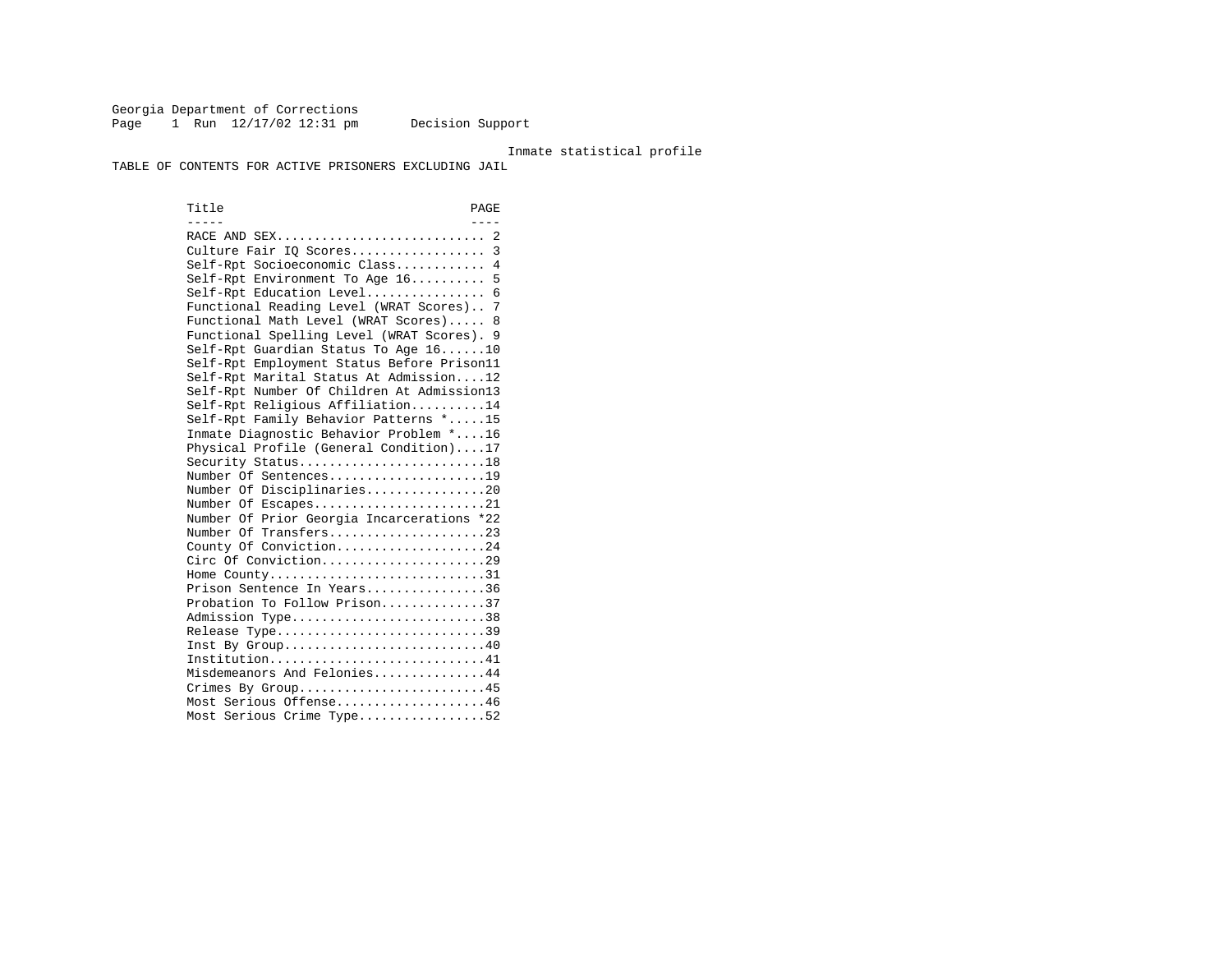Page 2 Run  $12/17/02$  12:31 pm

#### Inmate statistical profile

Sample: ACTIVE PRISONERS EXCLUDING JAIL **Requestor: DECISION SUPPORT** Active inmates 12/17/2002

RACE AND SEX by current age & sex

|                  |             |              |           |                | M E N                        |       |             |                |                    |          |             |       |           |       | W O M E N    |         |           |        |          |       |              |       |
|------------------|-------------|--------------|-----------|----------------|------------------------------|-------|-------------|----------------|--------------------|----------|-------------|-------|-----------|-------|--------------|---------|-----------|--------|----------|-------|--------------|-------|
|                  | Age         |              | Age       |                | Age                          |       | Age         |                | Men                |          | Age         |       | Age       |       | Age          |         | Age       |        | Women    |       | Grand        |       |
| RACE AND SEX     | 00-21       |              | $ 22-39 $ |                | $8 40-54$                    |       | $ 55-99 $   |                | % Total            | ွေ       | 00-21       |       | $ 22-39 $ |       | $ 40-54 $    |         | $8 55-99$ |        | % Total  |       | %   Total %  |       |
| WHITE MALE       | 956         | 29           | 8530      | 32             | 4791                         | 39    | 1091        |                | 56 15368           | 35       | 0           | 0     | 0         | 0     | 0            |         | 0         |        |          |       | 0   15368    | 32    |
| NON WHITE MALE   | 2398        |              | 71 18340  | 68             | 7366                         | 61    | 844         |                | 44 28948           | 65       | $\mathbf 0$ | 0     | 0         | 0     | 0            | 0       | 0         |        | 0        |       | 0   28948    | 61    |
| WHITE FEMALE     | $\Omega$    |              | 0         | $\overline{0}$ | $\mathbf 0$                  | 0     | $\Omega$    | $\Omega$       | $\Omega$           | $\Omega$ | 65          | 43    | 875       | 45    | 421          | 44      | 44        | 54     | 1405     | 45    | 1405         | 3     |
| NON WHITE FEMALE | 0           | $\mathbf{0}$ | 0         | 0 <sup>1</sup> | 0                            | 0     | 0           | 0 <sup>1</sup> | $\mathbf{0}$       | 0        | 87          | 57    | 1071      | 55    | 528          | 56      | 38        | 46     | 1724     | 55    | 1724 4       |       |
| Total reported   |             |              |           |                | 3354 100 26870 100 12157 100 |       |             |                | 1935 100 44316 100 |          | 152 100     |       | 1946 100  |       |              | 949 100 |           | 82 100 | 3129 100 |       | 47445 100    |       |
| Percent reported |             | 100.0        |           | 100.0          |                              | 100.0 |             | 100.0          |                    | 100.0    |             | 100.0 |           | 100.0 |              | 100.0   |           | 100.0  |          | 100.0 |              | 100.0 |
| NOT REPORTED     | $\mathbf 0$ |              | 0         |                | $\mathbf 0$                  |       | $\mathbf 0$ |                | 0                  |          | $\mathbf 0$ |       | 0         |       | $\mathbf{0}$ |         | $\Omega$  |        | 0        |       | $\mathbf{0}$ |       |
| Total            | 3354        |              | 26870     |                | 12157                        |       | 1935        |                | 44316              |          | 152         |       | 1946      |       | 949          |         | 82        |        | 3129     |       | 47445        |       |
|                  |             |              |           |                |                              |       |             |                |                    |          |             |       |           |       |              |         |           |        |          |       |              |       |
| AVERAGE AGE      | 19.94       |              | 30.08     |                | 45.22                        |       | 60.43       |                | 34.79              |          | 20.07       |       | 31.12     |       | 44.59        |         | 59.91     |        | 35.42    |       | 34.83        |       |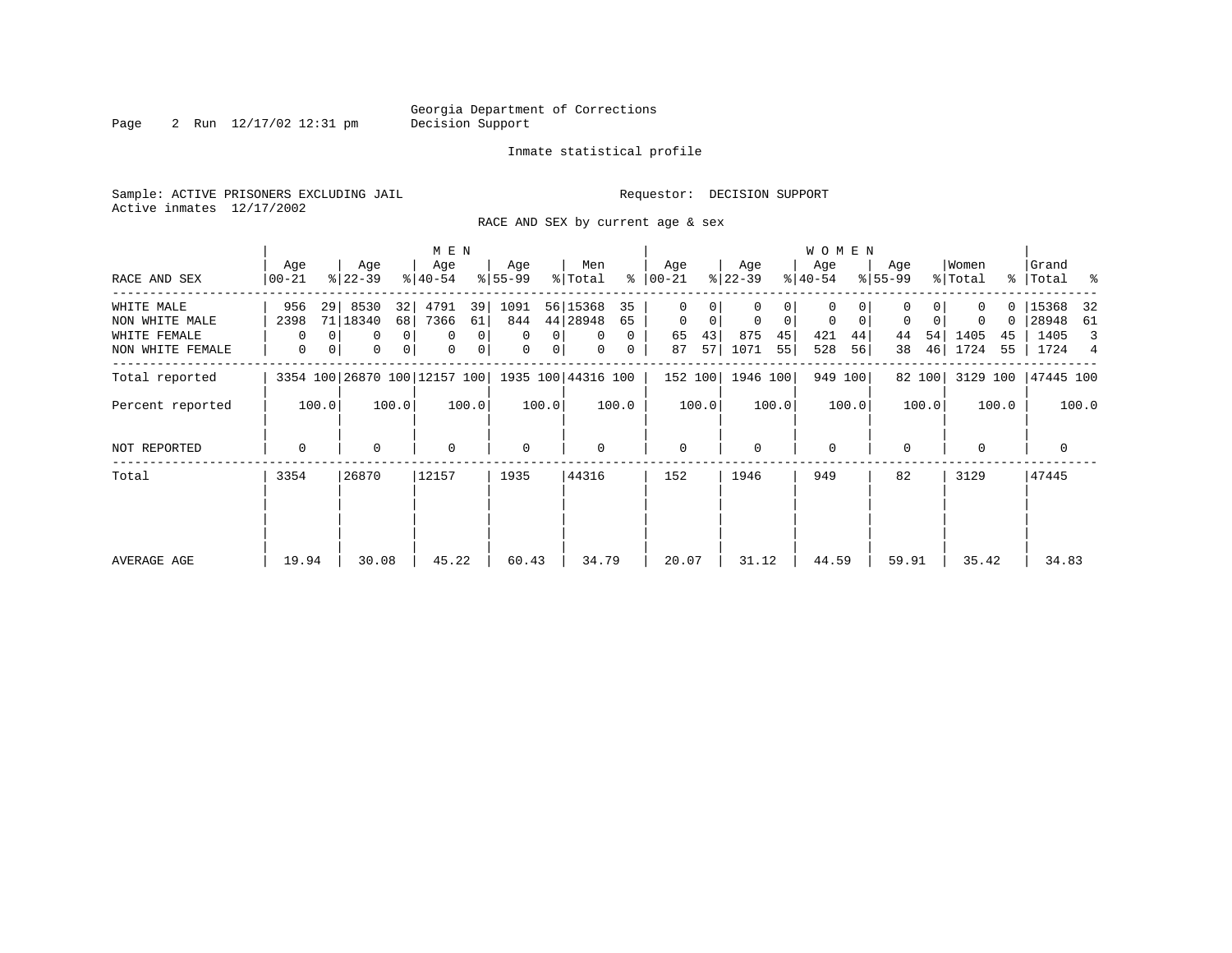Page 3 Run  $12/17/02$  12:31 pm

#### Inmate statistical profile

Sample: ACTIVE PRISONERS EXCLUDING JAIL **Requestor: DECISION SUPPORT** Active inmates 12/17/2002

Culture Fair IQ Scores by current age & sex

|                           |              |      |                                                 |      | M E N            |      |                  |      |                    |                       |                      |          |                  |          | W O M E N        |          |                  |          |                  |          |                      |      |
|---------------------------|--------------|------|-------------------------------------------------|------|------------------|------|------------------|------|--------------------|-----------------------|----------------------|----------|------------------|----------|------------------|----------|------------------|----------|------------------|----------|----------------------|------|
| IQ Score                  | Age<br>00-21 |      | Age<br>$ 22-39 $                                |      | Age<br>$8 40-54$ |      | Age<br>$8 55-99$ |      | Men<br>% Total     |                       | Age<br>$8   00 - 21$ |          | Age<br>$ 22-39 $ |          | Age<br>$ 40-54 $ |          | Age<br>$8 55-99$ |          | Women<br>% Total |          | Grand<br>%   Total % |      |
| LESS THAN 70<br>70 AND UP | 85<br>3000   |      | 847<br>97   24565                               | 3    | 830<br>97 10536  | 71   | 108<br>93 1612   |      | 6 1870<br>94 39713 | $4\overline{ }$<br>96 | 4<br>135             | 3 <br>97 | 180<br>1653      | 10<br>90 | 208<br>683       | 23<br>77 | 30<br>47         | 39<br>61 | 422<br>2518      | 14<br>86 | 2292<br> 42231 95    | -5   |
| Total reported            |              |      | 3085 100 25412 100 11366 100 1720 100 41583 100 |      |                  |      |                  |      |                    |                       |                      | 139 100  | 1833 100         |          | 891 100          |          |                  | 77 100   | 2940 100         |          | 44523 100            |      |
| Percent reported          |              | 92.0 |                                                 | 94.6 |                  | 93.5 |                  | 88.9 |                    | 93.8                  |                      | 91.4     |                  | 94.2     |                  | 93.9     |                  | 93.9     |                  | 94.0     |                      | 93.8 |
| NOT REPORTED              | 269          |      | 1458                                            |      | 791              |      | 215              |      | 2733               |                       | 13                   |          | 113              |          | 58               |          | 5                |          | 189              |          | 2922                 |      |
| Total                     | 3354         |      | 26870                                           |      | 12157            |      | 1935             |      | 44316              |                       | 152                  |          | 1946             |          | 949              |          | 82               |          | 3129             |          | 47445                |      |
|                           |              |      |                                                 |      |                  |      |                  |      |                    |                       |                      |          |                  |          |                  |          |                  |          |                  |          |                      |      |
|                           |              |      |                                                 |      |                  |      |                  |      |                    |                       |                      |          |                  |          |                  |          |                  |          |                  |          |                      |      |
| AVERAGE IO                | 99.46        |      | 100.14                                          |      | 96.34            |      | 94.56            |      | 98.82              |                       | 98.99                |          | 95.44            |          | 85.70            |          | 78.05            |          | 92.20            |          | 98.38                |      |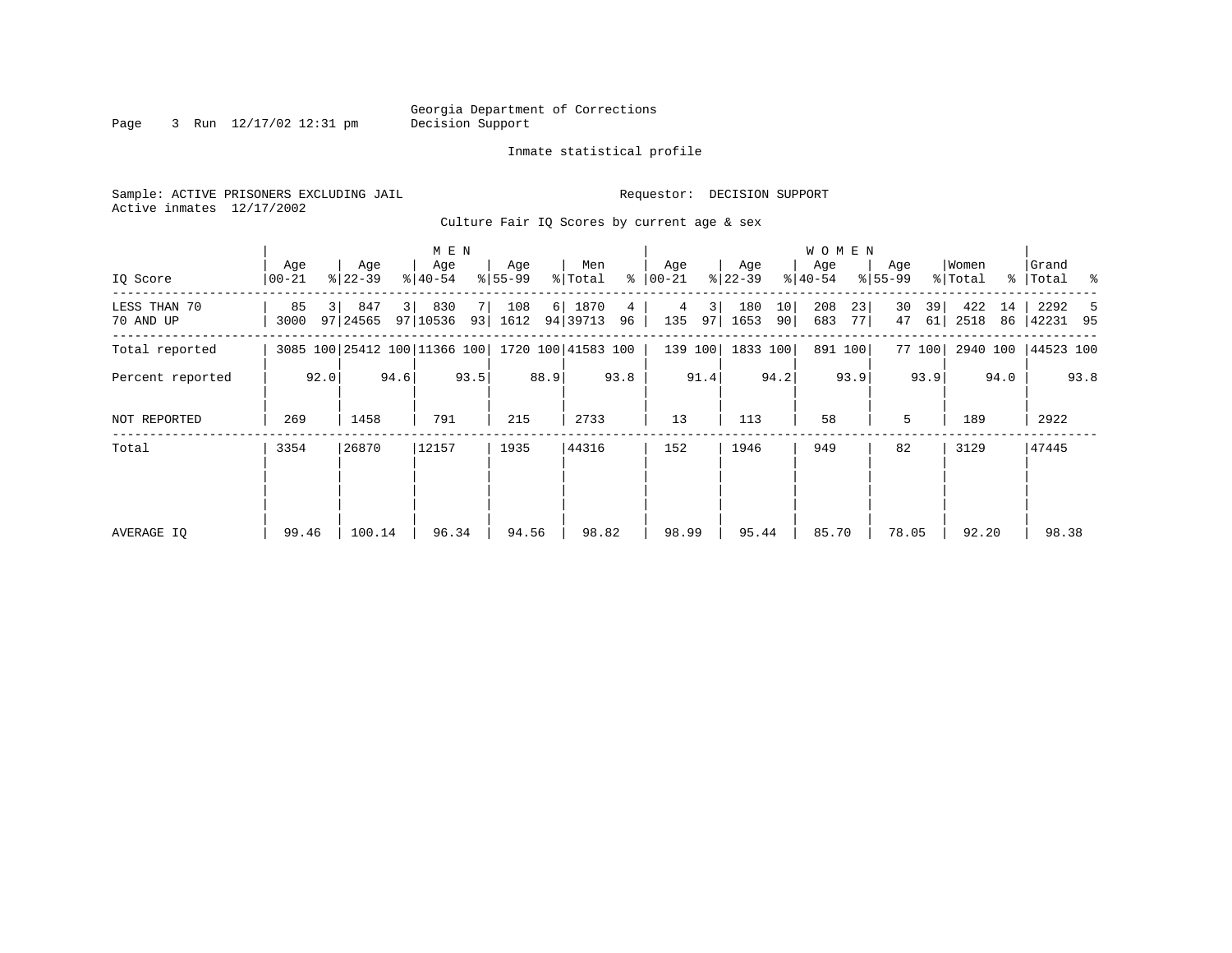Page  $4$  Run  $12/17/02$  12:31 pm

#### Inmate statistical profile

Sample: ACTIVE PRISONERS EXCLUDING JAIL **Requestor: DECISION SUPPORT** Active inmates 12/17/2002

Self-Rpt Socioeconomic Class by current age & sex

|                     |          |      |                              |      | M E N     |                |             |      |                    |      |            |               |           |      | <b>WOMEN</b> |      |             |                |          |             |           |      |
|---------------------|----------|------|------------------------------|------|-----------|----------------|-------------|------|--------------------|------|------------|---------------|-----------|------|--------------|------|-------------|----------------|----------|-------------|-----------|------|
|                     | Age      |      | Age                          |      | Age       |                | Age         |      | Men                |      | Age        |               | Age       |      | Age          |      | Age         |                | Women    |             | Grand     |      |
| Socioeconomic Class | $ 00-21$ |      | $8 22-39$                    |      | $8 40-54$ |                | $8155 - 99$ |      | % Total            | ៖    | $ 00 - 21$ | $\frac{1}{6}$ | $22 - 39$ |      | $8 40-54$    |      | $8155 - 99$ |                | % Total  | $\approx$ 1 | Total     | ႜ ⊱  |
| WELFARE             | 321      | 10   | 2097                         | 8    | 832       |                | 99          | 5    | 3349               | 8    | 24         | 16            | 273       | 14   | 103          |      | 0           | 0 <sup>1</sup> | 400      | 13          | 3749      | 8    |
| OCC EMPLOY          | 249      | 8    | 1913                         | 7    | 547       | 5 <sup>1</sup> | 46          | 2    | 2755               | 6    |            |               | 11        |      |              |      |             |                | 20       |             | 2775      | h    |
| MINIMUM STD         | 1425     | 46   | 11026                        | 43   | 5067      | 43             | 886         |      | 48 18404           | 43   | 40         | 27            | 570       | 30   | 337          | 36   | 45          | 58             | 992      | 32          | 19396     | -42  |
| MIDDLE              | 1081     | 35   | 10664                        | 41   | 5177      | 44             | 804         |      | 44 17726           | 42   | 79         | 53            | 1016      | 53   | 470          | 50   | 30          | 381            | 1595     | 52          | 19321     | 42   |
| OTHER               | 44       |      | 228                          |      | 95        |                | 13          |      | 380                |      | 4          | 3             | 46        | 2    | 20           | 2    | 2           | 3 <sup>1</sup> | 72       | 2           | 452       |      |
| Total reported      |          |      | 3120 100 25928 100 11718 100 |      |           |                |             |      | 1848 100 42614 100 |      | 148 100    |               | 1916 100  |      | 937 100      |      |             | 78 100         | 3079 100 |             | 45693 100 |      |
| Percent reported    |          | 93.0 |                              | 96.5 |           | 96.4           |             | 95.5 |                    | 96.2 |            | 97.4          |           | 98.5 |              | 98.7 |             | 95.1           |          | 98.4        |           | 96.3 |
| NOT RPTD            | 234      |      | 942                          |      | 439       |                | 87          |      | 1702               |      | 4          |               | 30        |      | 12           |      | 4           |                | 50       |             | 1752      |      |
| Total               | 3354     |      | 26870                        |      | 12157     |                | 1935        |      | 44316              |      | 152        |               | 1946      |      | 949          |      | 82          |                | 3129     |             | 47445     |      |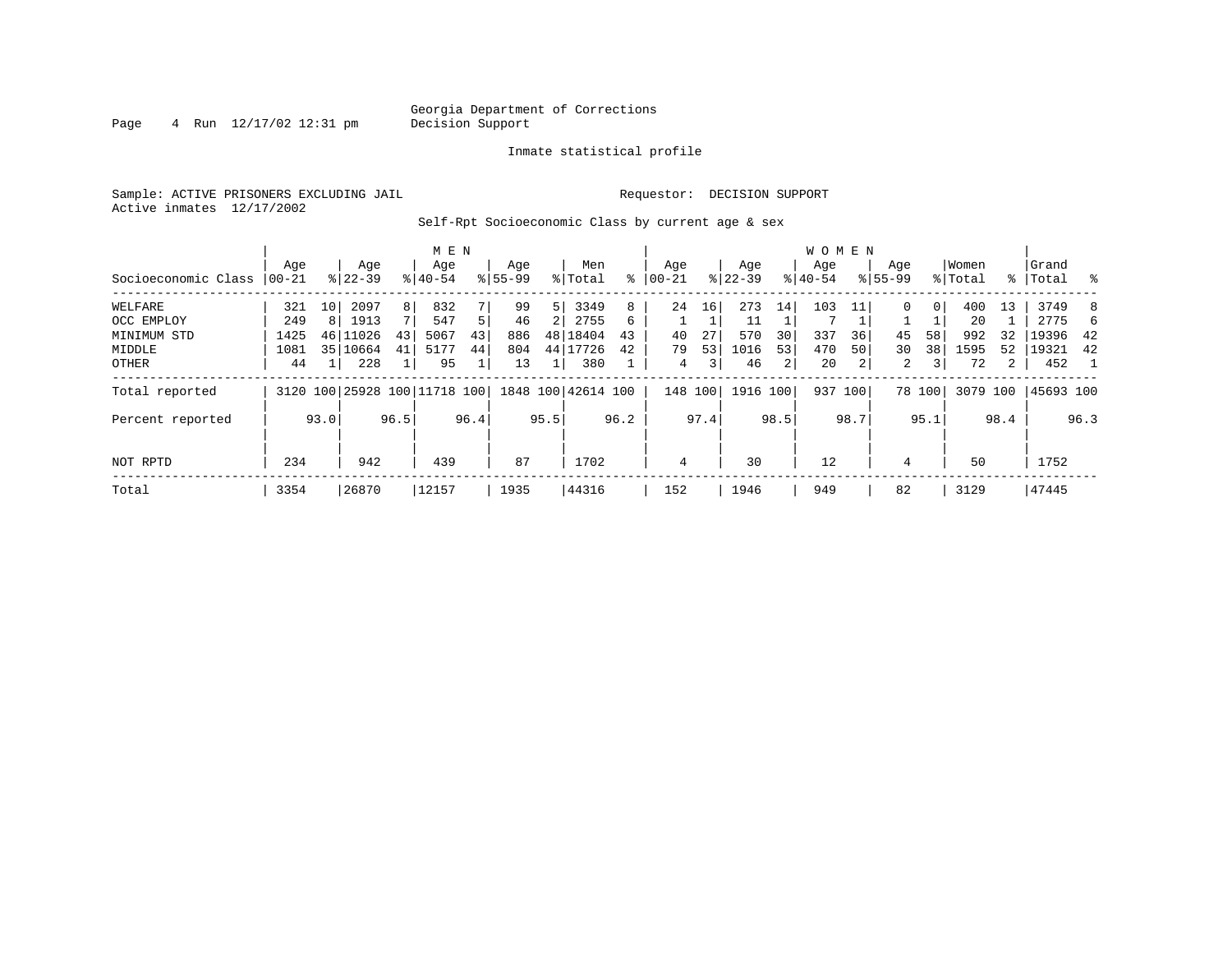Page 5 Run  $12/17/02$  12:31 pm

#### Inmate statistical profile

Sample: ACTIVE PRISONERS EXCLUDING JAIL **Requestor: DECISION SUPPORT** Active inmates 12/17/2002

Self-Rpt Environment To Age 16 by current age & sex

|                  | M E N           |      |                    |                |                              |      |                    |                |                    |      |                   |      |                  |      | W O M E N        |      |                    |        |                  |      |                 |      |
|------------------|-----------------|------|--------------------|----------------|------------------------------|------|--------------------|----------------|--------------------|------|-------------------|------|------------------|------|------------------|------|--------------------|--------|------------------|------|-----------------|------|
| Environment      | Age<br>$ 00-21$ |      | Age<br>$8122 - 39$ |                | Age<br>$8140 - 54$           |      | Age<br>$8155 - 99$ |                | Men<br>% Total     | ៖    | Age<br>$ 00 - 21$ |      | Age<br>$ 22-39 $ |      | Age<br>$ 40-54 $ |      | Age<br>$8155 - 99$ |        | Women<br>% Total | ႜၟ   | Grand<br> Total | ႜ    |
|                  |                 |      |                    |                |                              |      |                    |                |                    |      |                   |      |                  |      |                  |      |                    |        |                  |      |                 |      |
| RURAL/FARM       | 41              |      | 560                | $\overline{2}$ | 680                          | 6    | 314                | 17             | 1595               | 4    |                   |      | 44               | 2    | 43               | 5    | 14                 | 18     | 102              | 3    | 1697            | 4    |
| RURAL/NFARM      | 83              |      | 1359               | 5 <sup>1</sup> | 779                          |      | 144                | 8              | 2365               | 5.   | 29                | 20   | 285              | 15   | 119              | 13   | 8                  | 10     | 441              | 14   | 2806            | 6    |
| S.M.S.A          | 1040            | 32   | 9091               | 35             | 3940                         | 33   | 525                | 281            | 14596              | 34   | 19                | 13   | 252              | 13   | 143              | 15   | 13                 | 17     | 427              | 14   | 15023           | -33  |
| URBAN            | 801             | 25   | 5231               | 20             | 2108                         | 18   | 242                | 13             | 8382               | 19   | 61                | 41   | 746              | 39   | 355              | 38   | 22                 | 29     | 1184             | 38   | 9566            | -21  |
| SMALL TOWN       | 1224            | 38   | 9815               | 37             | 4245                         | 36   | 640                |                | 34 15924           | 37   | 36                | 24   | 580              | 30   | 276              | 29   | 19                 | 25     | 911              | 30   | 16835           | -36  |
| OTHER            | 20              |      | 155                |                | 69                           |      | 9                  | $\overline{0}$ | 253                |      |                   |      | 11               |      | 3                | 0    |                    |        | 16               |      | 269             |      |
| Total reported   |                 |      |                    |                | 3209 100 26211 100 11821 100 |      |                    |                | 1874 100 43115 100 |      | 147               | 100  | 1918 100         |      | 939 100          |      |                    | 77 100 | 3081 100         |      | 46196 100       |      |
| Percent reported |                 | 95.7 |                    | 97.5           |                              | 97.2 |                    | 96.8           |                    | 97.3 |                   | 96.7 |                  | 98.6 |                  | 98.9 |                    | 93.9   |                  | 98.5 |                 | 97.4 |
|                  |                 |      |                    |                |                              |      |                    |                |                    |      |                   |      |                  |      |                  |      |                    |        |                  |      |                 |      |
| NOT RPTD         | 145             |      | 659                |                | 336                          |      | 61                 |                | 1201               |      | 5                 |      | 28               |      | 10               |      | 5                  |        | 48               |      | 1249            |      |
| Total            | 3354            |      | 26870              |                | 12157                        |      | 1935               |                | 44316              |      | 152               |      | 1946             |      | 949              |      | 82                 |        | 3129             |      | 47445           |      |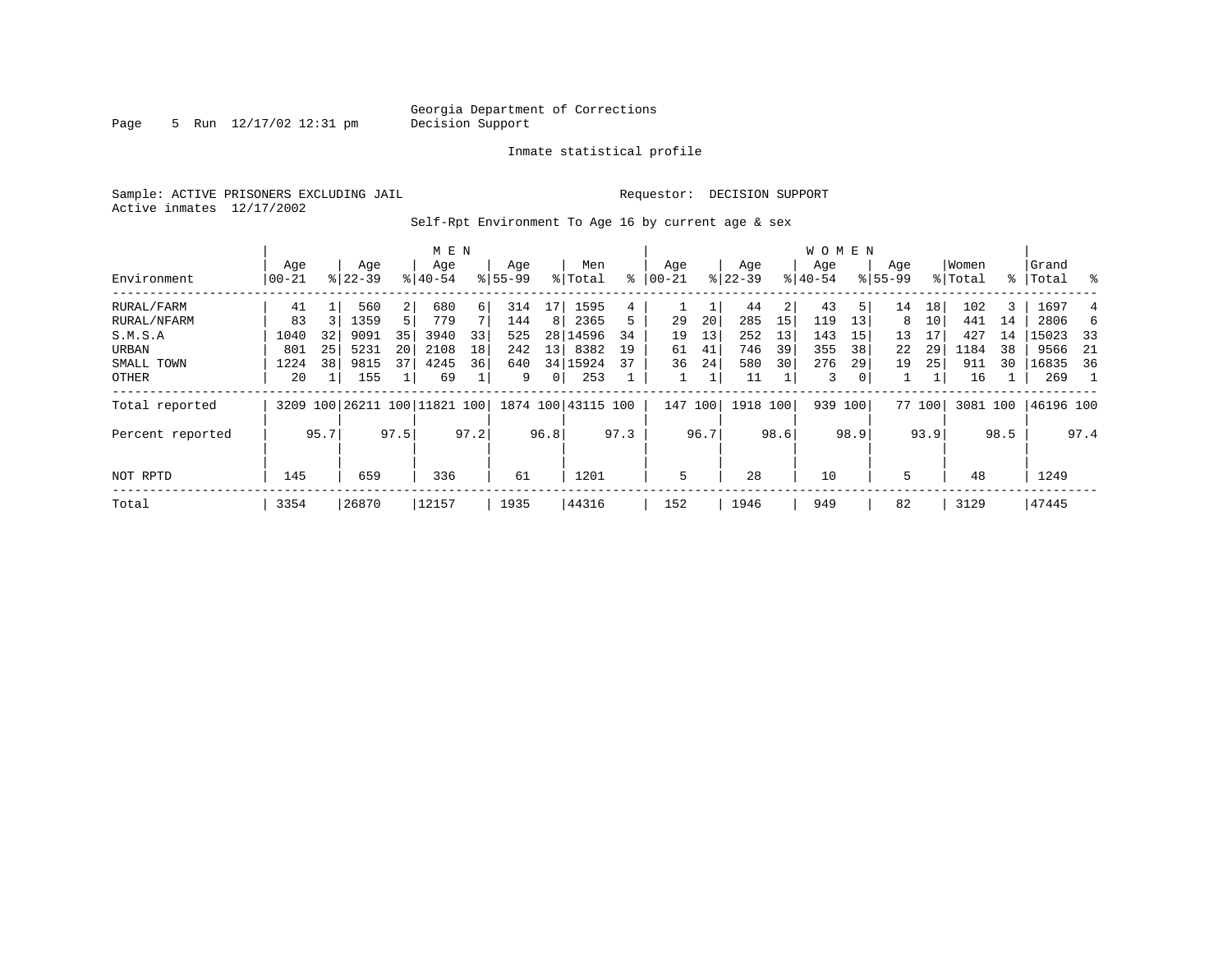#### Georgia Department of Corrections<br>Decision Support

Page 6 Run  $12/17/02$  12:31 pm

#### Inmate statistical profile

Sample: ACTIVE PRISONERS EXCLUDING JAIL **Requestor: DECISION SUPPORT** Active inmates 12/17/2002

Self-Rpt Education Level by current age & sex

|                     |                  |      |                  |      | M E N            |      |                                                 |      |                |      |                      |      |                  |      | <b>WOMEN</b>     |         |                  |        |                  |      |                    |      |
|---------------------|------------------|------|------------------|------|------------------|------|-------------------------------------------------|------|----------------|------|----------------------|------|------------------|------|------------------|---------|------------------|--------|------------------|------|--------------------|------|
| Education Level     | Age<br>$ 00-21 $ |      | Age<br>$ 22-39 $ |      | Age<br>$8 40-54$ |      | Age<br>$8 55-99$                                |      | Men<br>% Total |      | Age<br>$8   00 - 21$ |      | Age<br>$ 22-39 $ |      | Age<br>$ 40-54 $ |         | Age<br>$ 55-99 $ |        | Women<br>% Total |      | Grand<br>%   Total | ್ಠಿ  |
|                     |                  |      |                  |      |                  |      |                                                 |      |                |      |                      |      |                  |      |                  |         |                  |        |                  |      |                    |      |
| LESS THAN GRADE 7   | 56               |      | 546              | 2    | 466              |      | 333                                             | 18   | 1401           |      | 2                    |      | 20               |      | 20               |         | 12               | 15     | 54               |      | 1455               |      |
| GRADE 7             | 87               | 3    | 606              | 2    | 357              |      | 145                                             | 8    | 1195           |      | 6                    |      | 47               | 2    | 26               |         | 4                | 5      | 83               |      | 1278               |      |
| GRADE 8             | 464              | 14   | 2266             | 9    | 1034             |      | 208                                             | 11   | 3972           | 9    | 17                   | 12   | 166              | 9    | 70               |         | 6                |        | 259              |      | 4231               | 9    |
| GRADE 9             | 820              | 26   | 4270             | 16   | 1527             | 13   | 176                                             | 9    | 6793           | 16   | 36                   | 25   | 258              | 14   | 84               |         | 5                |        | 383              | 13   | 7176               | 16   |
| GRADE 10            | 905              | 28   | 5852             | 22   | 1973             | 17   | 188                                             | 10   | 8918           | 21   | 33                   | 23   | 295              | 16   | 120              | 13      | 11               | 14     | 459              | 15   | 9377               | 20   |
| GRADE 11            | 665              | 21   | 5346             | 20   | 1627             | 14   | 151                                             | 8    | 7789           | 18   | 29                   | 20   | 299              | 16   | 118              | 13      | 7                | 9      | 453              | 15   | 8242               | 18   |
| GRADE 12            | 175              | 5    | 4946             | 19   | 2928             | 25   | 367                                             | 20   | 8416           | 19   | 10                   |      | 306              | 16   | 192              | 21      | 18               | 23     | 526              | 17   | 8942 19            |      |
| MORE THAN GRADE 12  | 35               |      | 2410             | 9    | 1926             | 16   | 313                                             | 17   | 4684           | -11  | 13                   | 9    | 493              | 26   | 287              | 31      | 17               | 21     | 810              | 27   | 5494 12            |      |
| Total reported      |                  |      |                  |      |                  |      | 3207 100 26242 100 11838 100 1881 100 43168 100 |      |                |      | 146 100              |      | 1884 100         |      |                  | 917 100 |                  | 80 100 | 3027 100         |      | 46195 100          |      |
| Percent reported    |                  | 95.6 |                  | 97.7 |                  | 97.4 |                                                 | 97.2 |                | 97.4 |                      | 96.1 |                  | 96.8 |                  | 96.6    |                  | 97.6   |                  | 96.7 |                    | 97.4 |
| NOT REPORTED        | 147              |      | 628              |      | 319              |      | 54                                              |      | 1148           |      | 6                    |      | 62               |      | 32               |         | 2                |        | 102              |      | 1250               |      |
| Total               | 3354             |      | 26870            |      | 12157            |      | 1935                                            |      | 44316          |      | 152                  |      | 1946             |      | 949              |         | 82               |        | 3129             |      | 47445              |      |
|                     |                  |      |                  |      |                  |      |                                                 |      |                |      |                      |      |                  |      |                  |         |                  |        |                  |      |                    |      |
|                     |                  |      |                  |      |                  |      |                                                 |      |                |      |                      |      |                  |      |                  |         |                  |        |                  |      |                    |      |
| AVG EDUCATION LEVEL | 9.72             |      | 10.88            |      | 11.48            |      | 10.25                                           |      | 10.93          |      | 11.14                |      | 13.44            |      | 14.07            |         | 11.84            |        | 13.48            |      | 11.10              |      |

\* NOTE: THE FIELD LABLED "LESS THAN GRADE 7" WAS CORRECTED IN MARCH 1989: MISSING DATA FOR INMATES STILL IN DIAGNOSTICS NOW HAS BEEN REMOVED FROM THIS FIELD AND IDENTIFIED AS "NOT REPORTED" INFORMATION.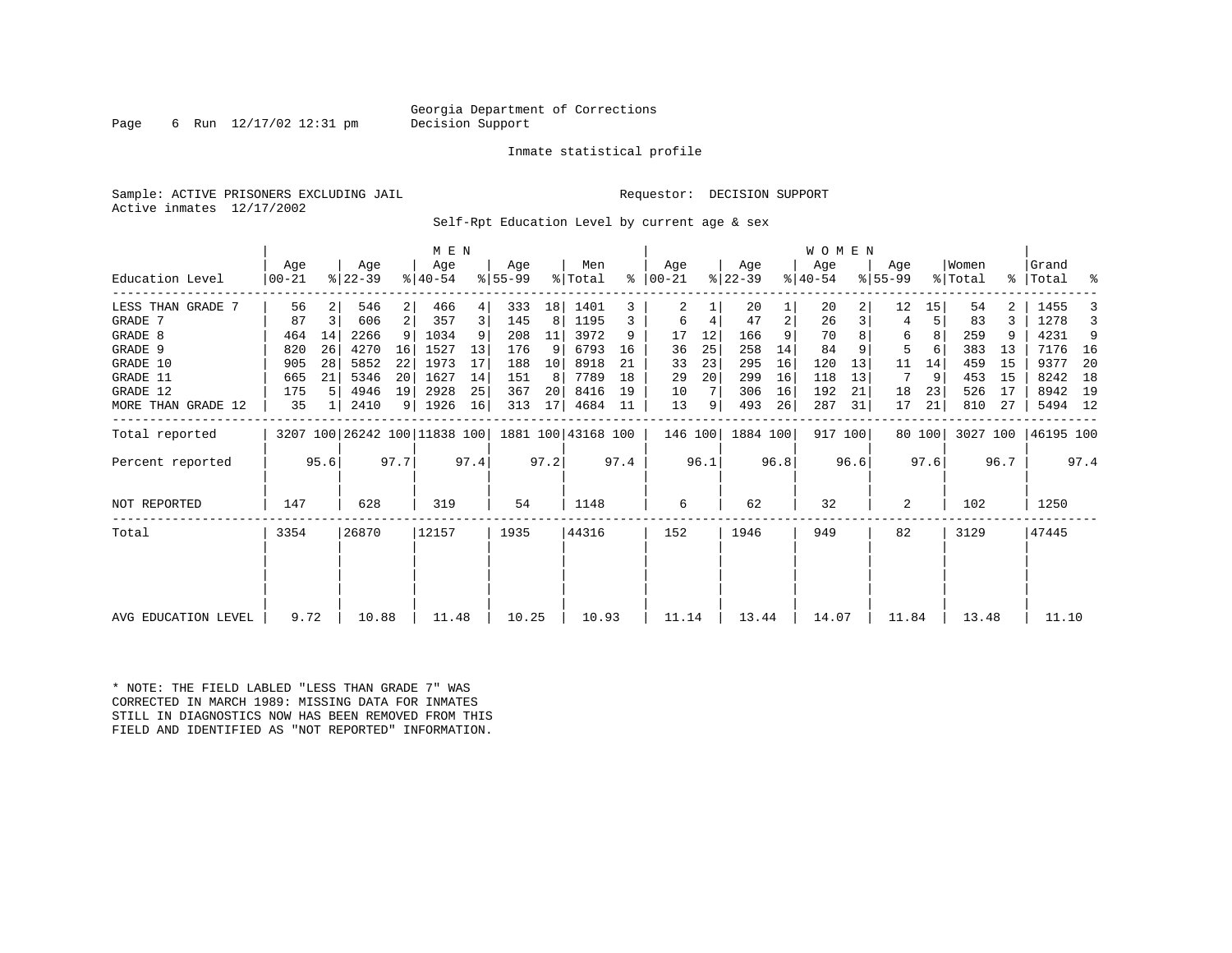Inmate statistical profile

Page 7 Run 12/17/02 12:31 pm

Sample: ACTIVE PRISONERS EXCLUDING JAIL **Requestor: DECISION SUPPORT** 

Active inmates 12/17/2002

#### Functional Reading Level (WRAT Scores) by current age & sex

|                    |                  |      |                  |      | M E N                        |      |                  |                 |                    |      |                 |      |                  |      | <b>WOMEN</b>     |         |                    |        |                  |      |                      |                |
|--------------------|------------------|------|------------------|------|------------------------------|------|------------------|-----------------|--------------------|------|-----------------|------|------------------|------|------------------|---------|--------------------|--------|------------------|------|----------------------|----------------|
| WRAT Reading Score | Age<br>$00 - 21$ |      | Age<br>$ 22-39 $ |      | Age<br>$8140 - 54$           |      | Aqe<br>$8 55-99$ |                 | Men<br>% Total     | ွေ   | Aqe<br>$ 00-21$ |      | Age<br>$ 22-39 $ |      | Age<br>$ 40-54 $ |         | Aqe<br>$8155 - 99$ |        | Women<br>% Total |      | l Grand<br>%   Total | း              |
| LESS THAN GRADE 6  | 1206             | 39   | 9257             | 36   | 4947                         | 44   | 806              |                 | 46 16216           | 39   | 30              | 22   | 437              | 24   | 259              | 29      | 29                 | 38     | 755              | 26   | 16971                | 38             |
| 6TH THRU 8TH GRADE | 722              | 23   | 5749             | 23   | 2434                         | 21   | 318              | 18 <sup>1</sup> | 9223               | 22   | 42              | 30   | 341              | 19   | 162              | 18      | 15                 | 19     | 560              | 19   | 9783                 | 22             |
| GRADE 9            | 269              | 9    | 2307             | 9    | 824                          |      | 131              | 8               | 3531               | 8    | 14              | 10   | 154              | 8    | 60               |         | 5                  | 6      | 233              |      | 3764                 | 8              |
| GRADE 10           | 151              |      | 1165             |      | 416                          |      | 55               | 3               | 1787               |      | 10              |      | 75               |      | 35               |         | 3                  |        | 123              |      | 1910                 | $\overline{4}$ |
| GRADE 11           | 149              |      | 1105             |      | 435                          | 4    | 58               | 3               | 1747               | 4    |                 |      | 90               |      | 37               |         | 3                  |        | 131              |      | 1878                 | $\overline{4}$ |
| GRADE 12           | 388              | 13   | 3854             | 15   | 1764                         | 16   | 309              | 18              | 6315               | 15   | 9               | 6    | 160              | 9    | 66               |         | 9                  | 12     | 244              |      | 6559                 | - 15           |
| MORE THAN GRADE 12 | 212              |      | 2055             | 8    | 539                          | 5    | 61               | 4               | 2867               |      | 33              | 24   | 576              | 31   | 271              | 30      | 13                 | 17     | 893              | 30   | 3760                 | - 8            |
| Total reported     |                  |      |                  |      | 3097 100 25492 100 11359 100 |      |                  |                 | 1738 100 41686 100 |      | 139 100         |      | 1833 100         |      |                  | 890 100 |                    | 77 100 | 2939 100         |      | 44625 100            |                |
| Percent reported   |                  | 92.3 |                  | 94.9 |                              | 93.4 |                  | 89.8            |                    | 94.1 |                 | 91.4 |                  | 94.2 |                  | 93.8    |                    | 93.9   |                  | 93.9 |                      | 94.1           |
| NOT REPORTED       | 257              |      | 1378             |      | 798                          |      | 197              |                 | 2630               |      | 13              |      | 113              |      | 59               |         | 5                  |        | 190              |      | 2820                 |                |
| Total              | 3354             |      | 26870            |      | 12157                        |      | 1935             |                 | 44316              |      | 152             |      | 1946             |      | 949              |         | 82                 |        | 3129             |      | 47445                |                |
|                    |                  |      |                  |      |                              |      |                  |                 |                    |      |                 |      |                  |      |                  |         |                    |        |                  |      |                      |                |
| AVG READING SCORE  | 7.61             |      | 7.87             |      | 7.19                         |      | 6.96             |                 | 7.63               |      | 8.87            |      | 9.30             |      | 8.87             |         | 7.80               |        | 9.11             |      | 7.72                 |                |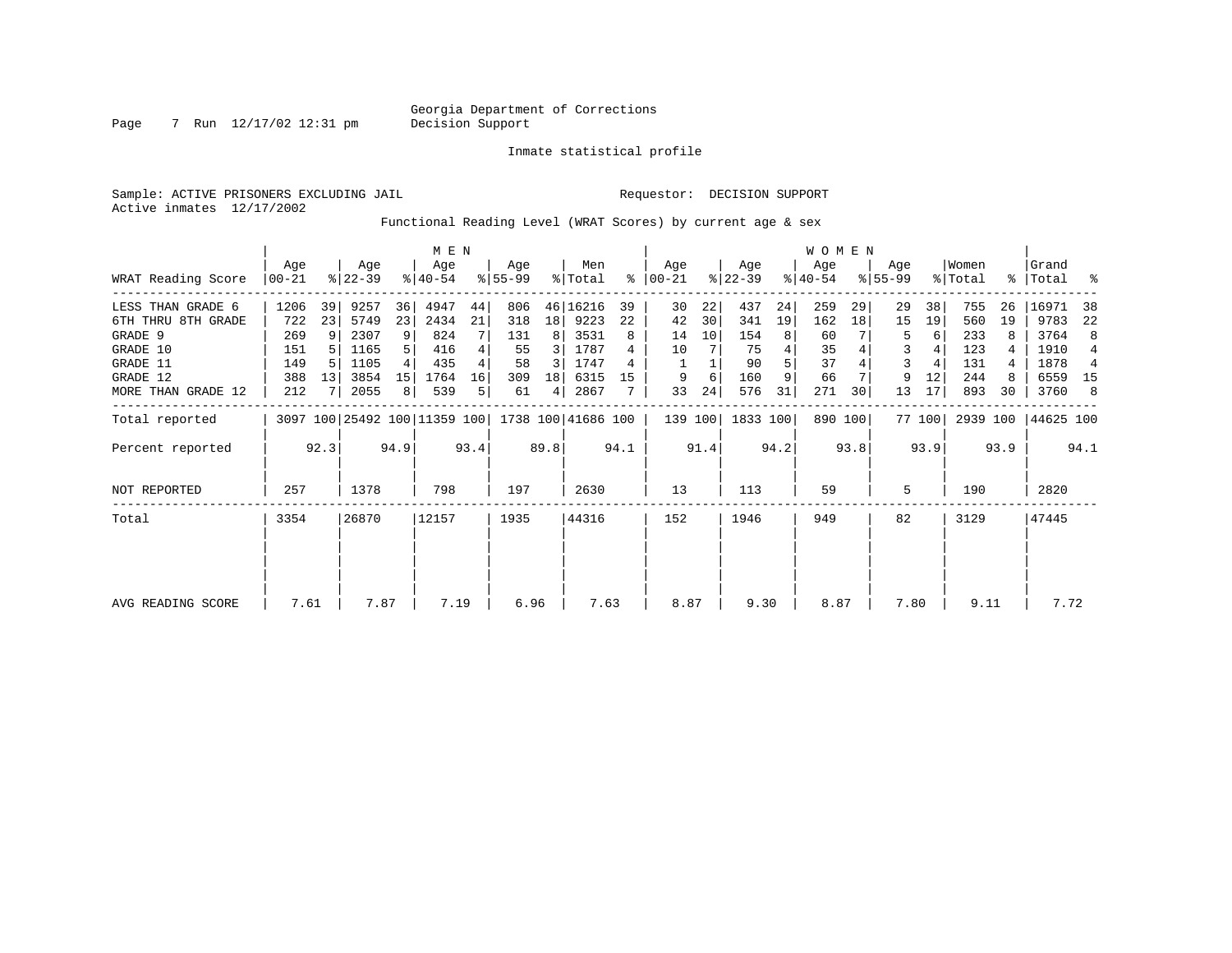Page 8 Run  $12/17/02$  12:31 pm

Inmate statistical profile

Sample: ACTIVE PRISONERS EXCLUDING JAIL **Requestor: DECISION SUPPORT** Active inmates 12/17/2002

Functional Math Level (WRAT Scores) by current age & sex

|                    |                  |                                              |                  |                | M E N            |      |                  |      |                    |      |                      |      |                  |      | W O M E N        |         |                  |        |                  |      |                      |      |
|--------------------|------------------|----------------------------------------------|------------------|----------------|------------------|------|------------------|------|--------------------|------|----------------------|------|------------------|------|------------------|---------|------------------|--------|------------------|------|----------------------|------|
| WRAT Math Score    | Age<br>$00 - 21$ |                                              | Age<br>$ 22-39 $ |                | Age<br>$ 40-54 $ |      | Age<br>$ 55-99 $ |      | Men<br>% Total     |      | Aqe<br>$8   00 - 21$ |      | Age<br>$ 22-39 $ |      | Aqe<br>$ 40-54 $ |         | Age<br>$8 55-99$ |        | Women<br>% Total |      | Grand<br>%   Total % |      |
| LESS THAN GRADE 6  | 1061             | 34                                           | 7513             | 29             | 4477             | 39   | 835              |      | 48 13886           | 33   | 27                   | 19   | 395              | 22   | 319              | 36      | 39               | 51     | 780              | 27   | 14666                | 33   |
| 6TH THRU 8TH GRADE | 1535             |                                              | 50 12571         | 49             | 4677             | 41   | 507              |      | 29 19290           | 46   | 74                   | 53   | 869              | 47   | 363              | 41      | 20               | 26     | 1326             | 45   | 20616                | 46   |
| GRADE 9            | 240              | 8                                            | 2413             | 9              | 851              |      | 123              |      | 3627               | 9    | 16                   | 12   | 215              | 12   | 69               |         | 3                |        | 303              | 10   | 3930                 | 9    |
| GRADE 10           | 138              |                                              | 1428             | $6 \mid$       | 607              | 5    | 100              | 6    | 2273               |      | 11                   | 8    | 164              | 9    | 63               |         | 7                |        | 245              | 8    | 2518                 | 6    |
| GRADE 11           | 69               |                                              | 873              |                | 378              | 3    | 73               | 4    | 1393               |      | 4                    |      | 104              | 6    | 34               |         | 4                |        | 146              | 5.   | 1539                 | 3    |
| GRADE 12           | 39               |                                              | 486              | 2 <sup>1</sup> | 307              | 3    | 80               | 5.   | 912                |      | 3                    |      | 32               |      | 14               |         | 0                |        | 49               | 2    | 961                  | 2    |
| MORE THAN GRADE 12 | 15               | 0                                            | 212              |                | 72               |      | 20               |      | 319                |      | 4                    | 3    | 54               | 3    | 29               |         | $\overline{4}$   |        | 91               | 3    | 410                  | -1   |
| Total reported     |                  |                                              |                  |                |                  |      |                  |      | 1738 100 41700 100 |      | 139 100              |      | 1833 100         |      |                  | 891 100 |                  | 77 100 |                  |      | 2940 100 44640 100   |      |
| Percent reported   |                  | 3097 100 25496 100 11369 100<br>92.3<br>94.9 |                  |                |                  | 93.5 |                  | 89.8 |                    | 94.1 |                      | 91.4 |                  | 94.2 |                  | 93.9    |                  | 93.9   |                  | 94.0 |                      | 94.1 |
| NOT REPORTED       | 257              |                                              | 1374             |                | 788              |      | 197              |      | 2616               |      | 13                   |      | 113              |      | 58               |         | 5                |        | 189              |      | 2805                 |      |
| Total              | 3354             |                                              | 26870            |                | 12157            |      | 1935             |      | 44316              |      | 152                  |      | 1946             |      | 949              |         | 82               |        | 3129             |      | 47445                |      |
|                    |                  |                                              |                  |                |                  |      |                  |      |                    |      |                      |      |                  |      |                  |         |                  |        |                  |      |                      |      |
|                    |                  |                                              |                  |                |                  |      |                  |      |                    |      |                      |      |                  |      |                  |         |                  |        |                  |      |                      |      |
| AVG MATH SCORE     | 6.80             |                                              | 7.13             |                | 6.71             |      | 6.41             |      | 6.96               |      | 7.66                 |      | 7.71             |      | 7.06             |         | 6.26             |        | 7.47             |      | 6.99                 |      |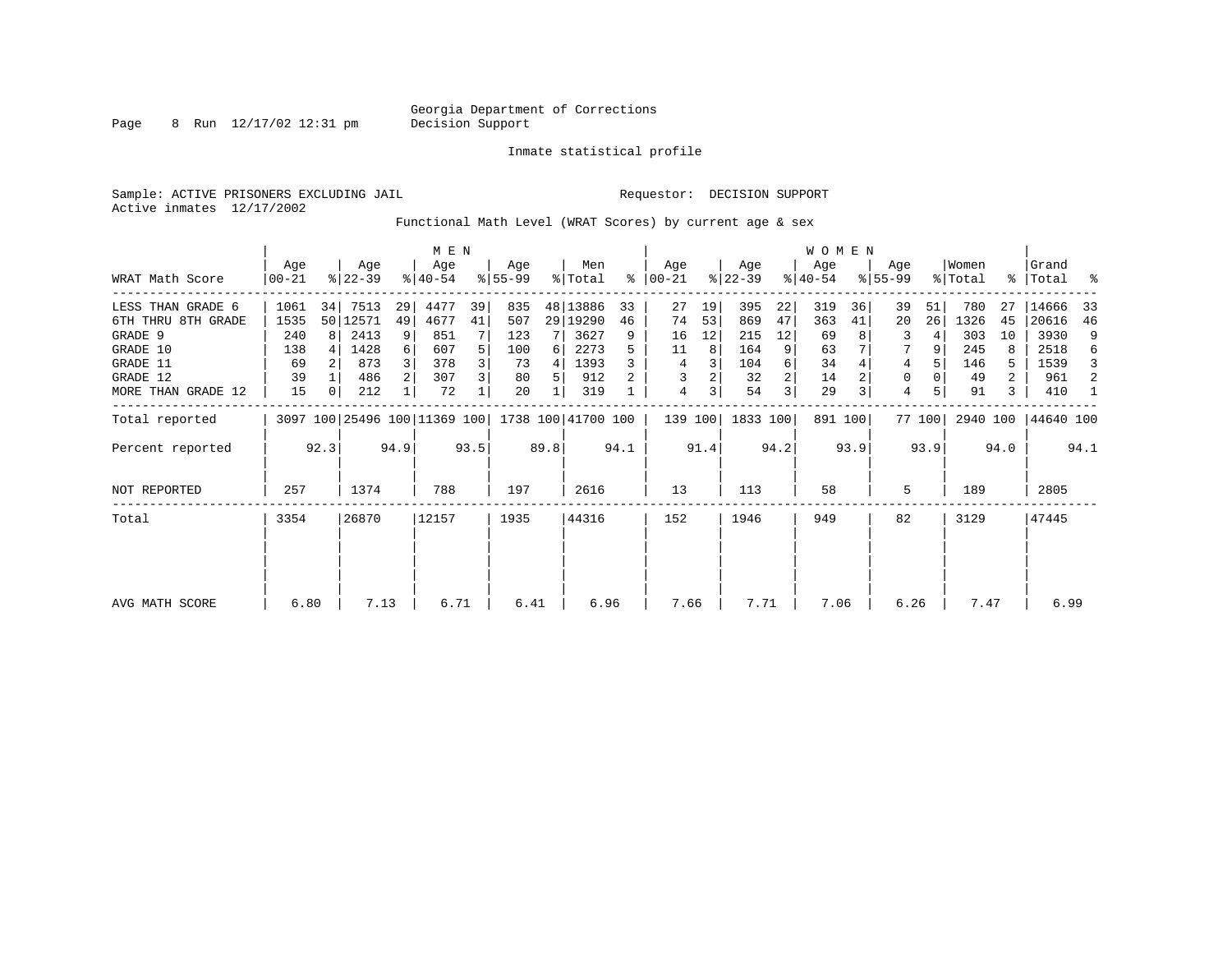Page 9 Run 12/17/02 12:31 pm

Inmate statistical profile

Active inmates 12/17/2002

Sample: ACTIVE PRISONERS EXCLUDING JAIL **Requestor: DECISION SUPPORT** 

Functional Spelling Level (WRAT Scores) by current age & sex

|                     |                 |                                              |                  |    | M E N            |                |                    |      |                |      |                  |      |                  |      | <b>WOMEN</b>     |         |                    |        |                  |      |                    |                |
|---------------------|-----------------|----------------------------------------------|------------------|----|------------------|----------------|--------------------|------|----------------|------|------------------|------|------------------|------|------------------|---------|--------------------|--------|------------------|------|--------------------|----------------|
| WRAT Spelling Score | Aqe<br>$ 00-21$ |                                              | Age<br>$ 22-39 $ |    | Age<br>$ 40-54 $ |                | Aqe<br>$ 55-99$    |      | Men<br>% Total | ႜ    | Age<br>$00 - 21$ |      | Age<br>$ 22-39 $ |      | Age<br>$ 40-54 $ |         | Age<br>$8155 - 99$ |        | Women<br>% Total |      | Grand<br>%   Total | ႜ              |
| LESS THAN GRADE 6   | 1331            |                                              | 43 10496         | 41 | 6179             | 54             | 1024               |      | 59 19030       | 46   | 25               | 18   | 391              | 21   | 258              | 29      | 35                 | 45     | 709              | 24   | 19739              | 44             |
| 6TH THRU 8TH GRADE  | 961             | 31                                           | 7644             | 30 | 2693             | 24             | 365                |      | 21 11663       | 28   | 55               | 40   | 575              | 31   | 280              | 31      | 22                 | 29     | 932              | 32   | 12595              | 28             |
| GRADE 9             | 262             |                                              | 1989             | 8  | 598              | 5              | 68                 | 4    | 2917           |      | 15               | 11   | 189              | 10   | 78               |         | 5                  | 6      | 287              | 10   | 3204               |                |
| GRADE 10            | 207             |                                              | 1856             |    | 534              |                | 62                 | 4    | 2659           | 6    | 18               | 13   | 191              | 10   | 66               |         | 2                  |        | 277              | 9    | 2936               |                |
| GRADE 11            | 107             |                                              | 952              |    | 303              |                | 43                 | 2    | 1405           |      | 6                | 4    | 115              | 6    | 32               |         | 4                  |        | 157              |      | 1562               | 4              |
| GRADE 12            | 154             |                                              | 1736             |    | 808              |                | 149                | 9    | 2847           |      |                  | 5    | 94               |      | 35               |         | $\Omega$           |        | 136              |      | 2983               | 7              |
| MORE THAN GRADE 12  | 75              | 2 <sub>1</sub>                               | 818              |    | 247              | $\overline{2}$ | 27                 | 2    | 1167           | 3    | 13               | 9    | 278              | 15   | 142              | 16      | 9                  | 12     | 442              | 15   | 1609               | $\overline{4}$ |
| Total reported      |                 |                                              |                  |    |                  |                | 1738 100 41688 100 |      |                |      | 139 100          |      | 1833 100         |      |                  | 891 100 |                    | 77 100 | 2940 100         |      | 44628 100          |                |
| Percent reported    |                 | 3097 100 25491 100 11362 100<br>94.9<br>92.3 |                  |    |                  | 93.5           |                    | 89.8 |                | 94.1 |                  | 91.4 |                  | 94.2 |                  | 93.9    |                    | 93.9   |                  | 94.0 |                    | 94.1           |
| <b>NOT REPORTED</b> | 257             |                                              | 1379             |    | 795              |                | 197                |      | 2628           |      | 13               |      | 113              |      | 58               |         | 5                  |        | 189              |      | 2817               |                |
| Total               | 3354            |                                              | 26870            |    | 12157            |                | 1935               |      | 44316          |      | 152              |      | 1946             |      | 949              |         | 82                 |        | 3129             |      | 47445              |                |
|                     |                 |                                              |                  |    |                  |                |                    |      |                |      |                  |      |                  |      |                  |         |                    |        |                  |      |                    |                |
|                     |                 |                                              |                  |    |                  |                |                    |      |                |      |                  |      |                  |      |                  |         |                    |        |                  |      |                    |                |
| AVG SPELLING SCORE  | 6.81            |                                              | 6.99             |    | 6.08             |                | 5.72               |      | 6.68           |      | 8.51             |      | 8.62             |      | 8.08             |         | 6.48               |        | 8.39             |      | 6.79               |                |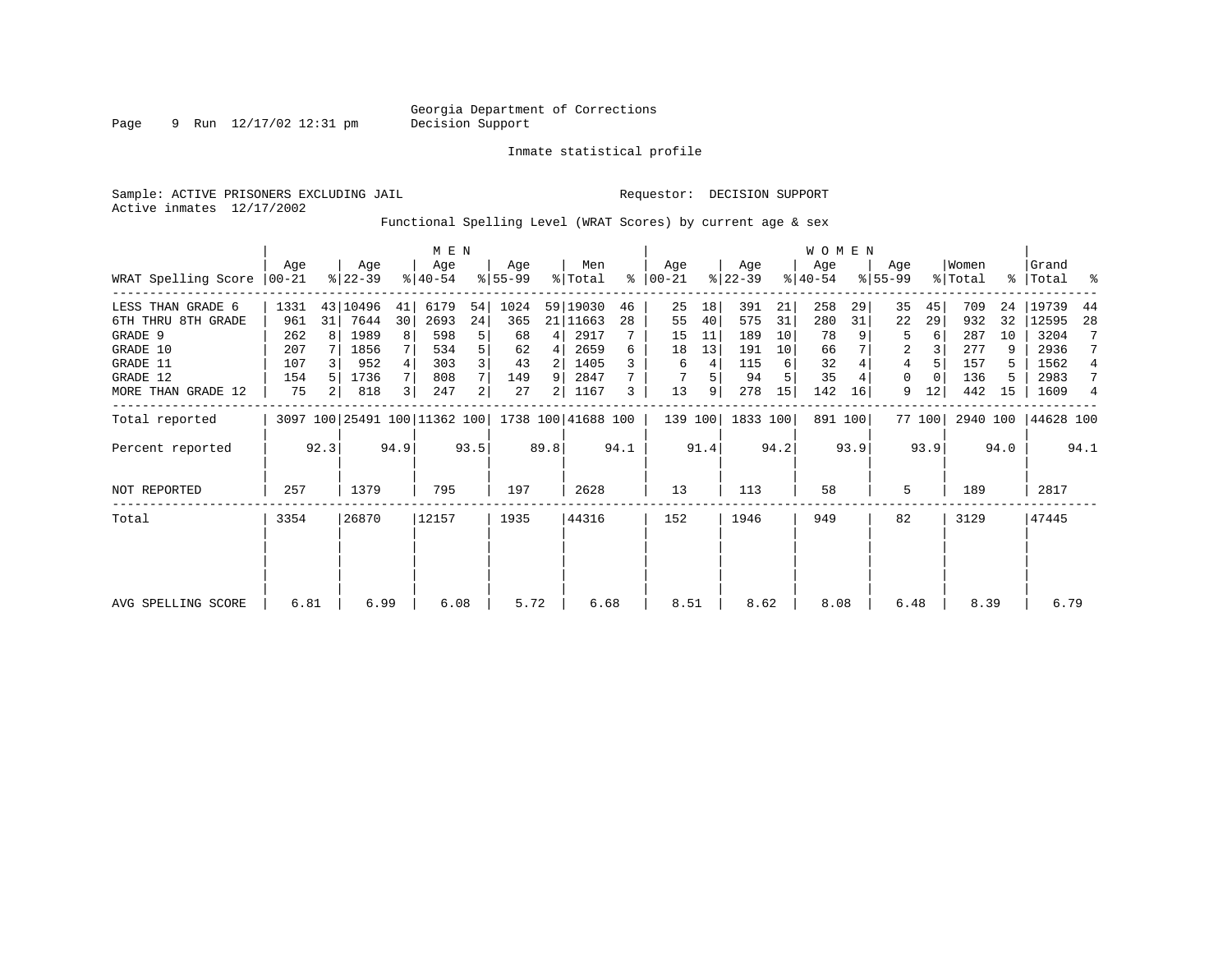Page  $10$  Run  $12/17/02$   $12:31$  pm

#### Inmate statistical profile

Sample: ACTIVE PRISONERS EXCLUDING JAIL **Requestor: DECISION SUPPORT** Active inmates 12/17/2002

Self-Rpt Guardian Status To Age 16 by current age & sex

|                  |            |      |           |      | M E N                        |      |          |      |                    |      |          |      |           |          | W O M E N |      |           |        |          |           |           |                |
|------------------|------------|------|-----------|------|------------------------------|------|----------|------|--------------------|------|----------|------|-----------|----------|-----------|------|-----------|--------|----------|-----------|-----------|----------------|
|                  | Age        |      | Age       |      | Age                          |      | Age      |      | Men                |      | Age      |      | Age       |          | Age       |      | Age       |        | Women    |           | Grand     |                |
| Guardian Status  | $ 00 - 21$ |      | $ 22-39 $ |      | $ 40-54 $                    |      | $ 55-99$ |      | % Total            | ి    | $ 00-21$ |      | $ 22-39 $ |          | $ 40-54 $ |      | $8 55-99$ |        | % Total  | $\approx$ | Total     | န္             |
| ORPHANAGE        | 3          | 0    | 29        |      | 23                           | 0    | 10       |      | 65                 |      | $\Omega$ | 0    |           | $\Omega$ |           |      | $\Omega$  | 0      | 2        | 0         | 67        |                |
| FATHER ONLY      | 132        |      | 724       |      | 323                          | 3    | 35       | 2    | 1214               |      | 6        |      | 50        | 3        | 24        |      | 3         | 4      | 83       | 3         | 1297      |                |
| FTR MTR HD       | 218        |      | 1596      | 6    | 756                          | 6    | 95       |      | 2665               | 6    | 12       | 8    | 107       | 6        | 57        | 6    |           |        | 177      | 6         | 2842      | 6              |
| MOTHER ONLY      | 1638       | 51   | 11915     | 45   | 3927                         | 33   | 434      |      | 23 17914           |      | 66       | 45   | 705       | 37       | 267       | 29   | 21        | 26     | 1059     | 34        | 18973     | 41             |
| MTR FTR HD       | 706        | 22   | 7859      | 30   | 5149                         | 43   | 1042     |      | 55 14756           | 34   | 33       | 22   | 719       | 37       | 465       | 50   | 45        | 56     | 1262     | 41        | 16018     | 35             |
| OTH FEMALE       | 72         |      | 559       |      | 269                          | 2    | 59       |      | 959                |      | 4        |      | 46        |          | 28        |      |           |        | 81       | ζ         | 1040      | $\mathfrak{D}$ |
| OTH MALE         | 22         |      | 101       |      | 48                           | 0    | 8        |      | 179                |      | $\Omega$ |      |           |          | 3         |      |           |        | 8        | 0         | 187       |                |
| STEP-PARNTS      | 27         |      | 412       |      | 161                          |      | 24       |      | 624                |      | 0        |      |           |          | 4         |      |           |        | 9        | 0         | 633       |                |
| FOSTER HOME      | 29         |      | 266       |      | 125                          |      | 25       |      | 445                |      | 3        | 2    | 46        | 2        | 12        |      |           |        | 62       | 2         | 507       |                |
| GRAND PRNTS      | 307        | 10   | 2236      | 9    | 796                          |      | 118      | 6    | 3457               | 8    | 22       | 15   | 225       | 12       | 70        |      | 5         | 6      | 322      | 10        | 3779      |                |
| OTHER            | 63         |      | 580       | 2    | 278                          | 2    | 32       | 2    | 953                | 2    | 2        |      | 13        |          | 5         |      |           |        | 21       |           | 974       |                |
| Total reported   |            |      |           |      | 3217 100 26277 100 11855 100 |      |          |      | 1882 100 43231 100 |      | 148 100  |      | 1922 100  |          | 936 100   |      |           | 80 100 | 3086 100 |           | 46317 100 |                |
| Percent reported |            | 95.9 |           | 97.8 |                              | 97.5 |          | 97.3 |                    | 97.6 |          | 97.4 |           | 98.8     |           | 98.6 |           | 97.6   |          | 98.6      |           | 97.6           |
| NOT RPTD         | 137<br>593 |      |           |      | 302                          |      | 53       |      | 1085               |      | 4        |      | 24        |          | 13        |      | 2         |        | 43       |           | 1128      |                |
| Total            | 3354       |      | 26870     |      | 12157                        |      | 1935     |      | 44316              |      | 152      |      | 1946      |          | 949       |      | 82        |        | 3129     |           | 47445     |                |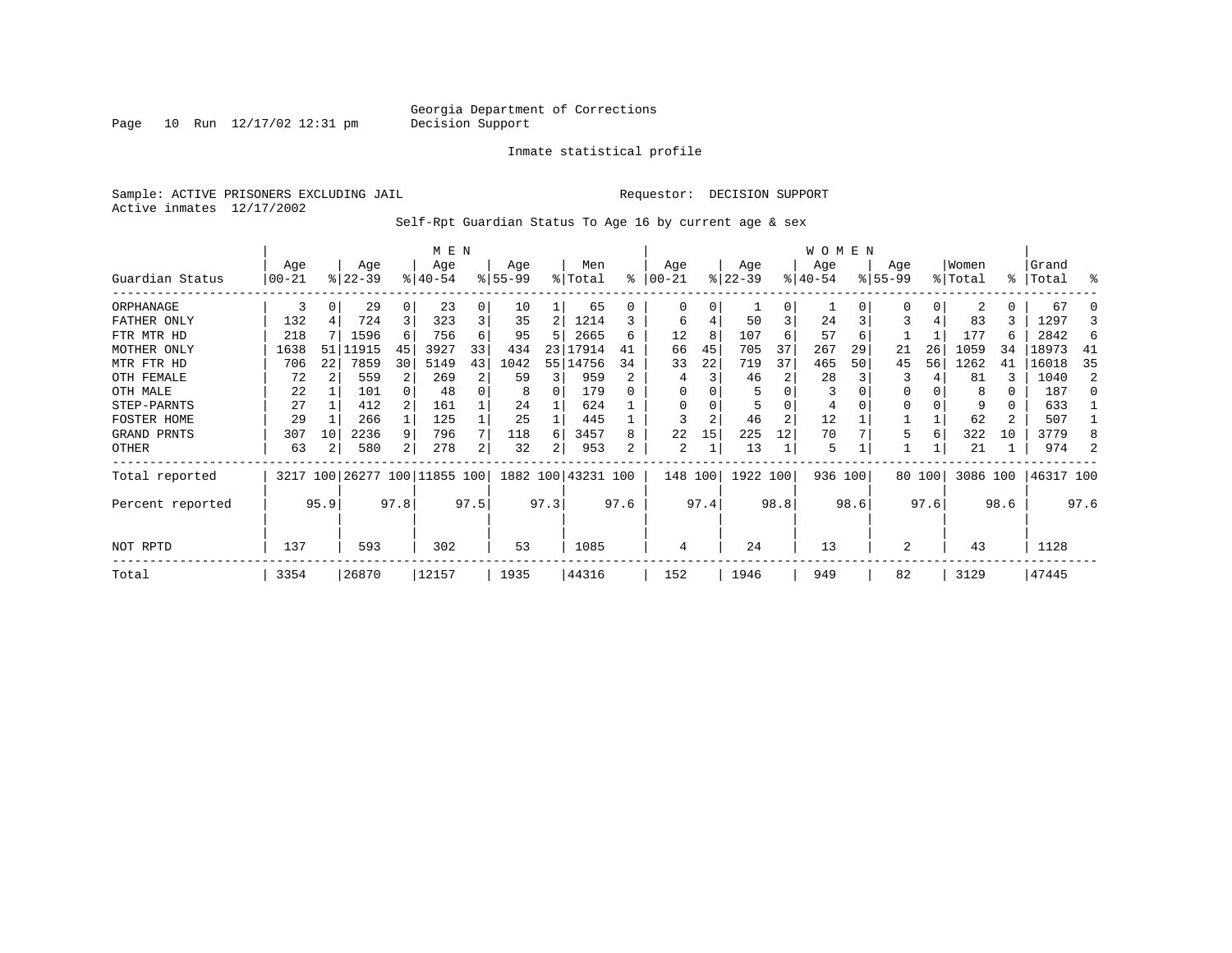#### Georgia Department of Corrections<br>Decision Support

Page 11 Run  $12/17/02$  12:31 pm

Inmate statistical profile

Sample: ACTIVE PRISONERS EXCLUDING JAIL **Requestor: DECISION SUPPORT** Active inmates 12/17/2002

Self-Rpt Employment Status Before Prison by current age & sex

|                  |                 |      |                  |      | M E N                        |      |                 |      |                    |      |                |      |                  |      | W O M E N        |         |                    |        |                  |      |                    |          |
|------------------|-----------------|------|------------------|------|------------------------------|------|-----------------|------|--------------------|------|----------------|------|------------------|------|------------------|---------|--------------------|--------|------------------|------|--------------------|----------|
| Employment       | Age<br>$ 00-21$ |      | Age<br>$ 22-39 $ |      | Age<br>$8 40-54$             |      | Age<br>$ 55-99$ |      | Men<br>% Total     | ႜ    | Age<br>  00-21 |      | Age<br>$ 22-39 $ |      | Age<br>$ 40-54 $ |         | Age<br>$8155 - 99$ |        | Women<br>% Total |      | Grand<br>%   Total | ွေ       |
|                  |                 |      |                  |      |                              |      |                 |      |                    |      |                |      |                  |      |                  |         |                    |        |                  |      |                    |          |
| FULL TIME        | 873             |      | 29   13194       | 53   | 6334                         | 56   | 781             | 45   | 21182              | 52   | 43             | 35   | 738              | 46   | 336              | 42      | 18                 | 25     | 1135             | 44   | 22317              | 51       |
| PART TIME        | 464             | 15   | 2501             | 10   | 757                          |      | 105             | 6    | 3827               | 9    | 8              |      | 92               | 6    | 40               | 5       |                    |        | 141              | 5    | 3968               | 9        |
| UNEMPL < 6M      | 315             | 10   | 2962             | 12   | 1213                         | 11   | 179             | 10   | 4669               |      | 14             | 11   | 176              | 11   | 99               | 12      | 12                 | 17     | 301              | 12   | 4970               | - 11     |
| UNEMPL > 6M      | 354             | 12   | 3690             | 15   | 2035                         | 18   | 359             | 21   | 6438               | 16   | 13             | 11   | 283              | 18   | 156              | 20      | 17                 | 24     | 469              | 18   | 6907               | 16       |
| NEVER WORKD      | 901             | 30   | 1778             |      | 168                          |      | 11              |      | 2858               |      | 31             | 25   | 180              | 11   | 34               |         | 4                  | 6      | 249              | 10   | 3107               |          |
| <b>STUDENT</b>   | 112             | 4    | 230              |      | 15                           |      | 2               | 0    | 359                |      | 9              |      | 13               |      | 2                | 0       | 0                  | 0      | 24               |      | 383                |          |
| INCAPABLE        | 15              | 0    | 471              | 2    | 738                          |      | 286             | 17   | 1510               |      |                |      | 112              |      | 131              | 16      | 20                 | 28     | 267              | 10   | 1777               |          |
| OTHER            | 0               | 0    | 0                | 0    | $\Omega$                     |      | 0               | 0    | 0                  | 0    | 0              | 0    | 0                | 0    | 0                | 0       | 0                  | 0      | 0                |      | 0                  | $\Omega$ |
| Total reported   |                 |      |                  |      | 3034 100 24826 100 11260 100 |      |                 |      | 1723 100 40843 100 |      | 122            | 100  | 1594 100         |      |                  | 798 100 |                    | 72 100 | 2586 100         |      | 43429 100          |          |
| Percent reported |                 | 90.5 |                  | 92.4 |                              | 92.6 |                 | 89.0 |                    | 92.2 |                | 80.3 |                  | 81.9 |                  | 84.1    |                    | 87.8   |                  | 82.6 |                    | 91.5     |
| NOT RPTD         | 320             |      | 2044             |      | 897                          |      | 212             |      | 3473               |      | 30             |      | 352              |      | 151              |         | 10                 |        | 543              |      | 4016               |          |
| Total            | 3354            |      | 26870            |      | 12157                        |      | 1935            |      | 44316              |      | 152            |      | 1946             |      | 949              |         | 82                 |        | 3129             |      | 47445              |          |

\* NOTE: THE FIELD LABELD "OTHER" WAS CORRECTED IN APRIL 1989; INMATES CODED "PRE-OTIS NOT REPORTED" NOW HAVE BEEN REMOVED FROM THIS FIELD AND IDENTIFIED AS "NOT REPORTED".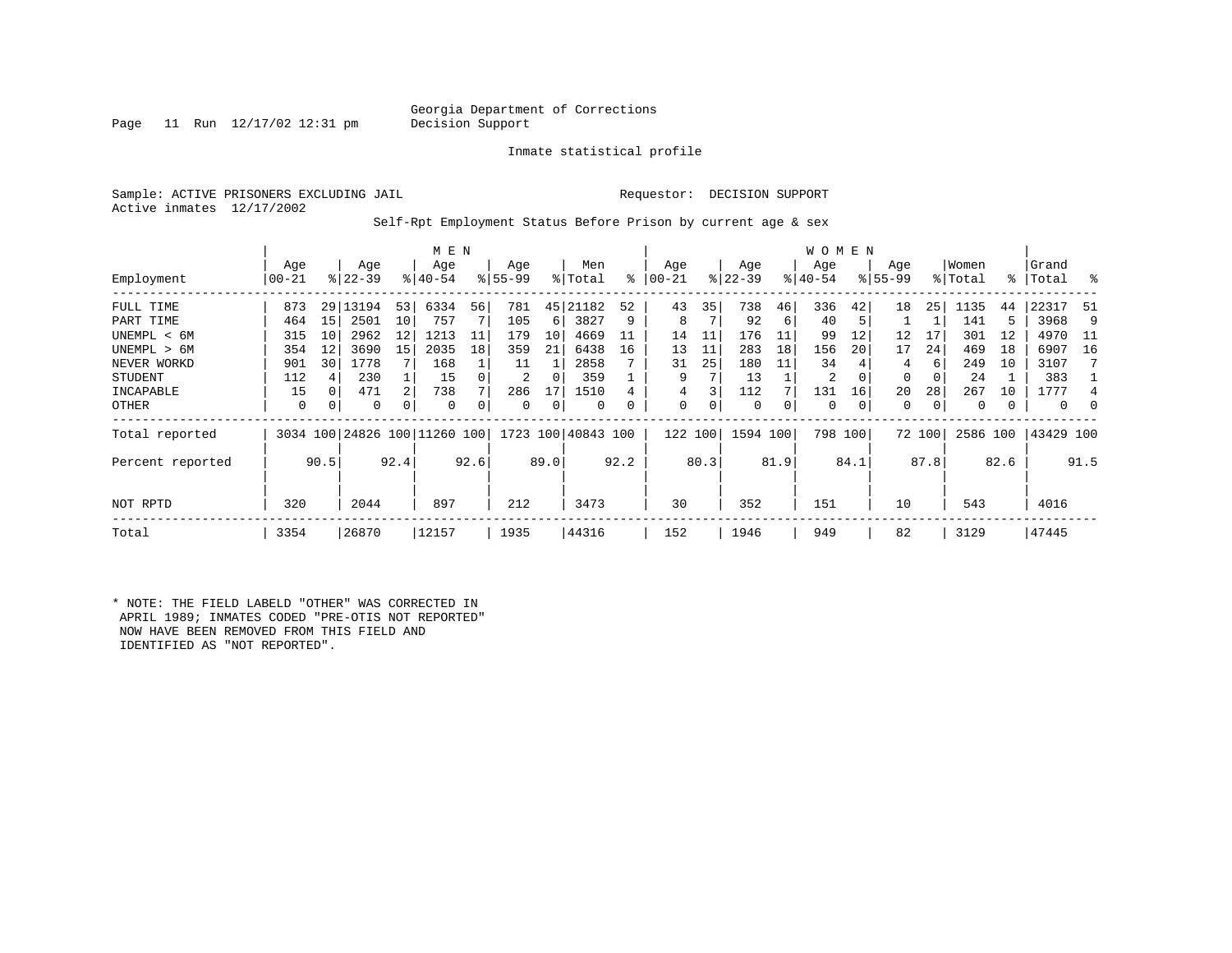Page  $12$  Run  $12/17/02$   $12:31$  pm

Inmate statistical profile

Sample: ACTIVE PRISONERS EXCLUDING JAIL **Requestor: DECISION SUPPORT** Active inmates 12/17/2002

Self-Rpt Marital Status At Admission by current age & sex

|                  |           |          |             |          | M E N                        |      |           |      |                    |      |            |      |             |          | W O M E N   |          |             |      |          |      |           |          |
|------------------|-----------|----------|-------------|----------|------------------------------|------|-----------|------|--------------------|------|------------|------|-------------|----------|-------------|----------|-------------|------|----------|------|-----------|----------|
|                  | Age       |          | Age         |          | Age                          |      | Age       |      | Men                |      | Age        |      | Age         |          | Age         |          | Age         |      | Women    |      | Grand     |          |
| Marital Status   | $00 - 21$ |          | $8122 - 39$ |          | $8140 - 54$                  |      | $8 55-99$ |      | % Total            | ⊱    | $ 00 - 21$ |      | $ 22 - 39 $ |          | $ 40-54 $   |          | $8155 - 99$ |      | % Total  |      | %   Total | $\sim$ 8 |
| SINGLE           | 3056      | 95       | 17959       | 68       | 4522                         | 38   | 314       | 17   | 25851              | 60   | 133        | 90   | 1147        | 60       | 366         | 39       | 9           | 11   | 1655     | 54   | 27506     | -59      |
| MARRIED          | 53        |          | 2781        | 11       | 2147                         | 18   | 516       | 27   | 5497               | 13   | 4          | 3    | 250         | 13       | 148         | 16       | 13          | 16   | 415      | 13   | 5912      | 13       |
| SEPARATED        | 8         | $\Omega$ | 1062        | 4        | 1053                         | 9    | 199       | 11   | 2322               | 5    | 5          | 3    | 213         | 11       | 128         | 14       |             | 9    | 353      | -11  | 2675      | -6       |
| DIVORCED         | 6         |          | 1734        |          | 2624                         | 22   | 556       | 29   | 4920               | 11   |            | 2    | 208         | 11       | 179         | 19       | 19          | 24   | 409      | 13   | 5329      | - 11     |
| WIDOWED          |           |          | 107         | $\Omega$ | 230                          | 2    | 136       |      | 476                |      |            | 0    | 33          |          | 70          |          | 30          | 38   | 133      | 4    | 609       |          |
| COMMON LAW       | 92        |          | 2656        | 10       | 1296                         |      | 166       | 9    | 4210               | 10   |            | 2    | 70          | 4        | 48          |          | 2           | 3    | 123      | 4    | 4333      | 9        |
| OTHER            | 0         | $\Omega$ | 15          |          | 3                            |      | 4         | 0    | 22                 | 0    | 0          | 0    |             | $\Omega$ | $\mathbf 0$ | $\Omega$ | 0           |      |          |      | 23        | 0        |
| Total reported   |           |          |             |          | 3218 100 26314 100 11875 100 |      |           |      | 1891 100 43298 100 |      | 148        | 100  | 1922 100    |          | 939         | 100      | 80          | 100  | 3089 100 |      | 46387 100 |          |
| Percent reported |           | 95.9     |             | 97.9     |                              | 97.7 |           | 97.7 |                    | 97.7 |            | 97.4 |             | 98.8     |             | 98.9     |             | 97.6 |          | 98.7 |           | 97.8     |
|                  |           |          |             |          |                              |      |           |      |                    |      |            |      |             |          |             |          |             |      |          |      |           |          |
| NOT RPTD         | 136       |          | 556         |          | 282                          |      | 44        |      | 1018               |      | 4          |      | 24          |          | 10          |          | 2           |      | 40       |      | 1058      |          |
| Total            | 3354      |          | 26870       |          | 12157                        |      | 1935      |      | 44316              |      | 152        |      | 1946        |          | 949         |          | 82          |      | 3129     |      | 47445     |          |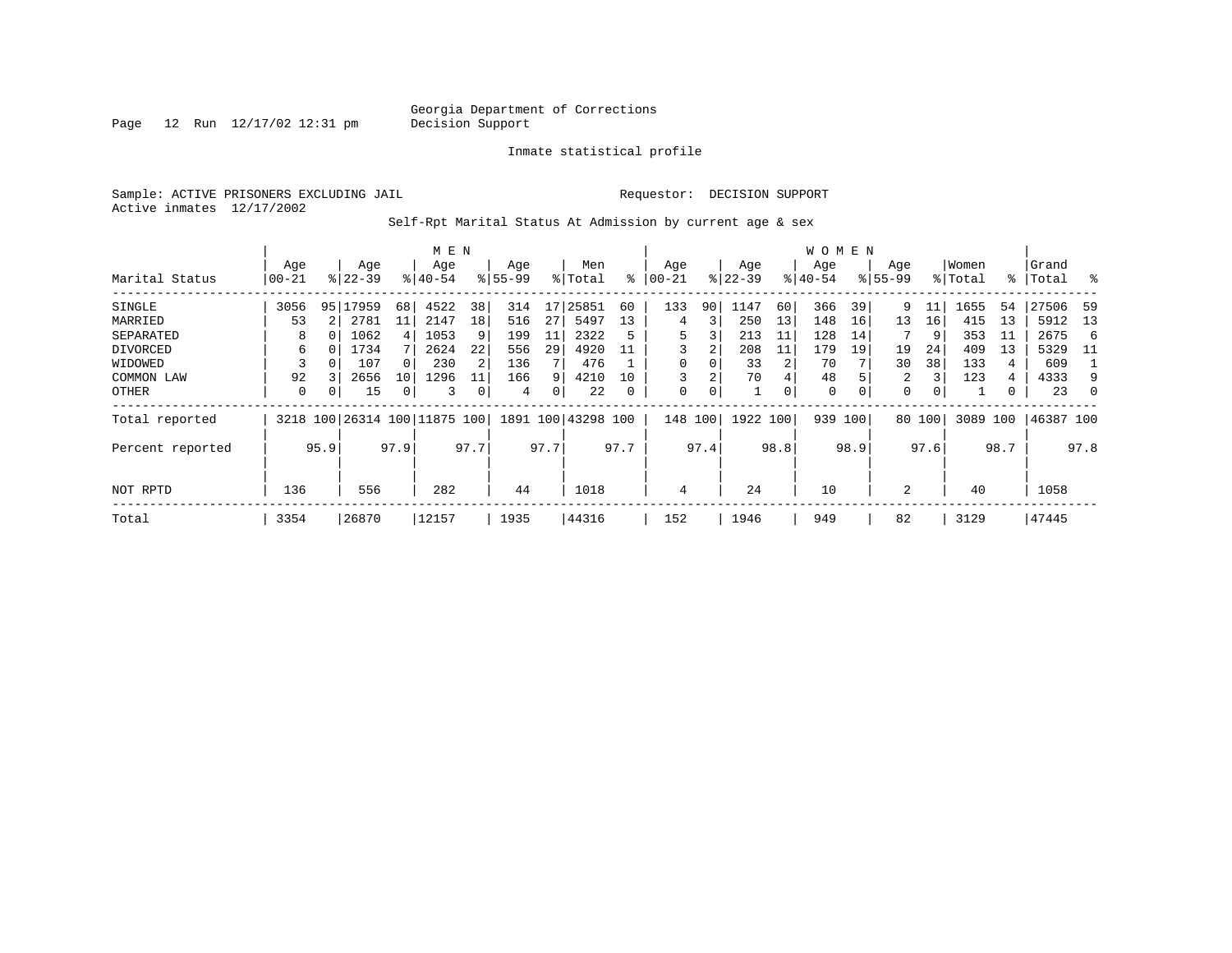#### Georgia Department of Corrections<br>Decision Support

Page 13 Run  $12/17/02$  12:31 pm

Inmate statistical profile

Sample: ACTIVE PRISONERS EXCLUDING JAIL **Requestor: DECISION SUPPORT** Active inmates 12/17/2002

Self-Rpt Number Of Children At Admission by current age & sex

|                      |                  |               |                   |      | M E N            |                |                  |       |                    |      |                 |        |                  |      | <b>WOMEN</b>     |         |                    |        |                  |       |                |      |
|----------------------|------------------|---------------|-------------------|------|------------------|----------------|------------------|-------|--------------------|------|-----------------|--------|------------------|------|------------------|---------|--------------------|--------|------------------|-------|----------------|------|
| Number Of Children   | Aqe<br>$00 - 21$ |               | Age<br>$ 22-39 $  |      | Age<br>$ 40-54 $ |                | Age<br>$ 55-99 $ |       | Men<br>% Total     | ႜ    | Aqe<br>$ 00-21$ |        | Age<br>$ 22-39 $ |      | Age<br>$8 40-54$ |         | Aqe<br>$8155 - 99$ |        | Women<br>% Total | °≈    | Grand<br>Total | ႜ    |
| NO CHILDREN          | 0                | $\Omega$      | 586               | 4    | 482              | 6              | 77               | 5     | 1145               | 4    | $\mathbf 0$     | 0      | 6                | 0    | 5                |         |                    | 1      | 12               |       | 1157           |      |
| ONE CHILD            | 590              | 76            | 6613              | 42   | 2669             | 31             | 306              | 19    | 10178              | 38   | 34              | 56     | 385              | 25   | 163              | 20      | 11                 | 15     | 593              | 24    | 10771          | 37   |
| TWO CHILDREN         | 146              | 19            | 4297              | 27   | 2425             | 28             | 383              | 24    | 7251               | 27   | 20              | 33     | 472              | 30   | 262              | 32      | 17                 | 24     | 771              | 31    | 8022           | 27   |
| THREE CHILDREN       | 33               |               | 2306              | 15   | 1554             | 18             | 319              | 20    | 4212               | 16   | 6               | 10     | 381              | 25   | 215              | 26      | 23                 | 32     | 625              | 25    | 4837           | 16   |
| <b>FOUR CHILDREN</b> | 9                |               | 1074              |      | 799              | 9              | 197              | 12    | 2079               | 8    | 0               | 0      | 172              | 11   | 113              | 14      | 9                  | 13     | 294              | 12    | 2373           | 8    |
| FIVE CHILDREN        | 0                | $\Omega$      | 477               | 3    | 445              | 5 <sup>1</sup> | 130              | 8     | 1052               |      | 0               | 0      | 76               | 5    | 28               |         |                    | 1      | 105              | 4     | 1157           | 4    |
| MORE THAN 5 CHILDREN | 1                | 0             | 329               | 2    | 376              | 4              | 185              | 12    | 891                | 3    |                 | 2      | 61               | 4    | 41               |         | 9                  | 13     | 112              | 4     | 1003           | 3    |
| Total reported       |                  |               | 779 100 15682 100 |      | 8750 100         |                |                  |       | 1597 100 26808 100 |      |                 | 61 100 | 1553 100         |      |                  | 827 100 |                    | 71 100 | 2512 100         |       | 29320 100      |      |
| Percent reported     |                  | 23.2          |                   | 58.4 |                  | 72.0           |                  | 82.5  |                    | 60.5 |                 | 40.1   |                  | 79.8 |                  | 87.1    |                    | 86.6   |                  | 80.3  |                | 61.8 |
| NOT REPORTED         | 2575             | 11188         |                   | 3407 |                  | 338            |                  | 17508 |                    | 91   |                 | 393    |                  | 122  |                  | 11      |                    | 617    |                  | 18125 |                |      |
| Total                |                  | 26870<br>3354 |                   |      | 12157            |                | 1935             |       | 44316              |      | 152             |        | 1946             |      | 949              |         | 82                 |        | 3129             |       | 47445          |      |
|                      |                  |               |                   |      |                  |                |                  |       |                    |      |                 |        |                  |      |                  |         |                    |        |                  |       |                |      |
|                      |                  |               |                   |      |                  |                |                  |       |                    |      |                 |        |                  |      |                  |         |                    |        |                  |       |                |      |
| AVG NUM CHILDREN     | 1.31             |               | 2.00              |      | 2.33             |                | 3.04             |       | 2.15               |      | 1.61            |        | 2.54             |      | 2.66             |         | 3.11               |        | 2.57             |       | 2.18           |      |

\* NOTE: THE FIELD LABLED "NO CHILDREN" WAS CORRECTED IN MARCH 1989: MISSING DATA FOR INMATES STILL IN DIAGNOSTICS NOW HAS BEEN REMOVED FROM THIS FIELD AND IDENTIFIED AS "NOT REPORTED" INFORMATION.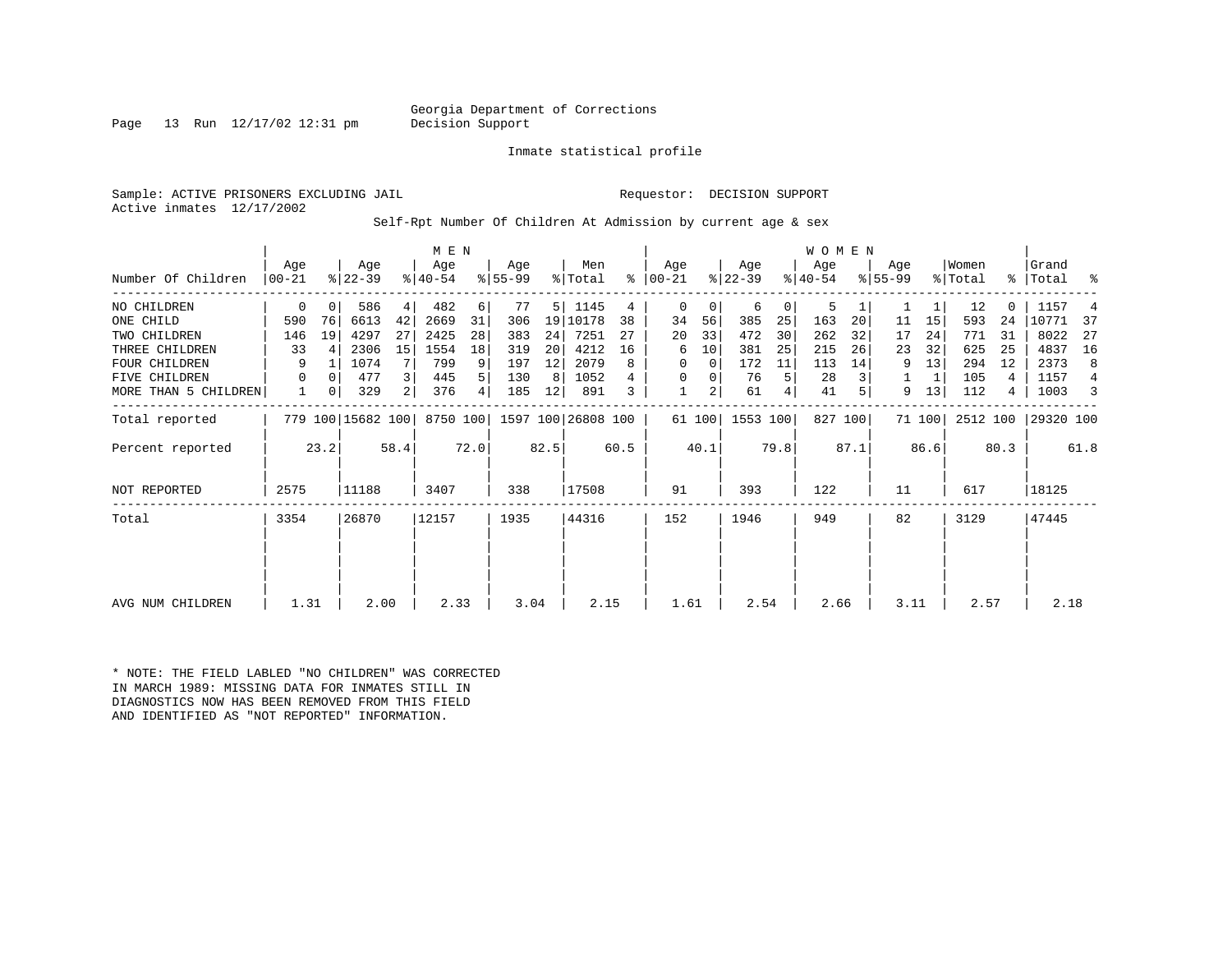Page 14 Run  $12/17/02$  12:31 pm

#### Inmate statistical profile

Sample: ACTIVE PRISONERS EXCLUDING JAIL **Requestor: DECISION SUPPORT** Active inmates 12/17/2002

#### Self-Rpt Religious Affiliation by current age & sex

|                  |           |          |                |             | M E N                        |          |           |              |                    |                |          |          |              |      | WOMEN    |          |             |             |          |              |           |                |
|------------------|-----------|----------|----------------|-------------|------------------------------|----------|-----------|--------------|--------------------|----------------|----------|----------|--------------|------|----------|----------|-------------|-------------|----------|--------------|-----------|----------------|
|                  | Age       |          | Age            |             | Age                          |          | Age       |              | Men                |                | Age      |          | Age          |      | Age      |          | Age         |             | Women    |              | Grand     |                |
| Religion         | $00 - 21$ |          | $8 22-39$      |             | $8 40-54$                    |          | $8 55-99$ |              | % Total            | ွေ             | $ 00-21$ |          | $ 22-39$     |      | $ 40-54$ |          | $8155 - 99$ |             | % Total  | ႜ            | Total     | ႜ              |
| <b>ISLAM</b>     | 73        | 2        | 943            | 4           | 366                          | 3        | 32        |              | 2   1414           | 3              | 3        | 2        | 13           |      |          |          | 0           | 0           | 23       |              | 1437      | 3              |
| CATHOLIC         | 129       | 4        | 1118           | 4           | 411                          | 4        | 80        | 4            | 1738               | 4              | 6        | 4        | 98           | 5    | 39       | 4        | 2           | 3           | 145      | 5            | 1883      | $\overline{4}$ |
| <b>BAPTIST</b>   | 1201      |          | 38   11893     | 46          | 6645                         | 57       | 1049      | 57           | 20788              | 49             | 84       | 57       | 1150         | 60   | 588      | 63       | 52          | 68          | 1874     | 61           | 22662     | 50             |
| METHODIST        | 41        | 1        | 464            | 2           | 410                          | 4        | 120       | 7            | 1035               | $\overline{2}$ | 3        | 2        | 58           | 3    | 56       | 6        | 5           | 6           | 122      | 4            | 1157      | 3              |
| EPISCOPLN        |           | 0        | 39             | $\Omega$    | 25                           | $\Omega$ | 12        | 1            | 80                 | $\Omega$       |          |          | 5            | O    |          | 0        | 0           | $\Omega$    | 10       | $\Omega$     | 90        | $\Omega$       |
| PRESBYTRN        | 6         | $\Omega$ | 40             | $\Omega$    | 41                           | $\Omega$ | 14        | $\mathbf{1}$ | 101                | $\Omega$       | $\Omega$ | $\Omega$ | $\Omega$     | O    |          | $\Omega$ | 2           | 3           | 3        | $\Omega$     | 104       | $\Omega$       |
| CHC OF GOD       | 35        | 1        | 269            | 1           | 162                          |          | 36        | 2            | 502                |                |          |          | 29           | 2    | 19       | 2        | 4           | 5           | 53       | 2            | 555       | 1              |
| HOLINESS         | 54        | 2        | 847            | 3           | 546                          | 5        | 97        | 5            | 1544               | 4              |          | 5        | 177          | 9    | 95       | 10       | 5           | 6           | 284      | 9            | 1828      | 4              |
| <b>JEWISH</b>    | 2         | $\Omega$ | 22             | $\Omega$    | 13                           | O        | 3         | 0            | 40                 | U              | $\Omega$ | O        | 2            | 0    |          | 0        | 0           | $\Omega$    | 3        | $\Omega$     | 43        | $\Omega$       |
| ANGLICAN         | O         | $\Omega$ | 4              | $\Omega$    | 2                            | $\Omega$ | n         | 0            | 6                  | <sup>n</sup>   | U        | U        | $\mathbf{1}$ | O    | $\Omega$ | $\Omega$ | 0           | $\Omega$    |          | <sup>0</sup> |           | $\Omega$       |
| GRK ORTHDX       |           | $\Omega$ | 2              | $\Omega$    | 2                            | $\Omega$ |           | 0            | 4                  | U              | $\Omega$ | O        | $\mathbf 0$  | O    | $\Omega$ | $\Omega$ | 0           | $\Omega$    | $\Omega$ | $\Omega$     | 4         | $\Omega$       |
| HINDU            |           | $\Omega$ | $\overline{4}$ | $\Omega$    | $\Omega$                     | $\Omega$ |           | 0            |                    | $\Omega$       | $\Omega$ | $\Omega$ | $\Omega$     | 0    | $\Omega$ | $\Omega$ | 0           | $\Omega$    | $\Omega$ | $\Omega$     | 5         | $\Omega$       |
| <b>BUDDHIST</b>  | 6         | $\Omega$ | 29             | $\Omega$    | 5                            |          |           | $\Omega$     | 40                 | O              | 0        | U        |              | 0    | $\Omega$ | $\Omega$ | 0           | O           |          | $\Omega$     | 41        | O              |
| TAOIST           |           | $\Omega$ |                | U           |                              |          | O         | 0            | 2                  | U              | U        | $\Omega$ | $\mathbf 0$  | O    | $\Omega$ | $\Omega$ | 0           | $\Omega$    | $\Omega$ | $\Omega$     |           | U              |
| SHINTOIST        |           | $\Omega$ | 7              | $\Omega$    | 5                            | $\Omega$ | O         | $\Omega$     | 13                 | ∩              | U        | $\Omega$ | $\Omega$     | O    | $\Omega$ | $\Omega$ | 0           | $\Omega$    | $\Omega$ | $\Omega$     | 13        | U              |
| SEVEN D AD       | 13        | $\Omega$ | 60             | $\mathbf 0$ | 44                           | $\Omega$ | 8         | 0            | 125                | U              | $\Omega$ | $\Omega$ | 11           |      | 3        | $\Omega$ | 0           | $\mathbf 0$ | 14       | $\Omega$     | 139       | 0              |
| JEHOVAH WT       | 20        |          | 219            | 1           | 104                          |          | 9         | 0            | 352                |                |          |          | 11           |      | 8        |          | 0           | 0           | 21       |              | 373       | 1              |
| LATR DAY S       | 4         | 0        | 21             | $\Omega$    | 12                           | $\Omega$ | 4         | 0            | 41                 | $\Omega$       | $\Omega$ | $\Omega$ | 3            | 0    |          | $\Omega$ | 0           | $\Omega$    | 4        | $\Omega$     | 45        | 0              |
| QUAKER           | $\Omega$  | 0        | 0              | $\Omega$    | $\Omega$                     | $\Omega$ | 0         | $\Omega$     | $\Omega$           | $\cap$         | 0        | $\Omega$ | $\Omega$     | 0    | $\Omega$ | $\Omega$ | 0           | $\mathbf 0$ | $\Omega$ | $\Omega$     | $\Omega$  | $\Omega$       |
| OTHER PROD       | 447       | 14       | 2749           | 11          | 708                          | 6        | 109       | 6            | 4013               | q              | 30       | 20       | 246          | 13   | 82       | 9        | 4           | 5           | 362      | 12           | 4375      | 10             |
| <b>NONE</b>      | 689       | 22       | 4543           | 18          | 1276                         | 11       | 140       | 8            | 6648               | 16             | 5        | 3        | 50           | 3    | 11       | 1        | 0           | 0           | 66       | 2            | 6714      | 15             |
| <b>OTHER</b>     | 441       | 14       | 2542           | 10          | 826                          | 7        | 126       | 7            | 3935               | 9              | 6        |          | 57           | 3    | 21       | 2        | 3           | 4           | 87       | 3            | 4022      | 9              |
| Total reported   |           |          |                |             | 3166 100 25816 100 11604 100 |          |           |              | 1840 100 42426 100 |                | 148 100  |          | 1912 100     |      | 936 100  |          |             | 77 100      | 3073 100 |              | 45499 100 |                |
| Percent reported |           | 94.4     |                | 96.1        |                              | 95.5     |           | 95.1         |                    | 95.7           |          | 97.4     |              | 98.3 |          | 98.6     |             | 93.9        |          | 98.2         |           | 95.9           |
| NOT RPTD         | 188       |          | 1054           |             | 553                          |          | 95        |              | 1890               |                | 4        |          | 34           |      | 13       |          | 5           |             | 56       |              | 1946      |                |
| Total            | 3354      |          | 26870          |             | 12157                        |          | 1935      |              | 44316              |                | 152      |          | 1946         |      | 949      |          | 82          |             | 3129     |              | 47445     |                |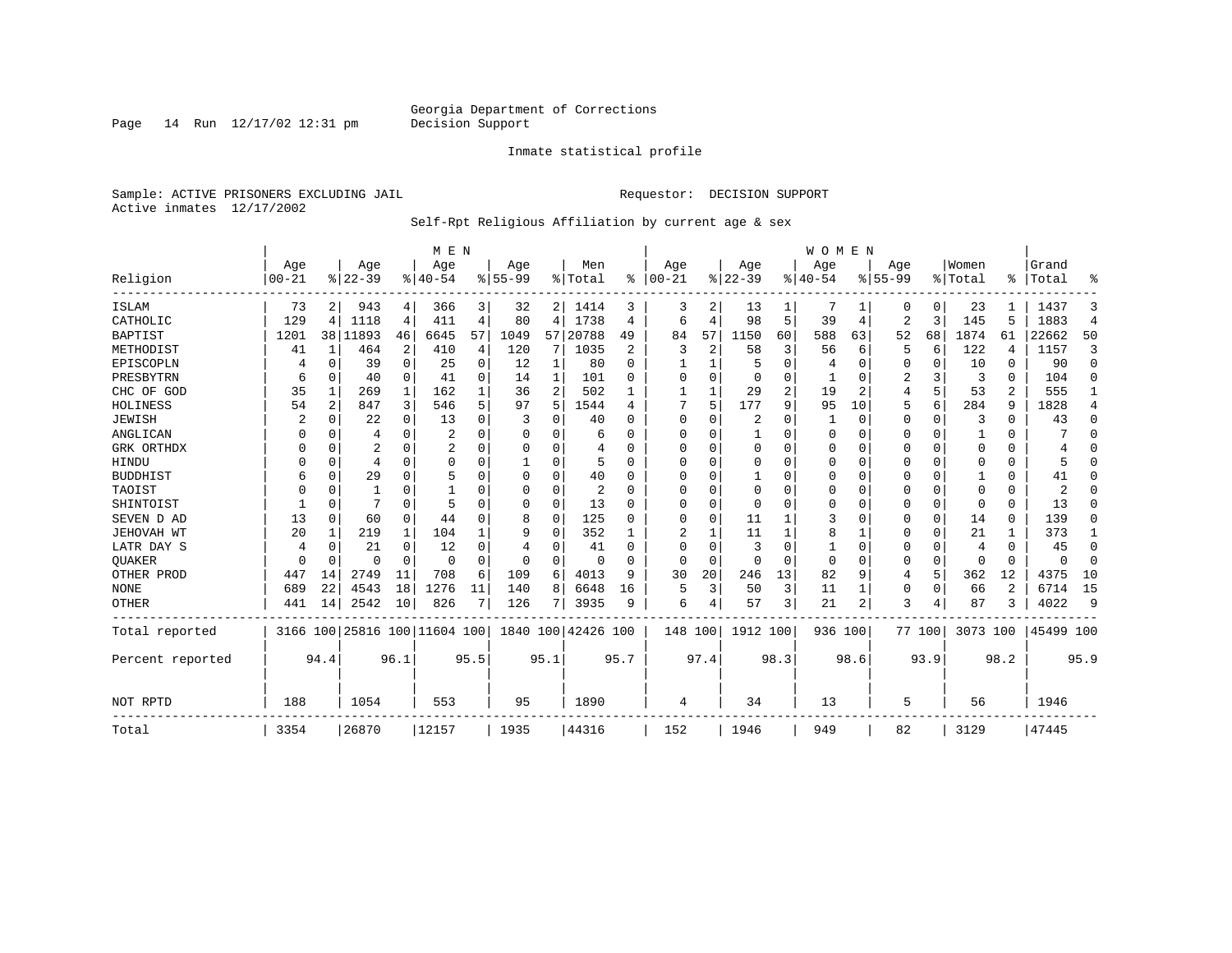#### Georgia Department of Corrections<br>Decision Support

Page 15 Run  $12/17/02$  12:31 pm

#### Inmate statistical profile

Sample: ACTIVE PRISONERS EXCLUDING JAIL **Requestor: DECISION SUPPORT** Active inmates 12/17/2002

Self-Rpt Family Behavior Patterns \* by current age & sex

|                  |                  |      |                              |      | M E N            |      |                 |      |                    |      |                |      |                  |      | <b>WOMEN</b>     |      |                  |      |                  |      |                |      |
|------------------|------------------|------|------------------------------|------|------------------|------|-----------------|------|--------------------|------|----------------|------|------------------|------|------------------|------|------------------|------|------------------|------|----------------|------|
| Family Behavior  | Age<br>$00 - 21$ |      | Age<br>$ 22-39 $             |      | Age<br>$8 40-54$ |      | Age<br>$ 55-99$ |      | Men<br>% Total     | ႜ    | Age<br>  00-21 |      | Age<br>$ 22-39 $ |      | Age<br>$ 40-54 $ |      | Age<br>$8 55-99$ |      | Women<br>% Total | °≈   | Grand<br>Total | ႜ    |
| CRIMINLTY        | 972              | 21   | 7705                         | 22   | 3394             | 25   | 412             | 24   | 12483              | 23   | 62             | 19   | 673              | 18   | 339              | 20   | 20               | 15   | 1094             | 18   | 13577          | -22  |
| ALCOHOLISM       | 450              | 10   | 4281                         | 12   | 2358             | 17   | 314             | 18   | 7403               | 14   | 37             | 11   | 494              | 13   | 251              | 15   | 24               | 18   | 806              | 14   | 8209           | 14   |
| DRUG ABUSE       | 387              | q    | 2592                         | 8    | 913              |      | 75              | 4    | 3967               |      | 36             | 11   | 362              | 10   | 164              | 10   | 9                |      | 571              | 10   | 4538           | 8    |
| DOMINERING       | 9                |      | 82                           |      | 52               |      | 4               | 0    | 147                |      | 14             | 4    | 336              | 9    | 186              | 11   | 19               | 15   | 555              | 9    | 702            |      |
| MIGRANT          | 17               | 0    | 202                          |      | 125              |      | 12              |      | 356                |      | 2              |      |                  |      | 6                |      | 0                | 0    | 17               | 0    | 373            |      |
| INFL BTGS        | 68               |      | 900                          |      | 583              |      | 110             | 6    | 1661               |      | 23             |      | 294              | 8    | 144              |      | 12               | 9    | 473              | 8    | 2134           |      |
| PERMISSIVE       | q                |      | 53                           |      | 34               |      | 9               |      | 105                |      | 22             |      | 208              |      | 66               |      | 4                |      | 300              | 5    | 405            |      |
| FATH ABSNT       | 2058             | 45   | 14574                        | 42   | 4807             | 35   | 571             | 33   | 22010              | 40   | 77             | 24   | 838              | 22   | 305              | 18   | 23               | 18   | 1243             |      | 23253          | 38   |
| MOTH ABSNT       | 551              | 12   | 3659                         | 11   | 1379             | 10   | 196             | 11   | 5785               |      | 28             | 9    | 254              |      | 90               |      | 12               | 9    | 384              | 6    | 6169           | 10   |
| <b>NONE</b>      | 23               |      | 393                          |      | 192              |      | 26              | 2    | 634                |      | 24             |      | 318              | 8    | 135              |      | 7                | 5    | 484              | 8    | 1118           |      |
| Total reported   |                  |      | 4544 100 34441 100 13837 100 |      |                  |      |                 |      | 1729 100 54551 100 |      | 325 100        |      | 3786 100         |      | 1686 100         |      | 130              | 100  | 5927             | 100  | 60478 100      |      |
| Percent reported |                  | 76.4 |                              | 73.4 |                  | 66.3 |                 | 56.1 |                    | 70.9 |                | 81.6 |                  | 79.8 |                  | 76.8 |                  | 65.9 |                  | 78.6 |                | 71.4 |
| OTHER            | 791              |      | 7158                         |      | 4094             |      | 850             |      | 12893              |      | 28             |      | 394              |      | 220              |      | 28               |      | 670              |      | 13563          |      |
| Total            | 3354             |      | 26870                        |      | 12157            |      | 1935            |      | 44316              |      | 152            |      | 1946             |      | 949              |      | 82               |      | 3129             |      | 47445          |      |

\* NOTE: SINCE THERE CAN BE UP TO FIVE BEHAVIOR CODES PER INMATE, THE NUMBER OF CASES REPORTED IN THE DETAIL LINES AND THE TOTAL REPORTED LINE MAY EXCEED THE TOTAL NUMBER OF CASES. IN SHORT, THIS TABLE COUNTS THE NUMBER OF BEHAVIOR PROBLEMS, NOT INMATES.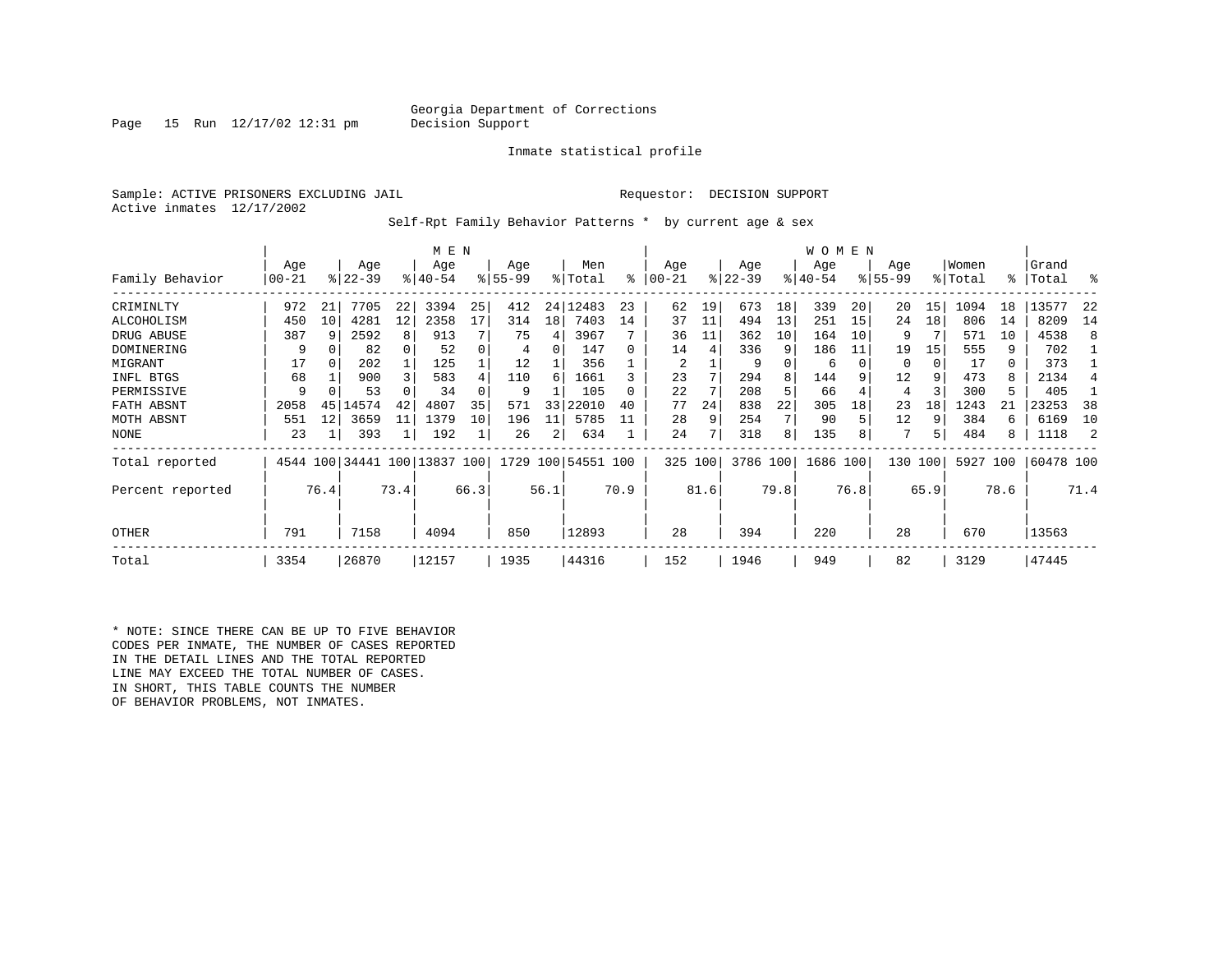#### Georgia Department of Corrections<br>Decision Support

Inmate statistical profile

Page 16 Run  $12/17/02$  12:31 pm

Sample: ACTIVE PRISONERS EXCLUDING JAIL **Requestor: DECISION SUPPORT** Active inmates 12/17/2002

Inmate Diagnostic Behavior Problem \* by current age & sex

|                    |       |              |          |                | M E N                   |                |             |      |                    |      |           |               |           |                | WOMEN       |               |                |              |          |       |           |                |
|--------------------|-------|--------------|----------|----------------|-------------------------|----------------|-------------|------|--------------------|------|-----------|---------------|-----------|----------------|-------------|---------------|----------------|--------------|----------|-------|-----------|----------------|
|                    | Age   |              | Age      |                | Age                     |                | Aqe         |      | Men                |      | Aqe       |               | Age       |                | Aqe         |               | Aqe            |              | Women    |       | Grand     |                |
| Diagnostic Problem | 00-21 |              | $ 22-39$ |                | $8140 - 54$             |                | $8155 - 99$ |      | % Total            | ႜ    | $00 - 21$ | $\frac{1}{6}$ | $22 - 39$ |                | $8140 - 54$ |               | $8155 - 99$    |              | % Total  |       | %   Total | ႜ              |
| ALCOHOLIC          | 112   | 2            | 1303     | $\overline{3}$ | 1036                    | 4              | 189         | 6    | 2640               | 3    |           | 3             | 152       | 5              | 124         |               | 9              | 8            | 292      | 6.    | 2932      | 3              |
| ALCOH ABSE         | 644   | 11           | 6355     | 13             | 3608                    | 15             | 478         |      | 15 11085           | 13   | 5         | 2             | 196       | 6              | 129         | 8             | 11             | 9            | 341      | б     | 11426     | 13             |
| DRUG EXP           | 1052  | 17           | 8691     | 17             | 3376                    | 14             | 286         |      | 9 13405            | 16   | 24        | 10            | 269       | 8              | 138         | 8             | 4              | 3            | 435      | 8     | 13840     | 16             |
| DRUG ABSE          | 1220  | 20           | 9490     | 19             | 4491                    | 19             | 275         |      | 9 15476            | 19   | 56        | 22            | 908       | 28             | 463         | 27            | 12             | 10           | 1439     | 27    | 16915     | 19             |
| NARC ADDCT         | 35    |              | 655      | $\mathbf{1}$   | 469                     | 2              | 33          |      | 1192               |      |           | $\Omega$      | 53        | 2              | 55          | 3             | 3              | 3            | 112      |       | 1304      |                |
| EPILEPTIC          | 21    | $\Omega$     | 277      | 1              | 218                     |                | 34          |      | 550                |      |           |               | 80        | $\overline{2}$ | 62          |               | $\overline{2}$ |              | 151      |       | 701       |                |
| MANIPULTVE         | 1035  | 17           | 6489     | 13             | 2196                    | 9              | 232         |      | 9952               | 12   |           | 0             | 49        | $\overline{c}$ | 23          |               | $\overline{a}$ |              | 75       |       | 10027     | 11             |
| ASSAULTIVE         | 1352  | 22           | 11006    | 22             | 4705                    | 20             | 796         | 26   | 17859              | 21   | 71        | 28            | 611       | 19             | 294         | 17            | 21             | 18           | 997      | 19    | 18856     | 21             |
| ESCPE TEND         | 73    |              | 1076     | 2              | 756                     | 3              | 142         | 5    | 2047               | 2    | 4         | 2             | 86        | 3              | 42          | 2             |                | $\mathbf{1}$ | 133      |       | 2180      | 2              |
| SUICIDAL           | 101   |              | 1065     | 2              | 524                     | 2              | 67          | 2    | 1757               | 2    | 15        | 6             | 174       | 5              | 89          | 5             | 8              | 7            | 286      |       | 2043      | 2              |
| WITHDRAWN          | 18    | <sup>0</sup> | 163      | $\Omega$       | 104                     | 0              | 26          |      | 311                | U    |           | 3             | 100       | 3              | 45          |               | 3              |              | 155      | 3     | 466       |                |
| PR RLTY CT         | 48    |              | 377      | 1              | 265                     |                | 36          |      | 726                |      | 13        | 5             | 75        | $\overline{2}$ | 37          | 2             | 5              |              | 130      | 2     | 856       |                |
| HOMOSEXUAL         | 8     | $\cap$       | 144      | $\Omega$       | 82                      | $\Omega$       | 21          |      | 255                | 0    | 14        | 6             | 121       | 4              | 34          | 2             | 3              |              | 172      | 3     | 427       | ∩              |
| <b>NONE</b>        | 87    |              | 1097     | 2              | 670                     | 3              | 209         | 7    | 2063               | 2    | $\Omega$  |               | 19        | 1              | 22          |               | 9              |              | 50       | 1     | 2113      | 2              |
| OTHER              | 27    | <sup>0</sup> | 495      | 1              | 360                     | $\overline{a}$ | 86          | 3    | 968                |      | $\cap$    | $\Omega$      | 15        | $\Omega$       | 10          |               | 6              |              | 31       |       | 999       |                |
| NOT RPTD           | 263   |              | 1799     | 4              | 650                     | 3              | 186         | 6    | 2898               | 3    | 27        | 11            | 313       | 10             | 123         | $\mathcal{L}$ | 20             | 17           | 483      | 9     | 3381      | $\overline{4}$ |
| Total reported     | 6105  |              |          |                | 100 50598 100 23531 100 |                |             |      | 3102 100 83336 100 |      | 252 100   |               | 3221 100  |                | 1691        | 100           | 119            | 100          | 5283 100 |       | 88619 100 |                |
| Percent reported   |       | 99.7         |          | 99.6           |                         | 99.8           |             | 99.7 |                    | 99.7 |           | 100.0         |           | 100.0          |             | 99.9          |                | 100.0        |          | 100.0 |           | 99.7           |
| UNKNOWN            | 9     |              | 116      |                | 21                      |                | 6           |      | 152                |      | 0         |               | $\Omega$  |                |             |               | 0              |              |          |       | 153       |                |
|                    |       |              |          |                |                         |                |             |      |                    |      |           |               |           |                |             |               |                |              |          |       |           |                |
| Total              | 3354  |              | 26870    |                | 12157                   |                | 1935        |      | 44316              |      | 152       |               | 1946      |                | 949         |               | 82             |              | 3129     |       | 47445     |                |

\* NOTE: SINCE THERE CAN BE UP TO FIVE BEHAVIOR CODES PER INMATE, THE NUMBER OF CASES REPORTED IN THE DETAIL LINES AND THE TOTAL REPORTED LINE MAY EXCEED THE TOTAL NUMBER OF CASES.IN SHORT, THIS TABLE COUNTS THE NUMBER OF BEHAVIOR PROBLEMS, NOT INMATES.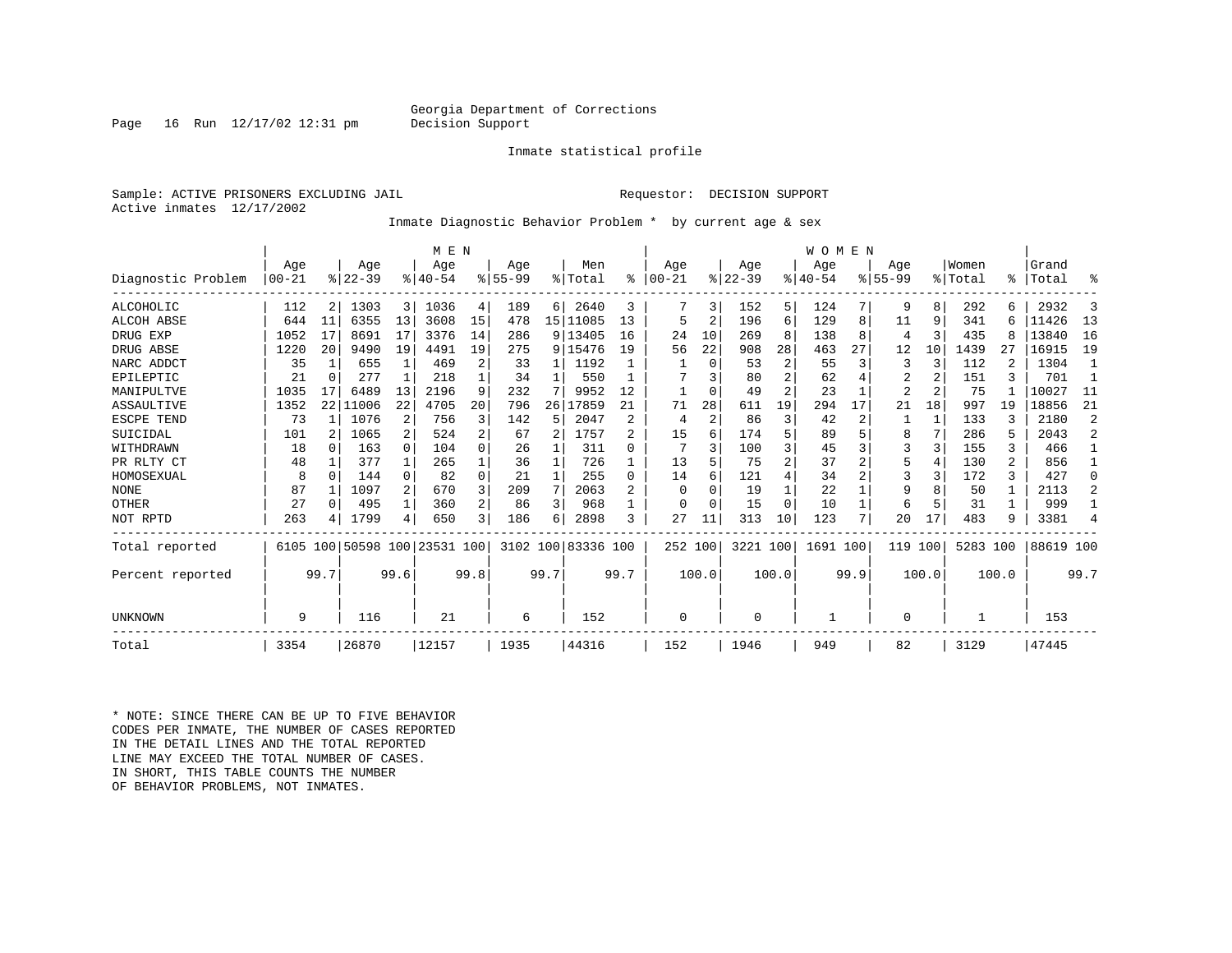Page  $17$  Run  $12/17/02$   $12:31$  pm

Inmate statistical profile

Sample: ACTIVE PRISONERS EXCLUDING JAIL **Requestor: DECISION SUPPORT** Active inmates 12/17/2002

Physical Profile (General Condition) by current age & sex

|                      |                |                |                              |              | M E N            |      |                    |                 |                    |      |                 |         |                  |                | WOMEN            |         |                    |        |                  |      |                |      |
|----------------------|----------------|----------------|------------------------------|--------------|------------------|------|--------------------|-----------------|--------------------|------|-----------------|---------|------------------|----------------|------------------|---------|--------------------|--------|------------------|------|----------------|------|
| Physical Profile     | Aqe<br>  00-21 |                | Age<br>$8122 - 39$           |              | Age<br>$8 40-54$ |      | Age<br>$8155 - 99$ |                 | Men<br>% Total     | ႜ    | Aqe<br>$ 00-21$ |         | Aqe<br>$ 22-39 $ |                | Aqe<br>$8 40-54$ |         | Aqe<br>$8155 - 99$ |        | Women<br>% Total | % ∴  | Grand<br>Total | - 옹  |
|                      |                |                |                              |              |                  |      |                    |                 |                    |      |                 |         |                  |                |                  |         |                    |        |                  |      |                |      |
| NO LIMITATION        | 2955           |                | 91 20468                     | 78 I         | 6228             | 53   | 382                |                 | 20 30033           | 69   | 127             | 90      | 1332             | 72             | 472              | 51      | 13                 | 16     | 1944             | 65   | 31977 69       |      |
| DEFECT NO MAJOR LIMT | 183            | 61             | 3031                         | 12           | 2455             | 21   | 426                | 23              | 6095               | 14   | 11              | 8       | 398              | 22             | 332              | 36      | 30                 | 38     | 771              | 26   | 6866 15        |      |
| DEFECT MAJOR LIMIT   | 94             |                | 2790                         | 11           | 3065             | 26   | 895                | 47              | 6844               | 16   | 3               | 2       | 108              | 6              | 114              | 12      | 32                 | 40     | 257              | 9    | 7101 15        |      |
| VERY MAJOR DEFECT    |                | 0 <sup>1</sup> | 46                           | $\mathbf{0}$ | 112              |      | 186                | 10 <sup>1</sup> | 345                |      | $\mathbf 0$     | 0       | 4                | $\overline{0}$ | 5                |         | 5                  | 6      | 14               | 0    | 359            |      |
| Total reported       |                |                | 3233 100 26335 100 11860 100 |              |                  |      |                    |                 | 1889 100 43317 100 |      |                 | 141 100 | 1842 100         |                |                  | 923 100 |                    | 80 100 | 2986 100         |      | 46303 100      |      |
| Percent reported     |                | 96.4           |                              | 98.0         |                  | 97.6 |                    | 97.6            |                    | 97.7 |                 | 92.8    |                  | 94.7           |                  | 97.3    |                    | 97.6   |                  | 95.4 |                | 97.6 |
| NOT REPORTED         | 121            |                | 535                          |              | 297              |      | 46                 |                 | 999                |      | 11              |         | 104              |                | 26               |         | 2                  |        | 143              |      | 1142           |      |
| Total                | 3354           |                | 26870                        |              | 12157            |      | 1935               |                 | 44316              |      | 152             |         | 1946             |                | 949              |         | 82                 |        | 3129             |      | 47445          |      |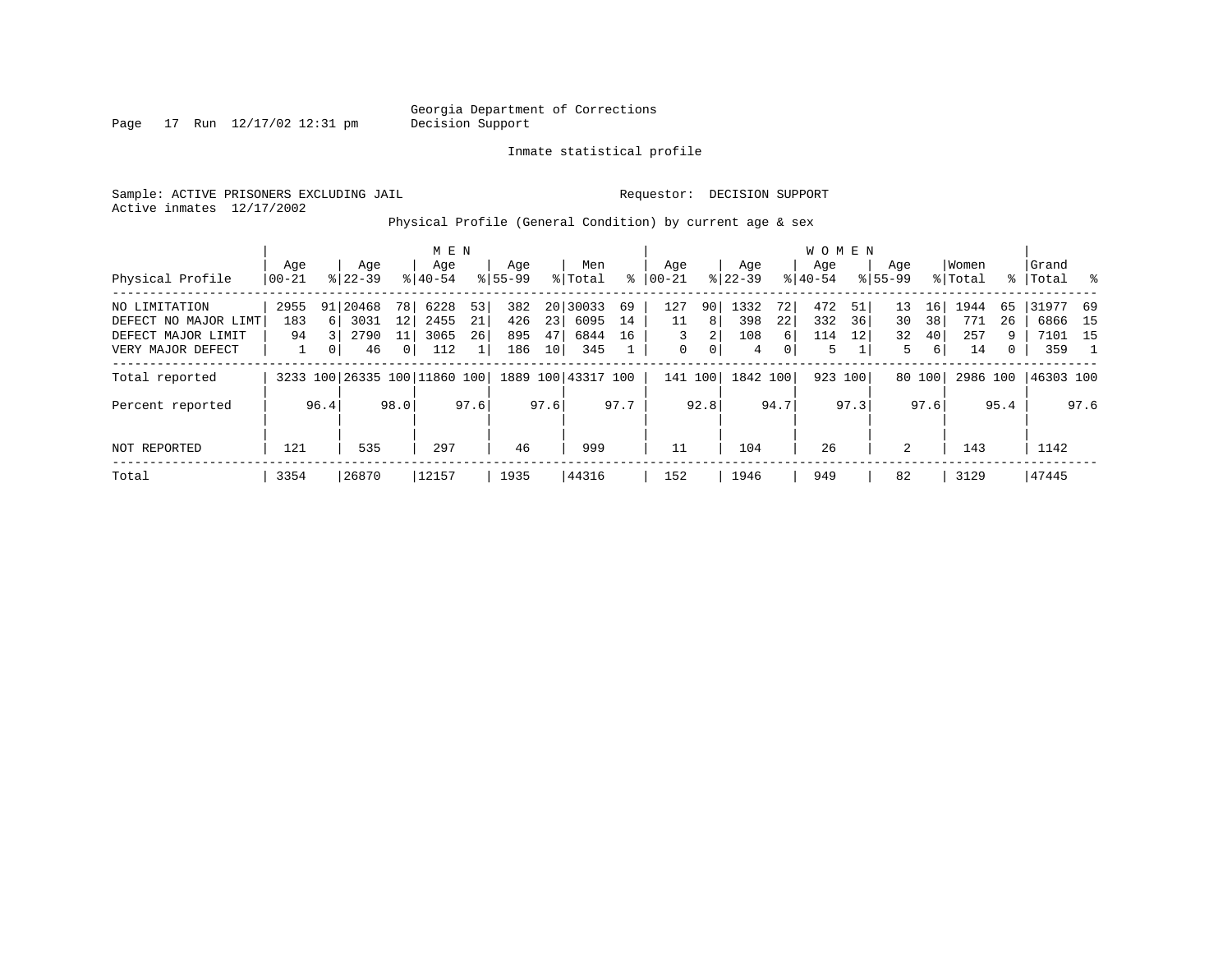### Georgia Department of Corrections<br>Decision Support

Page 18 Run  $12/17/02$  12:31 pm

#### Inmate statistical profile

Sample: ACTIVE PRISONERS EXCLUDING JAIL **Requestor: DECISION SUPPORT** Active inmates 12/17/2002

Security Status by current age & sex

|                  |           |       |           |       | M E N                        |       |             |       |                    |       |            |          |             |       | W O M E N   |       |           |        |             |       |           |       |
|------------------|-----------|-------|-----------|-------|------------------------------|-------|-------------|-------|--------------------|-------|------------|----------|-------------|-------|-------------|-------|-----------|--------|-------------|-------|-----------|-------|
|                  | Age       |       | Age       |       | Age                          |       | Age         |       | Men                |       | Age        |          | Age         |       | Age         |       | Age       |        | Women       |       | Grand     |       |
| Security         | $00 - 21$ |       | $8 22-39$ |       | $8 40-54$                    |       | $8 55-99$   |       | % Total            | နွ    | $ 00 - 21$ |          | $ 22-39 $   |       | $ 40-54 $   |       | $8 55-99$ |        | % Total     |       | %   Total | ႜ     |
| DIAG INCOM       | 28        |       | 226       |       | 147                          |       | 23          |       | 424                |       | $\Omega$   |          | 0           | 0     | 0           |       |           | 0      |             | 0     | 424       |       |
| WRK RELEAS       | 0         | 0     | $\Omega$  | 0     | 0                            |       |             | 0     |                    |       | $\Omega$   |          | $\mathbf 0$ | 0     | $\mathbf 0$ | 0     | 0         | 0      | 0           | 0     |           |       |
| TRUSTY           | 34        |       | 1368      | 5     | 860                          |       | 69          | 4     | 2331               | 5     |            |          | 90          | 5     | 66          |       | 6         |        | 163         |       | 2494      |       |
| MINIMUM          | 921       | 27    | 8796      | 33    | 4463                         | 37    | 672         | 35    | 14852              | 34    | 50         | 33       | 1136        | 58    | 605         | 64    | 53        | 65     | 1844        | 59    | 16696     | 35    |
| MEDIUM           | 1420      | 42    | 10489     | 39    | 4672                         | 38    | 903         | 47    | 17484              | 39    | 68         | 45       | 505         | 26    | 205         | 22    | 20        | 24     | 798         | 26    | 18282     | 39    |
| CLOSE            | 622       | 19    | 4096      | 15    | 1249                         | 10    | 183         | 9     | 6150               | 14    | 26         | 17       | 132         |       | 40          |       |           | 4      | 201         | 6     | 6351      | 13    |
| MAXIMUM          | 26        |       | 480       | 2     | 176                          |       | 20          |       | 702                |       | $\Omega$   | $\Omega$ | 5           | 0     |             |       | 0         |        | 6           |       | 708       |       |
| DIAGNOSTIC       | 303       | 9     | 1415      | 5     | 590                          |       | 64          | 3     | 2372               | 5     | 7          | 5        | 78          | 4     | 32          | 3     | 0         | 0      | 117         | 4     | 2489      | .5    |
| Total reported   |           |       |           |       | 3354 100 26870 100 12157 100 |       |             |       | 1935 100 44316 100 |       | 152        | 100      | 1946 100    |       | 949 100     |       |           | 82 100 | 3129 100    |       | 47445 100 |       |
| Percent reported |           | 100.0 |           | 100.0 |                              | 100.0 |             | 100.0 |                    | 100.0 |            | 100.0    |             | 100.0 |             | 100.0 |           | 100.0  |             | 100.0 |           | 100.0 |
| NOT RPTD         | 0         |       | $\Omega$  |       | $\mathbf 0$                  |       | $\mathbf 0$ |       |                    |       | $\Omega$   |          | $\mathbf 0$ |       | $\mathbf 0$ |       |           |        | $\mathbf 0$ |       |           |       |
| Total            | 3354      |       | 26870     |       | 12157                        |       | 1935        |       | 44316              |       | 152        |          | 1946        |       | 949         |       | 82        |        | 3129        |       | 47445     |       |

\* NOTE: BEGINNING IN JULY 1987, THE FACILITIES DIVISION NO LONGER CODED INMATES AS BEING WORK RELEASE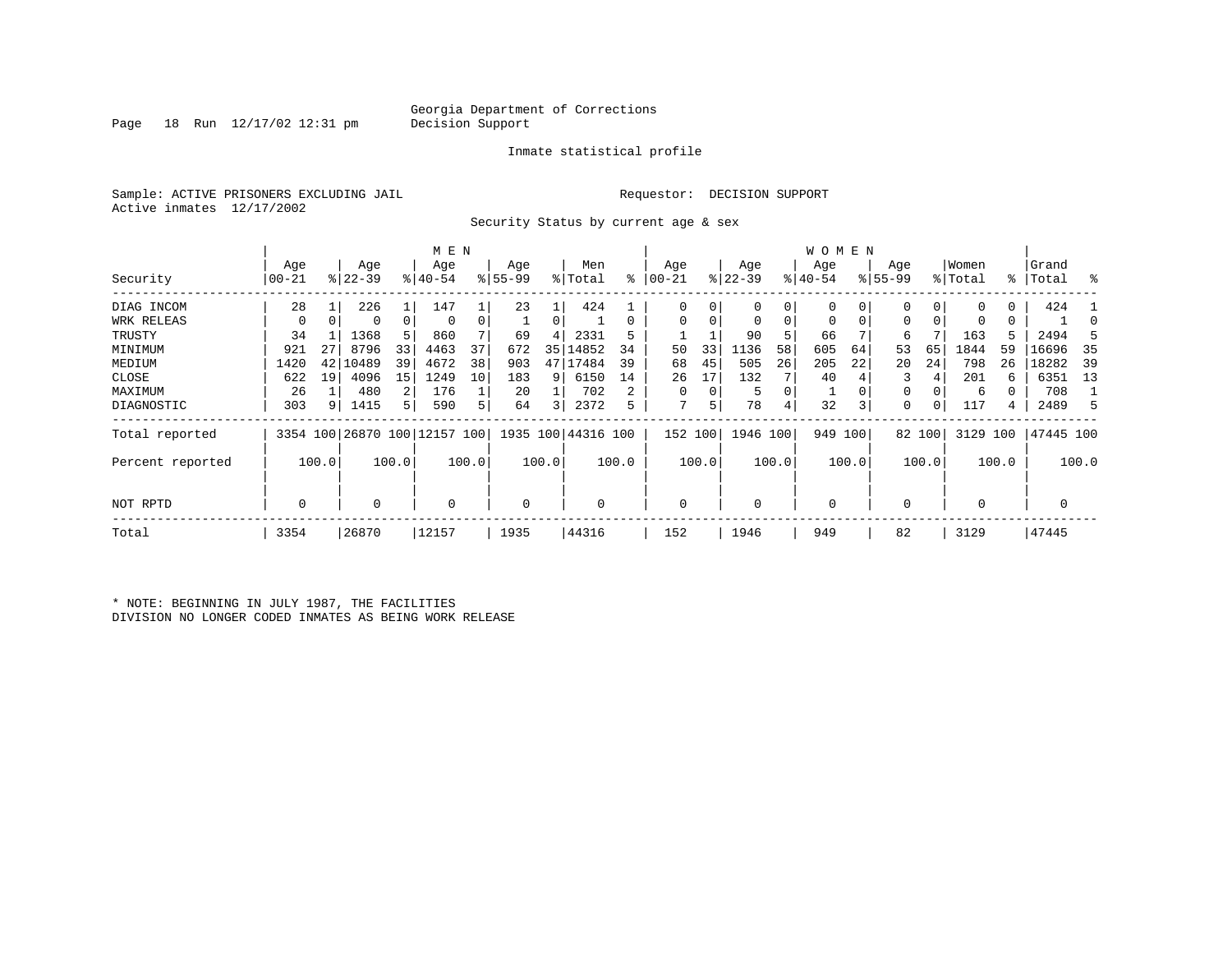Page 19 Run  $12/17/02$  12:31 pm

#### Inmate statistical profile

Sample: ACTIVE PRISONERS EXCLUDING JAIL **Requestor: DECISION SUPPORT** Active inmates 12/17/2002

Number Of Sentences by current age & sex

|                     |              |      |                  |      |                              | M E N |                  |       |                    |      |                      |         |                  |      | W O M E N        |         |                    |              |                  |      |                    |      |
|---------------------|--------------|------|------------------|------|------------------------------|-------|------------------|-------|--------------------|------|----------------------|---------|------------------|------|------------------|---------|--------------------|--------------|------------------|------|--------------------|------|
| Number Of Sentences | Age<br>00-21 |      | Age<br>$ 22-39 $ |      | Age<br>$ 40-54 $             |       | Age<br>$ 55-99 $ |       | Men<br>% Total     |      | Age<br>$8   00 - 21$ |         | Age<br>$ 22-39 $ |      | Age<br>$ 40-54 $ |         | Age<br>$8155 - 99$ |              | Women<br>% Total |      | Grand<br>%   Total | ႜ    |
|                     |              |      |                  |      |                              |       |                  |       |                    |      |                      |         |                  |      |                  |         |                    |              |                  |      |                    |      |
| ONE                 | 1457         | 44   | 8450             | 31   | 3996                         | 33    | 793              |       | 41 14696           | 33   | 75                   | 50      | 800              | 41   | 395              | 42      | 38                 | 46           | 1308             | 42   | 16004              | - 34 |
| TWO                 | 905          | 27   | 6484             | 24   | 2879                         | 24    | 465              |       | 24   10733         | 24   | 42                   | 28      | 504              | 26   | 237              | 25      | 20                 | 24           | 803              | 26   | 11536              | - 24 |
| THREE               | 448          | 13   | 4293             | 16   | 1874                         | 15    | 267              | 14    | 6882               | 16   | 17                   | 11      | 261              | 14   | 131              | 14      | 11                 | 13           | 420              | 14   | 7302               | 15   |
| FOUR                | 242          |      | 2687             | 10   | 1153                         | 10    | 148              | 8     | 4230               | 10   | 6                    | 4       | 146              | 8    | 62               |         | 9                  | 11           | 223              |      | 4453               | 9    |
| FIVE                | 116          |      | 1709             | 6    | 753                          | 6     | 85               |       | 2663               | 6    | 3                    | 2       | 91               |      | 34               |         | 0                  | $\mathbf{0}$ | 128              |      | 2791               | 6    |
| MORE THAN FIVE      | 177          | 5 I  | 3209             | 12   | 1479                         | 12    | 177              | 9     | 5042               | 11   | 6                    | 4       | 127              |      | 84               | 9       | 4                  | 5            | 221              |      | 5263 11            |      |
| Total reported      |              |      |                  |      | 3345 100 26832 100 12134 100 |       |                  |       | 1935 100 44246 100 |      |                      | 149 100 | 1929 100         |      |                  | 943 100 |                    | 82 100       | 3103 100         |      | 47349 100          |      |
| Percent reported    |              | 99.7 |                  | 99.9 |                              | 99.8  |                  | 100.0 |                    | 99.8 |                      | 98.0    |                  | 99.1 |                  | 99.4    |                    | 100.0        |                  | 99.2 |                    | 99.8 |
| NOT REPORTED        | 9            |      | 38               |      | 23                           |       | $\mathbf 0$      |       | 70                 |      | 3                    |         | 17               |      | 6                |         | 0                  |              | 26               |      | 96                 |      |
| Total               | 3354         |      | 26870            |      | 12157                        |       | 1935             |       | 44316              |      | 152                  |         | 1946             |      | 949              |         | 82                 |              | 3129             |      | 47445              |      |
|                     |              |      |                  |      |                              |       |                  |       |                    |      |                      |         |                  |      |                  |         |                    |              |                  |      |                    |      |
|                     |              |      |                  |      |                              |       |                  |       |                    |      |                      |         |                  |      |                  |         |                    |              |                  |      |                    |      |
| AVG NUM SENTENCES   | 2.25         |      | 2.97             |      | 2.98                         |       | 2.61             |       | 2.90               |      | 1.96                 |         | 2.42             |      | 2.49             |         | 2.28               |              | 2.42             |      | 2.87               |      |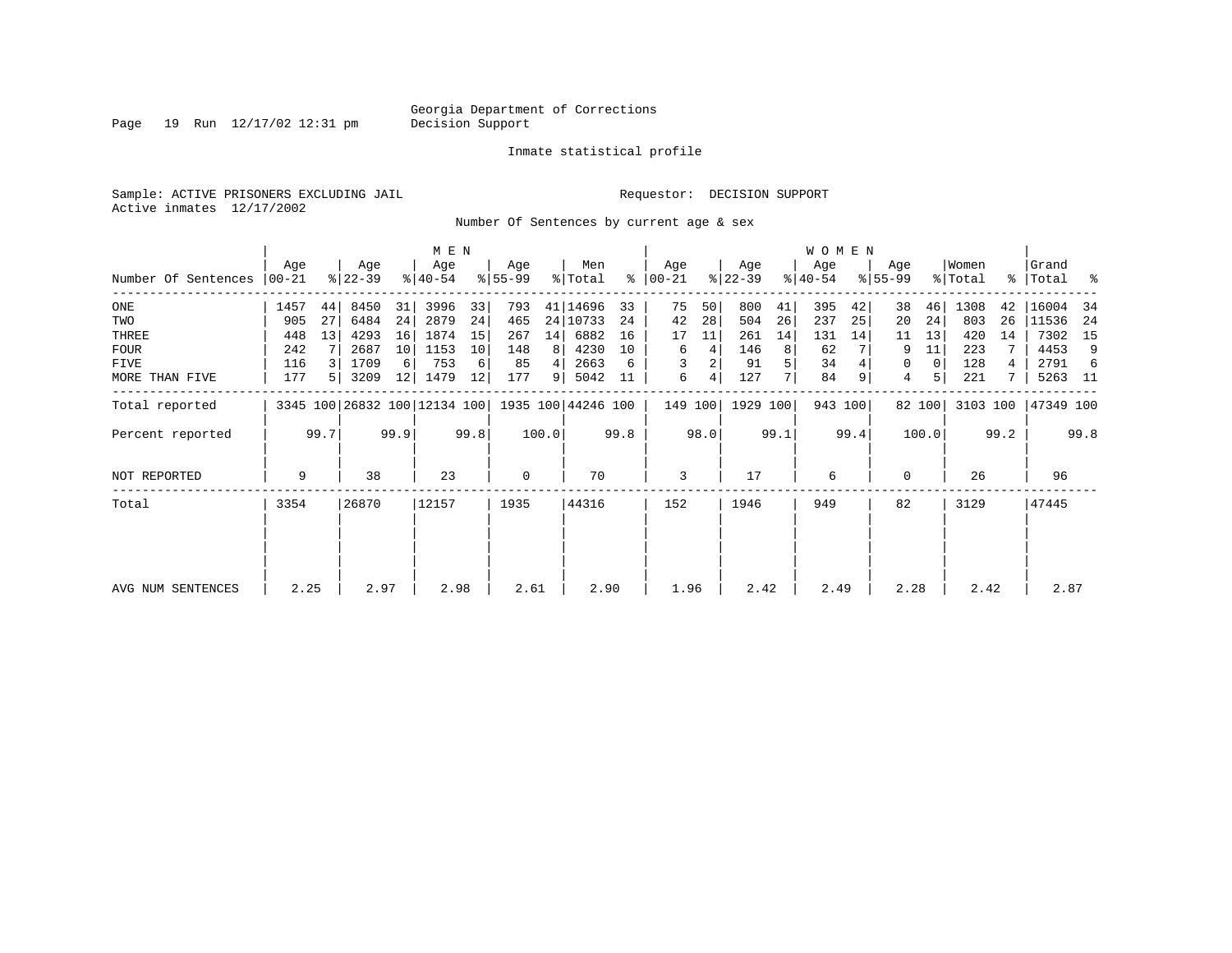Page 20 Run  $12/17/02$  12:31 pm

#### Inmate statistical profile

Sample: ACTIVE PRISONERS EXCLUDING JAIL **Requestor: DECISION SUPPORT** Active inmates 12/17/2002

Number Of Disciplinaries by current age & sex

|                     |                  |       |                  |                | M E N                        |       |                 |       |                    |       |                 |       |                  |       | <b>WOMEN</b>     |         |                  |        |                  |       |                    |       |
|---------------------|------------------|-------|------------------|----------------|------------------------------|-------|-----------------|-------|--------------------|-------|-----------------|-------|------------------|-------|------------------|---------|------------------|--------|------------------|-------|--------------------|-------|
| Disciplinaries      | Age<br>$00 - 21$ |       | Age<br>$ 22-39 $ |                | Age<br>$ 40-54$              |       | Age<br>$ 55-99$ |       | Men<br>% Total     | ွေ    | Age<br>$ 00-21$ |       | Age<br>$ 22-39 $ |       | Age<br>$ 40-54 $ |         | Age<br>$8 55-99$ |        | Women<br>% Total |       | Grand<br>%   Total | ႜ     |
| ZERO                | 1119             | 33    | 8596             | 32             | 5035                         | 41    | 924             |       | 48 15674           | 35    | 66              | 43    | 983              | 51    | 555              | 58      | 51               | 62     | 1655             | 53    | 17329              | -37   |
| ONE                 | 480              | 14    | 3666             | 14             | 1840                         | 15    | 333             | 17    | 6319               | 14    | 23              | 15    | 274              | 14    | 154              | 16      | 14               | 17     | 465              | 15    | 6784               | 14    |
| TWO                 | 303              | 9     | 2298             | 9              | 1076                         | 9     | 179             | 9     | 3856               | 9     | 14              | 9     | 173              |       | 64               |         | 5                | 6      | 256              |       | 4112               | 9     |
| THREE               | 184              |       | 1640             | $6 \mid$       | 660                          | 5     | 116             | 6     | 2600               | 6     | 10              |       | 104              | 5     | 43               |         | 5                | 6      | 162              | 5     | 2762               | 6     |
| <b>FOUR</b>         | 167              |       | 1240             | 5 <sup>1</sup> | 520                          |       | 57              | 3     | 1984               |       | 5               |       | 71               |       | 25               |         |                  |        | 102              |       | 2086               | 4     |
| FIVE                | 165              |       | 1056             | 4              | 393                          | 3     | 45              |       | 1659               |       | 2               |       | 49               | 3     | 14               |         | 0                |        | 65               |       | 1724               | 4     |
| MORE THAN FIVE      | 936              | 28    | 8368             | 31             | 2631                         | 22    | 281             |       | 15 12216           | 28    | 32              | 21    | 292              | 15    | 94               | 10      | 6                |        | 424              | 14    | 12640              | -27   |
| Total reported      |                  |       |                  |                | 3354 100 26864 100 12155 100 |       |                 |       | 1935 100 44308 100 |       | 152 100         |       | 1946 100         |       |                  | 949 100 |                  | 82 100 | 3129 100         |       | 47437 100          |       |
| Percent reported    |                  | 100.0 |                  | 100.0          |                              | 100.0 |                 | 100.0 |                    | 100.0 |                 | 100.0 |                  | 100.0 |                  | 100.0   |                  | 100.0  |                  | 100.0 |                    | 100.0 |
| <b>NOT REPORTED</b> | 0                |       | 6                |                | $\overline{c}$               |       | $\mathbf 0$     |       | 8                  |       | $\mathbf 0$     |       | 0                |       | $\mathbf 0$      |         | 0                |        | $\mathbf 0$      |       | 8                  |       |
| Total               | 3354             |       | 26870            |                | 12157                        |       | 1935            |       | 44316              |       | 152             |       | 1946             |       | 949              |         | 82               |        | 3129             |       | 47445              |       |
|                     |                  |       |                  |                |                              |       |                 |       |                    |       |                 |       |                  |       |                  |         |                  |        |                  |       |                    |       |
|                     |                  |       |                  |                |                              |       |                 |       |                    |       |                 |       |                  |       |                  |         |                  |        |                  |       |                    |       |
| AVG NUM DISCIP      | 5.07             |       | 6.69             |                | 4.79                         |       | 3.06            |       | 5.89               |       | 3.89            |       | 3.32             |       | 2.21             |         | 1.34             |        | 2.96             |       | 5.69               |       |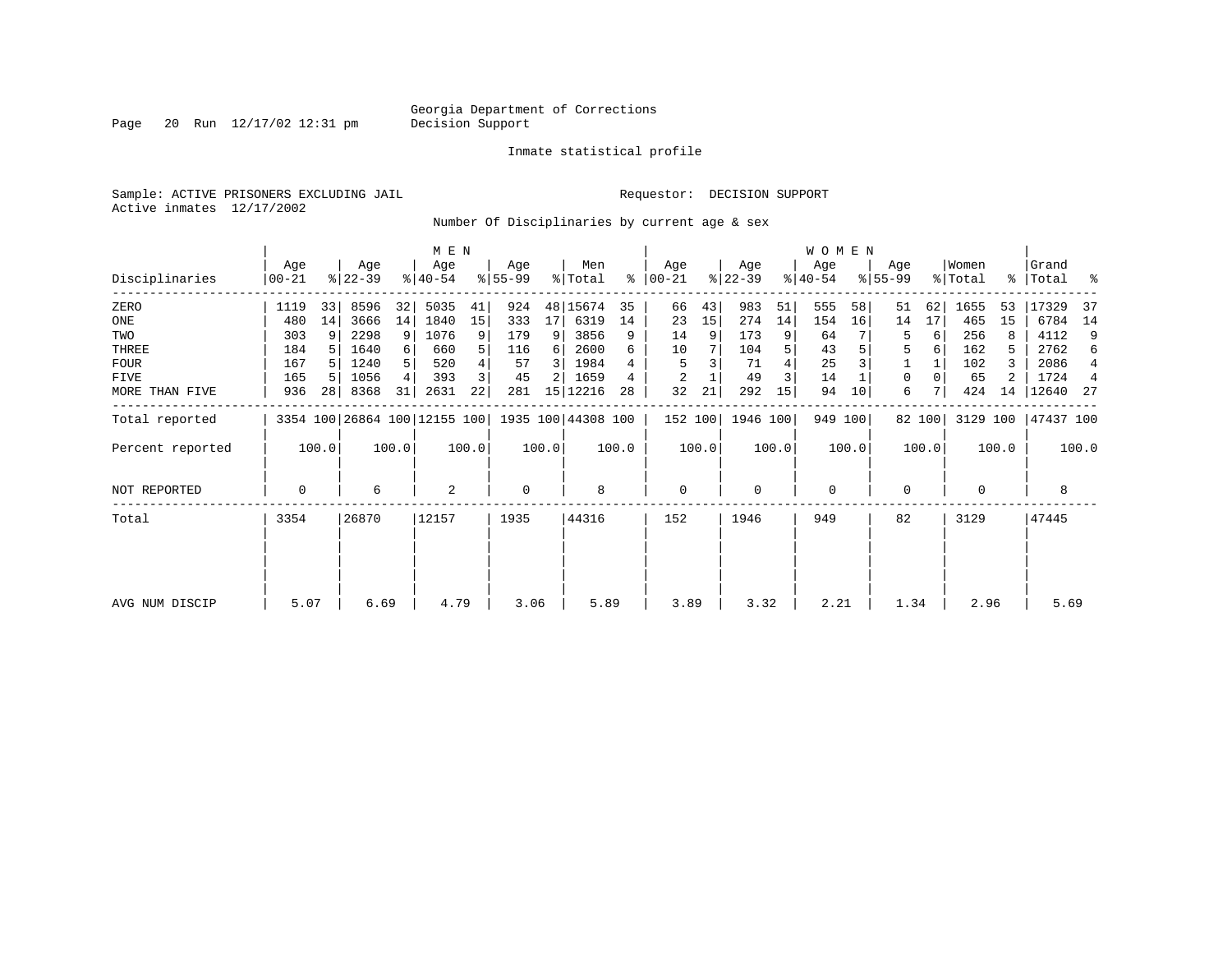Page 21 Run  $12/17/02$  12:31 pm

#### Inmate statistical profile

Sample: ACTIVE PRISONERS EXCLUDING JAIL **Requestor: DECISION SUPPORT** Active inmates 12/17/2002

Number Of Escapes by current age & sex

|                  |                |       |                  |              | M E N                        |       |                  |       |                    |          |                 |       |                  |       | <b>WOMEN</b>     |          |                  |                |                  |           |                |          |
|------------------|----------------|-------|------------------|--------------|------------------------------|-------|------------------|-------|--------------------|----------|-----------------|-------|------------------|-------|------------------|----------|------------------|----------------|------------------|-----------|----------------|----------|
| Escapes          | Age<br>  00-21 |       | Age<br>$ 22-39 $ |              | Age<br>$8 40-54$             |       | Age<br>$ 55-99 $ |       | Men<br>% Total     | ွေ       | Age<br>$ 00-21$ |       | Age<br>$ 22-39 $ |       | Age<br>$ 40-54 $ |          | Age<br>$8 55-99$ |                | Women<br>% Total | % $\vert$ | Grand<br>Total | ႜ        |
| ZERO             |                |       | 3351 100 26699   |              | 99 12014                     | 99    | 1902             |       | 98 43966           | 99       | 152             | 100   | 1941 100         |       | 948 100          |          | 82               | 100            | 3123             | 100       | 47089          | 99       |
| ONE              | 3              | 0     | 169              | 1            | 126                          |       | 24               | 1     | 322                |          | 0               | 0     | 5                | 0     |                  | $\Omega$ | $\Omega$         | $\Omega$       | 6                | 0         | 328            |          |
| TWO              | 0              |       | 2                | $\mathbf{0}$ | 13                           | 0     | 6                | 0     | 21                 | $\Omega$ | $\Omega$        |       |                  | 0     | 0                |          | $\Omega$         |                |                  | 0         | 21             | $\Omega$ |
| THREE            | 0              |       | 0                |              |                              |       |                  | 0     | 6                  | 0        | 0               |       | 0                | 0     | 0                |          | 0                |                |                  | 0         | 6              |          |
| <b>FOUR</b>      | 0              |       | 0                | $\Omega$     |                              |       |                  | 0     |                    | 0        | $\Omega$        |       | $\Omega$         | 0     | $\Omega$         |          | $\Omega$         |                | $\Omega$         | 0         |                |          |
| FIVE             | 0              |       | $\Omega$         | $\Omega$     | $\Omega$                     |       | $\Omega$         | 0     | $\Omega$           | $\Omega$ | $\Omega$        | 0     | $\Omega$         | 0     | $\mathbf 0$      |          | $\Omega$         |                |                  | 0         |                |          |
| MORE THAN FIVE   | 0              | 0     | $\Omega$         | $\Omega$     | $\Omega$                     | 0     | $\Omega$         | 0     |                    | 0        | $\Omega$        | 0     | $\Omega$         | 0     | $\mathbf 0$      |          | $\Omega$         | $\overline{0}$ | $\Omega$         | 0         |                |          |
| Total reported   |                |       |                  |              | 3354 100 26870 100 12157 100 |       |                  |       | 1935 100 44316 100 |          | 152 100         |       | 1946 100         |       |                  | 949 100  |                  | 82 100         | 3129 100         |           | 47445 100      |          |
| Percent reported |                | 100.0 |                  | 100.0        |                              | 100.0 |                  | 100.0 |                    | 100.0    |                 | 100.0 |                  | 100.0 |                  | 100.0    |                  | 100.0          |                  | 100.0     |                | 100.0    |
| NOT REPORTED     | 0              |       | 0                |              | $\mathbf 0$                  |       | $\mathbf 0$      |       | $\Omega$           |          | $\mathbf 0$     |       | $\Omega$         |       | $\mathbf 0$      |          | $\Omega$         |                | 0                |           | 0              |          |
| Total            | 3354           |       | 26870            |              | 12157                        |       | 1935             |       | 44316              |          | 152             |       | 1946             |       | 949              |          | 82               |                | 3129             |           | 47445          |          |
|                  |                |       |                  |              |                              |       |                  |       |                    |          |                 |       |                  |       |                  |          |                  |                |                  |           |                |          |
| AVG NUM ESCAPES  |                | .00   | .01              |              | .01                          |       |                  | .02   | .01                |          | .00             |       |                  | .00   |                  | .00      |                  | .00            | .00              |           | .01            |          |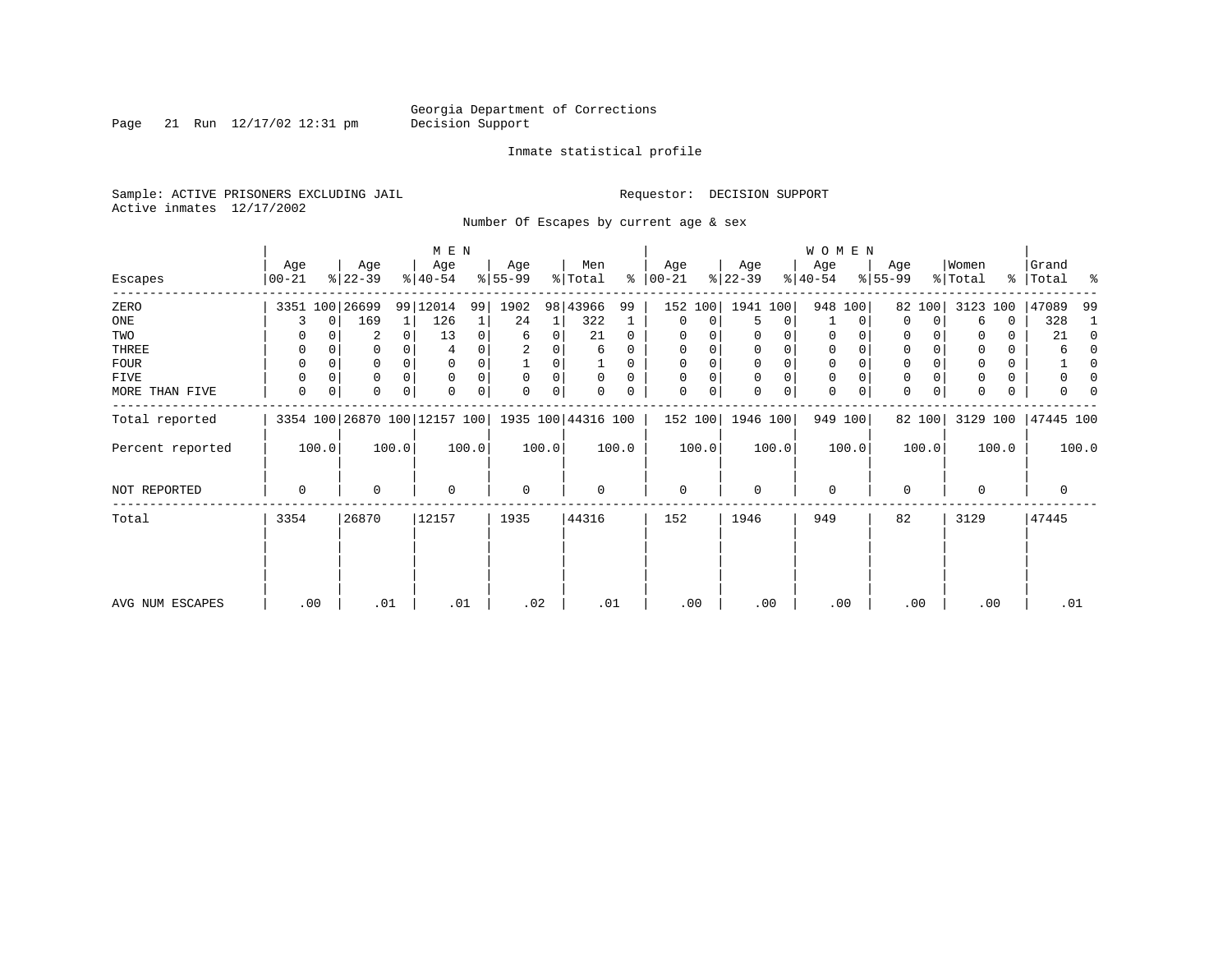Page 22 Run 12/17/02 12:31 pm Decision Support

Inmate statistical profile

Active inmates 12/17/2002

Sample: ACTIVE PRISONERS EXCLUDING JAIL **Requestor: DECISION SUPPORT** 

Number Of Prior Georgia Incarcerations \* by current age & sex

|                            |          |              |                  | M E N |                                                 |                |                  |                |                |       |                      |       |                  | <b>WOMEN</b> |                  |       |                    |        |                  |       |                    |                |
|----------------------------|----------|--------------|------------------|-------|-------------------------------------------------|----------------|------------------|----------------|----------------|-------|----------------------|-------|------------------|--------------|------------------|-------|--------------------|--------|------------------|-------|--------------------|----------------|
| Prior Incarcerations 00-21 | Age      |              | Age<br>$ 22-39 $ |       | Age<br>$ 40-54 $                                |                | Age<br>$8 55-99$ |                | Men<br>% Total |       | Age<br>$8   00 - 21$ |       | Age<br>$ 22-39 $ |              | Age<br>$ 40-54 $ |       | Age<br>$8155 - 99$ |        | Women<br>% Total |       | Grand<br>%   Total | ್ಠಿ            |
| ZERO                       | 3072     |              | 92 15207         | 57    | 4725                                            | 39             | 1067             |                | 55 24071       | 54    | 136                  | 89    | 1274             | 65           | 499              | 53    | 59                 | 72     | 1968             | 63    | 26039              | 55             |
| ONE                        | 263      | $\mathsf{R}$ | 5313             | 20    | 2216                                            | 18             | 362              | 19             | 8154           | 18    | 15                   | 10    | 342              | 18           | 150              | 16    | 13                 | 16     | 520              | 17    | 8674               | 18             |
| TWO                        | 19       |              | 2957             | 11    | 1590                                            | 13             | 195              | 10             | 4761           | 11    |                      |       | 156              | 8            | 107              | 11    | 2                  | 2      | 266              | 9     | 5027               | 11             |
| THREE                      | 0        | $\Omega$     | 1709             | 6     | 1216                                            | 10             | 143              |                | 3068           |       | 0                    | 0     | 90               | 5            | 79               |       | 4                  |        | 173              |       | 3241               | 7              |
| <b>FOUR</b>                | $\Omega$ |              | 887              |       | 924                                             | 8              | 79               | 4              | 1890           |       | $\Omega$             |       | 40               |              | 37               |       | $\overline{2}$     |        | 79               |       | 1969               | $\overline{4}$ |
| FIVE                       | 0        | $\Omega$     | 481              |       | 626                                             | 5              | 28               |                | 1135           |       | $\mathbf 0$          | 0     | 24               |              | 28               |       |                    |        | 53               |       | 1188               | 3              |
| MORE THAN FIVE             | 0        | 0            | 316              |       | 860                                             | 7 <sub>1</sub> | 61               | $\overline{3}$ | 1237           | 3     | $\mathbf 0$          | 0     | 20               |              | 49               |       |                    |        | 70               | 2     | 1307               | 3              |
| Total reported             |          |              |                  |       | 3354 100 26870 100 12157 100 1935 100 44316 100 |                |                  |                |                |       | 152 100              |       | 1946 100         |              | 949 100          |       |                    | 82 100 | 3129 100         |       | 47445 100          |                |
| Percent reported           |          | 100.0        |                  | 100.0 |                                                 | 100.0          |                  | 100.0          |                | 100.0 |                      | 100.0 |                  | 100.0        |                  | 100.0 |                    | 100.0  |                  | 100.0 |                    | 100.0          |
| <b>NOT REPORTED</b>        | 0        |              | 0                |       | $\Omega$                                        |                | $\mathbf 0$      |                | 0              |       | $\mathbf 0$          |       | $\Omega$         |              | 0                |       | $\Omega$           |        | $\Omega$         |       | $\mathbf 0$        |                |
| Total                      | 3354     |              | 26870            |       | 12157                                           |                | 1935             |                | 44316          |       | 152                  |       | 1946             |              | 949              |       | 82                 |        | 3129             |       | 47445              |                |
|                            |          |              |                  |       |                                                 |                |                  |                |                |       |                      |       |                  |              |                  |       |                    |        |                  |       |                    |                |
|                            |          |              |                  |       |                                                 |                |                  |                |                |       |                      |       |                  |              |                  |       |                    |        |                  |       |                    |                |
| AVG # INCARCERATIONS       |          | .09          |                  | .91   | 1.80                                            |                | 1.08             |                | 1.10           |       | .11                  |       | .69              |              | 1.31             |       | .60                |        | .84              |       | 1.08               |                |

\* This data counts a parole revocation on an existing sentenCE AS A prior incarceration. Also, this data counts, for any cohort of inmates, the total number of Georgia incarcerations the inmate has had during his entire criminal career. For example, if an inmate was admitted to prison first in FY72, and then re-admitted in FY79 and FY85, he had two prior incarcerations before the FY85 admission. This inmate's records show two prior incarcerations in all three of his records since he has had two prior incarcerations in his criminal career. If the cohort of FY72 admissions is selected for analysis, two prior incarcerations will be listed for this inmate even though in FY72, he had no prior incarcerations.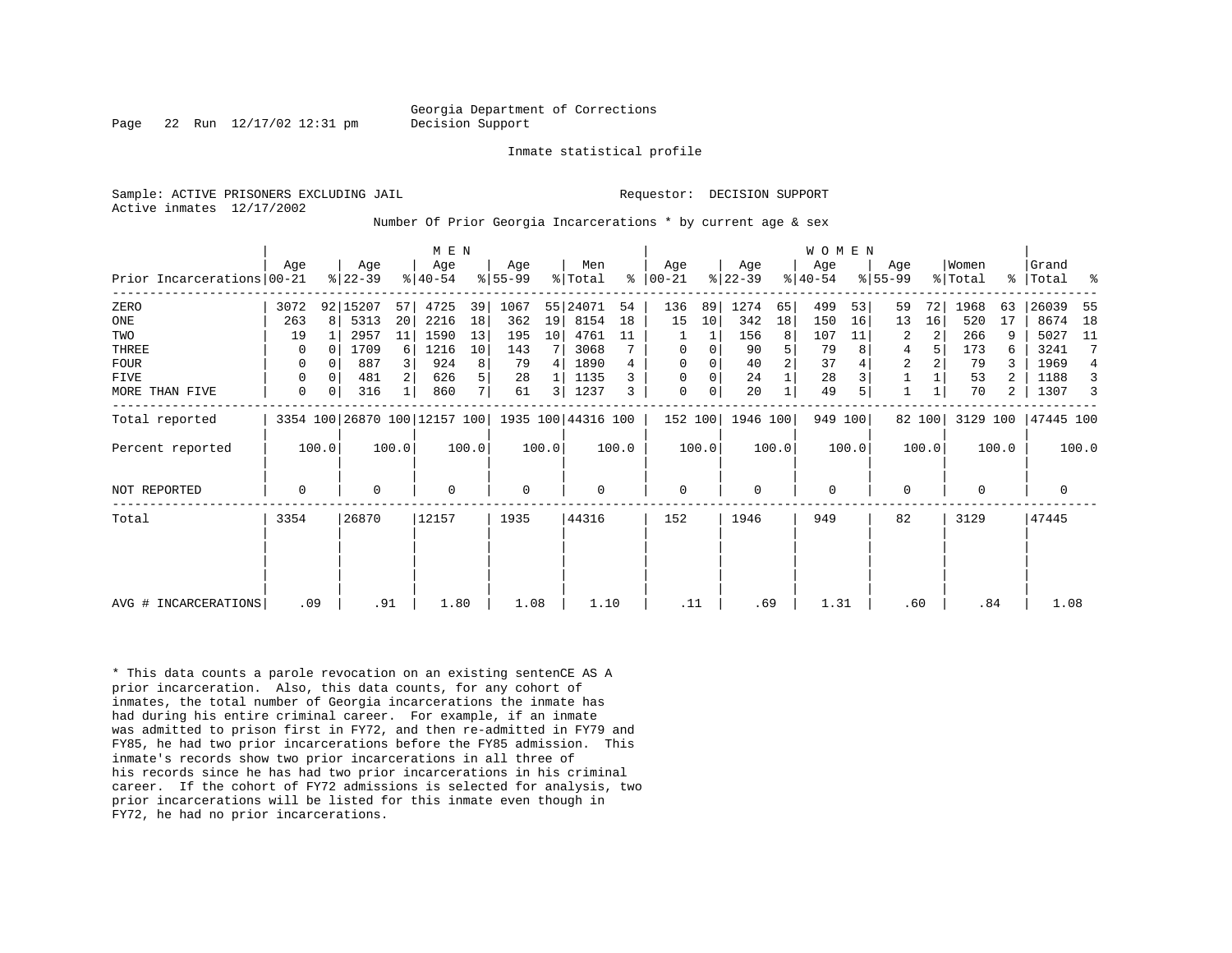Page 23 Run  $12/17/02$  12:31 pm

#### Inmate statistical profile

Sample: ACTIVE PRISONERS EXCLUDING JAIL **Requestor: DECISION SUPPORT** Active inmates 12/17/2002

Number Of Transfers by current age & sex

|                   |                  |                |                  |       | M E N                        |       |                 |                 |                    |       |                  |       |                  |       | <b>WOMEN</b>     |         |                |        |                              |       |                    |                |
|-------------------|------------------|----------------|------------------|-------|------------------------------|-------|-----------------|-----------------|--------------------|-------|------------------|-------|------------------|-------|------------------|---------|----------------|--------|------------------------------|-------|--------------------|----------------|
| Transfers         | Age<br>$00 - 21$ |                | Age<br>$ 22-39 $ |       | Age<br>$ 40-54 $             |       | Age<br>$ 55-99$ |                 | Men<br>% Total     | ႜ     | Age<br>$ 00-21 $ |       | Age<br>$ 22-39 $ |       | Age<br>$ 40-54 $ |         | Age<br>% 55-99 |        | Women<br>$\frac{1}{2}$ Total |       | Grand<br>% Total % |                |
| ZERO              | 767              | 23             | 2439             | 9     | 1008                         |       | 118             |                 | 6   4332           | 10    | 31               | 20    | 394              | 20    | 186              | 20      | 12             | 15     | 623                          | 20    | 4955               | 10             |
| ONE               | 1699             | 51             | 10472            | 39    | 4473                         | 37    | 747             |                 | 39 17391           | 39    | 107              | 70    | 1024             | 53    | 478              | 50      | 36             | 44     | 1645                         | 53    | 19036              | 40             |
| TWO               | 564              | 17             | 5889             | 22    | 2270                         | 19    | 361             | 19              | 9084               | 20    | 10               |       | 294              | 15    | 143              | 15      | 16             | 20     | 463                          | 15    | 9547               | -20            |
| THREE             | 201              | 6              | 3336             | 12    | 1412                         | 12    | 200             | 10 <sup>1</sup> | 5149               | 12    | 4                |       | 135              | 7     | 71               |         | 9              | 11     | 219                          |       | 5368               | 11             |
| <b>FOUR</b>       | 61               | 2 <sup>1</sup> | 1851             |       | 917                          |       | 164             | 8               | 2993               |       | $\Omega$         |       | 51               |       | 32               |         | 2              | 2      | 85                           |       | 3078               | 6              |
| FIVE              | 41               |                | 1057             | 4     | 621                          |       | 95              | 5.              | 1814               |       | $\Omega$         |       | 29               |       | 14               |         | 5              |        | 48                           | 2     | 1862               | $\overline{4}$ |
| MORE THAN FIVE    | 21               |                | 1826             | 71    | 1456                         | 12    | 250             | 13              | 3553               |       | 0                | 0     | 19               |       | 25               | 3       | $\overline{a}$ | 2      | 46                           |       | 3599               | 8              |
| Total reported    |                  |                |                  |       | 3354 100 26870 100 12157 100 |       |                 |                 | 1935 100 44316 100 |       | 152 100          |       | 1946 100         |       |                  | 949 100 |                | 82 100 | 3129 100                     |       | 47445 100          |                |
| Percent reported  |                  | 100.0          |                  | 100.0 |                              | 100.0 |                 | 100.0           |                    | 100.0 |                  | 100.0 |                  | 100.0 |                  | 100.0   |                | 100.0  |                              | 100.0 |                    | 100.0          |
| NOT REPORTED      | 0                |                | $\Omega$         |       | 0                            |       | $\mathbf 0$     |                 | 0                  |       | 0                |       | $\mathbf 0$      |       | $\mathbf 0$      |         | 0              |        | 0                            |       | 0                  |                |
| Total             | 3354             |                | 26870            |       | 12157                        |       | 1935            |                 | 44316              |       | 152              |       | 1946             |       | 949              |         | 82             |        | 3129                         |       | 47445              |                |
|                   |                  |                |                  |       |                              |       |                 |                 |                    |       |                  |       |                  |       |                  |         |                |        |                              |       |                    |                |
|                   |                  |                |                  |       |                              |       |                 |                 |                    |       |                  |       |                  |       |                  |         |                |        |                              |       |                    |                |
| AVG NUM TRANSFERS | 1.20             |                | 2.22             |       | 2.68                         |       | 2.81            |                 | 2.30               |       | .91              |       | 1.28             |       | 1.44             |         | 1.73           |        | 1.32                         |       | 2.23               |                |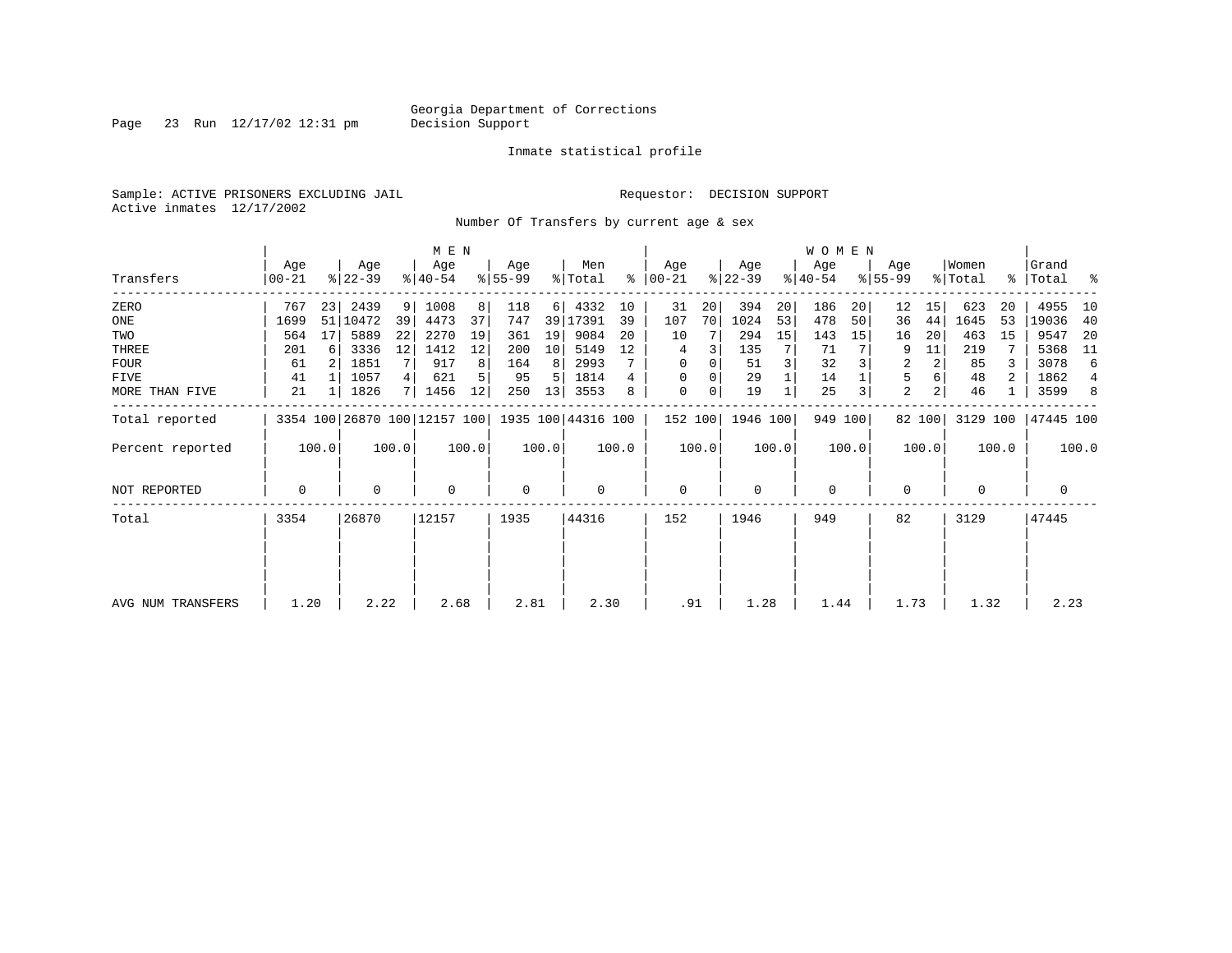Page 24 Run  $12/17/02$  12:31 pm

#### Inmate statistical profile

Sample: ACTIVE PRISONERS EXCLUDING JAIL **Requestor: DECISION SUPPORT** Active inmates 12/17/2002

County Of Conviction by current age & sex

|                            |              |                |           |                | M E N    |                |                |                |         |                |                |              |                |                | <b>WOMEN</b>   |              |                |              |                |              |       |                |
|----------------------------|--------------|----------------|-----------|----------------|----------|----------------|----------------|----------------|---------|----------------|----------------|--------------|----------------|----------------|----------------|--------------|----------------|--------------|----------------|--------------|-------|----------------|
|                            | Age          |                | Age       |                | Age      |                | Age            |                | Men     |                | Age            |              | Age            |                | Age            |              | Aqe            |              | Women          |              | Grand |                |
| County Of Conviction 00-21 |              |                | $8 22-39$ |                | $ 40-54$ |                | $8 55-99$      |                | % Total | ి              | $ 00-21$       |              | $ 22-39$       |                | $8140 - 54$    |              | $8155 - 99$    |              | % Total        | ి            | Total | န္             |
| Appling                    | 5            | $\overline{0}$ | 62        | $\overline{0}$ | 28       | $\overline{0}$ | 6              | 0              | 101     | 0              | 0              | $\mathbf 0$  | 4              | 0              | 1              | 0            | 0              | $\mathbf 0$  | 5              | 0            | 106   | $\Omega$       |
| Atkinson                   | $\mathbf{1}$ | 0              | 26        | $\overline{0}$ | 13       | 0              | 4              | $\mathbf 0$    | 44      | 0              | $\Omega$       | 0            | 2              | $\mathbf 0$    | 2              | $\mathbf 0$  | $\Omega$       | $\mathbf 0$  | $\overline{4}$ | 0            | 48    | $\Omega$       |
| Bacon                      | 7            | 0              | 33        | 0              | 17       | 0              | $\Omega$       | 0              | 57      | 0              | $\Omega$       | 0            | $\mathbf 0$    | 0              | 2              | 0            | $\Omega$       | 0            | $\overline{2}$ | 0            | 59    | $\Omega$       |
| Baker                      | 0            | 0              | 12        | 0              | 6        | 0              |                | 0              | 19      | 0              | $\Omega$       | 0            | 3              | $\Omega$       | $\Omega$       | $\Omega$     | 0              | $\mathbf 0$  | 3              | 0            | 22    | $\Omega$       |
| Baldwin                    | 25           | $\mathbf{1}$   | 206       | $\mathbf{1}$   | 101      | $\mathbf 1$    | 9              | $\Omega$       | 341     | $\mathbf{1}$   | $\overline{2}$ | $\mathbf{1}$ | 21             | $\mathbf{1}$   | 4              | $\Omega$     | $\mathbf{1}$   | $\mathbf{1}$ | 28             | $\mathbf{1}$ | 369   | 1              |
| <b>Banks</b>               | 10           | $\Omega$       | 35        | $\Omega$       | 18       | 0              | 9              | $\Omega$       | 72      | $\Omega$       | $\mathbf{0}$   | $\Omega$     | 5              | $\Omega$       | 2              | $\Omega$     | $\Omega$       | $\Omega$     | 7              | 0            | 79    | $\Omega$       |
| Barrow                     | 11           | 0              | 112       | $\overline{0}$ | 61       | 1              | 15             | $\mathbf 1$    | 199     | $\Omega$       | $\mathbf{1}$   | 1            | 13             | 1              | 5              | $\mathbf 1$  | $\mathbf{1}$   | 1            | 20             | 1            | 219   | $\Omega$       |
| Bartow                     | 16           | 0              | 229       | $\mathbf{1}$   | 110      | $\mathbf{1}$   | 31             | 2              | 386     | 1              | $\Omega$       | 0            | 22             | 1              | 12             | $\mathbf{1}$ | $\Omega$       | $\mathbf 0$  | 34             | $\mathbf{1}$ | 420   | 1              |
| Ben Hill                   | 19           | 1              | 118       | $\mathbf 0$    | 53       | 0              | 10             | 1              | 200     | $\Omega$       | $\overline{c}$ | 1            | 8              | $\mathbf 0$    | 3              | $\mathbf 0$  | $\Omega$       | $\mathbf 0$  | 13             | 0            | 213   | $\mathbf{0}$   |
| Berrien                    | 4            | $\mathbf 0$    | 53        | $\mathbf 0$    | 22       | 0              | $\overline{2}$ | $\Omega$       | 81      | $\Omega$       | $\Omega$       | $\Omega$     | 4              | $\Omega$       | $\Omega$       | $\mathbf 0$  | $\Omega$       | $\Omega$     | $\overline{4}$ | $\Omega$     | 85    | $\Omega$       |
| <b>Bibb</b>                | 59           | 2              | 573       | 2              | 307      | 3              | 48             | 2              | 987     | $\overline{2}$ | 4              | 3            | 25             | $\mathbf{1}$   | 21             | 2            | 3              | 4            | 53             | 2            | 1040  | $\overline{2}$ |
| Bleckley                   | 8            | $\Omega$       | 85        | $\Omega$       | 23       | 0              | 4              | $\Omega$       | 120     | $\Omega$       | $\Omega$       | 0            | 5              | $\Omega$       | 5              | $\mathbf{1}$ | $\Omega$       | $\Omega$     | 10             | 0            | 130   | $\Omega$       |
| Brantley                   | 1            | 0              | 21        | $\mathbf 0$    | 13       | 0              | 3              | $\mathbf 0$    | 38      | $\Omega$       | $\Omega$       | 0            | $\mathbf{0}$   | 0              | $\,1\,$        | $\mathbf 0$  | 1              | $\mathbf 1$  | $\overline{a}$ | 0            | 40    | $\Omega$       |
| <b>Brooks</b>              | 5            | 0              | 57        | 0              | 15       | 0              | 6              | $\Omega$       | 83      | $\Omega$       | $\Omega$       | 0            | $\mathbf{1}$   | $\Omega$       | 3              | $\Omega$     | $\mathbf{0}$   | 0            | $\overline{4}$ | 0            | 87    | $\Omega$       |
| Bryan                      | 3            | 0              | 46        | 0              | 30       | 0              | $\overline{4}$ | 0              | 83      | 0              | $\Omega$       | 0            | $\mathbf{1}$   | $\Omega$       | $\overline{2}$ | 0            | 1              | 1            | $\overline{4}$ | 0            | 87    | $\Omega$       |
| Bulloch                    | 32           | 1              | 239       | 1              | 80       | $\mathbf 1$    | 15             | $\mathbf 1$    | 366     | 1              | $\Omega$       | 0            | 16             | 1              | 4              | $\Omega$     | $\overline{2}$ | 2            | 22             | 1            | 388   | 1              |
| Burke                      | 14           | $\Omega$       | 138       | $\mathbf{1}$   | 58       | 0              | 6              | $\Omega$       | 216     | $\Omega$       | 2              |              | 3              | $\Omega$       | 3              | $\Omega$     | $\Omega$       | $\Omega$     | 8              | $\Omega$     | 224   | $\Omega$       |
| <b>Butts</b>               | 11           | $\Omega$       | 77        | $\Omega$       | 37       | 0              | 7              | $\Omega$       | 132     | $\Omega$       | $\mathbf{1}$   | 1            | 5              | $\Omega$       | $\overline{2}$ | $\Omega$     | $\Omega$       | $\Omega$     | 8              | 0            | 140   | $\Omega$       |
| Calhoun                    | 2            | 0              | 17        | $\mathbf 0$    | 13       | 0              | 3              | $\mathbf 0$    | 35      | $\Omega$       | 1              | $\mathbf{1}$ | 2              | 0              | $\Omega$       | $\mathbf 0$  | $\Omega$       | 0            | $\overline{3}$ | 0            | 38    | $\Omega$       |
| Camden                     | 4            | 0              | 61        | 0              | 25       | 0              | $\overline{2}$ | 0              | 92      | $\Omega$       | $\Omega$       | 0            | $\overline{2}$ | 0              | 2              | $\Omega$     | 1              | 1            | 5              | 0            | 97    | $\Omega$       |
| Candler                    | 6            | 0              | 58        | 0              | 22       | 0              | $\Omega$       | 0              | 86      | 0              | $\Omega$       | 0            | 4              | 0              | 1              | $\mathbf 0$  | $\mathbf 0$    | 0            | 5              | 0            | 91    | $\Omega$       |
| Carroll                    | 35           | 1              | 268       | 1              | 119      | $\mathbf 1$    | 39             | $\overline{2}$ | 461     | 1              | 3              | 2            | 39             | $\overline{c}$ | 11             | 1            | $\Omega$       | $\Omega$     | 53             | 2            | 514   | 1              |
| Catoosa                    | 8            | 0              | 124       | $\Omega$       | 63       | $\mathbf 1$    | 16             | $\mathbf{1}$   | 211     | $\Omega$       | $\Omega$       | $\Omega$     | 22             | $\mathbf{1}$   | 5              | $\mathbf{1}$ | $\mathbf{1}$   | $\mathbf{1}$ | 28             | $\mathbf{1}$ | 239   | $\mathbf{1}$   |
| Charlton                   | $\mathbf{1}$ | $\Omega$       | 24        | $\mathbf 0$    | 14       | 0              | $\overline{c}$ | $\Omega$       | 41      | 0              | $\mathbf 0$    | 0            | 3              | 0              | $\mathbf{1}$   | $\mathbf 0$  | $\mathbf 0$    | $\mathbf 0$  | $\overline{4}$ | 0            | 45    | $\Omega$       |
| Chatham                    | 203          | 6              | 1429      | 5              | 550      | 5              | 71             | $\overline{4}$ | 2253    | 5              | 8              | 5            | 102            | 5              | 43             | 5            | $\overline{2}$ | 2            | 155            | 5            | 2408  | 5              |
| Chattahoochee              | 4            | 0              | 17        | $\mathbf 0$    | 7        | 0              | $\mathbf 0$    | 0              | 28      | $\Omega$       | $\mathbf{1}$   | 1            | $\mathbf 0$    | 0              | $\mathbf 0$    | $\Omega$     | $\mathbf 0$    | $\mathbf 0$  | 1              | 0            | 29    | $\Omega$       |
| Chattooga                  | 4            | 0              | 113       | 0              | 68       | $\mathbf{1}$   | 9              | 0              | 194     | 0              | $\overline{2}$ | 1            | 3              | 0              | 3              | $\mathbf 0$  | 1              | 1            | 9              | 0            | 203   | $\Omega$       |
| Cherokee                   | 27           | 1              | 241       | 1              | 173      | $\mathbf 1$    | 24             | 1              | 465     | 1              | $\overline{c}$ | $\mathbf{1}$ | 40             | $\overline{c}$ | 14             | $\mathbf{1}$ | $\mathbf{1}$   | 1            | 57             | 2            | 522   | 1              |
| Clarke                     | 32           | 1              | 314       | $\mathbf{1}$   | 128      | $\mathbf 1$    | 20             | 1              | 494     | 1              | $\mathbf{1}$   | $\mathbf{1}$ | 28             | 1              | 13             | $\mathbf{1}$ | 3              | 4            | 45             | $\mathbf 1$  | 539   | $\mathbf 1$    |
| Clay                       | 3            | 0              | 18        | 0              | 3        | 0              | 1              | $\Omega$       | 25      | 0              | $\mathbf 0$    | 0            | 3              | $\mathbf 0$    | $\mathbf 0$    | $\mathbf 0$  | $\mathbf 0$    | $\mathbf 0$  | 3              | 0            | 28    | $\Omega$       |
| Clayton                    | 205          | 6              | 1145      | 4              | 409      | $\overline{3}$ | 52             | 3              | 1811    | 4              | 11             | 7            | 111            | 6              | 56             | 6            | 3              | 4            | 181            | 6            | 1992  | $\overline{4}$ |
| Clinch                     | 5            | $\mathbf 0$    | 38        | $\mathbf 0$    | 13       | 0              | $\mathbf 0$    | $\mathbf 0$    | 56      | $\Omega$       | $\overline{0}$ | 0            | 2              | 0              | $\mathbf{1}$   | $\mathbf 0$  | $\mathbf{0}$   | $\mathbf 0$  | 3              | $\Omega$     | 59    | $\Omega$       |
| Cobb                       | 166          | 5              | 1232      | 5              | 601      | 5              | 85             | 4              | 2084    | 5              | 7              | 5            | 97             | 5              | 55             | 6            | $\mathbf{1}$   | $\mathbf{1}$ | 160            | 5            | 2244  | 5              |
| Coffee                     | 22           | 1              | 142       | 1              | 60       | 0              | 4              | 0              | 228     | 1              | $\mathbf{1}$   | 1            | 9              | 0              | 4              | $\mathbf 0$  | $\overline{2}$ | 2            | 16             | 1            | 244   | $\mathbf 1$    |
| Colquit                    | 23           | 1              | 177       | 1              | 75       | $\mathbf 1$    | 21             | 1              | 296     | 1              | 1              | 1            | 9              | $\Omega$       | 1              | 0            | 1              | 1            | 12             | 0            | 308   | $\mathbf{1}$   |
| Columbia<br>----------     | 16           | 0              | 145       | 1              | 56       | 0              | 7              | 0              | 224     | 1              | 1              | $\mathbf{1}$ | 17             | 1              | 9              | 1            | $\mathbf 0$    | $\mathbf 0$  | 27             | $\mathbf{1}$ | 251   | $\mathbf{1}$   |
|                            |              |                |           |                |          |                |                |                |         |                |                |              |                |                |                |              |                |              |                |              |       |                |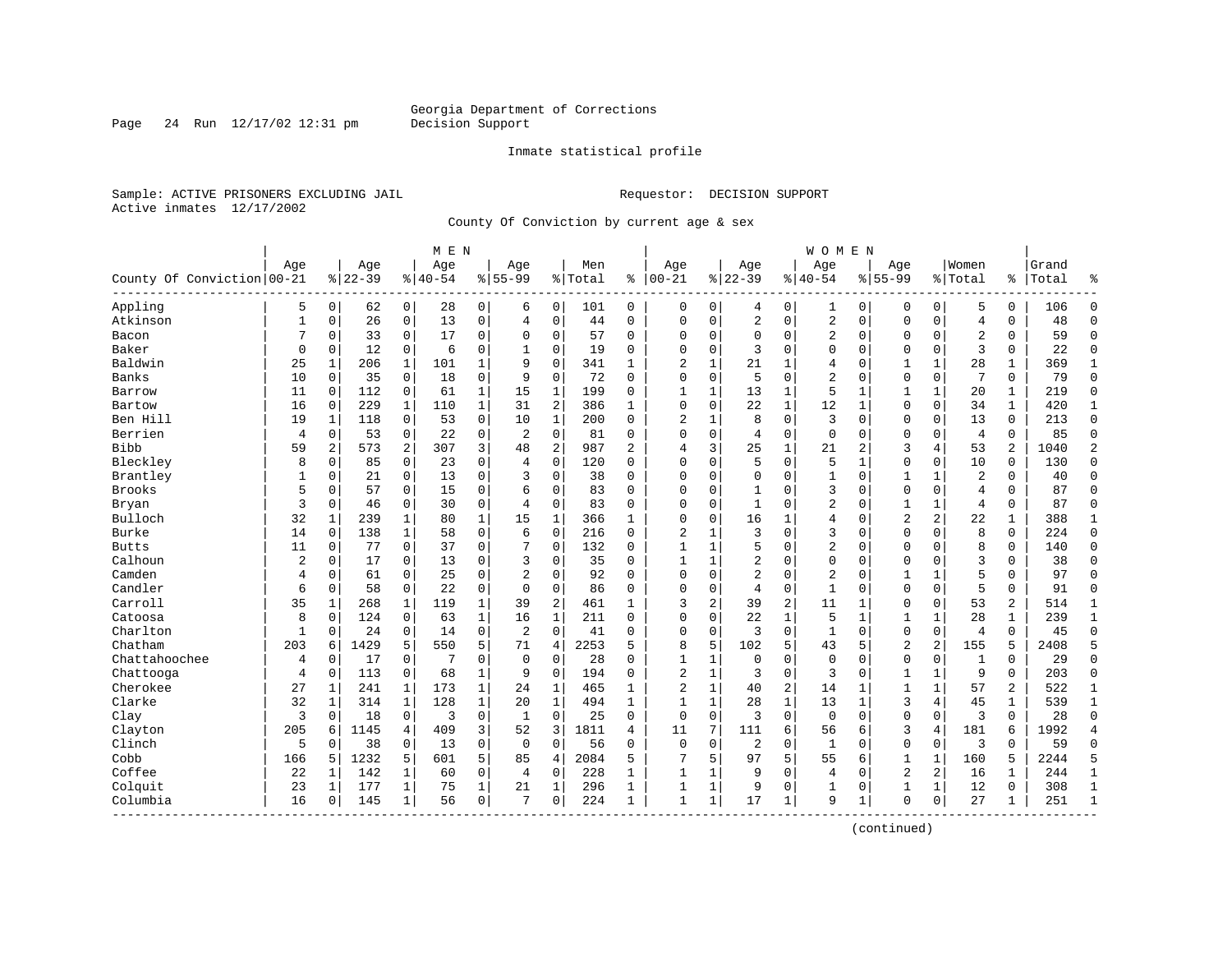#### Inmate statistical profile

Active inmates 12/17/2002

Page 25 Run  $12/17/02$  12:31 pm

Sample: ACTIVE PRISONERS EXCLUDING JAIL **Requestor: DECISION SUPPORT** 

County Of Conviction by current age & sex (continued)

|                            |     |              |                |                | M E N          |                |                |              |         |                |                |              |                |                | <b>WOMEN</b>   |              |                |                |                |              |       |                |
|----------------------------|-----|--------------|----------------|----------------|----------------|----------------|----------------|--------------|---------|----------------|----------------|--------------|----------------|----------------|----------------|--------------|----------------|----------------|----------------|--------------|-------|----------------|
|                            | Age |              | Age            |                | Age            |                | Age            |              | Men     |                | Age            |              | Age            |                | Age            |              | Age            |                | Women          |              | Grand |                |
| County Of Conviction 00-21 |     |              | $8 22-39$      |                | $8 40-54$      |                | $8 55-99$      |              | % Total | ి              | $ 00 - 21$     |              | $ 22-39$       |                | $ 40-54$       |              | $8155 - 99$    |                | % Total        | %            | Total | န္             |
| Cook                       | 5   | 0            | 87             | $\circ$        | 43             | $\overline{0}$ | 5              | 0            | 140     | 0              | 0              | 0            | 6              | 0              | 7              | 1            | $\Omega$       | 0              | 13             | 0            | 153   | $\Omega$       |
| Coweta                     | 28  | 1            | 264            | 1              | 105            | 1              | 14             | 1            | 411     | 1              | $\Omega$       | 0            | 19             | 1              | 8              | 1            | $\Omega$       | $\mathbf 0$    | 27             | 1            | 438   | $\mathbf{1}$   |
| Crawford                   | 0   | $\mathbf 0$  | 15             | 0              | $\mathbf{1}$   | 0              | $\mathbf 0$    | $\mathbf 0$  | 16      | 0              | 0              | 0            | 1              | 0              | 1              | $\mathbf 0$  | $\Omega$       | $\mathbf 0$    | $\overline{2}$ | 0            | 18    | $\Omega$       |
| Crisp                      | 22  | 1            | 155            | $\mathbf{1}$   | 73             | $\mathbf 1$    | 10             | $\mathbf 1$  | 260     | 1              | 2              | $\mathbf{1}$ | 11             | 1              | 1              | 0            |                | 1              | 15             | 0            | 275   | $\mathbf{1}$   |
| Dade                       | 6   | 0            | 50             | $\mathbf 0$    | 42             | 0              | 11             | $\mathbf 1$  | 109     | $\Omega$       | $\Omega$       | 0            | $\mathbf{1}$   | $\Omega$       | 0              | $\Omega$     | $\Omega$       | 0              | $\mathbf{1}$   | 0            | 110   | $\Omega$       |
| Dawson                     | 4   | 0            | 37             | $\mathbf 0$    | 28             | 0              | 5              | $\Omega$     | 74      | $\Omega$       | $\Omega$       | 0            | $\overline{2}$ | $\Omega$       | 1              | $\Omega$     | $\Omega$       | 0              | 3              | 0            | 77    | $\Omega$       |
| Decatur                    | 23  | 1            | 179            | 1              | 71             | 1              | 6              | 0            | 279     | 1              | $\Omega$       | 0            | 16             | 1              | 4              | $\Omega$     | $\Omega$       | 0              | 20             | 1            | 299   | 1              |
| DeKalb                     | 256 | 8            | 1790           | 7              | 722            | 6              | 101            | 5            | 2869    | 6              | 17             | 11           | 80             | 4              | 40             | 4            | 5              | 6              | 142            | 5            | 3011  | 6              |
| Dodge                      | 15  | 0            | 118            | 0              | 63             | 1              | 6              | 0            | 202     | 0              | $\Omega$       | 0            | 16             | 1              | 5              | $\mathbf{1}$ | 0              | 0              | 21             | $\mathbf 1$  | 223   | $\Omega$       |
| Dooly                      | 8   | 0            | 75             | 0              | 37             | 0              | 1              | 0            | 121     | 0              | $\Omega$       | 0            | 3              | 0              | $\overline{2}$ | $\Omega$     | $\mathbf{0}$   | 0              | 5              | $\Omega$     | 126   | $\Omega$       |
| Dougherty                  | 42  | 1            | 623            | 2              | 253            | 2              | 35             | 2            | 953     | 2              | 2              | 1            | 35             | $\overline{2}$ | 20             | 2            | $\overline{2}$ | $\overline{a}$ | 59             | 2            | 1012  | 2              |
| Douglas                    | 47  | 1            | 461            | $\overline{a}$ | 205            | $\overline{a}$ | 28             | $\mathbf 1$  | 741     | 2              | 4              | 3            | 50             | 3              | 28             | 3            | $\mathbf{1}$   | 1              | 83             | 3            | 824   | $\overline{2}$ |
| Early                      | 4   | 0            | 49             | $\mathbf 0$    | 17             | 0              | 4              | $\mathbf 0$  | 74      | O              | $\Omega$       | 0            | 3              | 0              | 1              | 0            | 0              | 0              | $\overline{4}$ | 0            | 78    | $\Omega$       |
| Echols                     | 1   | 0            |                | $\mathbf 0$    | $\overline{c}$ | 0              | 1              | 0            | 11      | $\Omega$       | $\Omega$       | 0            | $\mathbf 0$    | $\Omega$       | 0              | 0            | $\Omega$       | 0              | $\mathbf 0$    | 0            | 11    | $\Omega$       |
| Effingham                  | 24  | 1            | 80             | 0              | 31             | 0              | 4              | 0            | 139     | 0              | $\Omega$       | 0            | 4              | $\Omega$       | 5              | 1            | 1              | $\mathbf{1}$   | 10             | 0            | 149   | $\Omega$       |
| Elbert                     | 4   | 0            | 104            | 0              | 55             | 0              | 9              | 0            | 172     | 0              | $\Omega$       | 0            | 11             | 1              | 3              | $\mathbf 0$  | $\Omega$       | $\Omega$       | 14             | 0            | 186   | $\Omega$       |
| Emanuel                    | 14  | 0            | 101            | 0              | 40             | 0              | 5              | 0            | 160     | 0              | $\Omega$       | 0            | 5              | $\Omega$       | 1              | $\Omega$     | $\Omega$       | 0              | 6              | $\mathbf 0$  | 166   | $\Omega$       |
| Evans                      | 4   | 0            | 56             | 0              | 14             | 0              | $\overline{a}$ | $\Omega$     | 76      | 0              | $\Omega$       | U            | 1              | $\Omega$       | 1              | $\Omega$     | $\Omega$       | $\Omega$       | $\overline{2}$ | $\Omega$     | 78    |                |
| Fannin                     | 6   | $\Omega$     | 69             | $\Omega$       | 41             | 0              | 8              | $\Omega$     | 124     | $\Omega$       | $\Omega$       | O            | 6              | $\Omega$       | 5              | -1           | $\mathbf{1}$   | $\mathbf{1}$   | 12             | $\Omega$     | 136   |                |
| Fayette                    | 22  | 1            | 139            | 1              | 71             | $\mathbf{1}$   | 17             | $\mathbf{1}$ | 249     | 1              | 1              | 1            | 7              | $\Omega$       | 7              | 1            | 1              | $\mathbf{1}$   | 16             | 1            | 265   | 1              |
| Floyd                      | 37  | $\mathbf{1}$ | 449            | 2              | 196            | 2              | 37             | 2            | 719     | $\overline{2}$ | $\overline{2}$ | $\mathbf{1}$ | 43             | 2              | 28             | 3            | $\overline{2}$ | 2              | 75             | 2            | 794   | $\overline{2}$ |
| Forsyth                    |     | 0            | 124            | $\mathbf 0$    | 51             | 0              | 18             | 1            | 200     | $\Omega$       | 0              | 0            | 11             | 1              | 8              | 1            | $\Omega$       | $\mathbf 0$    | 19             | 1            | 219   | $\Omega$       |
| Franklin                   | 9   | 0            | 68             | 0              | 39             | 0              | 8              | $\Omega$     | 124     | $\Omega$       | $\Omega$       | 0            | 4              | 0              | 4              | 0            | $\mathbf 0$    | $\mathbf 0$    | 8              | $\Omega$     | 132   | $\Omega$       |
| Fulton                     | 226 | 7            | 2278           | 8              | 1125           | 9              | 195            | 10           | 3824    | 9              | 5              | 3            | 84             | 4              | 49             | 5            | 10             | 12             | 148            | 5            | 3972  | 8              |
| Gilmer                     | 10  | 0            | 82             | 0              | 45             | 0              | 19             | 1            | 156     | O              | $\Omega$       | 0            | 7              | $\Omega$       | 4              | $\Omega$     | 1              | 1              | 12             | 0            | 168   | $\Omega$       |
| Glascock                   | 2   | 0            | $\overline{4}$ | 0              | $\overline{c}$ | 0              | 1              | 0            | 9       | O              | $\Omega$       | 0            | $\Omega$       | $\Omega$       | $\Omega$       | $\Omega$     | $\Omega$       | $\mathbf 0$    | $\mathbf 0$    | 0            | 9     | $\Omega$       |
| Glynn                      | 35  | 1            | 295            | 1              | 147            | 1              | 27             | 1            | 504     | 1              | 2              | 1            | 20             | 1              | 5              | $\mathbf{1}$ | 1              | 1              | 28             | $\mathbf 1$  | 532   | $\mathbf{1}$   |
| Gordon                     | 20  | 1            | 174            | 1              | 81             | 1              | 17             | $\mathbf{1}$ | 292     | $\mathbf{1}$   | $\overline{2}$ | 1            | 15             | 1              | 9              | 1            | $\Omega$       | $\Omega$       | 26             | $\mathbf{1}$ | 318   | 1              |
| Grady                      | 19  | 1            | 155            | $\mathbf 1$    | 58             | 0              | 8              | $\Omega$     | 240     | $\mathbf{1}$   | $\Omega$       | 0            | 16             | 1              | $\overline{4}$ | $\mathbf 0$  | $\Omega$       | $\mathbf 0$    | 20             | $\mathbf{1}$ | 260   | $\mathbf{1}$   |
| Greene                     | 16  | 0            | 82             | $\overline{0}$ | 22             | 0              | 3              | $\mathbf 0$  | 123     | 0              | 0              | 0            | $\mathbf{1}$   | 0              | 2              | $\mathbf 0$  | 1              | $\mathbf 1$    | $\overline{4}$ | $\mathbf 0$  | 127   | $\Omega$       |
| Gwinnett                   | 129 | 4            | 742            | 3              | 345            | 3              | 64             | 3            | 1280    | 3              | 5              | 3            | 71             | 4              | 43             | 5            | $\mathbf{1}$   | $\mathbf 1$    | 120            | 4            | 1400  | 3              |
| Habersham                  | 4   | 0            | 50             | $\mathbf 0$    | 36             | 0              | $\overline{2}$ | $\mathbf 0$  | 92      | $\Omega$       | $\Omega$       | 0            | 5              | 0              | 2              | $\Omega$     | $\mathbf{0}$   | $\mathbf 0$    | 7              | 0            | 99    | $\Omega$       |
| Hall                       | 48  | 1            | 357            | 1              | 204            | $\overline{a}$ | 38             | 2            | 647     | 1              | 1              | 1            | 38             | $\overline{c}$ | 16             | 2            | 2              | 2              | 57             | 2            | 704   | 1              |
| Hancock                    | 2   | 0            | 20             | 0              | 12             | 0              | 2              | 0            | 36      | 0              | $\Omega$       | 0            | 1              | 0              | 1              | 0            | 0              | $\mathbf 0$    | 2              | 0            | 38    | $\Omega$       |
| Haralson                   | 9   | 0            | 57             | 0              | 30             | 0              | 6              | 0            | 102     | 0              | $\mathbf{0}$   | 0            | 1              | 0              | 2              | $\mathbf 0$  | $\Omega$       | 0              | 3              | 0            | 105   | ∩              |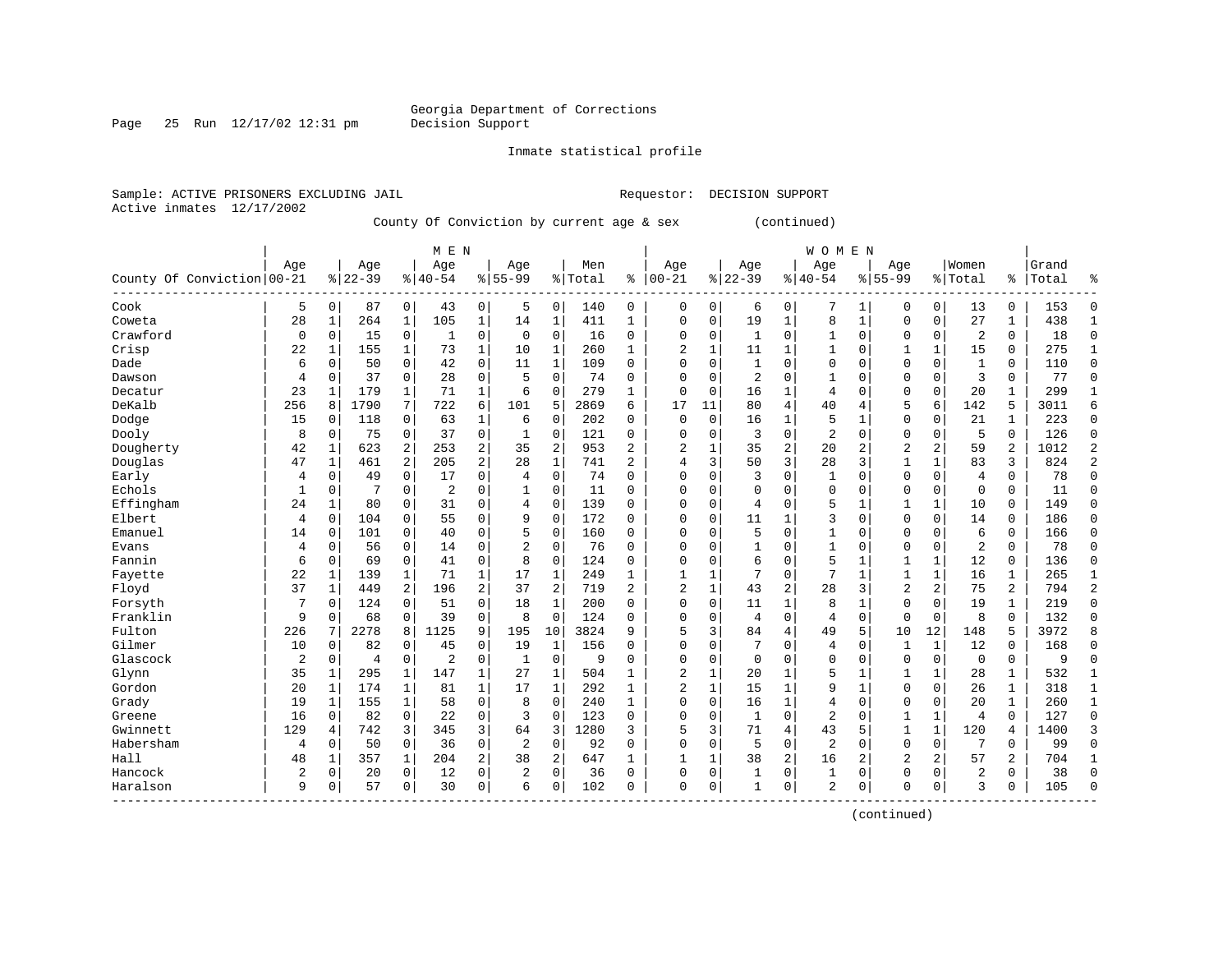#### Inmate statistical profile

Active inmates 12/17/2002

Page 26 Run  $12/17/02$  12:31 pm

Sample: ACTIVE PRISONERS EXCLUDING JAIL **Requestor: DECISION SUPPORT** 

County Of Conviction by current age & sex (continued)

|                            |     |              |           |             | M E N    |             |                |              |           |              |                |              |                |             | <b>WOMEN</b> |             |                |             |                |              |       |              |
|----------------------------|-----|--------------|-----------|-------------|----------|-------------|----------------|--------------|-----------|--------------|----------------|--------------|----------------|-------------|--------------|-------------|----------------|-------------|----------------|--------------|-------|--------------|
|                            | Age |              | Age       |             | Age      |             | Age            |              | Men       |              | Age            |              | Age            |             | Age          |             | Age            |             | Women          |              | Grand |              |
| County Of Conviction 00-21 |     |              | $8 22-39$ |             | $ 40-54$ |             | $8 55-99$      |              | %   Total | ి            | $ 00 - 21$     |              | $ 22-39$       |             | $ 40-54$     |             | $8 55-99$      |             | % Total        | ႜ            | Total | 움            |
| Harris                     | 8   | $\mathbf 0$  | 70        | 0           | 28       | 0           | 2              | 0            | 108       | 0            | 0              | 0            | 3              | 0           | 0            | 0           | $\Omega$       | 0           | 3              | 0            | 111   | $\cap$       |
| Hart                       | 8   | 0            | 66        | 0           | 24       | 0           | $\overline{4}$ | 0            | 102       | 0            | $\Omega$       | 0            | 3              | 0           | 2            | $\mathbf 0$ | $\Omega$       | 0           | 5              | 0            | 107   | $\mathbf 0$  |
| Heard                      | 3   | 0            | 22        | $\mathbf 0$ | 14       | 0           | 8              | $\mathbf 0$  | 47        | 0            | 1              | $\mathbf{1}$ | $\mathbf 0$    | 0           | 0            | $\Omega$    | $\Omega$       | $\mathbf 0$ | -1             | 0            | 48    | $\Omega$     |
| Henry                      | 27  | 1            | 236       | 1           | 100      | $\mathbf 1$ | 17             | $\mathbf 1$  | 380       | 1            | 2              | 1            | 17             | 1           | б            |             |                |             | 26             | 1            | 406   | $\mathbf{1}$ |
| Houston                    | 43  | $\mathbf{1}$ | 290       | 1           | 151      | $\mathbf 1$ |                | $\mathbf 0$  | 491       | $\mathbf{1}$ | $\overline{2}$ | 1            | 20             | 1           | 15           | 2           | $\overline{2}$ | 2           | 39             | $\mathbf{1}$ | 530   | $\mathbf{1}$ |
| Irwin                      | 8   | 0            | 47        | $\mathbf 0$ | 25       | 0           | 4              | 0            | 84        | $\Omega$     | $\mathbf{1}$   | 1            | 1              | $\mathbf 0$ | $\mathbf{1}$ | $\Omega$    | $\Omega$       | $\mathbf 0$ | 3              | $\mathbf 0$  | 87    | $\mathbf 0$  |
| Jackson                    | 7   | 0            | 115       | 0           | 77       | $\mathbf 1$ | 10             | 1            | 209       | $\Omega$     | $\Omega$       | 0            | 8              | 0           | 3            | 0           | $\Omega$       | 0           | 11             | 0            | 220   | $\mathbf 0$  |
| Jasper                     | 5   | 0            | 36        | 0           | 12       | 0           | 2              | 0            | 55        | 0            | $\Omega$       | 0            | $\Omega$       | $\Omega$    | 1            | 0           | $\Omega$       | 0           | 1              | 0            | 56    | $\mathbf 0$  |
| Jeff Davis                 | 6   | $\Omega$     | 39        | 0           | 22       | 0           | 3              | $\mathbf 0$  | 70        | $\Omega$     | $\mathbf{1}$   | 1            | 2              | $\Omega$    | б            | 1           | $\Omega$       | 0           | 9              | 0            | 79    | 0            |
| Jefferson                  | 10  | $\Omega$     | 76        | 0           | 24       | 0           | 6              | $\Omega$     | 116       | $\Omega$     | $\Omega$       | O            | $\overline{2}$ | $\Omega$    | $\mathbf{1}$ | $\Omega$    | $\Omega$       | $\Omega$    | 3              | 0            | 119   | $\Omega$     |
| Jenkins                    | 9   | $\Omega$     | 62        | $\mathbf 0$ | 26       | 0           | 3              | $\Omega$     | 100       | 0            | $\Omega$       | 0            | $\overline{2}$ | $\Omega$    | 2            | 0           | $\Omega$       | 0           | 4              | 0            | 104   | $\Omega$     |
| Johnson                    | 3   | 0            | 35        | $\mathbf 0$ | 11       | 0           | 3              | $\mathbf 0$  | 52        | 0            | 0              | 0            | 3              | 0           | 0            | 0           | $\Omega$       | $\Omega$    | 3              | 0            | 55    | $\Omega$     |
| Jones                      | 9   | 0            | 72        | $\mathbf 0$ | 27       | 0           |                | $\mathbf 0$  | 112       | 0            |                | 1            | 5              | $\Omega$    | 0            | 0           | $\Omega$       | $\mathbf 0$ | 6              | 0            | 118   | $\Omega$     |
| Lamar                      | 3   | 0            | 58        | 0           | 39       | 0           |                | 0            | 107       | $\Omega$     | $\Omega$       | 0            | 2              | $\Omega$    | 4            | 0           | $\Omega$       | 0           | 6              | 0            | 113   | $\mathbf 0$  |
| Lanier                     | 5   | 0            | 34        | 0           | 8        | 0           | 6              | 0            | 53        | 0            | $\Omega$       | 0            | $\mathbf{1}$   | $\Omega$    | 1            | $\mathbf 0$ | $\Omega$       | $\mathbf 0$ | $\overline{2}$ | 0            | 55    | $\mathbf 0$  |
| Laurens                    | 15  | $\Omega$     | 154       | 1           | 70       | 1           |                | $\Omega$     | 246       | 1            | <sup>0</sup>   | 0            | 9              | $\Omega$    | 8            | 1           | 1              | 1           | 18             | 1            | 264   | 1            |
| Lee                        | 2   | 0            | 30        | $\Omega$    | 14       | 0           | 3              | $\Omega$     | 49        | 0            |                |              |                | $\Omega$    | 0            | $\Omega$    | $\Omega$       | $\Omega$    | 2              | 0            | 51    | $\mathbf 0$  |
| Liberty                    | 26  | 1            | 162       | 1           | 48       | 0           | 9              | $\Omega$     | 245       | $\mathbf{1}$ |                |              | 9              | $\Omega$    | 5            |             | $\Omega$       | $\Omega$    | 15             | 0            | 260   | -1           |
| Lincoln                    | 3   | $\Omega$     | 24        | $\Omega$    | 12       | 0           | $\overline{c}$ | $\Omega$     | 41        | $\Omega$     | $\Omega$       | 0            | $\Omega$       | $\Omega$    | 1            | 0           | $\Omega$       | $\Omega$    | 1              | 0            | 42    | $\Omega$     |
| Long                       | 7   | $\Omega$     | 41        | 0           | 16       | 0           | 3              | $\Omega$     | 67        | 0            | 0              | 0            | 5              | $\Omega$    | $\Omega$     | 0           | $\Omega$       | $\Omega$    | 5              | 0            | 72    | $\Omega$     |
| Lowndes                    | 41  | 1            | 352       | 1           | 159      | $\mathbf 1$ | 19             | 1            | 571       | 1            | 0              | 0            | 24             | 1           | 13           |             |                |             | 38             | 1            | 609   |              |
| Lumpkin                    | 1   | 0            | 33        | $\mathbf 0$ | 19       | 0           | 8              | $\mathbf 0$  | 61        | $\Omega$     | $\Omega$       | 0            | $\overline{2}$ | $\mathbf 0$ | 1            | $\Omega$    | $\Omega$       | $\mathbf 0$ | 3              | 0            | 64    | $\Omega$     |
| Macon                      | 3   | 0            | 44        | 0           | 17       | 0           | 4              | $\Omega$     | 68        | $\Omega$     | $\Omega$       | O            | $\Omega$       | $\Omega$    | 3            | $\Omega$    | $\mathbf{1}$   |             | 4              | 0            | 72    | $\Omega$     |
| Madison                    | 6   | $\Omega$     | 69        | 0           | 26       | 0           | 9              | $\Omega$     | 110       | $\Omega$     | $\Omega$       | 0            | 6              | $\Omega$    | 1            | $\Omega$    | $\Omega$       | $\Omega$    | 7              | 0            | 117   | $\mathbf 0$  |
| Marion                     | 2   | $\Omega$     | 23        | 0           | 11       | 0           | 2              | $\Omega$     | 38        | $\Omega$     | $\Omega$       | 0            | $\Omega$       | $\Omega$    | 1            | $\Omega$    |                |             | 2              | 0            | 40    | $\mathbf 0$  |
| McDuffie                   | 10  | $\Omega$     | 116       | 0           | 46       | 0           | 12             | 1            | 184       | O            | $\mathbf{1}$   | 1            | 2              | $\Omega$    | 2            | $\Omega$    | $\Omega$       | 0           | 5              | 0            | 189   | $\mathbf 0$  |
| McIntosh                   | 4   | $\mathbf 0$  | 42        | 0           | 26       | 0           | 3              | $\Omega$     | 75        | O            | $\Omega$       | 0            | $\Omega$       | $\Omega$    | 2            | $\Omega$    | $\Omega$       | $\Omega$    | 2              | 0            | 77    | $\Omega$     |
| Meriwether                 | 14  | 0            | 129       | $\Omega$    | 50       | 0           | 12             | $\mathbf{1}$ | 205       | $\Omega$     | 2              | 1            | 13             | 1           | 3            | 0           | $\overline{2}$ | 2           | 20             | 1            | 225   | $\Omega$     |
| Miller                     | 3   | $\Omega$     | 17        | $\mathbf 0$ | 10       | 0           | $\mathbf 0$    | $\Omega$     | 30        | $\Omega$     | $\Omega$       | 0            | $\overline{2}$ | $\Omega$    | $\Omega$     | $\Omega$    | $\Omega$       | $\mathbf 0$ | $\overline{2}$ | $\mathbf 0$  | 32    | $\Omega$     |
| Mitchell                   | 17  | 1            | 142       | 1           | 45       | 0           | 4              | $\mathbf 0$  | 208       | $\Omega$     | 1              | 1            | 10             |             | 4            | $\mathbf 0$ | $\Omega$       | $\mathbf 0$ | 15             | 0            | 223   | $\Omega$     |
| Monroe                     | 15  | 0            | 61        | $\mathbf 0$ | 57       | 0           | 8              | $\mathbf 0$  | 141       | 0            | $\Omega$       | 0            | 4              | $\Omega$    | 3            | $\Omega$    | $\Omega$       | $\mathbf 0$ | 7              | 0            | 148   | $\mathbf 0$  |
| Montgomery                 | 4   | 0            | 30        | 0           | 9        | 0           | $\mathbf{1}$   | 0            | 44        | $\Omega$     | $\Omega$       | 0            | $\Omega$       | $\Omega$    | 2            | 0           | $\Omega$       | $\Omega$    | $\overline{2}$ | 0            | 46    | $\Omega$     |
| Morgan                     | 11  | 0            | 77        | 0           | 22       | 0           | 7              | 0            | 117       | 0            | 1              | 1            | 5              | $\Omega$    | 1            | 0           | $\Omega$       | 0           | 7              | 0            | 124   | $\Omega$     |
| Murray                     | 13  | 0            | 80        | 0           | 46       | 0           | 14             | 1            | 153       | 0            | $\Omega$       | 0            | 8              | 0           | 2            | 0           | $\Omega$       | 0           | 10             | 0            | 163   | $\Omega$     |
| Muscogee                   | 138 |              | 933       | 3           | 449      | 4           | 57             | 3            | 1577      | 4            | 4              | 3            | 74             | 4           | 32           | 3           | 3              | 4           | 113            | 4            | 1690  |              |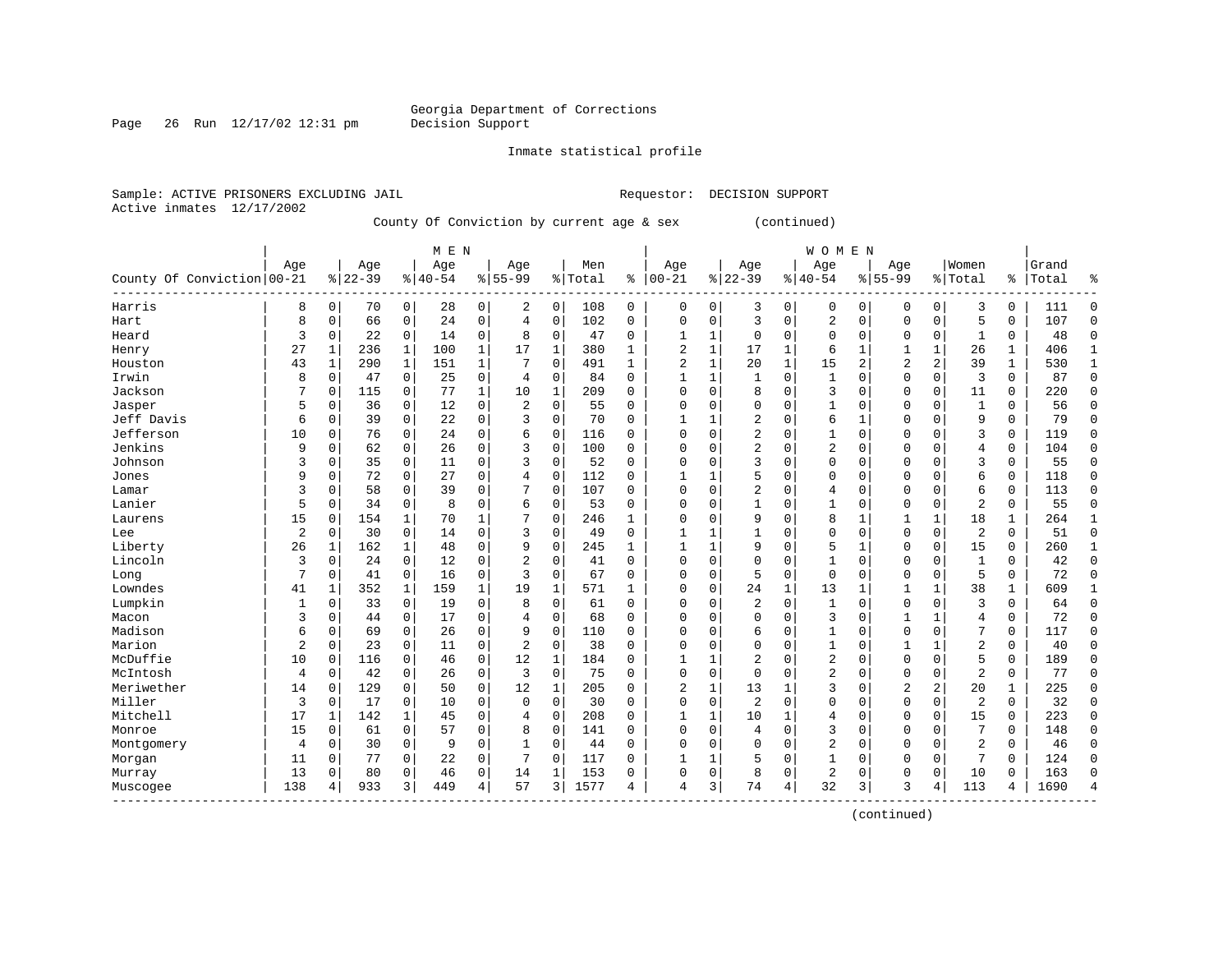Page 27 Run  $12/17/02$  12:31 pm

#### Inmate statistical profile

Active inmates 12/17/2002

Sample: ACTIVE PRISONERS EXCLUDING JAIL **Requestor: DECISION SUPPORT** 

County Of Conviction by current age & sex (continued)

|                            |             |                |           |                | M E N     |              |                |              |         |                |                |              |                |                | <b>WOMEN</b> |             |              |              |                |                |       |                |
|----------------------------|-------------|----------------|-----------|----------------|-----------|--------------|----------------|--------------|---------|----------------|----------------|--------------|----------------|----------------|--------------|-------------|--------------|--------------|----------------|----------------|-------|----------------|
|                            | Age         |                | Age       |                | Age       |              | Age            |              | Men     |                | Age            |              | Age            |                | Age          |             | Age          |              | Women          |                | Grand |                |
| County Of Conviction 00-21 |             |                | $8 22-39$ |                | $8 40-54$ |              | $8 55-99$      |              | % Total | ి              | $ 00 - 21$     |              | $ 22-39$       |                | $ 40-54$     |             | $8 55-99$    |              | % Total        | %              | Total | န္             |
| Newton                     | 17          | $\mathbf{1}$   | 234       | $\mathbf 1$    | 109       | 1            | 20             | 1            | 380     | 1              | 1              | $\mathbf 1$  | 20             | 1              | 8            | 1           | 1            | $\mathbf{1}$ | 30             | 1              | 410   | $\mathbf{1}$   |
| Oconee                     | 2           | 0              | 33        | $\overline{0}$ | 12        | 0            | 3              | $\Omega$     | 50      | $\Omega$       | $\Omega$       | 0            | $\mathbf{1}$   | 0              | 1            | $\mathbf 0$ | $\Omega$     | $\mathbf 0$  | $\overline{c}$ | 0              | 52    | $\Omega$       |
| Oglethorpe                 | 4           | 0              | 30        | $\overline{0}$ | 19        | 0            | 2              | $\mathbf 0$  | 55      | 0              | 0              | 0            | 1              | 0              | 0            | $\mathbf 0$ | $\Omega$     | $\mathbf 0$  | $\mathbf{1}$   | 0              | 56    | $\Omega$       |
| Paulding                   | 16          | 0              | 83        | $\mathbf 0$    | 63        | $\mathbf 1$  | 8              | 0            | 170     | 0              | 2              | 1            | 10             | $\mathbf{1}$   | 4            | $\mathbf 0$ |              | 1            | 17             | 1              | 187   | $\Omega$       |
| Peach                      | 5           | 0              | 53        | 0              | 37        | 0            |                | $\mathbf 0$  | 96      | $\Omega$       | $\mathbf{1}$   | 1            | $\mathbf{1}$   | $\Omega$       | 2            | 0           | $\Omega$     | 0            | $\overline{4}$ | $\mathbf 0$    | 100   | $\Omega$       |
| Pickens                    | 5           | 0              | 52        | 0              | 34        | 0            | 6              | $\Omega$     | 97      | $\Omega$       | $\Omega$       | 0            | 1              | $\Omega$       | 2            | $\Omega$    | $\Omega$     | $\Omega$     | 3              | 0              | 100   | $\Omega$       |
| Pierce                     | 4           | 0              | 29        | 0              | 23        | 0            | $\overline{2}$ | $\Omega$     | 58      | 0              | $\Omega$       | 0            | $\mathbf 0$    | $\Omega$       | 0            | $\mathbf 0$ | $\Omega$     | $\Omega$     | $\Omega$       | 0              | 58    | $\Omega$       |
| Pike                       | 3           | 0              | 15        | 0              | 12        | 0            | 5              | 0            | 35      | 0              | $\Omega$       | 0            | 0              | $\Omega$       | 3            | $\Omega$    | 0            | $\Omega$     | 3              | 0              | 38    | $\Omega$       |
| Polk                       | 10          | 0              | 99        | 0              | 47        | 0            | 8              | $\mathbf 0$  | 164     | 0              | $\Omega$       | O            | 4              | $\Omega$       | 0            | $\Omega$    | $\Omega$     | $\Omega$     | 4              | 0              | 168   | $\Omega$       |
| Pulaski                    | 13          | 0              | 74        | 0              | 23        | 0            | 4              | $\Omega$     | 114     | $\Omega$       | $\Omega$       | O            | 7              | $\Omega$       | 1            | $\Omega$    | 1            | $\mathbf{1}$ | 9              | 0              | 123   | ∩              |
| Putnam                     | 11          | 0              | 76        | 0              | 39        | 0            | 6              | $\Omega$     | 132     | $\Omega$       | $\Omega$       | O            | 4              | $\Omega$       | 2            | $\Omega$    | $\Omega$     | $\Omega$     | 6              | 0              | 138   | ∩              |
| Ouitman                    | 1           | 0              | 11        | 0              | 0         | 0            | O              | $\Omega$     | 12      | 0              | 0              | O            | $\mathbf 0$    | 0              | 1            | $\mathbf 0$ | $\Omega$     | $\Omega$     | 1              | 0              | 13    | ∩              |
| Rabun                      | 6           | 0              | 32        | $\mathbf 0$    | 18        | 0            | 2              | 0            | 58      | $\Omega$       | 0              | 0            | 1              | $\Omega$       | $\mathbf{1}$ | 0           | 0            | 0            | $\overline{c}$ | 0              | 60    | $\Omega$       |
| Randolph                   | 5           | 0              | 45        | $\mathbf 0$    | 16        | 0            | 3              | $\Omega$     | 69      | $\Omega$       | $\Omega$       | 0            | $\overline{2}$ | 0              | 3            | $\Omega$    | $\Omega$     | 0            | 5              | $\Omega$       | 74    | $\Omega$       |
| Richmond                   | 149         | 4              | 1091      | $\overline{4}$ | 497       | 4            | 71             | 4            | 1808    | 4              |                | 5            | 90             | 5              | 49           | 5           | 3            | 4            | 149            | 5              | 1957  |                |
| Rockdale                   | 28          | 1              | 195       | 1              | 93        | $\mathbf 1$  | 15             | 1            | 331     | 1              | $\Omega$       | 0            | 13             | 1              | 9            | 1           | $\Omega$     | 0            | 22             | 1              | 353   | 1              |
| Schley                     | 3           | 0              | 18        | 0              | 2         | 0            | $\Omega$       | $\Omega$     | 23      | 0              | $\Omega$       | 0            | $\mathbf 0$    | $\Omega$       | 0            | $\Omega$    | $\Omega$     | $\mathbf 0$  | $\mathbf 0$    | $\mathbf 0$    | 23    | $\Omega$       |
| Screven                    | 14          | 0              | 89        | 0              | 30        | 0            | 4              | $\Omega$     | 137     | 0              | 3              | 2            | 9              | $\Omega$       | 1            | $\Omega$    | 1            | $\mathbf{1}$ | 14             | 0              | 151   | ∩              |
| Seminole                   | 5           | 0              | 41        | $\Omega$       | 23        | $\Omega$     | 4              | $\Omega$     | 73      | 0              | $\Omega$       | 0            | 3              | $\Omega$       | 3            | $\Omega$    | $\Omega$     | $\Omega$     | 6              | $\Omega$       | 79    |                |
| Spalding                   | 61          | 2              | 400       | 1              | 168       | $\mathbf{1}$ | 26             | $\mathbf{1}$ | 655     | 1              | 4              | 3            | 29             | $\overline{2}$ | 14           | 1           | 1            | $\mathbf{1}$ | 48             | $\overline{2}$ | 703   | 1              |
| Stephens                   | 10          | $\Omega$       | 90        | $\Omega$       | 46        | 0            | 6              | $\mathbf 0$  | 152     | $\Omega$       | $\mathbf{1}$   | 1            | 3              | $\Omega$       | 3            | $\mathbf 0$ | $\Omega$     | $\Omega$     | 7              | 0              | 159   | $\Omega$       |
| Stewart                    | $\mathbf 1$ | 0              | 26        | 0              | 8         | 0            | 2              | $\mathbf 0$  | 37      | $\Omega$       | $\mathbf{1}$   | 1            | 2              | $\Omega$       | 2            | $\Omega$    | $\Omega$     | 0            | 5              | 0              | 42    | $\Omega$       |
| Sumter                     | 19          | 1              | 127       | $\Omega$       | 52        | 0            | 4              | $\Omega$     | 202     | $\Omega$       | $\Omega$       | $\Omega$     | 11             | 1              | 2            | $\mathbf 0$ | $\Omega$     | $\Omega$     | 13             | 0              | 215   | $\Omega$       |
| Talbot                     | 4           | 0              | 20        | $\Omega$       | 9         | 0            | $\Omega$       | $\Omega$     | 33      | $\Omega$       | $\Omega$       | 0            | $\mathbf 0$    | $\Omega$       | 3            | $\Omega$    | $\Omega$     | $\Omega$     | 3              | 0              | 36    | $\Omega$       |
| Taliaferro                 | O           | 0              | 5         | $\Omega$       | 3         | 0            |                | $\Omega$     | 9       | $\Omega$       | $\Omega$       | 0            | $\Omega$       | $\Omega$       | 1            | $\Omega$    | $\Omega$     | $\Omega$     | 1              | 0              | 10    | $\Omega$       |
| Tattnall                   | 4           | 0              | 76        | 0              | 28        | 0            | 5              | $\Omega$     | 113     | O              | $\Omega$       | O            | 2              | $\Omega$       | 4            | $\Omega$    | $\Omega$     | $\Omega$     | 6              | $\Omega$       | 119   | $\Omega$       |
| Taylor                     | 10          | $\Omega$       | 59        | $\Omega$       | 22        | 0            | 2              | $\Omega$     | 93      | $\Omega$       | $\Omega$       | O            | 4              | $\Omega$       | $\Omega$     | $\Omega$    | $\Omega$     | $\Omega$     | $\overline{4}$ | 0              | 97    | $\Omega$       |
| Telfair                    | 11          | 0              | 83        | 0              | 37        | 0            | 2              | $\Omega$     | 133     | 0              | $\Omega$       | O            | 11             | 1              | 5            | 1           | $\Omega$     | $\Omega$     | 16             | 1              | 149   | ∩              |
| Terrell                    | 3           | $\Omega$       | 67        | $\mathbf 0$    | 16        | 0            | 3              | $\Omega$     | 89      | $\Omega$       | $\Omega$       | 0            | 4              | $\Omega$       | $\Omega$     | $\mathbf 0$ | $\Omega$     | $\mathbf 0$  | $\overline{4}$ | 0              | 93    | ∩              |
| Thomas                     | 30          | 1              | 206       | 1              | 90        | 1            | 11             | $\mathbf 1$  | 337     | 1              | 0              | 0            | 15             | 1              |              | 1           | $\Omega$     | $\mathbf 0$  | 22             | 1              | 359   | $\mathbf{1}$   |
| Tift                       | 24          | $\mathbf{1}$   | 197       | $\mathbf{1}$   | 96        | $\mathbf 1$  | 11             | $\mathbf{1}$ | 328     | $\mathbf{1}$   | $\overline{2}$ | $\mathbf 1$  | 8              | 0              | 5            | $\mathbf 1$ | 1            | $\mathbf{1}$ | 16             | $\mathbf{1}$   | 344   | $\mathbf{1}$   |
| Toombs                     | 30          | $\mathbf{1}$   | 183       | $\mathbf{1}$   | 63        | $\mathbf 1$  | 6              | $\mathbf 0$  | 282     | $\mathbf{1}$   | $\overline{2}$ | $\mathbf{1}$ | 21             | $\mathbf{1}$   | 5            | $\mathbf 1$ | $\mathbf{1}$ | $\mathbf{1}$ | 29             | $\mathbf{1}$   | 311   | $\mathbf{1}$   |
| Towns                      | 1           | 0              | 13        | $\mathbf 0$    | 9         | 0            | 2              | 0            | 25      | $\Omega$       | $\Omega$       | 0            | $\overline{c}$ | 0              | $\Omega$     | $\mathbf 0$ | $\mathbf 0$  | 0            | $\overline{2}$ | 0              | 27    | $\Omega$       |
| Treutlen                   | 1           | 0              | 20        | 0              | 16        | 0            | 0              | 0            | 37      | 0              | $\Omega$       | 0            | 1              | 0              | 1            | 0           | $\Omega$     | $\mathbf 0$  | 2              | 0              | 39    | $\Omega$       |
| Troup                      | 56          | $\overline{a}$ | 433       | $\overline{a}$ | 164       | 1            | 27             | 1            | 680     | $\overline{a}$ | 3              | 2            | 30             | 2              | 13           | 1           | 1            | 1            | 47             | $\overline{a}$ | 727   | $\overline{2}$ |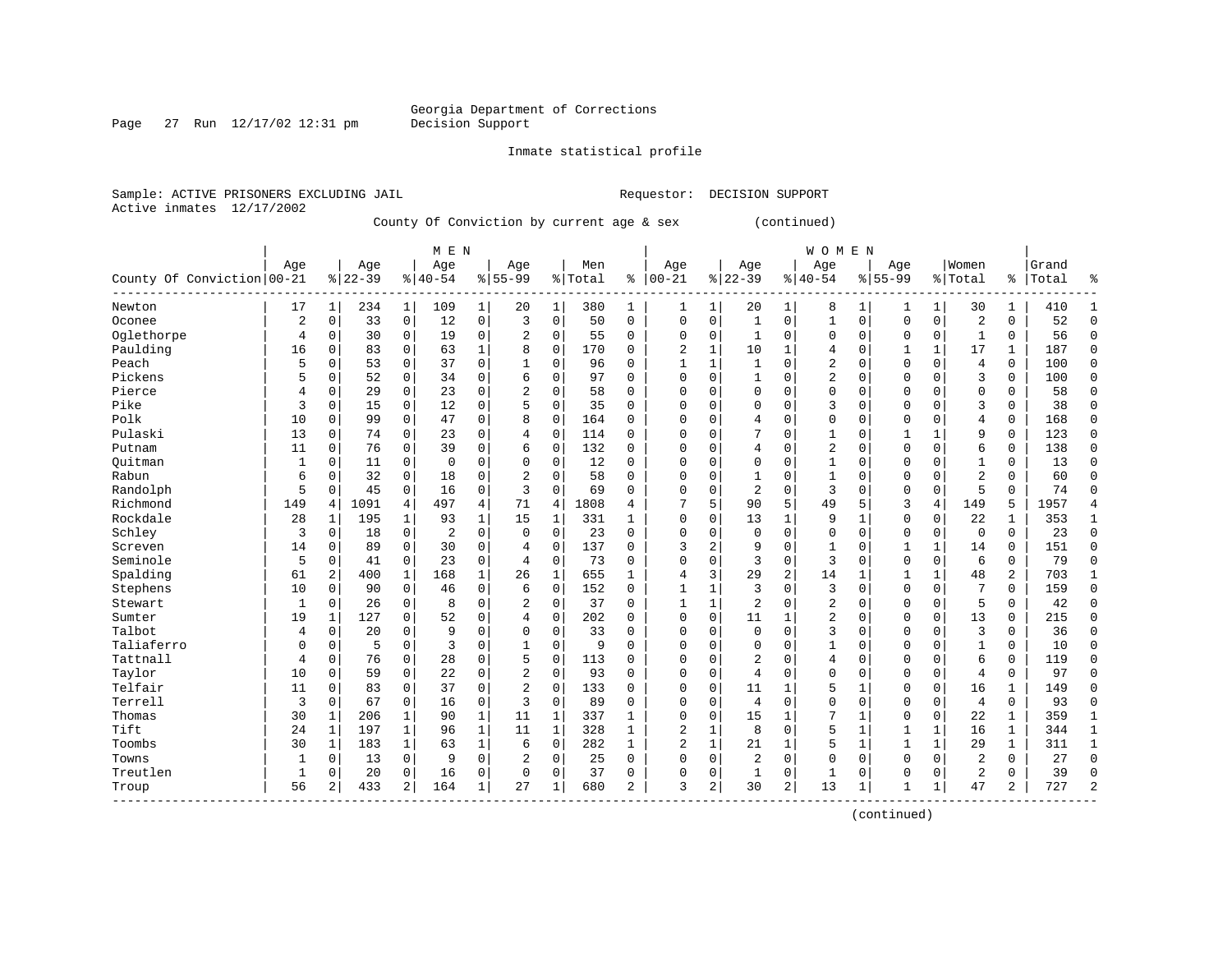Inmate statistical profile

Page 28 Run  $12/17/02$  12:31 pm

Sample: ACTIVE PRISONERS EXCLUDING JAIL **Requestor: DECISION SUPPORT** Active inmates 12/17/2002 County Of Conviction by current age & sex (continued)

|                            | M E N |          |                              |              |           |             |           |                |                    |          |           |          |           |          | <b>WOMEN</b> |          |           |          |                |               |           |      |
|----------------------------|-------|----------|------------------------------|--------------|-----------|-------------|-----------|----------------|--------------------|----------|-----------|----------|-----------|----------|--------------|----------|-----------|----------|----------------|---------------|-----------|------|
|                            | Age   |          | Age                          |              | Age       |             | Age       |                | Men                |          | Age       |          | Age       |          | Age          |          | Age       |          | Women          |               | Grand     |      |
| County Of Conviction 00-21 |       |          | $8 22-39$                    |              | $8 40-54$ |             | $8 55-99$ |                | % Total            | ៖        | $00 - 21$ | %        | $22 - 39$ |          | $8 40-54$    |          | $8 55-99$ |          | % Total        | $\frac{1}{6}$ | Total     | ႜ    |
| Turner                     | 6     | 0        | 56                           | 0            | 22        | 0           | 4         | $\Omega$       | 88                 | $\Omega$ | $\Omega$  | 0        |           | 0        | 0            | $\Omega$ | 0         | 0        |                | 0             | 89        |      |
| Twiggs                     | 4     | 0        | 22                           | 0            | 9         | $\Omega$    | 3         | $\Omega$       | 38                 | 0        | O         | 0        | $\Omega$  | $\Omega$ | 0            | 0        | $\Omega$  | 0        | $\Omega$       | 0             | 38        | ∩    |
| Union                      | 5     |          | 21                           | 0            | 15        | 0           |           | $\Omega$       | 48                 | 0        | U         | O        |           | $\Omega$ |              | $\Omega$ | $\Omega$  | 0        | 5              | 0             | 53        | ∩    |
| Upson                      | 21    |          | 103                          | $\Omega$     | 51        | $\mathbf 0$ | 12        |                | 187                | 0        |           | $\Omega$ | 9         | $\Omega$ | 4            | n        | $\Omega$  | $\Omega$ | 13             | 0             | 200       | ∩    |
| Walker                     | 16    |          | 172                          |              | 80        | 1           | 19        | $\mathbf{1}$   | 287                |          | $\Omega$  | $\Omega$ | 17        |          | 8            |          | $\Omega$  | 0        | 25             | 1             | 312       |      |
| Walton                     | 11    | 0        | 181                          | 1            | 83        | 1           | 11        | 1              | 286                | 1        | U         | $\Omega$ | 15        |          | 3            | n        |           |          | 19             | 1             | 305       |      |
| Ware                       | 22    |          | 246                          | $\mathbf{1}$ | 109       | 1           | 17        |                | 394                |          |           |          | 21        |          | 6            |          | $\Omega$  | $\Omega$ | 28             | 1             | 422       |      |
| Warren                     | 3     |          | 24                           | $\Omega$     | 15        | 0           | 3         | $\Omega$       | 45                 | 0        | ∩         | $\Omega$ |           | $\Omega$ |              | n        | $\Omega$  |          | $\overline{2}$ | 0             | 47        | ∩    |
| Washington                 | 11    | O        | 64                           | 0            | 24        | $\mathbf 0$ | 3         | $\Omega$       | 102                | 0        |           | $\Omega$ | 5         | $\Omega$ | 3            | n        | $\Omega$  |          | 8              | 0             | 110       | U    |
| Wayne                      | 10    | U        | 86                           | 0            | 32        | 0           | 4         | $\Omega$       | 132                | 0        |           |          |           | $\Omega$ |              | n        |           |          | 5              | 0             | 137       | ∩    |
| Webster                    | O     |          |                              | O            |           | $\Omega$    | $\Omega$  | $\Omega$       | 10                 | $\Omega$ |           | $\Omega$ |           | $\Omega$ | O            | n        | $\Omega$  | $\Omega$ | $\Omega$       | 0             | 10        | ∩    |
| Wheeler                    |       | U        | 22                           | 0            | 15        | $\Omega$    |           | $\Omega$       | 43                 | $\Omega$ | O         | O        |           | $\Omega$ | U            | $\Omega$ |           |          | κ              | U             | 46        | U    |
| White                      | 9     | 0        | 34                           | 0            | 14        | 0           | 3         | $\Omega$       | 60                 | 0        | ∩         | 0        |           | $\Omega$ | 2            |          | $\Omega$  | $\Omega$ | 6              | 0             | 66        | ∩    |
| Whitfield                  | 45    |          | 398                          | $\mathbf{1}$ | 210       | 2           | 34        | $\overline{c}$ | 687                | 2        | 5         | 3        | 54        | 3        | 22           |          |           |          | 82             | 3             | 769       | 2    |
| Wilcox                     |       | $\Omega$ | 27                           | 0            | 12        | 0           | 4         | $\Omega$       | 47                 | $\Omega$ |           |          | 2         | $\Omega$ | $\mathbf 0$  | $\Omega$ | $\Omega$  | 0        | 3              | 0             | 50        | U    |
| Wilkes                     | 6     | $\Omega$ | 48                           | 0            | 21        | $\mathbf 0$ | 3         | $\mathbf 0$    | 78                 | $\Omega$ |           |          | 4         | $\Omega$ | 2            | $\Omega$ | $\Omega$  | $\Omega$ |                | 0             | 85        | ∩    |
| Wilkinson                  | 4     | $\Omega$ | 29                           | $\Omega$     | 12        | 0           | 2         | $\Omega$       | 47                 | $\Omega$ | C         | $\Omega$ | 4         | $\Omega$ | 0            | $\Omega$ | $\Omega$  | $\Omega$ | 4              | 0             | 51        | U    |
| Worth                      | 6     | 0        | 90                           | 0            | 46        | 0           | n         | $\Omega$       | 149                | O        | $\Omega$  | 0        | 5         | 0        |              | $\Omega$ | 0         | 0        | 6              | 0             | 155       | ∩    |
| Total reported             |       |          | 3345 100 26833 100 12135 100 |              |           |             |           |                | 1935 100 44248 100 |          | 149       | 100      | 1928 100  |          | 943 100      |          |           | 82 100   | 3102 100       |               | 47350 100 |      |
| Percent reported           |       | 99.7     |                              | 99.9         |           | 99.8        |           | 100.0          |                    | 99.8     |           | 98.0     |           | 99.1     |              | 99.4     |           | 100.0    |                | 99.1          |           | 99.8 |
| Not reported               | 9     |          | 37                           |              | 22        |             | 0         |                | 68                 |          | 3         |          | 18        |          | 6            |          | $\Omega$  |          | 27             |               | 95        |      |
| Total                      | 3354  |          | 26870                        |              | 12157     |             | 1935      |                | 44316              |          | 152       |          | 1946      |          | 949          |          | 82        |          | 3129           |               | 47445     |      |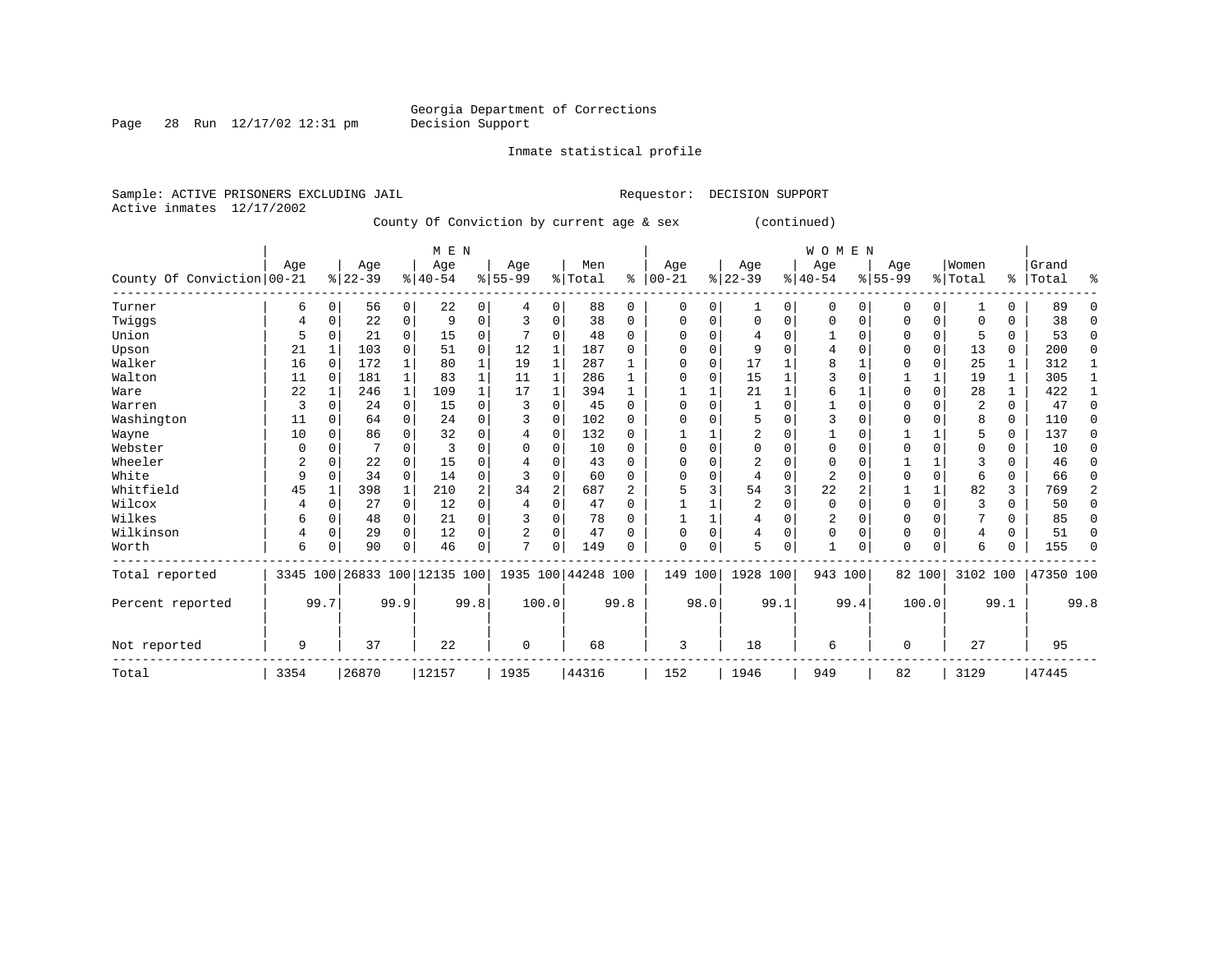#### Inmate statistical profile

Sample: ACTIVE PRISONERS EXCLUDING JAIL **Requestor: DECISION SUPPORT** Active inmates 12/17/2002

Page 29 Run  $12/17/02$  12:31 pm

Circ Of Conviction by current age & sex

| Age<br>Women<br>Age<br>Grand<br>Age<br>Age<br>Age<br>Men<br>Age<br>Age<br>Age<br>$00 - 21$<br>$8 22-39$<br>$8 40-54$<br>$8155 - 99$<br>$ 00 - 21$<br>$8 22-39$<br>$8140 - 54$<br>$8155 - 99$<br>Circ Of Conviction<br>% Total<br>ి<br>% Total<br>ႜ<br>Total<br>Alapaha<br>20<br>238<br>1<br>99<br>374<br>0<br>0<br>15<br>0<br>26<br>1<br>400<br>1<br>1<br>17<br>1<br>1<br>1<br>11<br>1<br>0<br>2<br>192<br>$\overline{2}$<br>$\overline{2}$<br>35<br>$\overline{a}$<br>28<br>415<br>31<br>666<br>$\overline{a}$<br>$\mathbf{1}$<br>11<br>$\mathbf{1}$<br>$\overline{a}$<br>2<br>49<br>2<br>715<br>Alcovy<br>$\mathbf{1}$<br>$\mathbf{1}$<br>3<br>$\overline{4}$<br>5<br>Atlanta<br>2278<br>9<br>1125<br>9<br>195<br>10<br>3824<br>9<br>5<br>84<br>49<br>10<br>12<br>148<br>5<br>3972<br>226<br>7<br>Atlantic<br>48<br>423<br>2<br>162<br>$\mathbf{1}$<br>$\mathbf{1}$<br>659<br>$\mathbf{1}$<br>$\mathbf{1}$<br>18<br>$\mathbf{1}$<br>$\mathbf{1}$<br>$\mathbf 1$<br>34<br>693<br>1<br>26<br>$\mathbf{1}$<br>14<br>1<br>1<br>6<br>3<br>179<br>5<br>$\overline{4}$<br>2248<br>5<br>10<br>7<br>4<br>184<br>6<br>2432<br>Augusta<br>5<br>1374<br>5<br>611<br>84<br>110<br>61<br>6<br>$\mathbf 1$<br>$\mathbf{1}$<br>$\overline{c}$<br>$\overline{2}$<br>173<br>$\mathbf{1}$<br>$\mathbf{1}$<br>2<br>40<br>57<br>522<br>Blue Ridge<br>27<br>1<br>241<br>1<br>24<br>465<br>14<br>1<br>1<br>1<br>$\overline{a}$<br>2<br>$\overline{a}$<br>$\overline{a}$<br>$\overline{2}$<br>3<br>$\overline{a}$<br>3<br>$\overline{2}$<br>Brunswick<br>2<br>254<br>42<br>899<br>$\overline{4}$<br>30<br>15<br>4<br>52<br>951<br>60<br>543<br>Chattahoochee<br>526<br>4<br>3<br>1877<br>5<br>3<br>81<br>4<br>5<br>2003<br>5<br>1122<br>4<br>36<br>$\overline{4}$<br>126<br>4<br>166<br>63<br>4<br>4<br>Cherokee<br>$\overline{2}$<br>2<br>$\overline{c}$<br>$\overline{c}$<br>36<br>403<br>191<br>48<br>$\overline{2}$<br>678<br>2<br>$\mathbf{1}$<br>37<br>21<br>$\overline{2}$<br>$\mathbf{0}$<br>$\Omega$<br>60<br>2<br>738<br>$\mathbf{1}$<br>3<br>6<br>Clayton<br>205<br>409<br>52<br>3<br>1811<br>11<br>7<br>111<br>56<br>3<br>$\overline{4}$<br>181<br>6<br>1992<br>6<br>1145<br>4<br>4<br>6<br>5<br>$\mathbf{1}$<br>Cobb<br>1232<br>5<br>601<br>85<br>$\overline{4}$<br>2084<br>5<br>7<br>5<br>97<br>5<br>55<br>$\mathbf{1}$<br>160<br>5<br>2244<br>166<br>6<br>5<br>3<br>2<br>$\overline{2}$<br>$\overline{2}$<br>$\overline{2}$<br>5<br>3<br>3<br>2<br>256<br>48<br>62<br>3<br>$\mathbf{1}$<br>$\mathbf 1$<br>92<br>932<br>58<br>478<br>840<br>24<br>Conasauga<br>$\mathbf{1}$<br>$\mathbf{1}$<br>$\mathbf{1}$<br>$\mathbf{1}$<br>5<br>3<br>$\mathbf{1}$<br>Cordele<br>53<br>2<br>375<br>175<br>628<br>24<br>6<br>$\mathbf{1}$<br>$\mathbf{1}$<br>$\mathbf{1}$<br>36<br>$\mathbf{1}$<br>664<br>25<br>5<br>3<br>136<br>$\overline{4}$<br>452<br>4<br>100<br>5<br>1804<br>9<br>6<br>101<br>35<br>4<br>148<br>5<br>1952<br>Coweta<br>1116<br>4<br>4<br>4<br>$\overline{c}$<br>$\overline{2}$<br>Dougherty<br>623<br>2<br>2<br>$\overline{2}$<br>$\overline{2}$<br>35<br>20<br>2<br>2<br>59<br>$\overline{2}$<br>1012<br>42<br>253<br>35<br>953<br>2<br>$\mathbf{1}$<br>Dublin<br>$\mathbf{1}$<br>23<br>231<br>$\mathbf{1}$<br>106<br>$\mathbf{1}$<br>$\mathbf{1}$<br>373<br>$\mathbf{1}$<br>$\mathbf 0$<br>$\mathbf 0$<br>13<br>9<br>$\mathbf 1$<br>$\mathbf{1}$<br>$\mathbf{1}$<br>23<br>$\mathbf{1}$<br>396<br>$\mathbf{1}$<br>13<br>5<br>8<br>5<br>5<br>$\overline{a}$<br>$\overline{2}$<br>Eastern<br>203<br>1429<br>5<br>550<br>71<br>$\overline{4}$<br>2253<br>5<br>102<br>43<br>5<br>155<br>5<br>2408<br>6<br>$\mathbf 1$<br>$\overline{c}$<br>$\mathbf 1$<br>Flint<br>27<br>1<br>17<br>$\mathbf{1}$<br>380<br>$\mathbf{1}$<br>$\mathbf{1}$<br>17<br>6<br>$\mathbf 1$<br>$\mathbf{1}$<br>$\mathbf 1$<br>26<br>$\mathbf 1$<br>406<br>1<br>236<br>100<br>5<br>$\overline{c}$<br>$\overline{2}$<br>Griffin<br>2<br>3<br>3<br>3<br>3<br>3<br>2<br>3<br>107<br>3<br>657<br>302<br>60<br>1126<br>45<br>28<br>80<br>1206<br>3<br>5<br>$\overline{4}$<br>129<br>742<br>3<br>345<br>3<br>1280<br>3<br>3<br>71<br>43<br>5<br>$\mathbf{1}$<br>$\mathbf 1$<br>120<br>1400<br>Gwinnett<br>4<br>64<br>4<br>$\overline{c}$<br>$\overline{2}$<br>Houston<br>290<br>$\mathbf 1$<br>$\mathbf 0$<br>$\mathbf{1}$<br>20<br>$\mathbf 1$<br>$\overline{2}$<br>2<br>530<br>43<br>1<br>151<br>7<br>491<br>15<br>39<br>1<br>1<br>1<br>$\overline{2}$<br>2<br>$\overline{c}$<br>$\overline{c}$<br>$\overline{2}$<br>$\overline{2}$<br>Lookout Mountain<br>34<br>459<br>253<br>55<br>3<br>801<br>2<br>$\mathbf 1$<br>43<br>16<br>$\overline{2}$<br>2<br>63<br>864<br>$\mathbf{1}$<br>$\overline{a}$<br>3<br>5<br>$\mathbf{1}$<br>3<br>$\overline{a}$<br>64<br>2<br>641<br>345<br>49<br>3<br>1099<br>$\overline{a}$<br>3<br>27<br>24<br>3<br>4<br>59<br>1158<br>Macon<br>$\overline{c}$<br>Middle<br>$\overline{a}$<br>$\overline{2}$<br>$\mathbf 1$<br>$\mathbf{1}$<br>$\overline{c}$<br>$\overline{c}$<br>51<br>2<br>482<br>173<br>$\mathbf{1}$<br>37<br>11<br>$\mathbf 1$<br>$\mathbf{1}$<br>$\mathbf 1$<br>71<br>20<br>746<br>797<br>$\mathbf{1}$<br>$\mathbf{1}$<br>$\mathbf{1}$<br>$\mathbf{1}$<br>$\Omega$<br>$\mathbf 0$<br>$\mathbf{1}$<br>Mountain<br>20<br>$\mathbf{1}$<br>172<br>100<br>302<br>$\mathbf{1}$<br>$\mathbf 1$<br>9<br>6<br>$\mathbf 1$<br>$\mathbf 0$<br>16<br>318<br>10<br>2<br>$\overline{a}$<br>$\overline{c}$<br>Northeastern<br>52<br>2<br>394<br>$\mathbf{1}$<br>232<br>721<br>$\overline{a}$<br>40<br>17<br>2<br>$\overline{2}$<br>$\overline{a}$<br>60<br>2<br>781<br>43<br>$\mathbf{1}$<br>1<br>$\overline{2}$<br>$\mathbf{1}$<br>$\Omega$<br>Northern<br>$\mathbf{1}$<br>163<br>$\mathbf 1$<br>563<br>$\mathbf 0$<br>0<br>25<br>10<br>0<br>35<br>$\mathbf 1$<br>598<br>31<br>337<br>32<br>1<br>1<br>1<br>$\overline{c}$<br>Ocmulgee<br>$\overline{2}$<br>2<br>$\overline{2}$<br>$\overline{2}$<br>$\overline{2}$<br>83<br>2<br>598<br>247<br>35<br>963<br>$\overline{a}$<br>3<br>41<br>11<br>$\mathbf 1$<br>$\overline{a}$<br>58<br>1021<br>4<br>$\overline{2}$<br>$\overline{a}$<br>$\overline{a}$<br>$\overline{2}$<br>$\overline{a}$<br>Oconee<br>53<br>$\overline{a}$<br>412<br>170<br>$\mathbf{1}$<br>21<br>$\mathbf{1}$<br>656<br>$\Omega$<br>$\Omega$<br>41<br>18<br>$\overline{2}$<br>61<br>717<br>$\mathbf{1}$<br>$\overline{c}$<br>2<br>$\overline{2}$<br>$\mathbf 1$<br>$\mathbf{1}$<br>$\overline{2}$<br>3<br>$\overline{c}$<br>$\overline{4}$<br>5<br>$\overline{2}$<br>Ogeechee<br>79<br>167<br>742<br>31<br>12<br>$\mathbf 1$<br>50<br>792<br>470<br>26<br>$\mathbf{1}$<br>$\mathbf{1}$<br>$\mathbf{1}$<br>Pataula<br>24<br>$\mathbf{1}$<br>248<br>$\mathbf{1}$<br>85<br>$\mathbf{1}$<br>$\mathbf{1}$<br>372<br>$\Omega$<br>$\Omega$<br>17<br>8<br>$\mathbf{1}$<br>$\mathbf{0}$<br>$\mathbf 0$<br>25<br>397<br>15<br>Piedmont<br>28<br>262<br>$\mathbf{1}$<br>156<br>$\mathbf{1}$<br>34<br>2<br>480<br>$\mathbf{1}$<br>26<br>$\mathbf{1}$<br>10<br>$\mathbf{1}$<br>$\mathbf{1}$<br>38<br>518<br>1<br>$\mathbf{1}$<br>1<br>1<br>1<br>2<br>$\overline{c}$<br>2<br>$\overline{a}$<br>$\overline{2}$<br>$\overline{a}$<br>$\overline{c}$<br>3<br>$\overline{2}$<br>75<br>2<br>794<br>37<br>449<br>196<br>37<br>719<br>$\mathbf{1}$<br>43<br>28<br>1<br>Rome<br>$\overline{c}$<br>2<br>2<br>2<br>$\Omega$<br>61<br>2<br>South Georgia<br>61<br>$\overline{2}$<br>505<br>193<br>22<br>$\mathbf{1}$<br>781<br>2<br>$\mathbf 1$<br>47<br>12<br>$\mathbf 1$<br>$\Omega$<br>842 |          |     |   |     |   | M E N |   |    |   |      |   |   |   |    |   | W O M E N |   |                |                |    |   |      |                |
|--------------------------------------------------------------------------------------------------------------------------------------------------------------------------------------------------------------------------------------------------------------------------------------------------------------------------------------------------------------------------------------------------------------------------------------------------------------------------------------------------------------------------------------------------------------------------------------------------------------------------------------------------------------------------------------------------------------------------------------------------------------------------------------------------------------------------------------------------------------------------------------------------------------------------------------------------------------------------------------------------------------------------------------------------------------------------------------------------------------------------------------------------------------------------------------------------------------------------------------------------------------------------------------------------------------------------------------------------------------------------------------------------------------------------------------------------------------------------------------------------------------------------------------------------------------------------------------------------------------------------------------------------------------------------------------------------------------------------------------------------------------------------------------------------------------------------------------------------------------------------------------------------------------------------------------------------------------------------------------------------------------------------------------------------------------------------------------------------------------------------------------------------------------------------------------------------------------------------------------------------------------------------------------------------------------------------------------------------------------------------------------------------------------------------------------------------------------------------------------------------------------------------------------------------------------------------------------------------------------------------------------------------------------------------------------------------------------------------------------------------------------------------------------------------------------------------------------------------------------------------------------------------------------------------------------------------------------------------------------------------------------------------------------------------------------------------------------------------------------------------------------------------------------------------------------------------------------------------------------------------------------------------------------------------------------------------------------------------------------------------------------------------------------------------------------------------------------------------------------------------------------------------------------------------------------------------------------------------------------------------------------------------------------------------------------------------------------------------------------------------------------------------------------------------------------------------------------------------------------------------------------------------------------------------------------------------------------------------------------------------------------------------------------------------------------------------------------------------------------------------------------------------------------------------------------------------------------------------------------------------------------------------------------------------------------------------------------------------------------------------------------------------------------------------------------------------------------------------------------------------------------------------------------------------------------------------------------------------------------------------------------------------------------------------------------------------------------------------------------------------------------------------------------------------------------------------------------------------------------------------------------------------------------------------------------------------------------------------------------------------------------------------------------------------------------------------------------------------------------------------------------------------------------------------------------------------------------------------------------------------------------------------------------------------------------------------------------------------------------------------------------------------------------------------------------------------------------------------------------------------------------------------------------------------------------------------------------------------------------------------------------------------------------------------------------------------------------------------------------------------------------------------------------------------------------------------------------------------------------------------------------------------------------------------------------------------------------------------------------------------------------------------------------------------------------------------------------------------------------------------------------------------------------------------------------------------------------------------------------------------------------------------------------------------------------------------------------------------------------------------------------------------------------------------------------------------------------------------------------------------------------------------------------------------------------------------------------------------------------------------------------------------------------------------------------------------------------------------------------------------------------------------------------------------------------------------------------------------------------------------------------------------------------------------------------------------------------------------------------------------------------------------------------------------------------------------------------------------------------------------------------------------------------------------------------------------------------------------------------------------------------------------------------------------------------------------------------------------------------------------------------------------------------------------------------------------------------------------------------|----------|-----|---|-----|---|-------|---|----|---|------|---|---|---|----|---|-----------|---|----------------|----------------|----|---|------|----------------|
|                                                                                                                                                                                                                                                                                                                                                                                                                                                                                                                                                                                                                                                                                                                                                                                                                                                                                                                                                                                                                                                                                                                                                                                                                                                                                                                                                                                                                                                                                                                                                                                                                                                                                                                                                                                                                                                                                                                                                                                                                                                                                                                                                                                                                                                                                                                                                                                                                                                                                                                                                                                                                                                                                                                                                                                                                                                                                                                                                                                                                                                                                                                                                                                                                                                                                                                                                                                                                                                                                                                                                                                                                                                                                                                                                                                                                                                                                                                                                                                                                                                                                                                                                                                                                                                                                                                                                                                                                                                                                                                                                                                                                                                                                                                                                                                                                                                                                                                                                                                                                                                                                                                                                                                                                                                                                                                                                                                                                                                                                                                                                                                                                                                                                                                                                                                                                                                                                                                                                                                                                                                                                                                                                                                                                                                                                                                                                                                                                                                                                                                                                                                                                                                                                                                                                                                                                                                                                                                                                                                                                                                                                                                                                                                                                                                                                                                                                                                                                                                                                      |          |     |   |     |   |       |   |    |   |      |   |   |   |    |   |           |   |                |                |    |   |      | °              |
|                                                                                                                                                                                                                                                                                                                                                                                                                                                                                                                                                                                                                                                                                                                                                                                                                                                                                                                                                                                                                                                                                                                                                                                                                                                                                                                                                                                                                                                                                                                                                                                                                                                                                                                                                                                                                                                                                                                                                                                                                                                                                                                                                                                                                                                                                                                                                                                                                                                                                                                                                                                                                                                                                                                                                                                                                                                                                                                                                                                                                                                                                                                                                                                                                                                                                                                                                                                                                                                                                                                                                                                                                                                                                                                                                                                                                                                                                                                                                                                                                                                                                                                                                                                                                                                                                                                                                                                                                                                                                                                                                                                                                                                                                                                                                                                                                                                                                                                                                                                                                                                                                                                                                                                                                                                                                                                                                                                                                                                                                                                                                                                                                                                                                                                                                                                                                                                                                                                                                                                                                                                                                                                                                                                                                                                                                                                                                                                                                                                                                                                                                                                                                                                                                                                                                                                                                                                                                                                                                                                                                                                                                                                                                                                                                                                                                                                                                                                                                                                                                      |          |     |   |     |   |       |   |    |   |      |   |   |   |    |   |           |   |                |                |    |   |      | $\mathbf{1}$   |
|                                                                                                                                                                                                                                                                                                                                                                                                                                                                                                                                                                                                                                                                                                                                                                                                                                                                                                                                                                                                                                                                                                                                                                                                                                                                                                                                                                                                                                                                                                                                                                                                                                                                                                                                                                                                                                                                                                                                                                                                                                                                                                                                                                                                                                                                                                                                                                                                                                                                                                                                                                                                                                                                                                                                                                                                                                                                                                                                                                                                                                                                                                                                                                                                                                                                                                                                                                                                                                                                                                                                                                                                                                                                                                                                                                                                                                                                                                                                                                                                                                                                                                                                                                                                                                                                                                                                                                                                                                                                                                                                                                                                                                                                                                                                                                                                                                                                                                                                                                                                                                                                                                                                                                                                                                                                                                                                                                                                                                                                                                                                                                                                                                                                                                                                                                                                                                                                                                                                                                                                                                                                                                                                                                                                                                                                                                                                                                                                                                                                                                                                                                                                                                                                                                                                                                                                                                                                                                                                                                                                                                                                                                                                                                                                                                                                                                                                                                                                                                                                                      |          |     |   |     |   |       |   |    |   |      |   |   |   |    |   |           |   |                |                |    |   |      | $\overline{2}$ |
|                                                                                                                                                                                                                                                                                                                                                                                                                                                                                                                                                                                                                                                                                                                                                                                                                                                                                                                                                                                                                                                                                                                                                                                                                                                                                                                                                                                                                                                                                                                                                                                                                                                                                                                                                                                                                                                                                                                                                                                                                                                                                                                                                                                                                                                                                                                                                                                                                                                                                                                                                                                                                                                                                                                                                                                                                                                                                                                                                                                                                                                                                                                                                                                                                                                                                                                                                                                                                                                                                                                                                                                                                                                                                                                                                                                                                                                                                                                                                                                                                                                                                                                                                                                                                                                                                                                                                                                                                                                                                                                                                                                                                                                                                                                                                                                                                                                                                                                                                                                                                                                                                                                                                                                                                                                                                                                                                                                                                                                                                                                                                                                                                                                                                                                                                                                                                                                                                                                                                                                                                                                                                                                                                                                                                                                                                                                                                                                                                                                                                                                                                                                                                                                                                                                                                                                                                                                                                                                                                                                                                                                                                                                                                                                                                                                                                                                                                                                                                                                                                      |          |     |   |     |   |       |   |    |   |      |   |   |   |    |   |           |   |                |                |    |   |      | 8              |
|                                                                                                                                                                                                                                                                                                                                                                                                                                                                                                                                                                                                                                                                                                                                                                                                                                                                                                                                                                                                                                                                                                                                                                                                                                                                                                                                                                                                                                                                                                                                                                                                                                                                                                                                                                                                                                                                                                                                                                                                                                                                                                                                                                                                                                                                                                                                                                                                                                                                                                                                                                                                                                                                                                                                                                                                                                                                                                                                                                                                                                                                                                                                                                                                                                                                                                                                                                                                                                                                                                                                                                                                                                                                                                                                                                                                                                                                                                                                                                                                                                                                                                                                                                                                                                                                                                                                                                                                                                                                                                                                                                                                                                                                                                                                                                                                                                                                                                                                                                                                                                                                                                                                                                                                                                                                                                                                                                                                                                                                                                                                                                                                                                                                                                                                                                                                                                                                                                                                                                                                                                                                                                                                                                                                                                                                                                                                                                                                                                                                                                                                                                                                                                                                                                                                                                                                                                                                                                                                                                                                                                                                                                                                                                                                                                                                                                                                                                                                                                                                                      |          |     |   |     |   |       |   |    |   |      |   |   |   |    |   |           |   |                |                |    |   |      | $\mathbf{1}$   |
|                                                                                                                                                                                                                                                                                                                                                                                                                                                                                                                                                                                                                                                                                                                                                                                                                                                                                                                                                                                                                                                                                                                                                                                                                                                                                                                                                                                                                                                                                                                                                                                                                                                                                                                                                                                                                                                                                                                                                                                                                                                                                                                                                                                                                                                                                                                                                                                                                                                                                                                                                                                                                                                                                                                                                                                                                                                                                                                                                                                                                                                                                                                                                                                                                                                                                                                                                                                                                                                                                                                                                                                                                                                                                                                                                                                                                                                                                                                                                                                                                                                                                                                                                                                                                                                                                                                                                                                                                                                                                                                                                                                                                                                                                                                                                                                                                                                                                                                                                                                                                                                                                                                                                                                                                                                                                                                                                                                                                                                                                                                                                                                                                                                                                                                                                                                                                                                                                                                                                                                                                                                                                                                                                                                                                                                                                                                                                                                                                                                                                                                                                                                                                                                                                                                                                                                                                                                                                                                                                                                                                                                                                                                                                                                                                                                                                                                                                                                                                                                                                      |          |     |   |     |   |       |   |    |   |      |   |   |   |    |   |           |   |                |                |    |   |      | 5              |
|                                                                                                                                                                                                                                                                                                                                                                                                                                                                                                                                                                                                                                                                                                                                                                                                                                                                                                                                                                                                                                                                                                                                                                                                                                                                                                                                                                                                                                                                                                                                                                                                                                                                                                                                                                                                                                                                                                                                                                                                                                                                                                                                                                                                                                                                                                                                                                                                                                                                                                                                                                                                                                                                                                                                                                                                                                                                                                                                                                                                                                                                                                                                                                                                                                                                                                                                                                                                                                                                                                                                                                                                                                                                                                                                                                                                                                                                                                                                                                                                                                                                                                                                                                                                                                                                                                                                                                                                                                                                                                                                                                                                                                                                                                                                                                                                                                                                                                                                                                                                                                                                                                                                                                                                                                                                                                                                                                                                                                                                                                                                                                                                                                                                                                                                                                                                                                                                                                                                                                                                                                                                                                                                                                                                                                                                                                                                                                                                                                                                                                                                                                                                                                                                                                                                                                                                                                                                                                                                                                                                                                                                                                                                                                                                                                                                                                                                                                                                                                                                                      |          |     |   |     |   |       |   |    |   |      |   |   |   |    |   |           |   |                |                |    |   |      | $\mathbf{1}$   |
|                                                                                                                                                                                                                                                                                                                                                                                                                                                                                                                                                                                                                                                                                                                                                                                                                                                                                                                                                                                                                                                                                                                                                                                                                                                                                                                                                                                                                                                                                                                                                                                                                                                                                                                                                                                                                                                                                                                                                                                                                                                                                                                                                                                                                                                                                                                                                                                                                                                                                                                                                                                                                                                                                                                                                                                                                                                                                                                                                                                                                                                                                                                                                                                                                                                                                                                                                                                                                                                                                                                                                                                                                                                                                                                                                                                                                                                                                                                                                                                                                                                                                                                                                                                                                                                                                                                                                                                                                                                                                                                                                                                                                                                                                                                                                                                                                                                                                                                                                                                                                                                                                                                                                                                                                                                                                                                                                                                                                                                                                                                                                                                                                                                                                                                                                                                                                                                                                                                                                                                                                                                                                                                                                                                                                                                                                                                                                                                                                                                                                                                                                                                                                                                                                                                                                                                                                                                                                                                                                                                                                                                                                                                                                                                                                                                                                                                                                                                                                                                                                      |          |     |   |     |   |       |   |    |   |      |   |   |   |    |   |           |   |                |                |    |   |      | $\overline{2}$ |
|                                                                                                                                                                                                                                                                                                                                                                                                                                                                                                                                                                                                                                                                                                                                                                                                                                                                                                                                                                                                                                                                                                                                                                                                                                                                                                                                                                                                                                                                                                                                                                                                                                                                                                                                                                                                                                                                                                                                                                                                                                                                                                                                                                                                                                                                                                                                                                                                                                                                                                                                                                                                                                                                                                                                                                                                                                                                                                                                                                                                                                                                                                                                                                                                                                                                                                                                                                                                                                                                                                                                                                                                                                                                                                                                                                                                                                                                                                                                                                                                                                                                                                                                                                                                                                                                                                                                                                                                                                                                                                                                                                                                                                                                                                                                                                                                                                                                                                                                                                                                                                                                                                                                                                                                                                                                                                                                                                                                                                                                                                                                                                                                                                                                                                                                                                                                                                                                                                                                                                                                                                                                                                                                                                                                                                                                                                                                                                                                                                                                                                                                                                                                                                                                                                                                                                                                                                                                                                                                                                                                                                                                                                                                                                                                                                                                                                                                                                                                                                                                                      |          |     |   |     |   |       |   |    |   |      |   |   |   |    |   |           |   |                |                |    |   |      | $\overline{4}$ |
|                                                                                                                                                                                                                                                                                                                                                                                                                                                                                                                                                                                                                                                                                                                                                                                                                                                                                                                                                                                                                                                                                                                                                                                                                                                                                                                                                                                                                                                                                                                                                                                                                                                                                                                                                                                                                                                                                                                                                                                                                                                                                                                                                                                                                                                                                                                                                                                                                                                                                                                                                                                                                                                                                                                                                                                                                                                                                                                                                                                                                                                                                                                                                                                                                                                                                                                                                                                                                                                                                                                                                                                                                                                                                                                                                                                                                                                                                                                                                                                                                                                                                                                                                                                                                                                                                                                                                                                                                                                                                                                                                                                                                                                                                                                                                                                                                                                                                                                                                                                                                                                                                                                                                                                                                                                                                                                                                                                                                                                                                                                                                                                                                                                                                                                                                                                                                                                                                                                                                                                                                                                                                                                                                                                                                                                                                                                                                                                                                                                                                                                                                                                                                                                                                                                                                                                                                                                                                                                                                                                                                                                                                                                                                                                                                                                                                                                                                                                                                                                                                      |          |     |   |     |   |       |   |    |   |      |   |   |   |    |   |           |   |                |                |    |   |      | $\overline{2}$ |
|                                                                                                                                                                                                                                                                                                                                                                                                                                                                                                                                                                                                                                                                                                                                                                                                                                                                                                                                                                                                                                                                                                                                                                                                                                                                                                                                                                                                                                                                                                                                                                                                                                                                                                                                                                                                                                                                                                                                                                                                                                                                                                                                                                                                                                                                                                                                                                                                                                                                                                                                                                                                                                                                                                                                                                                                                                                                                                                                                                                                                                                                                                                                                                                                                                                                                                                                                                                                                                                                                                                                                                                                                                                                                                                                                                                                                                                                                                                                                                                                                                                                                                                                                                                                                                                                                                                                                                                                                                                                                                                                                                                                                                                                                                                                                                                                                                                                                                                                                                                                                                                                                                                                                                                                                                                                                                                                                                                                                                                                                                                                                                                                                                                                                                                                                                                                                                                                                                                                                                                                                                                                                                                                                                                                                                                                                                                                                                                                                                                                                                                                                                                                                                                                                                                                                                                                                                                                                                                                                                                                                                                                                                                                                                                                                                                                                                                                                                                                                                                                                      |          |     |   |     |   |       |   |    |   |      |   |   |   |    |   |           |   |                |                |    |   |      | $\overline{4}$ |
|                                                                                                                                                                                                                                                                                                                                                                                                                                                                                                                                                                                                                                                                                                                                                                                                                                                                                                                                                                                                                                                                                                                                                                                                                                                                                                                                                                                                                                                                                                                                                                                                                                                                                                                                                                                                                                                                                                                                                                                                                                                                                                                                                                                                                                                                                                                                                                                                                                                                                                                                                                                                                                                                                                                                                                                                                                                                                                                                                                                                                                                                                                                                                                                                                                                                                                                                                                                                                                                                                                                                                                                                                                                                                                                                                                                                                                                                                                                                                                                                                                                                                                                                                                                                                                                                                                                                                                                                                                                                                                                                                                                                                                                                                                                                                                                                                                                                                                                                                                                                                                                                                                                                                                                                                                                                                                                                                                                                                                                                                                                                                                                                                                                                                                                                                                                                                                                                                                                                                                                                                                                                                                                                                                                                                                                                                                                                                                                                                                                                                                                                                                                                                                                                                                                                                                                                                                                                                                                                                                                                                                                                                                                                                                                                                                                                                                                                                                                                                                                                                      |          |     |   |     |   |       |   |    |   |      |   |   |   |    |   |           |   |                |                |    |   |      | 5              |
|                                                                                                                                                                                                                                                                                                                                                                                                                                                                                                                                                                                                                                                                                                                                                                                                                                                                                                                                                                                                                                                                                                                                                                                                                                                                                                                                                                                                                                                                                                                                                                                                                                                                                                                                                                                                                                                                                                                                                                                                                                                                                                                                                                                                                                                                                                                                                                                                                                                                                                                                                                                                                                                                                                                                                                                                                                                                                                                                                                                                                                                                                                                                                                                                                                                                                                                                                                                                                                                                                                                                                                                                                                                                                                                                                                                                                                                                                                                                                                                                                                                                                                                                                                                                                                                                                                                                                                                                                                                                                                                                                                                                                                                                                                                                                                                                                                                                                                                                                                                                                                                                                                                                                                                                                                                                                                                                                                                                                                                                                                                                                                                                                                                                                                                                                                                                                                                                                                                                                                                                                                                                                                                                                                                                                                                                                                                                                                                                                                                                                                                                                                                                                                                                                                                                                                                                                                                                                                                                                                                                                                                                                                                                                                                                                                                                                                                                                                                                                                                                                      |          |     |   |     |   |       |   |    |   |      |   |   |   |    |   |           |   |                |                |    |   |      | $\overline{c}$ |
|                                                                                                                                                                                                                                                                                                                                                                                                                                                                                                                                                                                                                                                                                                                                                                                                                                                                                                                                                                                                                                                                                                                                                                                                                                                                                                                                                                                                                                                                                                                                                                                                                                                                                                                                                                                                                                                                                                                                                                                                                                                                                                                                                                                                                                                                                                                                                                                                                                                                                                                                                                                                                                                                                                                                                                                                                                                                                                                                                                                                                                                                                                                                                                                                                                                                                                                                                                                                                                                                                                                                                                                                                                                                                                                                                                                                                                                                                                                                                                                                                                                                                                                                                                                                                                                                                                                                                                                                                                                                                                                                                                                                                                                                                                                                                                                                                                                                                                                                                                                                                                                                                                                                                                                                                                                                                                                                                                                                                                                                                                                                                                                                                                                                                                                                                                                                                                                                                                                                                                                                                                                                                                                                                                                                                                                                                                                                                                                                                                                                                                                                                                                                                                                                                                                                                                                                                                                                                                                                                                                                                                                                                                                                                                                                                                                                                                                                                                                                                                                                                      |          |     |   |     |   |       |   |    |   |      |   |   |   |    |   |           |   |                |                |    |   |      | $\mathbf{1}$   |
|                                                                                                                                                                                                                                                                                                                                                                                                                                                                                                                                                                                                                                                                                                                                                                                                                                                                                                                                                                                                                                                                                                                                                                                                                                                                                                                                                                                                                                                                                                                                                                                                                                                                                                                                                                                                                                                                                                                                                                                                                                                                                                                                                                                                                                                                                                                                                                                                                                                                                                                                                                                                                                                                                                                                                                                                                                                                                                                                                                                                                                                                                                                                                                                                                                                                                                                                                                                                                                                                                                                                                                                                                                                                                                                                                                                                                                                                                                                                                                                                                                                                                                                                                                                                                                                                                                                                                                                                                                                                                                                                                                                                                                                                                                                                                                                                                                                                                                                                                                                                                                                                                                                                                                                                                                                                                                                                                                                                                                                                                                                                                                                                                                                                                                                                                                                                                                                                                                                                                                                                                                                                                                                                                                                                                                                                                                                                                                                                                                                                                                                                                                                                                                                                                                                                                                                                                                                                                                                                                                                                                                                                                                                                                                                                                                                                                                                                                                                                                                                                                      |          |     |   |     |   |       |   |    |   |      |   |   |   |    |   |           |   |                |                |    |   |      | $\overline{4}$ |
|                                                                                                                                                                                                                                                                                                                                                                                                                                                                                                                                                                                                                                                                                                                                                                                                                                                                                                                                                                                                                                                                                                                                                                                                                                                                                                                                                                                                                                                                                                                                                                                                                                                                                                                                                                                                                                                                                                                                                                                                                                                                                                                                                                                                                                                                                                                                                                                                                                                                                                                                                                                                                                                                                                                                                                                                                                                                                                                                                                                                                                                                                                                                                                                                                                                                                                                                                                                                                                                                                                                                                                                                                                                                                                                                                                                                                                                                                                                                                                                                                                                                                                                                                                                                                                                                                                                                                                                                                                                                                                                                                                                                                                                                                                                                                                                                                                                                                                                                                                                                                                                                                                                                                                                                                                                                                                                                                                                                                                                                                                                                                                                                                                                                                                                                                                                                                                                                                                                                                                                                                                                                                                                                                                                                                                                                                                                                                                                                                                                                                                                                                                                                                                                                                                                                                                                                                                                                                                                                                                                                                                                                                                                                                                                                                                                                                                                                                                                                                                                                                      |          |     |   |     |   |       |   |    |   |      |   |   |   |    |   |           |   |                |                |    |   |      | $\overline{c}$ |
|                                                                                                                                                                                                                                                                                                                                                                                                                                                                                                                                                                                                                                                                                                                                                                                                                                                                                                                                                                                                                                                                                                                                                                                                                                                                                                                                                                                                                                                                                                                                                                                                                                                                                                                                                                                                                                                                                                                                                                                                                                                                                                                                                                                                                                                                                                                                                                                                                                                                                                                                                                                                                                                                                                                                                                                                                                                                                                                                                                                                                                                                                                                                                                                                                                                                                                                                                                                                                                                                                                                                                                                                                                                                                                                                                                                                                                                                                                                                                                                                                                                                                                                                                                                                                                                                                                                                                                                                                                                                                                                                                                                                                                                                                                                                                                                                                                                                                                                                                                                                                                                                                                                                                                                                                                                                                                                                                                                                                                                                                                                                                                                                                                                                                                                                                                                                                                                                                                                                                                                                                                                                                                                                                                                                                                                                                                                                                                                                                                                                                                                                                                                                                                                                                                                                                                                                                                                                                                                                                                                                                                                                                                                                                                                                                                                                                                                                                                                                                                                                                      |          |     |   |     |   |       |   |    |   |      |   |   |   |    |   |           |   |                |                |    |   |      | $\mathbf{1}$   |
|                                                                                                                                                                                                                                                                                                                                                                                                                                                                                                                                                                                                                                                                                                                                                                                                                                                                                                                                                                                                                                                                                                                                                                                                                                                                                                                                                                                                                                                                                                                                                                                                                                                                                                                                                                                                                                                                                                                                                                                                                                                                                                                                                                                                                                                                                                                                                                                                                                                                                                                                                                                                                                                                                                                                                                                                                                                                                                                                                                                                                                                                                                                                                                                                                                                                                                                                                                                                                                                                                                                                                                                                                                                                                                                                                                                                                                                                                                                                                                                                                                                                                                                                                                                                                                                                                                                                                                                                                                                                                                                                                                                                                                                                                                                                                                                                                                                                                                                                                                                                                                                                                                                                                                                                                                                                                                                                                                                                                                                                                                                                                                                                                                                                                                                                                                                                                                                                                                                                                                                                                                                                                                                                                                                                                                                                                                                                                                                                                                                                                                                                                                                                                                                                                                                                                                                                                                                                                                                                                                                                                                                                                                                                                                                                                                                                                                                                                                                                                                                                                      |          |     |   |     |   |       |   |    |   |      |   |   |   |    |   |           |   |                |                |    |   |      | 5              |
|                                                                                                                                                                                                                                                                                                                                                                                                                                                                                                                                                                                                                                                                                                                                                                                                                                                                                                                                                                                                                                                                                                                                                                                                                                                                                                                                                                                                                                                                                                                                                                                                                                                                                                                                                                                                                                                                                                                                                                                                                                                                                                                                                                                                                                                                                                                                                                                                                                                                                                                                                                                                                                                                                                                                                                                                                                                                                                                                                                                                                                                                                                                                                                                                                                                                                                                                                                                                                                                                                                                                                                                                                                                                                                                                                                                                                                                                                                                                                                                                                                                                                                                                                                                                                                                                                                                                                                                                                                                                                                                                                                                                                                                                                                                                                                                                                                                                                                                                                                                                                                                                                                                                                                                                                                                                                                                                                                                                                                                                                                                                                                                                                                                                                                                                                                                                                                                                                                                                                                                                                                                                                                                                                                                                                                                                                                                                                                                                                                                                                                                                                                                                                                                                                                                                                                                                                                                                                                                                                                                                                                                                                                                                                                                                                                                                                                                                                                                                                                                                                      |          |     |   |     |   |       |   |    |   |      |   |   |   |    |   |           |   |                |                |    |   |      | $\mathbf{1}$   |
|                                                                                                                                                                                                                                                                                                                                                                                                                                                                                                                                                                                                                                                                                                                                                                                                                                                                                                                                                                                                                                                                                                                                                                                                                                                                                                                                                                                                                                                                                                                                                                                                                                                                                                                                                                                                                                                                                                                                                                                                                                                                                                                                                                                                                                                                                                                                                                                                                                                                                                                                                                                                                                                                                                                                                                                                                                                                                                                                                                                                                                                                                                                                                                                                                                                                                                                                                                                                                                                                                                                                                                                                                                                                                                                                                                                                                                                                                                                                                                                                                                                                                                                                                                                                                                                                                                                                                                                                                                                                                                                                                                                                                                                                                                                                                                                                                                                                                                                                                                                                                                                                                                                                                                                                                                                                                                                                                                                                                                                                                                                                                                                                                                                                                                                                                                                                                                                                                                                                                                                                                                                                                                                                                                                                                                                                                                                                                                                                                                                                                                                                                                                                                                                                                                                                                                                                                                                                                                                                                                                                                                                                                                                                                                                                                                                                                                                                                                                                                                                                                      |          |     |   |     |   |       |   |    |   |      |   |   |   |    |   |           |   |                |                |    |   |      | $\overline{3}$ |
|                                                                                                                                                                                                                                                                                                                                                                                                                                                                                                                                                                                                                                                                                                                                                                                                                                                                                                                                                                                                                                                                                                                                                                                                                                                                                                                                                                                                                                                                                                                                                                                                                                                                                                                                                                                                                                                                                                                                                                                                                                                                                                                                                                                                                                                                                                                                                                                                                                                                                                                                                                                                                                                                                                                                                                                                                                                                                                                                                                                                                                                                                                                                                                                                                                                                                                                                                                                                                                                                                                                                                                                                                                                                                                                                                                                                                                                                                                                                                                                                                                                                                                                                                                                                                                                                                                                                                                                                                                                                                                                                                                                                                                                                                                                                                                                                                                                                                                                                                                                                                                                                                                                                                                                                                                                                                                                                                                                                                                                                                                                                                                                                                                                                                                                                                                                                                                                                                                                                                                                                                                                                                                                                                                                                                                                                                                                                                                                                                                                                                                                                                                                                                                                                                                                                                                                                                                                                                                                                                                                                                                                                                                                                                                                                                                                                                                                                                                                                                                                                                      |          |     |   |     |   |       |   |    |   |      |   |   |   |    |   |           |   |                |                |    |   |      | 3              |
|                                                                                                                                                                                                                                                                                                                                                                                                                                                                                                                                                                                                                                                                                                                                                                                                                                                                                                                                                                                                                                                                                                                                                                                                                                                                                                                                                                                                                                                                                                                                                                                                                                                                                                                                                                                                                                                                                                                                                                                                                                                                                                                                                                                                                                                                                                                                                                                                                                                                                                                                                                                                                                                                                                                                                                                                                                                                                                                                                                                                                                                                                                                                                                                                                                                                                                                                                                                                                                                                                                                                                                                                                                                                                                                                                                                                                                                                                                                                                                                                                                                                                                                                                                                                                                                                                                                                                                                                                                                                                                                                                                                                                                                                                                                                                                                                                                                                                                                                                                                                                                                                                                                                                                                                                                                                                                                                                                                                                                                                                                                                                                                                                                                                                                                                                                                                                                                                                                                                                                                                                                                                                                                                                                                                                                                                                                                                                                                                                                                                                                                                                                                                                                                                                                                                                                                                                                                                                                                                                                                                                                                                                                                                                                                                                                                                                                                                                                                                                                                                                      |          |     |   |     |   |       |   |    |   |      |   |   |   |    |   |           |   |                |                |    |   |      | $\mathbf{1}$   |
|                                                                                                                                                                                                                                                                                                                                                                                                                                                                                                                                                                                                                                                                                                                                                                                                                                                                                                                                                                                                                                                                                                                                                                                                                                                                                                                                                                                                                                                                                                                                                                                                                                                                                                                                                                                                                                                                                                                                                                                                                                                                                                                                                                                                                                                                                                                                                                                                                                                                                                                                                                                                                                                                                                                                                                                                                                                                                                                                                                                                                                                                                                                                                                                                                                                                                                                                                                                                                                                                                                                                                                                                                                                                                                                                                                                                                                                                                                                                                                                                                                                                                                                                                                                                                                                                                                                                                                                                                                                                                                                                                                                                                                                                                                                                                                                                                                                                                                                                                                                                                                                                                                                                                                                                                                                                                                                                                                                                                                                                                                                                                                                                                                                                                                                                                                                                                                                                                                                                                                                                                                                                                                                                                                                                                                                                                                                                                                                                                                                                                                                                                                                                                                                                                                                                                                                                                                                                                                                                                                                                                                                                                                                                                                                                                                                                                                                                                                                                                                                                                      |          |     |   |     |   |       |   |    |   |      |   |   |   |    |   |           |   |                |                |    |   |      | $\overline{2}$ |
|                                                                                                                                                                                                                                                                                                                                                                                                                                                                                                                                                                                                                                                                                                                                                                                                                                                                                                                                                                                                                                                                                                                                                                                                                                                                                                                                                                                                                                                                                                                                                                                                                                                                                                                                                                                                                                                                                                                                                                                                                                                                                                                                                                                                                                                                                                                                                                                                                                                                                                                                                                                                                                                                                                                                                                                                                                                                                                                                                                                                                                                                                                                                                                                                                                                                                                                                                                                                                                                                                                                                                                                                                                                                                                                                                                                                                                                                                                                                                                                                                                                                                                                                                                                                                                                                                                                                                                                                                                                                                                                                                                                                                                                                                                                                                                                                                                                                                                                                                                                                                                                                                                                                                                                                                                                                                                                                                                                                                                                                                                                                                                                                                                                                                                                                                                                                                                                                                                                                                                                                                                                                                                                                                                                                                                                                                                                                                                                                                                                                                                                                                                                                                                                                                                                                                                                                                                                                                                                                                                                                                                                                                                                                                                                                                                                                                                                                                                                                                                                                                      |          |     |   |     |   |       |   |    |   |      |   |   |   |    |   |           |   |                |                |    |   |      | $\overline{2}$ |
|                                                                                                                                                                                                                                                                                                                                                                                                                                                                                                                                                                                                                                                                                                                                                                                                                                                                                                                                                                                                                                                                                                                                                                                                                                                                                                                                                                                                                                                                                                                                                                                                                                                                                                                                                                                                                                                                                                                                                                                                                                                                                                                                                                                                                                                                                                                                                                                                                                                                                                                                                                                                                                                                                                                                                                                                                                                                                                                                                                                                                                                                                                                                                                                                                                                                                                                                                                                                                                                                                                                                                                                                                                                                                                                                                                                                                                                                                                                                                                                                                                                                                                                                                                                                                                                                                                                                                                                                                                                                                                                                                                                                                                                                                                                                                                                                                                                                                                                                                                                                                                                                                                                                                                                                                                                                                                                                                                                                                                                                                                                                                                                                                                                                                                                                                                                                                                                                                                                                                                                                                                                                                                                                                                                                                                                                                                                                                                                                                                                                                                                                                                                                                                                                                                                                                                                                                                                                                                                                                                                                                                                                                                                                                                                                                                                                                                                                                                                                                                                                                      |          |     |   |     |   |       |   |    |   |      |   |   |   |    |   |           |   |                |                |    |   |      | $\overline{c}$ |
|                                                                                                                                                                                                                                                                                                                                                                                                                                                                                                                                                                                                                                                                                                                                                                                                                                                                                                                                                                                                                                                                                                                                                                                                                                                                                                                                                                                                                                                                                                                                                                                                                                                                                                                                                                                                                                                                                                                                                                                                                                                                                                                                                                                                                                                                                                                                                                                                                                                                                                                                                                                                                                                                                                                                                                                                                                                                                                                                                                                                                                                                                                                                                                                                                                                                                                                                                                                                                                                                                                                                                                                                                                                                                                                                                                                                                                                                                                                                                                                                                                                                                                                                                                                                                                                                                                                                                                                                                                                                                                                                                                                                                                                                                                                                                                                                                                                                                                                                                                                                                                                                                                                                                                                                                                                                                                                                                                                                                                                                                                                                                                                                                                                                                                                                                                                                                                                                                                                                                                                                                                                                                                                                                                                                                                                                                                                                                                                                                                                                                                                                                                                                                                                                                                                                                                                                                                                                                                                                                                                                                                                                                                                                                                                                                                                                                                                                                                                                                                                                                      |          |     |   |     |   |       |   |    |   |      |   |   |   |    |   |           |   |                |                |    |   |      | $\mathbf{1}$   |
|                                                                                                                                                                                                                                                                                                                                                                                                                                                                                                                                                                                                                                                                                                                                                                                                                                                                                                                                                                                                                                                                                                                                                                                                                                                                                                                                                                                                                                                                                                                                                                                                                                                                                                                                                                                                                                                                                                                                                                                                                                                                                                                                                                                                                                                                                                                                                                                                                                                                                                                                                                                                                                                                                                                                                                                                                                                                                                                                                                                                                                                                                                                                                                                                                                                                                                                                                                                                                                                                                                                                                                                                                                                                                                                                                                                                                                                                                                                                                                                                                                                                                                                                                                                                                                                                                                                                                                                                                                                                                                                                                                                                                                                                                                                                                                                                                                                                                                                                                                                                                                                                                                                                                                                                                                                                                                                                                                                                                                                                                                                                                                                                                                                                                                                                                                                                                                                                                                                                                                                                                                                                                                                                                                                                                                                                                                                                                                                                                                                                                                                                                                                                                                                                                                                                                                                                                                                                                                                                                                                                                                                                                                                                                                                                                                                                                                                                                                                                                                                                                      |          |     |   |     |   |       |   |    |   |      |   |   |   |    |   |           |   |                |                |    |   |      | $\overline{2}$ |
|                                                                                                                                                                                                                                                                                                                                                                                                                                                                                                                                                                                                                                                                                                                                                                                                                                                                                                                                                                                                                                                                                                                                                                                                                                                                                                                                                                                                                                                                                                                                                                                                                                                                                                                                                                                                                                                                                                                                                                                                                                                                                                                                                                                                                                                                                                                                                                                                                                                                                                                                                                                                                                                                                                                                                                                                                                                                                                                                                                                                                                                                                                                                                                                                                                                                                                                                                                                                                                                                                                                                                                                                                                                                                                                                                                                                                                                                                                                                                                                                                                                                                                                                                                                                                                                                                                                                                                                                                                                                                                                                                                                                                                                                                                                                                                                                                                                                                                                                                                                                                                                                                                                                                                                                                                                                                                                                                                                                                                                                                                                                                                                                                                                                                                                                                                                                                                                                                                                                                                                                                                                                                                                                                                                                                                                                                                                                                                                                                                                                                                                                                                                                                                                                                                                                                                                                                                                                                                                                                                                                                                                                                                                                                                                                                                                                                                                                                                                                                                                                                      |          |     |   |     |   |       |   |    |   |      |   |   |   |    |   |           |   |                |                |    |   |      | $\mathbf{1}$   |
|                                                                                                                                                                                                                                                                                                                                                                                                                                                                                                                                                                                                                                                                                                                                                                                                                                                                                                                                                                                                                                                                                                                                                                                                                                                                                                                                                                                                                                                                                                                                                                                                                                                                                                                                                                                                                                                                                                                                                                                                                                                                                                                                                                                                                                                                                                                                                                                                                                                                                                                                                                                                                                                                                                                                                                                                                                                                                                                                                                                                                                                                                                                                                                                                                                                                                                                                                                                                                                                                                                                                                                                                                                                                                                                                                                                                                                                                                                                                                                                                                                                                                                                                                                                                                                                                                                                                                                                                                                                                                                                                                                                                                                                                                                                                                                                                                                                                                                                                                                                                                                                                                                                                                                                                                                                                                                                                                                                                                                                                                                                                                                                                                                                                                                                                                                                                                                                                                                                                                                                                                                                                                                                                                                                                                                                                                                                                                                                                                                                                                                                                                                                                                                                                                                                                                                                                                                                                                                                                                                                                                                                                                                                                                                                                                                                                                                                                                                                                                                                                                      |          |     |   |     |   |       |   |    |   |      |   |   |   |    |   |           |   |                |                |    |   |      | $\overline{2}$ |
|                                                                                                                                                                                                                                                                                                                                                                                                                                                                                                                                                                                                                                                                                                                                                                                                                                                                                                                                                                                                                                                                                                                                                                                                                                                                                                                                                                                                                                                                                                                                                                                                                                                                                                                                                                                                                                                                                                                                                                                                                                                                                                                                                                                                                                                                                                                                                                                                                                                                                                                                                                                                                                                                                                                                                                                                                                                                                                                                                                                                                                                                                                                                                                                                                                                                                                                                                                                                                                                                                                                                                                                                                                                                                                                                                                                                                                                                                                                                                                                                                                                                                                                                                                                                                                                                                                                                                                                                                                                                                                                                                                                                                                                                                                                                                                                                                                                                                                                                                                                                                                                                                                                                                                                                                                                                                                                                                                                                                                                                                                                                                                                                                                                                                                                                                                                                                                                                                                                                                                                                                                                                                                                                                                                                                                                                                                                                                                                                                                                                                                                                                                                                                                                                                                                                                                                                                                                                                                                                                                                                                                                                                                                                                                                                                                                                                                                                                                                                                                                                                      |          |     |   |     |   |       |   |    |   |      |   |   |   |    |   |           |   |                |                |    |   |      | $\overline{2}$ |
|                                                                                                                                                                                                                                                                                                                                                                                                                                                                                                                                                                                                                                                                                                                                                                                                                                                                                                                                                                                                                                                                                                                                                                                                                                                                                                                                                                                                                                                                                                                                                                                                                                                                                                                                                                                                                                                                                                                                                                                                                                                                                                                                                                                                                                                                                                                                                                                                                                                                                                                                                                                                                                                                                                                                                                                                                                                                                                                                                                                                                                                                                                                                                                                                                                                                                                                                                                                                                                                                                                                                                                                                                                                                                                                                                                                                                                                                                                                                                                                                                                                                                                                                                                                                                                                                                                                                                                                                                                                                                                                                                                                                                                                                                                                                                                                                                                                                                                                                                                                                                                                                                                                                                                                                                                                                                                                                                                                                                                                                                                                                                                                                                                                                                                                                                                                                                                                                                                                                                                                                                                                                                                                                                                                                                                                                                                                                                                                                                                                                                                                                                                                                                                                                                                                                                                                                                                                                                                                                                                                                                                                                                                                                                                                                                                                                                                                                                                                                                                                                                      |          |     |   |     |   |       |   |    |   |      |   |   |   |    |   |           |   |                |                |    |   |      | $\overline{c}$ |
|                                                                                                                                                                                                                                                                                                                                                                                                                                                                                                                                                                                                                                                                                                                                                                                                                                                                                                                                                                                                                                                                                                                                                                                                                                                                                                                                                                                                                                                                                                                                                                                                                                                                                                                                                                                                                                                                                                                                                                                                                                                                                                                                                                                                                                                                                                                                                                                                                                                                                                                                                                                                                                                                                                                                                                                                                                                                                                                                                                                                                                                                                                                                                                                                                                                                                                                                                                                                                                                                                                                                                                                                                                                                                                                                                                                                                                                                                                                                                                                                                                                                                                                                                                                                                                                                                                                                                                                                                                                                                                                                                                                                                                                                                                                                                                                                                                                                                                                                                                                                                                                                                                                                                                                                                                                                                                                                                                                                                                                                                                                                                                                                                                                                                                                                                                                                                                                                                                                                                                                                                                                                                                                                                                                                                                                                                                                                                                                                                                                                                                                                                                                                                                                                                                                                                                                                                                                                                                                                                                                                                                                                                                                                                                                                                                                                                                                                                                                                                                                                                      |          |     |   |     |   |       |   |    |   |      |   |   |   |    |   |           |   |                |                |    |   |      | $\mathbf{1}$   |
|                                                                                                                                                                                                                                                                                                                                                                                                                                                                                                                                                                                                                                                                                                                                                                                                                                                                                                                                                                                                                                                                                                                                                                                                                                                                                                                                                                                                                                                                                                                                                                                                                                                                                                                                                                                                                                                                                                                                                                                                                                                                                                                                                                                                                                                                                                                                                                                                                                                                                                                                                                                                                                                                                                                                                                                                                                                                                                                                                                                                                                                                                                                                                                                                                                                                                                                                                                                                                                                                                                                                                                                                                                                                                                                                                                                                                                                                                                                                                                                                                                                                                                                                                                                                                                                                                                                                                                                                                                                                                                                                                                                                                                                                                                                                                                                                                                                                                                                                                                                                                                                                                                                                                                                                                                                                                                                                                                                                                                                                                                                                                                                                                                                                                                                                                                                                                                                                                                                                                                                                                                                                                                                                                                                                                                                                                                                                                                                                                                                                                                                                                                                                                                                                                                                                                                                                                                                                                                                                                                                                                                                                                                                                                                                                                                                                                                                                                                                                                                                                                      |          |     |   |     |   |       |   |    |   |      |   |   |   |    |   |           |   |                |                |    |   |      | $\mathbf{1}$   |
|                                                                                                                                                                                                                                                                                                                                                                                                                                                                                                                                                                                                                                                                                                                                                                                                                                                                                                                                                                                                                                                                                                                                                                                                                                                                                                                                                                                                                                                                                                                                                                                                                                                                                                                                                                                                                                                                                                                                                                                                                                                                                                                                                                                                                                                                                                                                                                                                                                                                                                                                                                                                                                                                                                                                                                                                                                                                                                                                                                                                                                                                                                                                                                                                                                                                                                                                                                                                                                                                                                                                                                                                                                                                                                                                                                                                                                                                                                                                                                                                                                                                                                                                                                                                                                                                                                                                                                                                                                                                                                                                                                                                                                                                                                                                                                                                                                                                                                                                                                                                                                                                                                                                                                                                                                                                                                                                                                                                                                                                                                                                                                                                                                                                                                                                                                                                                                                                                                                                                                                                                                                                                                                                                                                                                                                                                                                                                                                                                                                                                                                                                                                                                                                                                                                                                                                                                                                                                                                                                                                                                                                                                                                                                                                                                                                                                                                                                                                                                                                                                      |          |     |   |     |   |       |   |    |   |      |   |   |   |    |   |           |   |                |                |    |   |      | $\overline{c}$ |
|                                                                                                                                                                                                                                                                                                                                                                                                                                                                                                                                                                                                                                                                                                                                                                                                                                                                                                                                                                                                                                                                                                                                                                                                                                                                                                                                                                                                                                                                                                                                                                                                                                                                                                                                                                                                                                                                                                                                                                                                                                                                                                                                                                                                                                                                                                                                                                                                                                                                                                                                                                                                                                                                                                                                                                                                                                                                                                                                                                                                                                                                                                                                                                                                                                                                                                                                                                                                                                                                                                                                                                                                                                                                                                                                                                                                                                                                                                                                                                                                                                                                                                                                                                                                                                                                                                                                                                                                                                                                                                                                                                                                                                                                                                                                                                                                                                                                                                                                                                                                                                                                                                                                                                                                                                                                                                                                                                                                                                                                                                                                                                                                                                                                                                                                                                                                                                                                                                                                                                                                                                                                                                                                                                                                                                                                                                                                                                                                                                                                                                                                                                                                                                                                                                                                                                                                                                                                                                                                                                                                                                                                                                                                                                                                                                                                                                                                                                                                                                                                                      |          |     |   |     |   |       |   |    |   |      |   |   |   |    |   |           |   |                |                |    |   |      | $\overline{2}$ |
|                                                                                                                                                                                                                                                                                                                                                                                                                                                                                                                                                                                                                                                                                                                                                                                                                                                                                                                                                                                                                                                                                                                                                                                                                                                                                                                                                                                                                                                                                                                                                                                                                                                                                                                                                                                                                                                                                                                                                                                                                                                                                                                                                                                                                                                                                                                                                                                                                                                                                                                                                                                                                                                                                                                                                                                                                                                                                                                                                                                                                                                                                                                                                                                                                                                                                                                                                                                                                                                                                                                                                                                                                                                                                                                                                                                                                                                                                                                                                                                                                                                                                                                                                                                                                                                                                                                                                                                                                                                                                                                                                                                                                                                                                                                                                                                                                                                                                                                                                                                                                                                                                                                                                                                                                                                                                                                                                                                                                                                                                                                                                                                                                                                                                                                                                                                                                                                                                                                                                                                                                                                                                                                                                                                                                                                                                                                                                                                                                                                                                                                                                                                                                                                                                                                                                                                                                                                                                                                                                                                                                                                                                                                                                                                                                                                                                                                                                                                                                                                                                      | Southern | 100 | 3 | 799 | 3 | 341   | 3 | 58 | 3 | 1298 | 3 | 1 | 1 | 49 | 3 | 24        | 3 | $\overline{2}$ | $\overline{a}$ | 76 | 2 | 1374 | 3              |
| $\mathbf 1$<br>$\overline{2}$<br>$\mathbf 1$<br>28<br>252<br>$\mathbf{1}$<br>389<br>1<br>7<br>1<br>2.4<br>413<br>Southwestern<br>$\mathbf{1}$<br>1<br>96<br>13<br>$\mathbf{1}$<br>14<br>1<br>1<br>1                                                                                                                                                                                                                                                                                                                                                                                                                                                                                                                                                                                                                                                                                                                                                                                                                                                                                                                                                                                                                                                                                                                                                                                                                                                                                                                                                                                                                                                                                                                                                                                                                                                                                                                                                                                                                                                                                                                                                                                                                                                                                                                                                                                                                                                                                                                                                                                                                                                                                                                                                                                                                                                                                                                                                                                                                                                                                                                                                                                                                                                                                                                                                                                                                                                                                                                                                                                                                                                                                                                                                                                                                                                                                                                                                                                                                                                                                                                                                                                                                                                                                                                                                                                                                                                                                                                                                                                                                                                                                                                                                                                                                                                                                                                                                                                                                                                                                                                                                                                                                                                                                                                                                                                                                                                                                                                                                                                                                                                                                                                                                                                                                                                                                                                                                                                                                                                                                                                                                                                                                                                                                                                                                                                                                                                                                                                                                                                                                                                                                                                                                                                                                                                                                                                                                                                                                                                                                                                                                                                                                                                                                                                                                                                                                                                                                  |          |     |   |     |   |       |   |    |   |      |   |   |   |    |   |           |   |                |                |    |   |      | $\mathbf{1}$   |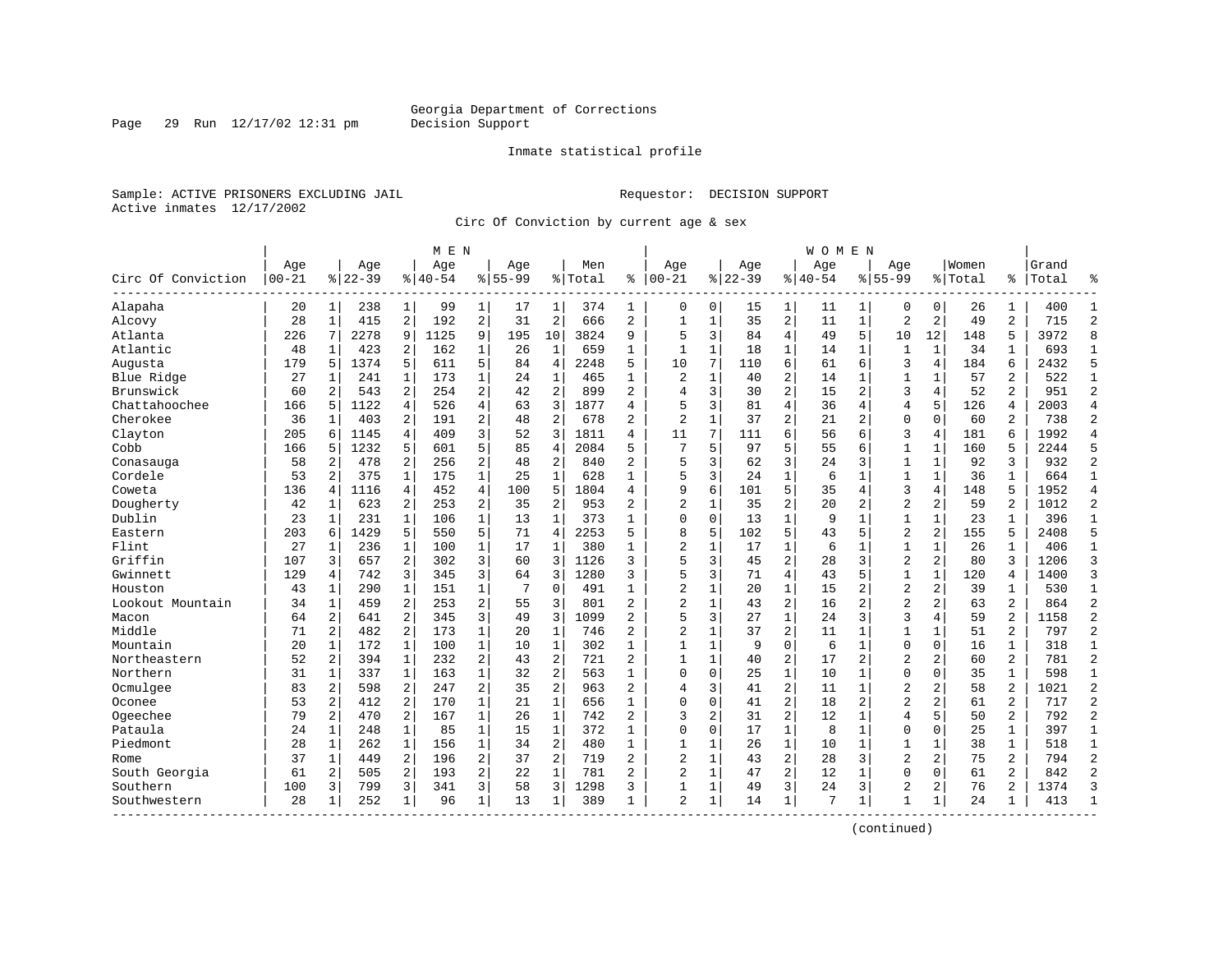Page 30 Run  $12/17/02$  12:31 pm

Inmate statistical profile

Active inmates 12/17/2002

Sample: ACTIVE PRISONERS EXCLUDING JAIL **Requestor: DECISION SUPPORT** 

Circ Of Conviction by current age & sex (continued)

|                    | M E N             |      |                 |      |                         |          |                  |      |                |      |                 |               |                  |                | <b>WOMEN</b>     |      |                  |          |                  |                |                |              |
|--------------------|-------------------|------|-----------------|------|-------------------------|----------|------------------|------|----------------|------|-----------------|---------------|------------------|----------------|------------------|------|------------------|----------|------------------|----------------|----------------|--------------|
| Circ Of Conviction | Age<br>$ 00 - 21$ |      | Age<br>$ 22-39$ |      | Age<br>$ 40-54 $        |          | Age<br>$8 55-99$ |      | Men<br>% Total | ి    | Age<br>$ 00-21$ | $\frac{1}{6}$ | Age<br>$22 - 39$ |                | Age<br>$ 40-54 $ |      | Age<br>$8 55-99$ |          | Women<br>% Total | ႜၟ             | Grand<br>Total | ႜ            |
| Stone Mountain     | 256               | 8    | 1790            |      | 722                     | 6        | 101              | 5    | 2869           |      | 17              | 12            | 80               | 4              | 40               |      | 5                | 6        | 142              | 5              | 3011           |              |
| Tallapoosa         | 19                |      | 156             |      | 77                      |          | 14               |      | 266            |      | $\Omega$        | 0             |                  | $\Omega$       | $\overline{2}$   |      | $\Omega$         | $\Omega$ |                  | 0              | 273            |              |
| Tifton             | 44                |      | 390             |      | 189                     |          | 26               |      | 649            |      |                 | 2             | 15               |                |                  |      |                  |          | 26               |                | 675            |              |
| Toombs             | 24                |      | 221             |      | 99                      |          | 22               |      | 366            |      | 2               |               |                  |                | 7                |      |                  |          | 16               |                | 382            |              |
| Waycross           | 57                |      | 495             |      | 236                     |          | 28               |      | 816            |      |                 |               | 33               |                | 14               |      | 3                |          | 52               | 2              | 868            |              |
| Western            | 34                |      | 347             |      | 140                     |          | 23               |      | 544            |      |                 |               | 29               | $\mathfrak{D}$ | 14               |      |                  |          | 47               | $\overline{a}$ | 591            |              |
| Rockdale           | 28                |      | 195             |      | 93                      |          | 15               |      | 331            |      | $\Omega$        | O             | 13               |                | 9                |      | O                |          | 22               |                | 353            |              |
| Douglas            | 47                |      | 461             |      | 205                     | 2        | 28               |      | 741            |      |                 |               | 50               | 3              | 28               |      |                  |          | 83               | 3              | 824            |              |
| Appalachian        | 21                |      | 203             |      | 120                     |          | 33               |      | 377            |      | $\Omega$        | O             | 14               |                | 11               |      | $\overline{2}$   |          | 27               |                | 404            |              |
| Enotah             | 16                |      | 101             |      | 57                      | $\Omega$ | 20               |      | 194            |      | $\Omega$        | O             | 12               |                | 4                |      | $\Omega$         |          | 16               |                | 210            | $\Omega$     |
| Forsyth-Bell       |                   |      | 124             |      | 51                      | $\Omega$ | 18               |      | 200            |      | $\Omega$        | 0             | 11               |                | 8                |      | $\Omega$         |          | 19               |                | 219            | <sup>0</sup> |
| Towaliga           | 29                |      | 196             |      | 133                     |          | 22               |      | 380            |      |                 |               | 11               |                | 9                |      | $\Omega$         | $\Omega$ | 21               |                | 401            |              |
| Total reported     | 3329              |      |                 |      | 100 26750 100 12072 100 |          | 1927             |      | 100 44078 100  |      | 147             | 100           | 1918 100         |                | 939              | 100  |                  | 81 100   | 3085 100         |                | 47163 100      |              |
| Percent reported   |                   | 99.3 |                 | 99.6 |                         | 99.3     |                  | 99.6 |                | 99.5 |                 | 96.7          |                  | 98.6           |                  | 98.9 |                  | 98.8     |                  | 98.6           |                | 99.4         |
| Not reported       | 25                |      | 120             |      | 85                      |          | 8                |      | 238            |      | 5               |               | 28               |                | 10               |      |                  |          | 44               |                | 282            |              |
| Total              | 3354              |      | 26870           |      | 12157                   |          | 1935             |      | 44316          |      | 152             |               | 1946             |                | 949              |      | 82               |          | 3129             |                | 47445          |              |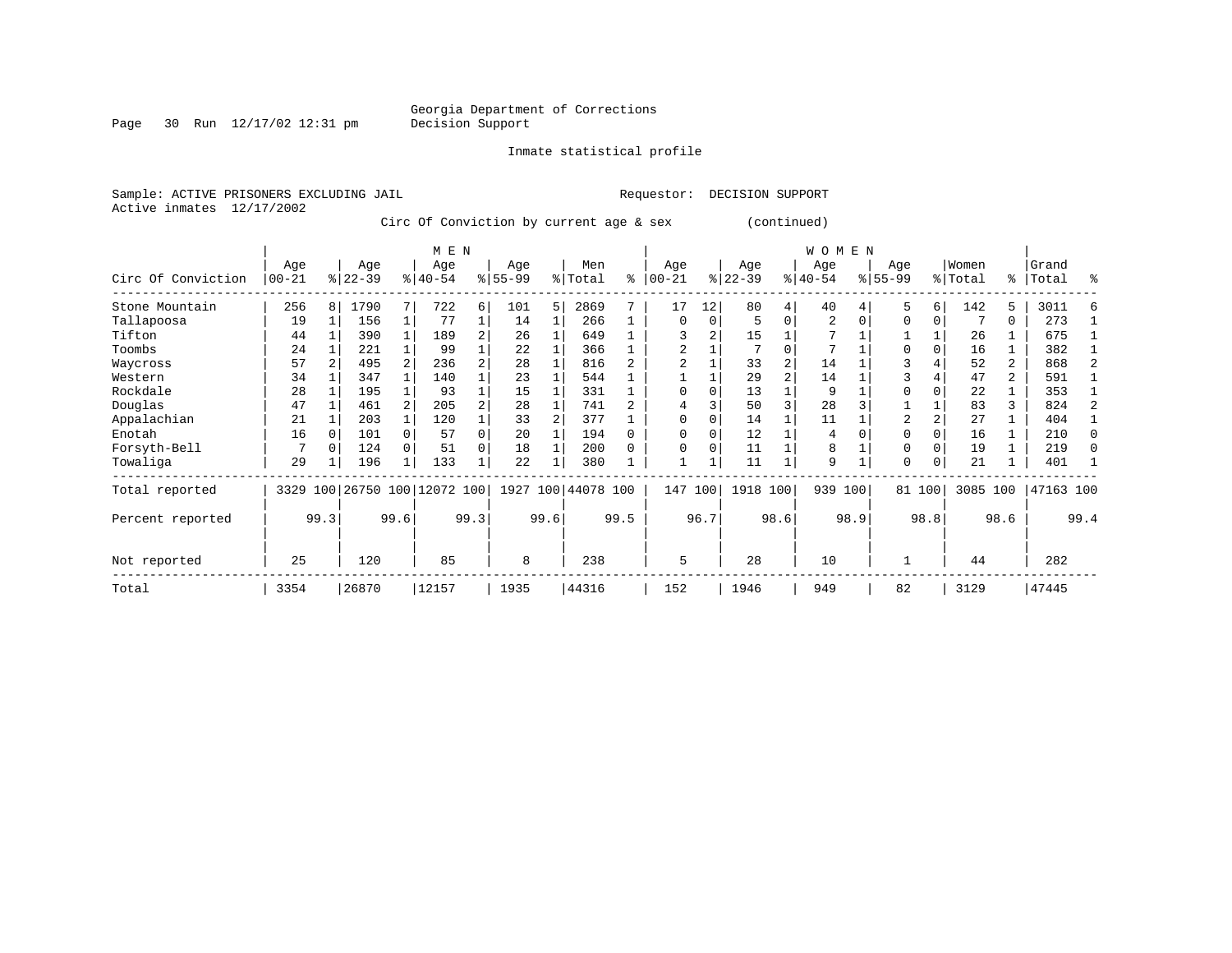Page 31 Run  $12/17/02$  12:31 pm

#### Inmate statistical profile

Sample: ACTIVE PRISONERS EXCLUDING JAIL **Requestor: DECISION SUPPORT** Active inmates 12/17/2002

Home County by current age & sex

|               | M E N     |          |           |                |          |                |                |                |         |              |                |              |                |                | <b>WOMEN</b>   |                |                |              |                |                |       |                |
|---------------|-----------|----------|-----------|----------------|----------|----------------|----------------|----------------|---------|--------------|----------------|--------------|----------------|----------------|----------------|----------------|----------------|--------------|----------------|----------------|-------|----------------|
|               | Age       |          | Age       |                | Age      |                | Age            |                | Men     |              | Age            |              | Age            |                | Age            |                | Age            |              | Women          |                | Grand |                |
| Home County   | $00 - 21$ |          | $8 22-39$ |                | $ 40-54$ |                | $8155 - 99$    |                | % Total | နွ           | $ 00-21$       |              | $ 22-39$       |                | $ 40-54$       |                | $8155 - 99$    |              | % Total        | ႜၟ             | Total | န္             |
| Appling       | 8         | 0        | 56        | $\overline{0}$ | 29       | $\overline{0}$ | 5              | 0              | 98      | 0            | 1              | $\mathbf 1$  | 4              | 0              | 1              | 0              | 0              | 0            | 6              | 0              | 104   | $\Omega$       |
| Atkinson      | 1         | 0        | 23        | 0              | 12       | 0              | 5              | 0              | 41      | 0            | $\mathbf 0$    | 0            | 2              | $\mathbf 0$    | $1\,$          | $\mathbf 0$    | $\mathbf{0}$   | $\mathbf 0$  | 3              | 0              | 44    | $\Omega$       |
| Bacon         | 5         | $\Omega$ | 31        | $\Omega$       | 17       | 0              | $\overline{a}$ | $\Omega$       | 55      | $\Omega$     | $\mathbf{1}$   | $\mathbf{1}$ | $\Omega$       | $\Omega$       | $\mathbf{1}$   | $\mathbf 0$    | $\Omega$       | $\Omega$     | $\overline{2}$ | $\Omega$       | 57    | $\Omega$       |
| Baker         | 0         | 0        | 16        | 0              | 5        | 0              |                | $\Omega$       | 22      | $\Omega$     | $\Omega$       | 0            | 2              | $\Omega$       | 0              | $\mathbf 0$    | $\Omega$       | $\Omega$     | $\overline{2}$ | 0              | 24    | $\Omega$       |
| Baldwin       | 27        | 1        | 171       | 1              | 83       | $\mathbf 1$    | 8              | $\Omega$       | 289     | 1            | 2              | 1            | 16             | 1              | 4              | $\Omega$       | $\overline{2}$ | 3            | 24             | 1              | 313   | $\mathbf{1}$   |
| Banks         | 4         | 0        | 24        | 0              | 11       | 0              | 4              | $\mathbf 0$    | 43      | 0            | $\mathbf 0$    | 0            | 4              | $\Omega$       | 2              | $\mathbf 0$    | $\Omega$       | $\mathbf 0$  | 6              | 0              | 49    | $\Omega$       |
| Barrow        | 11        | 0        | 113       | $\mathbf 0$    | 64       | 1              | 14             | $\mathbf 1$    | 202     | 1            | 0              | 0            | 12             | 1              | 5              | 1              | 0              | $\mathbf 0$  | 17             | 1              | 219   | 1              |
| Bartow        | 11        | 0        | 216       | $\mathbf{1}$   | 106      | $\mathbf{1}$   | 32             | 2              | 365     | $\mathbf{1}$ | $\Omega$       | $\Omega$     | 37             | $\overline{c}$ | 10             | $\mathbf 1$    | $\Omega$       | 0            | 47             | $\overline{2}$ | 412   | $\mathbf{1}$   |
| Ben Hill      | 13        | 0        | 100       | $\mathbf 0$    | 36       | 0              | 8              | $\Omega$       | 157     | $\Omega$     | $\mathbf{1}$   | 1            | 9              | 0              | 4              | $\mathbf 0$    | $\mathbf 0$    | $\mathbf 0$  | 14             | $\Omega$       | 171   | $\Omega$       |
| Berrien       | 3         | 0        | 44        | 0              | 18       | 0              | 4              | 0              | 69      | $\Omega$     | $\mathbf{1}$   | 1            | 4              | 0              | 1              | $\mathbf 0$    | 0              | 0            | 6              | 0              | 75    | $\Omega$       |
| <b>Bibb</b>   | 61        | 2        | 622       | 3              | 349      | 3              | 42             | 2              | 1074    | 3            | 4              | 3            | 37             | 2              | 22             | $\overline{2}$ | $\overline{2}$ | 3            | 65             | 2              | 1139  | 3              |
| Bleckley      | 8         | $\Omega$ | 75        | $\Omega$       | 22       | 0              | 4              | $\Omega$       | 109     | $\Omega$     | $\Omega$       | 0            | 6              | $\Omega$       | 3              | $\Omega$       | $\Omega$       | $\Omega$     | 9              | $\Omega$       | 118   | $\Omega$       |
| Brantley      | 2         | $\Omega$ | 16        | $\Omega$       | 10       | 0              | $\Omega$       | $\mathbf 0$    | 28      | $\Omega$     | $\Omega$       | 0            | $\mathbf 0$    | 0              | $\mathbf{1}$   | $\mathbf 0$    | $\Omega$       | $\Omega$     | $\mathbf{1}$   | 0              | 29    | $\Omega$       |
| Brooks        | 4         | 0        | 55        | 0              | 13       | 0              | 5              | $\mathbf 0$    | 77      | $\Omega$     | $\Omega$       | O            | $\mathbf 0$    | $\Omega$       | 3              | $\Omega$       | $\Omega$       | $\Omega$     | 3              | 0              | 80    | $\Omega$       |
| Bryan         | 2         | 0        | 47        | 0              | 26       | 0              | 3              | 0              | 78      | 0            | $\Omega$       | 0            | 4              | $\Omega$       | 1              | $\Omega$       | $\mathbf 0$    | 0            | 5              | 0              | 83    | $\Omega$       |
| Bulloch       | 25        | 1        | 174       | 1              | 81       | $\mathbf 1$    | 11             | 1              | 291     | 1            | $\Omega$       | 0            | 16             | 1              | 7              | $\mathbf{1}$   | $\overline{2}$ | 3            | 25             | 1              | 316   | 1              |
| Burke         | 11        | 0        | 120       | $\mathbf 0$    | 50       | 0              | 9              | $\mathbf 1$    | 190     | $\Omega$     | $\mathbf{1}$   | 1            | 4              | $\Omega$       | 3              | $\mathbf 0$    | $\Omega$       | 0            | 8              | 0              | 198   | $\Omega$       |
| <b>Butts</b>  | 11        | 0        | 73        | $\Omega$       | 29       | 0              | 6              | $\Omega$       | 119     | $\Omega$     | 1              | 1            | 5              | $\Omega$       | 4              | $\mathbf 0$    | $\Omega$       | $\Omega$     | 10             | 0              | 129   | ∩              |
| Calhoun       | 4         | 0        | 20        | $\Omega$       | 9        | 0              | 1              | 0              | 34      | $\Omega$     | 1              | 1            | 2              | 0              | 0              | $\mathbf 0$    | $\Omega$       | $\Omega$     | 3              | 0              | 37    | $\Omega$       |
| Camden        | 3         | $\Omega$ | 64        | $\Omega$       | 22       | 0              | 3              | $\Omega$       | 92      | $\Omega$     | $\Omega$       | 0            | 5              | $\Omega$       | $\overline{2}$ | $\Omega$       | $\Omega$       | $\Omega$     | 7              | $\Omega$       | 99    | $\Omega$       |
| Candler       | 7         | $\Omega$ | 52        | $\mathbf 0$    | 18       | 0              | $\Omega$       | $\Omega$       | 77      | $\Omega$     | $\Omega$       | 0            | $\overline{4}$ | 0              | $\mathbf 0$    | $\mathbf 0$    | $\Omega$       | $\Omega$     | $\overline{4}$ | $\Omega$       | 81    | $\Omega$       |
| Carroll       | 30        | 1        | 228       | 1              | 115      | $\mathbf 1$    | 41             | 2              | 414     | 1            | 3              | 2            | 30             | 2              | 13             | 1              | 0              | 0            | 46             | 2              | 460   | 1              |
| Catoosa       | 7         | 0        | 68        | 0              | 43       | 0              | 10             | 1              | 128     | 0            | $\Omega$       | 0            | 9              | 0              | 1              | $\mathbf 0$    | 0              | 0            | 10             | 0              | 138   | $\Omega$       |
| Charlton      | 0         | $\Omega$ | 21        | $\Omega$       | 9        | 0              | 1              | $\Omega$       | 31      | $\Omega$     | $\Omega$       | 0            | $\overline{2}$ | $\Omega$       | $\Omega$       | $\Omega$       | $\Omega$       | $\Omega$     | $\overline{2}$ | $\Omega$       | 33    | $\Omega$       |
| Chatham       | 183       | 6        | 1316      | 5              | 494      | 5              | 69             | $\overline{4}$ | 2062    | 5            | 5              | 4            | 89             | 5              | 35             | 4              | 3              | 4            | 132            | 5              | 2194  | 5              |
| Chattahoochee | 5         | 0        | 11        | 0              | 7        | 0              | $\mathbf 0$    | $\mathbf 0$    | 23      | $\Omega$     | $\Omega$       | 0            | $\overline{2}$ | 0              | $\Omega$       | $\Omega$       | $\mathbf 0$    | $\mathbf 0$  | 2              | $\mathbf 0$    | 25    | $\Omega$       |
| Chattooga     | 6         | 0        | 110       | $\mathbf 0$    | 59       | $\mathbf 1$    | 11             | 1              | 186     | $\Omega$     | $\overline{2}$ | $\mathbf{1}$ | 4              | 0              | $\overline{4}$ | $\Omega$       | $\mathbf{1}$   | $\mathbf{1}$ | 11             | 0              | 197   | $\Omega$       |
| Cherokee      | 21        | 1        | 177       | $\mathbf{1}$   | 117      | $\mathbf 1$    | 20             | $\mathbf{1}$   | 335     | 1            | $\overline{c}$ | $\mathbf{1}$ | 26             | 1              | 14             | $\overline{2}$ | $\mathbf{1}$   | $\mathbf{1}$ | 43             | 1              | 378   | $\mathbf{1}$   |
| Clarke        | 34        | 1        | 317       | 1              | 135      | $\mathbf 1$    | 18             | $\mathbf 1$    | 504     | 1            | $\overline{2}$ | $\mathbf{1}$ | 29             | $\overline{c}$ | 10             | 1              | 3              | 4            | 44             | 2              | 548   | 1              |
| Clay          | 2         | 0        | 17        | 0              | 3        | 0              | 1              | $\Omega$       | 23      | $\Omega$     | $\Omega$       | $\Omega$     | $\overline{2}$ | $\Omega$       | $\mathbf 0$    | $\Omega$       | $\Omega$       | $\Omega$     | $\overline{2}$ | $\Omega$       | 25    | $\Omega$       |
| Clayton       | 148       | 5        | 761       | 3              | 273      | $\overline{a}$ | 40             | 2              | 1222    | 3            | 3              | 2            | 57             | 3              | 32             | $\overline{4}$ | $\overline{2}$ | 3            | 94             | 3              | 1316  | 3              |
| Clinch        | 6         | $\Omega$ | 36        | $\mathbf 0$    | 9        | $\Omega$       | $\Omega$       | $\mathbf 0$    | 51      | $\Omega$     | $\Omega$       | 0            | $\overline{2}$ | $\mathbf 0$    | $\mathbf{1}$   | $\Omega$       | $\mathbf 0$    | $\mathbf 0$  | 3              | $\Omega$       | 54    | $\Omega$       |
| Cobb          | 136       | 4        | 909       | 4              | 452      | 4              | 67             | 4              | 1564    | 4            | 5              | 4            | 80             | 4              | 34             | 4              | $\mathbf 0$    | $\mathbf 0$  | 119            | 4              | 1683  | $\overline{4}$ |
| Coffee        | 18        | 1        | 130       | $\mathbf 1$    | 58       | $\mathbf 1$    | 5              | 0              | 211     | 1            | $\mathbf{1}$   | 1            | 11             | 1              | 5              | 1              | 2              | 3            | 19             | 1              | 230   | 1              |
| Colquit       | 25        | 1        | 168       | 1              | 66       | $\mathbf{1}$   | 11             | 1              | 270     | 1            | 1              | 1            | 8              | $\mathbf 0$    | 1              | $\mathbf 0$    | 0              | 0            | 10             | 0              | 280   | 1              |
| Columbia      | 15        | $\Omega$ | 107       | $\Omega$       | 43       | $\overline{0}$ | 6              | $\Omega$       | 171     | $\Omega$     | $\Omega$       | 0            | 6              | $\mathbf 0$    | 11             | $\mathbf{1}$   | $\Omega$       | 0            | 17             | $\mathbf{1}$   | 188   | $\Omega$       |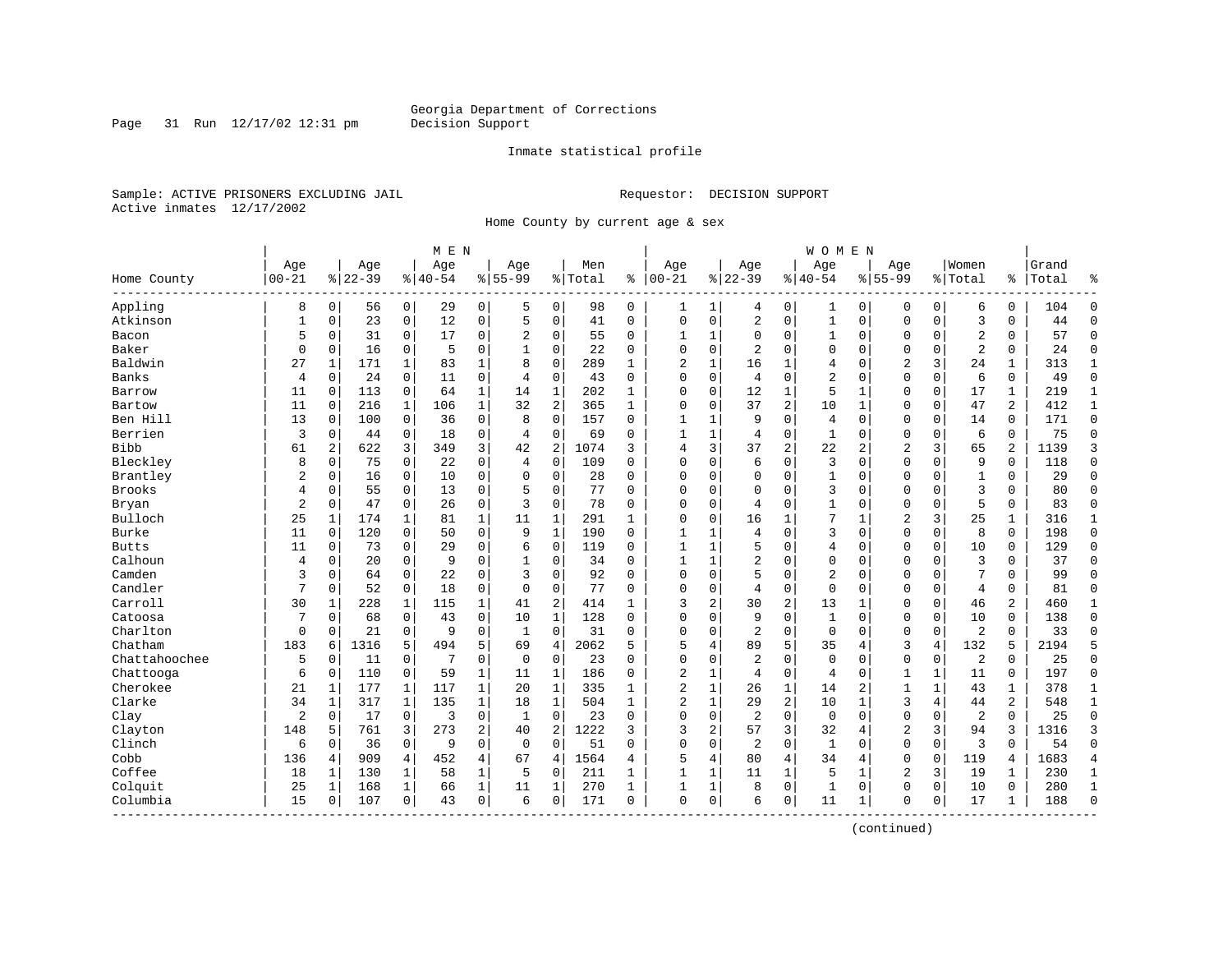Inmate statistical profile

Sample: ACTIVE PRISONERS EXCLUDING JAIL **Requestor: DECISION SUPPORT** Active inmates 12/17/2002

Page 32 Run  $12/17/02$  12:31 pm

Home County by current age & sex (continued)

|                       | M E N        |              |              |                |              |                |                |              |         |                |                |              |                | <b>WOMEN</b>   |              |              |                |              |                |                |       |              |
|-----------------------|--------------|--------------|--------------|----------------|--------------|----------------|----------------|--------------|---------|----------------|----------------|--------------|----------------|----------------|--------------|--------------|----------------|--------------|----------------|----------------|-------|--------------|
|                       | Age          |              | Age          |                | Age          |                | Age            |              | Men     |                | Age            |              | Age            |                | Age          |              | Age            |              | Women          |                | Grand |              |
| Home County<br>------ | $00 - 21$    |              | $8$   22-39  |                | $ 40-54$     |                | $8155 - 99$    |              | % Total | နွ             | $00 - 21$      | %            | $22 - 39$      |                | $8140 - 54$  |              | $8155 - 99$    |              | % Total        | ႜ              | Total |              |
| Cook                  | 4            | 0            | 70           | 0              | 39           | 0              | 5              | $\mathbf 0$  | 118     | 0              | 0              | 0            | 4              | 0              | 6            | 1            | 0              | 0            | 10             | 0              | 128   | ſ            |
| Coweta                | 26           | $\mathbf{1}$ | 233          | 1              | 93           | $\mathbf 1$    | 10             | 1            | 362     | $\mathbf{1}$   | -1             | 1            | 18             | $\mathbf 1$    | 10           | $\mathbf{1}$ | 1              | 1            | 30             | 1              | 392   |              |
| Crawford              | 2            | $\Omega$     | 13           | $\mathbf 0$    | 6            | 0              | 2              | $\mathbf 0$  | 23      | $\Omega$       | $\Omega$       | 0            | $\Omega$       | $\Omega$       | 1            | $\Omega$     | $\Omega$       | $\mathbf 0$  | 1              | 0              | 24    | $\Omega$     |
| Crisp                 | 16           | 1            | 129          | $\mathbf{1}$   | 58           | $\mathbf 1$    | 10             | 1            | 213     | $\mathbf{1}$   | 2              | 1            | 11             |                | 2            | $\Omega$     | $\Omega$       | $\Omega$     | 15             | 1              | 228   |              |
| Dade                  | $\mathbf{1}$ | 0            | 26           | $\mathbf 0$    | 19           | 0              | 9              | $\mathbf{1}$ | 55      | 0              | $\Omega$       | 0            | $\Omega$       | $\Omega$       | $\Omega$     | $\Omega$     | $\Omega$       | $\mathbf 0$  | $\Omega$       | 0              | 55    | $\cap$       |
| Dawson                | 4            | 0            | 36           | $\mathbf 0$    | 29           | 0              |                | $\mathbf 0$  | 70      | 0              | $\Omega$       | 0            | 4              | $\Omega$       | $\mathbf{1}$ | 0            | $\Omega$       | $\mathbf 0$  | 5              | 0              | 75    | $\Omega$     |
| Decatur               | 19           | 1            | 167          | 1              | 52           | 0              | 5              | $\mathbf 0$  | 243     | 1              | $\Omega$       | 0            | 11             | 1              | 2            | O            | $\Omega$       | $\mathbf 0$  | 13             | 0              | 256   | $\mathbf{1}$ |
| DeKalb                | 181          | 6            | 1531         | 6              | 550          | 5              | 87             | 5            | 2349    | 6              |                | 5            | 80             | $\overline{4}$ | 31           | 3            | 5              | 6            | 123            | 4              | 2472  | б            |
| Dodge                 | 7            | 0            | 102          | $\Omega$       | 57           | 1              | $\overline{4}$ | $\mathbf 0$  | 170     | U              | 0              | $\Omega$     | 10             | 1              | 4            | 0            | $\Omega$       | $\Omega$     | 14             | 0              | 184   | <sup>0</sup> |
| Dooly                 | 7            | $\Omega$     | 65           | 0              | 23           | 0              | $\Omega$       | 0            | 95      | O              | C              | $\Omega$     | 3              | $\Omega$       | $\mathbf{1}$ | O            | $\Omega$       | 0            | 4              | 0              | 99    | ſ            |
| Dougherty             | 41           | $\mathbf{1}$ | 616          | 3              | 247          | 2              | 31             | 2            | 935     | $\overline{2}$ | $\overline{2}$ | 1            | 36             | $\overline{2}$ | 18           | 2            | $\overline{4}$ | 5            | 60             | $\overline{c}$ | 995   |              |
| Douglas               | 34           | $\mathbf{1}$ | 239          | 1              | 125          | $\mathbf 1$    | 20             | 1            | 418     | 1              | 4              | 3            | 31             | $\overline{2}$ | 15           | 2            | $\Omega$       | $\Omega$     | 50             | 2              | 468   |              |
| Early                 | 3            | $\Omega$     | 45           | $\mathbf 0$    | 18           | 0              | 3              | $\mathbf 0$  | 69      | 0              | $\Omega$       | $\Omega$     | 2              | $\Omega$       | 1            | $\Omega$     | $\Omega$       | $\Omega$     | 3              | 0              | 72    | $\Omega$     |
| Echols                | 1            | 0            | $\mathbf{1}$ | $\mathbf 0$    | $\mathbf{1}$ | 0              |                | $\mathbf 0$  | 4       | $\Omega$       | $\Omega$       | 0            | $\Omega$       | $\Omega$       | 0            | 0            | $\Omega$       | $\mathbf 0$  | $\Omega$       | 0              | 4     | $\sqrt{ }$   |
| Effingham             | 13           | 0            | 77           | 0              | 24           | 0              | 3              | $\mathbf 0$  | 117     | 0              |                | 1            | 4              | $\Omega$       | 5            | 1            | $\mathbf{1}$   | $\mathbf{1}$ | 11             | 0              | 128   | $\Omega$     |
| Elbert                | 2            | $\Omega$     | 88           | $\Omega$       | 53           | 0              | 8              | $\Omega$     | 151     | 0              | $\cap$         | $\Omega$     | 9              | $\Omega$       | 2            | 0            | $\Omega$       | $\Omega$     | 11             | $\Omega$       | 162   | $\Omega$     |
| Emanuel               | 11           | 0            | 103          | $\Omega$       | 32           | 0              | 5              | 0            | 151     | 0              | C              | $\Omega$     |                | $\Omega$       | 2            | 0            | $\Omega$       | $\Omega$     | 7              | 0              | 158   | $\Omega$     |
| Evans                 | 2            | $\Omega$     | 45           | $\Omega$       | 10           | 0              |                | 0            | 58      | O              | $\Omega$       | $\Omega$     |                | $\Omega$       | 1            | O            | $\Omega$       | $\Omega$     | 2              | 0              | 60    | $\Omega$     |
| Fannin                | 6            | $\Omega$     | 60           | 0              | 32           | 0              | 11             | 1            | 109     | O              | $\Omega$       | $\Omega$     | 4              | $\Omega$       | 2            | $\Omega$     | $\mathbf{1}$   | $\mathbf{1}$ | 7              | 0              | 116   | $\Omega$     |
| Fayette               | 9            | $\Omega$     | 62           | 0              | 34           | 0              | 11             | 1            | 116     | 0              | $\cap$         | $\Omega$     | $\overline{4}$ | $\Omega$       | 3            | $\Omega$     | $\Omega$       | $\Omega$     | 7              | 0              | 123   | $\Omega$     |
| Floyd                 | 37           | -1           | 417          | 2              | 167          | 2              | 24             | $\mathbf{1}$ | 645     | 2              | 2              | 1            | 38             | $\overline{2}$ | 26           | 3            | $\overline{2}$ | 3            | 68             | 2              | 713   | 2            |
| Forsyth               | 5            | $\Omega$     | 87           | $\mathbf 0$    | 44           | 0              | 8              | $\mathbf 0$  | 144     | $\Omega$       | C              | 0            | 4              | $\Omega$       | 7            | 1            | 1              | $\mathbf{1}$ | 12             | 0              | 156   | $\Omega$     |
| Franklin              | 5            | $\Omega$     | 63           | $\Omega$       | 29           | 0              | 6              | $\mathbf 0$  | 103     | $\Omega$       | $\Omega$       | $\Omega$     | 5              | $\Omega$       | 2            | $\Omega$     | $\Omega$       | $\Omega$     | 7              | 0              | 110   | $\Omega$     |
| Fulton                | 366          | 12           | 3216         | 13             | 1543         | 14             | 229            | 13           | 5354    | 13             | 19             | 14           | 149            | 8              | 111          | 12           | 10             | 13           | 289            | 10             | 5643  | 13           |
| Gilmer                | 10           | $\Omega$     | 60           | $\Omega$       | 38           | 0              | 17             | 1            | 125     | $\Omega$       | $\Omega$       | $\Omega$     | 8              | $\Omega$       | 3            | 0            | $\mathbf 0$    | $\Omega$     | 11             | $\Omega$       | 136   | $\Omega$     |
| Glascock              | 2            | 0            | 2            | 0              | 3            | 0              | $\mathbf 0$    | $\mathbf 0$  | 7       | $\Omega$       | $\cap$         | 0            | $\Omega$       | $\Omega$       | $\Omega$     | $\Omega$     | $\Omega$       | 0            | 0              | 0              | 7     | $\Omega$     |
| Glynn                 | 28           | 1            | 246          | 1              | 108          | 1              | 21             | 1            | 403     | 1              | 2              | 1            | 16             | 1              | 5            |              |                | 1            | 24             | 1              | 427   |              |
| Gordon                | 17           | 1            | 174          | 1              | 79           | 1              | 13             | 1            | 283     | 1              | 1              | 1            | 14             | $\mathbf 1$    | 10           | 1            | $\Omega$       | $\mathbf 0$  | 25             | 1              | 308   | 1            |
| Grady                 | 13           | $\Omega$     | 124          | 1              | 49           | 0              | 6              | $\mathbf 0$  | 192     | 0              | $\mathbf{1}$   | $\mathbf{1}$ | 13             | $\mathbf{1}$   | 3            | O            | $\Omega$       | $\Omega$     | 17             | 1              | 209   | $\Omega$     |
| Greene                | 10           | O            | 64           | $\mathbf 0$    | 16           | 0              | 4              | $\mathbf 0$  | 94      | 0              | $\Omega$       | $\Omega$     | 1              | $\Omega$       | 4            | O            | 1              | 1            | 6              | 0              | 100   | $\Omega$     |
| Gwinnett              | 103          | 3            | 572          | $\overline{a}$ | 264          | $\overline{a}$ | 51             | 3            | 990     | 2              | 6              | 4            | 58             | $\overline{3}$ | 34           | 4            | $\Omega$       | $\Omega$     | 98             | 3              | 1088  | 3            |
| Habersham             | 6            | $\Omega$     | 49           | $\mathbf 0$    | 36           | 0              | 3              | $\mathbf 0$  | 94      | 0              | $\Omega$       | $\Omega$     | 6              | $\Omega$       | 3            | $\Omega$     | $\Omega$       | $\Omega$     | 9              | 0              | 103   | $\Omega$     |
| Hall                  | 46           | 2            | 339          | 1              | 188          | $\overline{a}$ | 38             | 2            | 611     | $\overline{2}$ | 3              | 2            | 37             | 2              | 16           | 2            | 2              | 3            | 58             | 2              | 669   | 2            |
| Hancock               | 3            | 0            | 33           | $\mathbf 0$    | 20           | 0              | 3              | $\mathbf 0$  | 59      | 0              | $\Omega$       | 0            |                | $\mathbf 0$    | $\mathbf{1}$ | 0            | $\mathbf{0}$   | $\mathbf 0$  | $\overline{2}$ | 0              | 61    | $\cap$       |
| Haralson              | 8            | 0            | 62           | 0              | 37           | 0              | 6              | 0            | 113     | 0              | $\Omega$       | 0            | 8              | $\mathbf 0$    | 2            | 0            | $\Omega$       | 0            | 10             | 0              | 123   | $\sqrt{ }$   |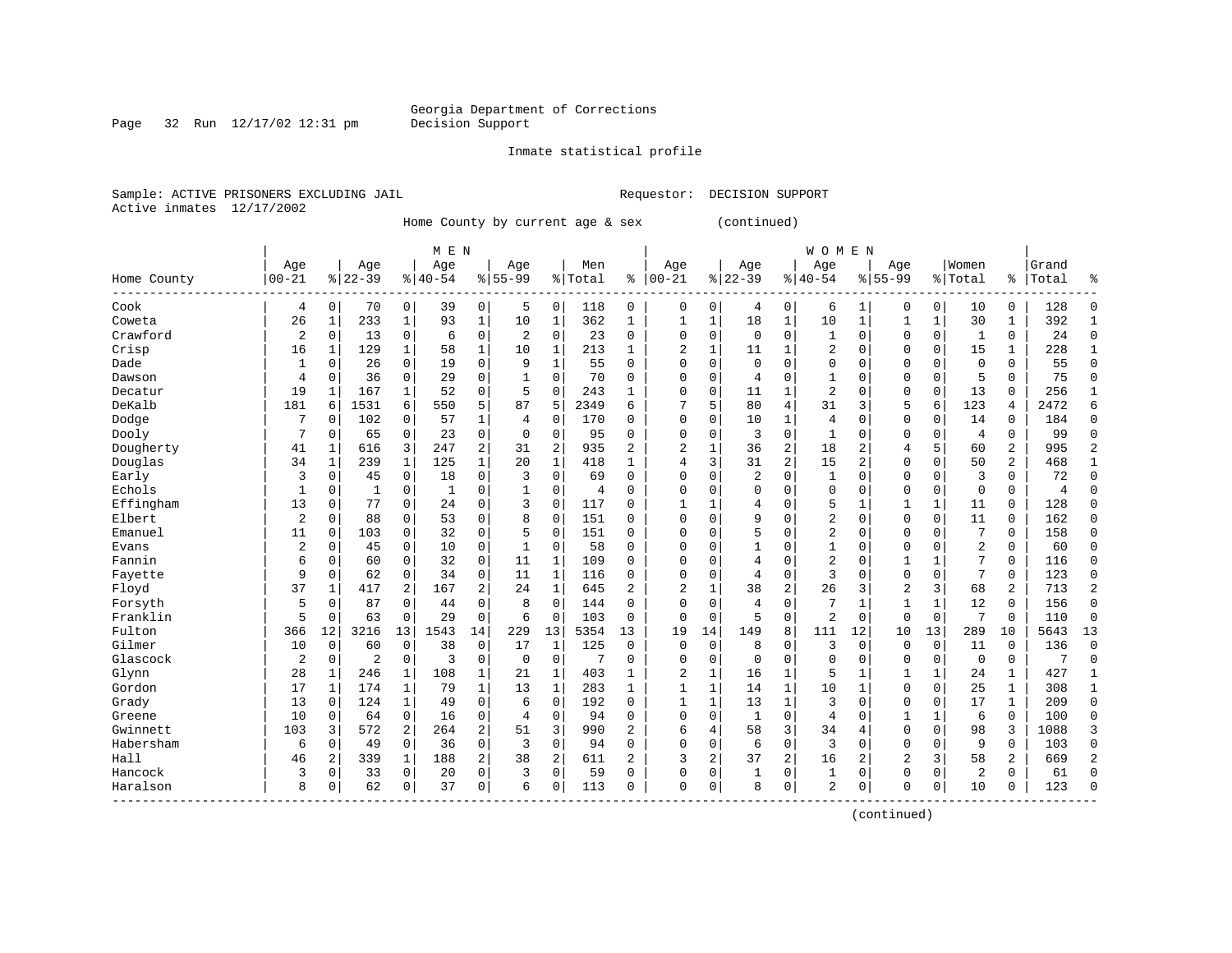#### Inmate statistical profile

Sample: ACTIVE PRISONERS EXCLUDING JAIL **Requestor: DECISION SUPPORT** Active inmates 12/17/2002

Page 33 Run  $12/17/02$  12:31 pm

Home County by current age & sex (continued)

|                                                  |                |              |           |              | M E N     |             |                |              |         |              |                |             |                |              | <b>WOMEN</b>   |             |              |              |                |             |       |              |
|--------------------------------------------------|----------------|--------------|-----------|--------------|-----------|-------------|----------------|--------------|---------|--------------|----------------|-------------|----------------|--------------|----------------|-------------|--------------|--------------|----------------|-------------|-------|--------------|
|                                                  | Age            |              | Age       |              | Age       |             | Age            |              | Men     |              | Age            |             | Age            |              | Age            |             | Age          |              | Women          |             | Grand |              |
| Home County                                      | $00 - 21$      |              | $8 22-39$ |              | $8 40-54$ |             | $8155 - 99$    |              | % Total | နွ           | $ 00 - 21$     |             | $ 22-39$       |              | $8 40-54$      |             | $8155 - 99$  |              | % Total        | ႜ           | Total | န္           |
| Harris                                           | 8              | 0            | 56        | $\mathbf 0$  | 29        | 0           | 3              | 0            | 96      | 0            | 1              | 1           | 3              | 0            | 0              | 0           | 0            | 0            | 4              | 0           | 100   | $\Omega$     |
| Hart                                             | 10             | 0            | 53        | $\mathbf 0$  | 26        | 0           | $\overline{4}$ | $\mathbf 0$  | 93      | $\mathbf 0$  | $\mathbf 0$    | $\mathbf 0$ | 3              | $\mathbf 0$  | 2              | $\mathbf 0$ | $\mathbf{0}$ | $\mathbf 0$  | 5              | 0           | 98    | $\Omega$     |
| Heard                                            | 4              | 0            | 20        | $\mathbf 0$  | 14        | $\mathbf 0$ | 9              | 1            | 47      | 0            | 0              | $\mathbf 0$ | 3              | 0            | $\mathbf 0$    | 0           | 0            | $\mathbf 0$  | 3              | 0           | 50    | $\Omega$     |
| Henry                                            | 24             | 1            | 206       | $\mathbf 1$  | 102       | $\mathbf 1$ | 17             | 1            | 349     | 1            | $\overline{2}$ | 1           | 13             | 1            | 11             | 1           | 1            | $\mathbf 1$  | 27             | 1           | 376   | $\mathbf{1}$ |
| Houston                                          | 49             | 2            | 273       | $\mathbf 1$  | 140       | $\mathbf 1$ | 12             | $\mathbf{1}$ | 474     | $\mathbf{1}$ | $\overline{2}$ | $\mathbf 1$ | 20             | $\mathbf 1$  | 14             | 2           | $\mathbf{0}$ | $\mathbf 0$  | 36             | $\mathbf 1$ | 510   | $\mathbf{1}$ |
| Irwin                                            | 10             | 0            | 43        | $\mathbf 0$  | 22        | $\mathbf 0$ | 3              | $\mathbf 0$  | 78      | $\Omega$     | $\Omega$       | $\mathbf 0$ | $\overline{2}$ | $\mathbf 0$  | 1              | $\Omega$    | $\mathbf{0}$ | $\mathbf 0$  | 3              | $\mathbf 0$ | 81    | $\mathbf{0}$ |
| Jackson                                          | 8              | 0            | 102       | 0            | 63        | 1           | 21             | 1            | 194     | 0            | $\Omega$       | 0           | 15             | $\mathbf{1}$ | 4              | $\mathbf 0$ | 1            | 1            | 20             | 1           | 214   | $\mathbf{0}$ |
| Jasper                                           | 5              | 0            | 36        | 0            | 14        | 0           | $\overline{4}$ | 0            | 59      | $\Omega$     |                | 1           | 1              | $\Omega$     | 0              | 0           | 0            | 0            | $\overline{c}$ | 0           | 61    | $\Omega$     |
| Jeff Davis                                       | 6              | $\Omega$     | 42        | $\Omega$     | 23        | 0           | 3              | 0            | 74      | $\Omega$     | $\Omega$       | $\Omega$    | 3              | $\Omega$     | 6              | 1           | $\Omega$     | $\Omega$     | 9              | 0           | 83    | $\Omega$     |
| Jefferson                                        | 10             | $\mathbf 0$  | 63        | $\Omega$     | 24        | 0           | 4              | $\Omega$     | 101     | $\Omega$     | $\mathbf{1}$   | 1           | 3              | $\Omega$     | $\mathbf{1}$   | $\Omega$    | $\Omega$     | $\Omega$     | 5              | 0           | 106   | $\Omega$     |
| Jenkins                                          | 9              | $\Omega$     | 61        | $\Omega$     | 26        | 0           |                | $\mathbf 0$  | 97      | $\Omega$     | $\Omega$       | $\Omega$    | $\overline{2}$ | $\Omega$     | $\overline{2}$ | $\mathbf 0$ | $\Omega$     | $\Omega$     | 4              | 0           | 101   | $\Omega$     |
| Johnson                                          | 2              | 0            | 25        | $\mathbf 0$  | 6         | 0           | 2              | $\mathbf 0$  | 35      | 0            | 0              | 0           | 4              | 0            | 0              | $\mathbf 0$ | $\Omega$     | $\Omega$     | 4              | 0           | 39    | $\Omega$     |
| Jones                                            | 6              | $\Omega$     | 32        | $\Omega$     | 15        | 0           |                | $\mathbf 0$  | 54      | $\Omega$     | $\mathbf{1}$   | 1           | $\overline{2}$ | $\Omega$     | $\Omega$       | $\mathbf 0$ | $\Omega$     | $\Omega$     | 3              | 0           | 57    | $\Omega$     |
| Lamar                                            | 4              | $\mathbf 0$  | 43        | $\Omega$     | 29        | 0           |                | $\Omega$     | 83      | $\Omega$     | $\Omega$       | $\Omega$    | $\overline{a}$ | $\Omega$     | 4              | $\mathbf 0$ | $\Omega$     | $\Omega$     | 6              | $\Omega$    | 89    | $\Omega$     |
| Lanier                                           | 3              | $\mathbf 0$  | 35        | 0            | 5         | 0           | 5              | 0            | 48      | $\Omega$     | $\mathbf 0$    | 0           | 1              | $\Omega$     | 1              | $\mathbf 0$ | $\mathbf 0$  | 0            | $\overline{c}$ | 0           | 50    | $\Omega$     |
| Laurens                                          | 15             | $\mathbf 0$  | 157       | 1            | 68        | 1           | q              | $\mathbf{1}$ | 249     | 1            | $\mathbf 0$    | 0           | 10             | $\mathbf{1}$ | 8              | 1           | 1            | $\mathbf{1}$ | 19             | 1           | 268   | 1            |
| Lee                                              | $\overline{2}$ | 0            | 21        | $\Omega$     | 13        | 0           | 3              | $\mathbf 0$  | 39      | $\Omega$     | $\Omega$       | $\Omega$    | 3              | $\Omega$     | 1              | $\mathbf 0$ | $\Omega$     | $\Omega$     | $\overline{4}$ | 0           | 43    | $\Omega$     |
| Liberty                                          | 24             | 1            | 150       | 1            | 32        | 0           | 6              | $\Omega$     | 212     | 1            | 0              | 0           | 9              | $\Omega$     | 5              | 1           | $\Omega$     | $\Omega$     | 14             | 0           | 226   | 1            |
| Lincoln                                          | 3              | $\mathbf 0$  | 20        | $\Omega$     | 12        | 0           |                | $\Omega$     | 36      | $\Omega$     | <sup>0</sup>   | O           | $\Omega$       | $\Omega$     | $\Omega$       | $\Omega$    | $\Omega$     | $\Omega$     | $\Omega$       | $\Omega$    | 36    | $\Omega$     |
| Long                                             | 2              | $\Omega$     | 15        | $\Omega$     | 13        | 0           | 1              | $\Omega$     | 31      | $\Omega$     | $\Omega$       | $\Omega$    | 4              | $\Omega$     | $\Omega$       | $\Omega$    | $\Omega$     | $\Omega$     | $\overline{4}$ | $\Omega$    | 35    | $\Omega$     |
| Lowndes                                          | 38             | $\mathbf{1}$ | 302       | $\mathbf{1}$ | 140       | 1           | 20             | $\mathbf{1}$ | 500     | 1            | $\Omega$       | $\Omega$    | 21             | $\mathbf{1}$ | 9              | $\mathbf 1$ | 2            | 3            | 32             | 1           | 532   |              |
| Lumpkin                                          | 4              | 0            | 34        | $\mathbf 0$  | 22        | $\mathbf 0$ | 6              | $\mathbf 0$  | 66      | $\Omega$     | 0              | $\Omega$    | $\overline{2}$ | $\Omega$     | $\Omega$       | $\mathbf 0$ | $\mathbf{0}$ | $\Omega$     | $\overline{c}$ | 0           | 68    | $\Omega$     |
| Macon                                            | 3              | 0            | 40        | $\mathbf 0$  | 18        | 0           | 4              | $\mathbf 0$  | 65      | $\Omega$     | 0              | $\Omega$    | 0              | $\Omega$     | 4              | $\mathbf 0$ | 1            | 1            | 5              | 0           | 70    | $\Omega$     |
| Madison                                          | 3              | $\mathbf 0$  | 77        | $\Omega$     | 26        | 0           | 8              | $\mathbf 0$  | 114     | $\Omega$     | $\Omega$       | $\Omega$    | 5              | $\Omega$     | 1              | $\mathbf 0$ | $\mathbf 0$  | $\Omega$     | 6              | 0           | 120   | $\Omega$     |
| Marion                                           | $\overline{2}$ | $\Omega$     | 26        | $\Omega$     | 10        | $\mathbf 0$ | $\mathbf{1}$   | 0            | 39      | $\Omega$     | $\Omega$       | $\Omega$    | $\overline{a}$ | $\Omega$     | $\Omega$       | $\mathbf 0$ | $\mathbf 0$  | $\Omega$     | 2              | 0           | 41    | $\Omega$     |
| McDuffie                                         | 6              | $\Omega$     | 82        | $\mathbf 0$  | 34        | 0           | 10             | 1            | 132     | 0            | $\Omega$       | 0           | 4              | $\mathbf 0$  | 1              | $\mathbf 0$ | $\mathbf 0$  | 0            | 5              | 0           | 137   | $\Omega$     |
| McIntosh                                         | 4              | 0            | 41        | $\mathbf 0$  | 21        | 0           | 1              | $\mathbf 0$  | 67      | 0            | $\Omega$       | 0           | $\mathbf 0$    | $\Omega$     | 2              | $\mathbf 0$ | $\mathbf 0$  | $\Omega$     | $\overline{2}$ | 0           | 69    | $\Omega$     |
| Meriwether                                       | 16             | 1            | 121       | $\Omega$     | 52        | 0           | 11             | 1            | 200     | 0            | 1              | 1           | 14             | 1            | 2              | 0           | 2            | 3            | 19             | 1           | 219   | 1            |
| Miller                                           | 2              | $\Omega$     | 13        | $\Omega$     | 10        | 0           | 1              | $\Omega$     | 26      | $\Omega$     | $\Omega$       | $\Omega$    | 3              | $\Omega$     | $\Omega$       | $\Omega$    | $\Omega$     | $\Omega$     | 3              | $\Omega$    | 29    | $\Omega$     |
| Mitchell                                         | 14             | $\Omega$     | 128       | $\mathbf{1}$ | 43        | 0           | 5              | $\Omega$     | 190     | $\Omega$     | $\Omega$       | $\Omega$    | 8              | $\Omega$     | 4              | $\Omega$    | $\Omega$     | $\Omega$     | 12             | $\Omega$    | 202   | $\Omega$     |
| Monroe                                           | 6              | $\mathbf 0$  | 64        | $\mathbf 0$  | 39        | 0           | 4              | $\mathbf 0$  | 113     | 0            | $\Omega$       | $\Omega$    | 5              | $\Omega$     | $\overline{2}$ | $\mathbf 0$ | $\Omega$     | $\Omega$     | 7              | 0           | 120   | $\Omega$     |
| Montgomery                                       | 4              | 0            | 29        | $\mathbf 0$  | 8         | 0           |                | $\mathbf 0$  | 42      | 0            | $\Omega$       | 0           | 4              | 0            | $\mathbf{1}$   | $\mathbf 0$ | $\Omega$     | $\mathbf 0$  | 5              | 0           | 47    | $\Omega$     |
| Morgan                                           | 10             | 0            | 42        | $\mathbf 0$  | 19        | 0           | 6              | $\mathbf 0$  | 77      | $\Omega$     | 0              | $\Omega$    | 4              | $\Omega$     | 1              | $\mathbf 0$ | $\Omega$     | $\Omega$     | 5              | 0           | 82    | $\Omega$     |
| Murray                                           | 11             | $\mathbf 0$  | 83        | 0            | 44        | 0           | 14             | 1            | 152     | $\Omega$     | 2              | 1           | 10             | 1            | 6              | 1           | $\mathbf 0$  | $\Omega$     | 18             | 1           | 170   | $\Omega$     |
| Muscogee<br>$\cdots \cdots \cdots \cdots \cdots$ | 115            | 4            | 836       | 3            | 373       | 3           | 50             | 3            | 1374    | 3            | 5              | 4           | 61             | 3            | 31             | 3           | 4            | 5            | 101            | 3           | 1475  | 3            |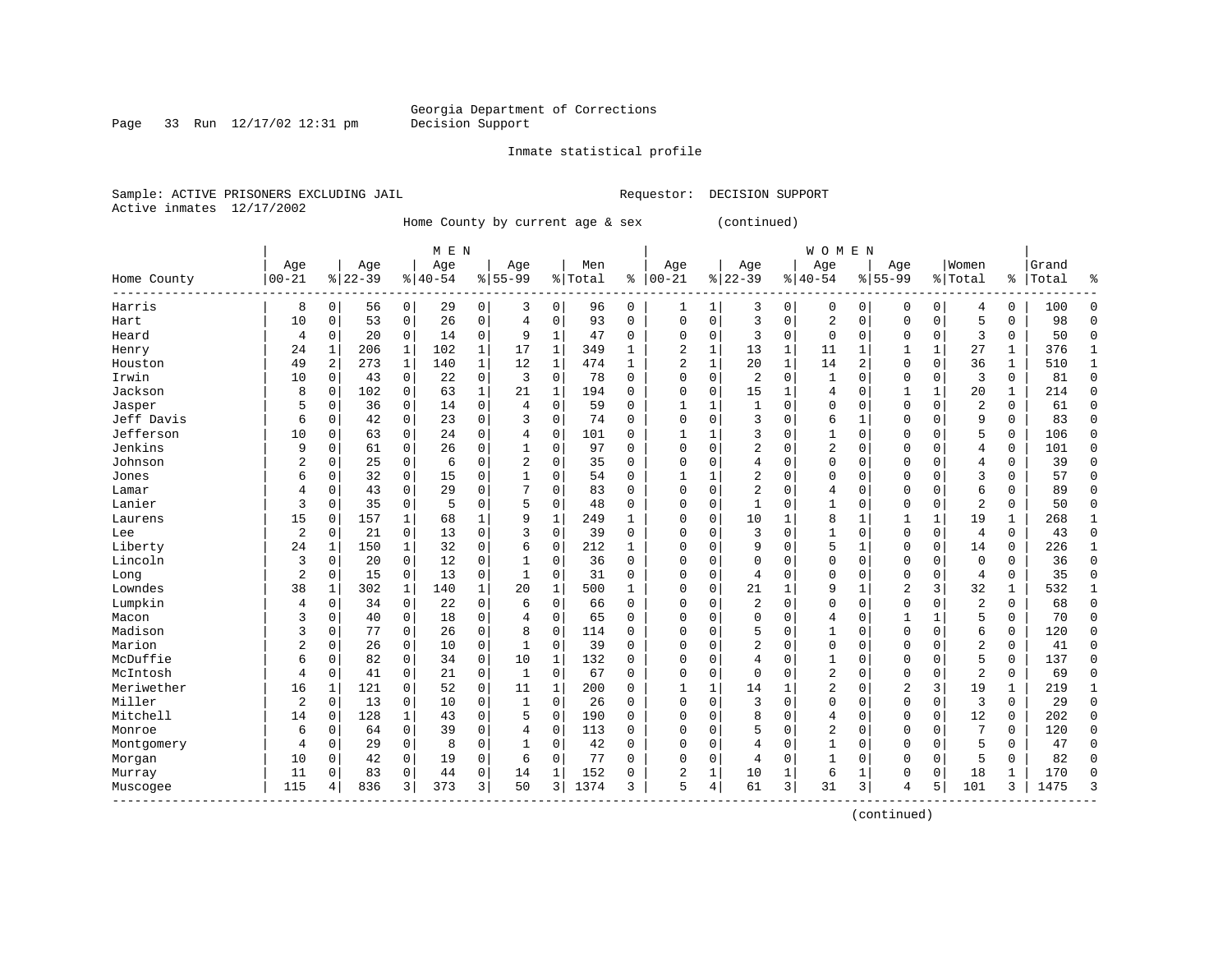Page 34 Run  $12/17/02$  12:31 pm

#### Inmate statistical profile

Sample: ACTIVE PRISONERS EXCLUDING JAIL **Requestor: DECISION SUPPORT** Active inmates 12/17/2002

Home County by current age & sex (continued)

|             | M E N          |              |           |              |                |              |                |              |         |                |                |                         |                |                | <b>WOMEN</b>   |             |                |             |                |              |       |                |
|-------------|----------------|--------------|-----------|--------------|----------------|--------------|----------------|--------------|---------|----------------|----------------|-------------------------|----------------|----------------|----------------|-------------|----------------|-------------|----------------|--------------|-------|----------------|
|             | Age            |              | Age       |              | Age            |              | Age            |              | Men     |                | Age            |                         | Age            |                | Age            |             | Age            |             | Women          |              | Grand |                |
| Home County | $00 - 21$      |              | $8 22-39$ |              | $8 40-54$      |              | $8155 - 99$    |              | % Total | ి              | $00 - 21$      |                         | $8 22-39$      |                | $8 40-54$      |             | $8155 - 99$    |             | % Total        | ႜ            | Total | ႜ              |
| Newton      | 19             | 1            | 223       | $\mathbf{1}$ | 92             | 1            | 16             | 1            | 350     | 1              | $\mathbf 0$    | 0                       | 17             | 1              | 4              | $\mathbf 0$ | 2              | 3           | 23             | 1            | 373   | -1             |
| Oconee      | $\mathbf 0$    | $\mathbf 0$  | 16        | $\mathbf 0$  | 9              | 0            | 5              | $\mathbf 0$  | 30      | $\mathbf 0$    | 1              | $\mathbf{1}$            | $\mathbf{1}$   | $\mathbf 0$    | 2              | $\mathbf 0$ | $\Omega$       | 0           | $\overline{4}$ | 0            | 34    | $\mathbf 0$    |
| Oglethorpe  | 1              | 0            | 32        | $\mathbf 0$  | 9              | 0            |                | 0            | 43      | 0              | $\mathbf 0$    | $\Omega$                | 4              | $\mathbf 0$    | $\Omega$       | $\mathbf 0$ | $\Omega$       | 0           | 4              | 0            | 47    | $\Omega$       |
| Paulding    | 15             | 0            | 93        | $\mathbf 0$  | 58             | $\mathbf{1}$ |                | 0            | 173     | 0              | $\overline{2}$ | $\mathbf 1$             | 11             | 1              | 8              | $\mathbf 1$ | $\overline{2}$ | 3           | 23             | 1            | 196   | $\Omega$       |
| Peach       | 6              | $\mathbf 0$  | 60        | $\mathbf 0$  | 31             | 0            | $\mathbf{1}$   | 0            | 98      | $\Omega$       | $\mathbf{1}$   | $\mathbf{1}$            | $\overline{4}$ | $\Omega$       | 2              | $\Omega$    | $\Omega$       | $\Omega$    | 7              | $\Omega$     | 105   | $\Omega$       |
| Pickens     | 5              | $\mathbf 0$  | 58        | $\mathbf 0$  | 39             | 0            | $\overline{4}$ | 0            | 106     | $\Omega$       | $\mathbf 0$    | $\mathbf 0$             | 3              | $\Omega$       | 3              | $\Omega$    | $\Omega$       | $\Omega$    | 6              | 0            | 112   | $\mathbf 0$    |
| Pierce      | 4              | $\mathbf 0$  | 24        | $\mathbf 0$  | 17             | 0            | 1              | 0            | 46      | 0              | $\mathbf 0$    | 0                       | $\mathbf{1}$   | $\Omega$       | 1              | $\Omega$    | $\Omega$       | $\Omega$    | $\overline{2}$ | 0            | 48    | $\mathbf 0$    |
| Pike        | 4              | 0            | 19        | 0            | 20             | 0            | 2              | 0            | 45      | 0              | $\Omega$       | 0                       | 1              | $\Omega$       | 1              | $\Omega$    | $\Omega$       | $\Omega$    | 2              | 0            | 47    | $\mathbf 0$    |
| Polk        | 10             | 0            | 111       | 0            | 56             | 1            | 10             | 1            | 187     | 0              | $\Omega$       | $\Omega$                | 4              | $\Omega$       | 2              | $\Omega$    | $\Omega$       | $\Omega$    | 6              | 0            | 193   | $\mathbf 0$    |
| Pulaski     | 13             | $\mathbf 0$  | 62        | 0            | 20             | 0            | 3              | 0            | 98      | O              | $\Omega$       | $\Omega$                | 5              | $\Omega$       | 1              | $\Omega$    | $\mathbf{1}$   |             | 7              | 0            | 105   | $\Omega$       |
| Putnam      | 11             | $\mathbf 0$  | 62        | $\Omega$     | 35             | 0            | 5              | 0            | 113     | 0              | $\Omega$       | $\Omega$                | 4              | $\Omega$       | 4              | $\Omega$    | $\Omega$       | $\Omega$    | 8              | 0            | 121   | $\Omega$       |
| Ouitman     | $\mathbf 0$    | $\mathbf 0$  | 6         | $\mathbf 0$  | $\mathbf 0$    | 0            | O              | 0            | 6       | 0              | $\mathbf 0$    | $\Omega$                | $\mathbf 0$    | $\Omega$       | $\mathbf{1}$   | $\Omega$    | $\Omega$       | $\Omega$    | $\mathbf{1}$   | 0            | 7     | $\cap$         |
| Rabun       | 4              | $\mathbf 0$  | 26        | $\mathbf 0$  | 18             | 0            | 0              | 0            | 48      | 0              | $\Omega$       | $\mathbf 0$             | $\mathbf{1}$   | $\Omega$       | 1              | $\Omega$    | $\Omega$       | 0           | $\overline{c}$ | 0            | 50    | $\Omega$       |
| Randolph    | 4              | $\mathbf 0$  | 43        | $\mathbf 0$  | 12             | 0            | $\mathbf{1}$   | 0            | 60      | 0              | $\Omega$       | $\mathbf 0$             | 3              | $\mathbf 0$    | 4              | 0           | $\Omega$       | 0           | 7              | 0            | 67    | $\cap$         |
| Richmond    | 142            | 5            | 1060      | 4            | 454            | 4            | 56             | 3            | 1712    | 4              | 6              | 4                       | 98             | 5              | 44             | 5           | 3              | 4           | 151            | 5            | 1863  | 4              |
| Rockdale    | 17             | 1            | 133       | 1            | 71             | $\mathbf 1$  | 12             | 1            | 233     | 1              | $\mathbf{1}$   | 1                       | 13             | $\mathbf{1}$   | 3              | $\Omega$    | 1              | 1           | 18             | 1            | 251   | 1              |
| Schley      | 1              | $\mathbf 0$  | 16        | $\mathbf 0$  | 2              | 0            | $\Omega$       | $\mathbf 0$  | 19      | 0              | $\mathbf 0$    | $\mathbf 0$             | $\mathbf 0$    | $\mathbf 0$    | 0              | $\mathbf 0$ | $\Omega$       | 0           | 0              | $\mathbf 0$  | 19    | $\mathbf 0$    |
| Screven     | 8              | 0            | 63        | 0            | 22             | 0            | 5              | 0            | 98      | 0              | $\overline{2}$ | 1                       | 9              | $\Omega$       | 2              | 0           | $\mathbf{1}$   | 1           | 14             | 0            | 112   | $\mathbf 0$    |
| Seminole    | 4              | $\mathbf 0$  | 37        | 0            | 22             | 0            | $\overline{2}$ | 0            | 65      | 0              | $\mathbf 0$    | 0                       | 3              | $\mathbf 0$    | 2              | $\Omega$    | $\Omega$       | 0           | 5              | 0            | 70    | $\Omega$       |
| Spalding    | 61             | 2            | 376       | 2            | 152            | $\mathbf 1$  | 24             | $\mathbf{1}$ | 613     | $\overline{a}$ | 3              | $\overline{a}$          | 28             | $\overline{2}$ | 10             | 1           | 1              | 1           | 42             | 1            | 655   | $\overline{2}$ |
| Stephens    | 8              | 0            | 86        | $\Omega$     | 50             | 0            | 5              | $\Omega$     | 149     | 0              | $\mathbf{1}$   | $\mathbf{1}$            | 6              | $\Omega$       | $\overline{4}$ | $\Omega$    | $\Omega$       | $\Omega$    | 11             | 0            | 160   | $\Omega$       |
| Stewart     | 1              | $\mathbf 0$  | 22        | $\mathbf 0$  | 9              | 0            | 1              | 0            | 33      | 0              | 2              | $\mathbf{1}$            | $\mathbf{1}$   | 0              | $\Omega$       | $\Omega$    | $\Omega$       | $\Omega$    | 3              | 0            | 36    | $\Omega$       |
| Sumter      | 16             | $\mathbf{1}$ | 119       | $\mathbf 0$  | 44             | 0            | 6              | 0            | 185     | 0              | $\mathbf 0$    | $\mathbf 0$             | 9              | 0              | 2              | $\mathbf 0$ | $\Omega$       | 0           | 11             | 0            | 196   | $\Omega$       |
| Talbot      |                | $\mathbf 0$  | 28        | $\mathbf 0$  | 11             | 0            | $\Omega$       | $\mathbf 0$  | 46      | $\mathbf 0$    | $\mathbf 0$    | 0                       | $\mathbf{1}$   | $\Omega$       | 2              | 0           | $\Omega$       | 0           | 3              | 0            | 49    | $\Omega$       |
| Taliaferro  | $\Omega$       | $\mathbf 0$  | 10        | $\mathbf 0$  | $\overline{2}$ | 0            | $\Omega$       | $\mathbf 0$  | 12      | 0              | $\mathbf 0$    | $\Omega$                | $\mathbf 0$    | $\Omega$       | $\mathbf{1}$   | $\Omega$    | $\Omega$       | $\Omega$    | $\mathbf{1}$   | 0            | 13    | $\mathbf 0$    |
| Tattnall    | 6              | $\mathbf 0$  | 73        | 0            | 21             | 0            | 2              | $\mathbf 0$  | 102     | 0              | $\mathbf 0$    | 0                       | 3              | $\Omega$       | 4              | 0           | 0              | 0           | 7              | 0            | 109   | $\mathbf 0$    |
| Taylor      |                | $\mathbf 0$  | 55        | 0            | 20             | 0            | 3              | 0            | 85      | 0              | $\Omega$       | $\Omega$                | $\overline{2}$ | $\Omega$       | 2              | $\Omega$    | $\Omega$       | $\Omega$    | 4              | 0            | 89    | $\mathbf 0$    |
| Telfair     | 9              | 0            | 81        | 0            | 32             | 0            | 3              | 0            | 125     | 0              | $\Omega$       | $\Omega$                | 9              | $\Omega$       | 6              | 1           | $\Omega$       | $\Omega$    | 15             | 1            | 140   | $\Omega$       |
| Terrell     | $\overline{2}$ | $\mathbf 0$  | 60        | $\mathbf 0$  | 9              | 0            | $\mathbf{1}$   | 0            | 72      | O              | $\mathbf 0$    | $\Omega$                | 3              | $\Omega$       | $\Omega$       | $\Omega$    | $\Omega$       | $\Omega$    | 3              | 0            | 75    | $\bigcap$      |
| Thomas      | 34             | 1            | 188       | $\mathbf{1}$ | 77             | $\mathbf{1}$ | 10             | $\mathbf{1}$ | 309     | $\mathbf{1}$   | $\mathbf 0$    | $\Omega$                | 11             | 1              | 7              | 1           | $\Omega$       | $\Omega$    | 18             | 1            | 327   | 1              |
| Tift        | 24             | $\mathbf{1}$ | 167       | $\mathbf{1}$ | 84             | $\mathbf 1$  | 13             | $\mathbf 1$  | 288     | $\mathbf{1}$   | 3              | $\overline{\mathbf{c}}$ | 8              | $\Omega$       | 3              | $\Omega$    | 1              | 1           | 15             | $\mathbf{1}$ | 303   | $\mathbf{1}$   |
| Toombs      | 27             | $\mathbf{1}$ | 154       | $\mathbf{1}$ | 55             | $\mathbf 1$  | 4              | $\mathbf 0$  | 240     | $\mathbf{1}$   | $\overline{c}$ | $\mathbf{1}$            | 16             | $\mathbf{1}$   | 4              | $\Omega$    | $\mathbf{1}$   | $\mathbf 1$ | 23             | 1            | 263   | $\mathbf{1}$   |
| Towns       | 1              | 0            | 5         | $\mathbf 0$  | 5              | 0            |                | 0            | 12      | 0              | $\Omega$       | $\mathbf 0$             | 3              | $\mathbf 0$    | $\mathbf{1}$   | $\Omega$    | $\Omega$       | 0           | 4              | 0            | 16    | $\Omega$       |
| Treutlen    | $\overline{a}$ | 0            | 26        | 0            | 11             | 0            | $\Omega$       | 0            | 39      | 0              | $\Omega$       | 0                       | 1              | 0              | 1              | $\Omega$    | $\Omega$       | 0           | 2              | 0            | 41    | $\cap$         |
| Troup       | 46             | 2            | 366       | 1            | 134            | 1            | 20             | 1            | 566     | 1              | $\overline{2}$ | 1                       | 28             | 2              | 14             | 2           | 1              | 1           | 45             | 2            | 611   | $\mathbf{1}$   |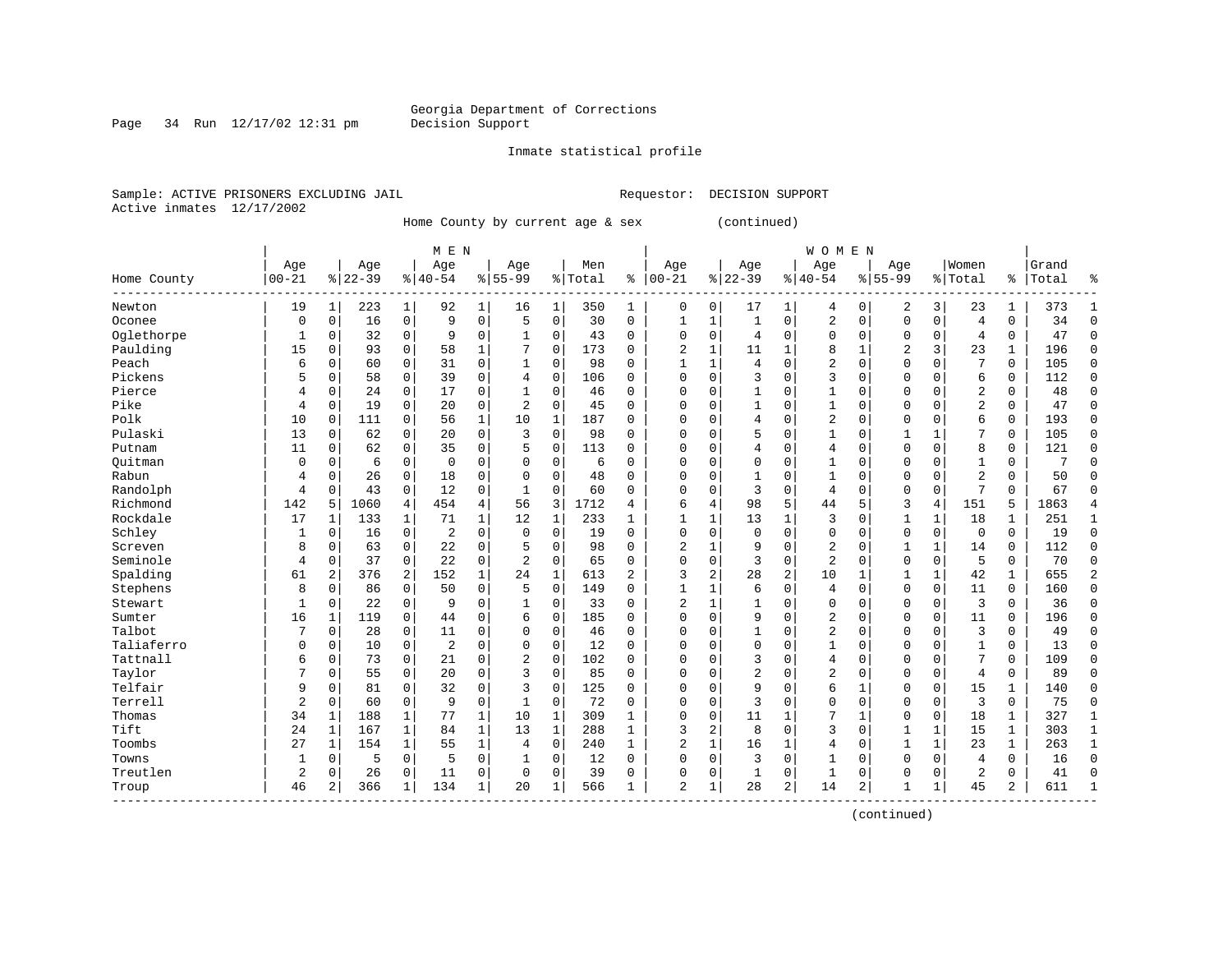Inmate statistical profile

Page 35 Run  $12/17/02$  12:31 pm

Sample: ACTIVE PRISONERS EXCLUDING JAIL **Requestor: DECISION SUPPORT** Active inmates 12/17/2002

Home County by current age & sex (continued)

|                  |            |             |           |              | M E N                        |      |                |                |                    |      |             |             |          |                | <b>WOMEN</b> |             |             |              |          |          |           |          |
|------------------|------------|-------------|-----------|--------------|------------------------------|------|----------------|----------------|--------------------|------|-------------|-------------|----------|----------------|--------------|-------------|-------------|--------------|----------|----------|-----------|----------|
|                  | Age        |             | Age       |              | Age                          |      | Age            |                | Men                |      | Age         |             | Age      |                | Age          |             | Age         |              | Women    |          | Grand     |          |
| Home County      | $ 00 - 21$ |             | $8 22-39$ |              | $8 40-54$                    |      | $8 55-99$      |                | % Total            | ႜ    | $00 - 21$   |             | $ 22-39$ |                | $ 40-54$     |             | $8155 - 99$ |              | % Total  |          | %   Total | ႜ        |
| Turner           |            | 0           | 53        | 0            | 23                           | 0    |                | 0              | 84                 | 0    | $\mathbf 0$ | 0           | 1        | 0              | 0            | 0           | 0           | 0            |          | 0        | 85        | ∩        |
| Twiggs           | 4          | 0           | 20        | 0            | 11                           | 0    |                | 0              | 36                 | 0    | $\Omega$    | 0           | $\Omega$ | $\Omega$       | 0            | 0           | $\Omega$    | 0            | $\Omega$ | 0        | 36        | n        |
| Union            | 5          | $\Omega$    | 21        | 0            | 13                           | 0    |                | 0              | 42                 | 0    | $\Omega$    | 0           | 3        | O              |              | $\Omega$    | O           | 0            | 4        | 0        | 46        | ∩        |
| Upson            | 22         |             | 106       | $\Omega$     | 52                           | 0    | 10             | 1              | 190                | U    | O           | 0           | 11       |                | 5            |             | O           | $\Omega$     | 16       | 1        | 206       | ∩        |
| Walker           | 13         | $\Omega$    | 145       |              | 62                           | 1    | 14             | 1              | 234                |      | $\Omega$    | 0           | 20       | $\mathbf{1}$   | 9            |             |             | 1            | 30       | 1        | 264       |          |
| Walton           | 14         | $\Omega$    | 176       | $\mathbf{1}$ | 79                           | 1    | 12             | 1              | 281                |      |             |             | 10       | 1              |              |             |             | $\mathbf{1}$ | 19       | 1        | 300       | -1       |
| Ware             | 17         | 1           | 216       | $\mathbf{1}$ | 98                           | 1    | 14             | 1              | 345                |      |             |             | 13       | $\mathbf{1}$   | 3            | $\Omega$    |             | $\mathbf{1}$ | 18       | 1        | 363       |          |
| Warren           | 4          | $\Omega$    | 23        | $\Omega$     | 17                           | 0    | 3              | $\Omega$       | 47                 | U    |             |             |          | $\Omega$       |              | $\Omega$    | $\Omega$    | $\Omega$     | 3        | 0        | 50        | $\Omega$ |
| Washington       | 12         | $\Omega$    | 72        | $\Omega$     | 30                           | 0    | 2              | $\Omega$       | 116                | 0    |             | 0           | 3        | $\Omega$       | 3            | $\Omega$    |             |              |          | 0        | 123       | ∩        |
| Wayne            |            | $\Omega$    | 87        | 0            | 27                           | 0    | 6              | 0              | 127                | U    |             |             |          | 0              | 2            | $\Omega$    |             | 1            | 7        | 0        | 134       | n        |
| Webster          |            | $\Omega$    | 6         | $\Omega$     | 3                            | O    |                | $\Omega$       | 9                  | U    |             | 0           | $\Omega$ | $\Omega$       | $\Omega$     | $\Omega$    | $\Omega$    | $\Omega$     | $\Omega$ | 0        |           |          |
| Wheeler          |            | $\Omega$    | 16        | $\Omega$     | 11                           | O    |                | $\Omega$       | 32                 | U    | O           | O           | -1       | $\Omega$       | $\Omega$     | $\Omega$    | $\Omega$    | $\Omega$     |          | 0        | 33        |          |
| White            | 5          | 0           | 31        | $\Omega$     | 16                           | 0    | $\overline{2}$ | $\Omega$       | 54                 | U    |             | 0           | 2        | $\Omega$       |              | $\Omega$    | $\Omega$    | $\Omega$     | 3        | $\Omega$ | 57        | ∩        |
| Whitfield        | 37         |             | 333       | $\mathbf{1}$ | 181                          | 2    | 29             | $\overline{2}$ | 580                |      |             | 2           | 42       | $\overline{c}$ | 18           | 2           |             | $\mathbf{1}$ | 64       | 2        | 644       |          |
| Wilcox           | 5          | 0           | 25        | $\mathbf 0$  | 12                           | 0    | 4              | $\Omega$       | 46                 | 0    |             |             | 4        | $\Omega$       | $\mathbf 0$  | $\Omega$    | $\mathbf 0$ | $\Omega$     | 5        | 0        | 51        | $\Omega$ |
| Wilkes           | 2          | $\Omega$    | 42        | 0            | 15                           | 0    |                | 0              | 64                 | 0    | O           | $\Omega$    | 2        | 0              |              | $\Omega$    | $\Omega$    | $\Omega$     | 3        | 0        | 67        | $\Omega$ |
| Wilkinson        | 3          | $\mathbf 0$ | 29        | $\Omega$     | 13                           | 0    | 2              | 0              | 47                 | U    | $\Omega$    | $\mathbf 0$ | 4        | $\Omega$       |              | $\mathbf 0$ | 0           | $\Omega$     | 5        | 0        | 52        | $\Omega$ |
| Worth            | 3          | 0           | 72        | 0            | 37                           | 0    | 5              | $\Omega$       | 117                | U    | $\Omega$    | 0           | 6        | $\Omega$       | 2            | 0           | $\Omega$    | $\Omega$     | 8        | U        | 125       | ∩        |
| Total reported   |            |             |           |              | 3027 100 24508 100 10954 100 |      |                |                | 1722 100 40211 100 |      | 138 100     |             | 1808 100 |                | 894 100      |             |             | 79 100       | 2919 100 |          | 43130 100 |          |
| Percent reported |            | 90.3        |           | 91.2         |                              | 90.1 |                | 89.0           |                    | 90.7 |             | 90.8        |          | 92.9           |              | 94.2        |             | 96.3         |          | 93.3     |           | 90.9     |
| Not reported     | 327        |             | 2362      |              | 1203                         |      | 213            |                | 4105               |      | 14          |             | 138      |                | 55           |             | 3           |              | 210      |          | 4315      |          |
| Total            | 3354       |             | 26870     |              | 12157                        |      | 1935           |                | 44316              |      | 152         |             | 1946     |                | 949          |             | 82          |              | 3129     |          | 47445     |          |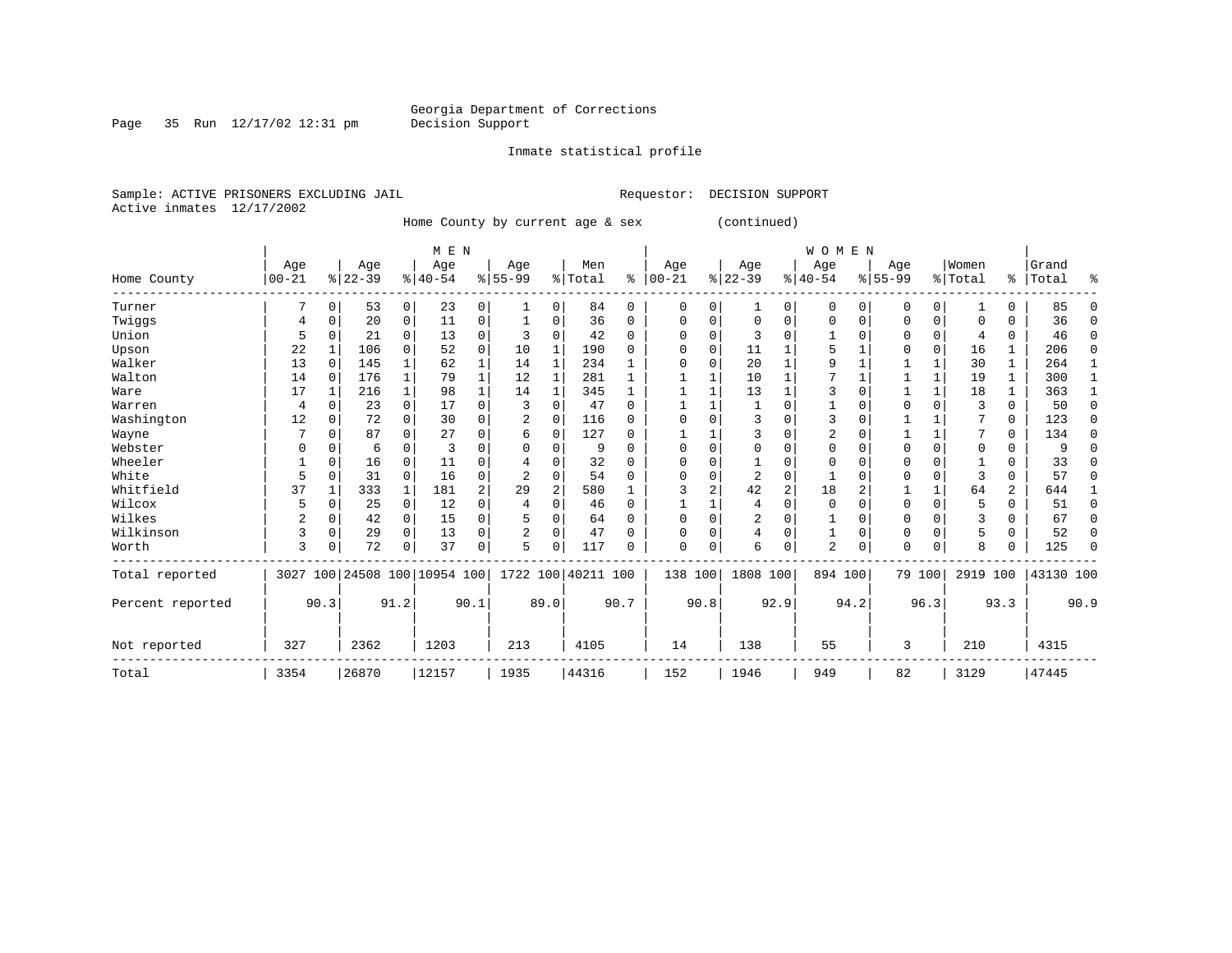### Georgia Department of Corrections<br>Decision Support

Inmate statistical profile

Sample: ACTIVE PRISONERS EXCLUDING JAIL **Requestor:** DECISION SUPPORT

Active inmates 12/17/2002

Prison Sentence In Years by current age & sex

|                                    |                  |             |                  |                | M E N                                           |                |                  |                |                |              |                      |                |                  |                | WOMEN            |          |                  |                |                  |             |                    |                |
|------------------------------------|------------------|-------------|------------------|----------------|-------------------------------------------------|----------------|------------------|----------------|----------------|--------------|----------------------|----------------|------------------|----------------|------------------|----------|------------------|----------------|------------------|-------------|--------------------|----------------|
| Sentence In Years                  | Age<br>$00 - 21$ |             | Aqe<br>$8 22-39$ |                | Age<br>$ 40-54 $                                |                | Age<br>$8 55-99$ |                | Men<br>% Total |              | Age<br>$8   00 - 21$ |                | Aqe<br>$ 22-39 $ |                | Aqe<br>$8 40-54$ |          | Age<br>$8 55-99$ |                | Women<br>% Total |             | Grand<br>%   Total | ್ಠಿ            |
| ---------<br>$0 - 1$               | 89               | 3           | 406              | 2              | 154                                             | 1              | 12               | 1 <sup>1</sup> | 661            | 1            | 4                    | 3              | 81               | 4              | 20               | 2        | 1                | 1              | 106              | 3           | 767                | $\overline{2}$ |
| $1.1 - 2$                          | 178              | 5           | 722              | 3              | 302                                             | 2              | 29               | 1              | 1231           | 3            | 7                    | 5              | 78               | $\overline{4}$ | 28               | 3        | 3                | 4              | 116              | 4           | 1347               | 3              |
| $2.1 - 3$                          | 243              | 7           | 1054             | $\overline{4}$ | 402                                             | 3              | 45               | $\overline{a}$ | 1744           | 4            | 12                   | 8              | 159              | 8              | 77               | 8        | 5                | 6              | 253              | 8           | 1997               | 4              |
| $3.1 - 4$                          | 302              | 9           | 1199             | 4              | 497                                             | $\overline{4}$ | 53               | 3              | 2051           | 5            | 17                   | 11             | 186              | 10             | 79               | 8        | 3                | $\overline{4}$ | 285              | 9           | 2336               | 5              |
| $4.1 - 5$                          | 238              | 7           | 984              | $\overline{4}$ | 371                                             | 3              | 39               | 2              | 1632           | 4            | 7                    | 5              | 126              | 7              | 64               | 7        | $\Omega$         | $\Omega$       | 197              | 6           | 1829               | $\overline{4}$ |
| $5.1 - 6$                          | 635              | 19          | 2924             | 11             | 1127                                            | 9              | 128              | 7              | 4814           | 11           | 34                   | 23             | 320              | 17             | 156              | 17       | 9                | 11             | 519              | 17          | 5333               | 11             |
| $6.1 - 7$                          | 152              | 5           | 956              | 4              | 326                                             | 3              | 33               | 2              | 1467           | 3            | 5                    | 3              | 92               | 5              | 45               | 5        | 3                | 4              | 145              | 5           | 1612               | 3              |
| $7.1 - 8$                          | 145              | 4           | 1102             | 4              | 371                                             | 3              | 54               | 3              | 1672           | 4            | 9                    | 6              | 98               | 5              | 45               | 5        | 3                | $\overline{4}$ | 155              | 5           | 1827               | 4              |
| $8.1 - 9$                          | 119              | 4           | 1079             | 4              | 348                                             | 3              | 54               | 3              | 1600           | 4            |                      | 5              | 71               | 4              | 28               | 3        | $\mathbf{1}$     | $\mathbf{1}$   | 107              | 3           | 1707               | 4              |
| $9.1 - 10$                         | 23               | 1           | 349              | 1              | 110                                             | 1              | 10               | 1              | 492            | 1            | 0                    | $\mathbf 0$    | 28               | $\mathbf{1}$   | 11               | 1        | 1                | 1              | 40               | 1           | 532                | 1              |
| $10.1 - 12$                        | 630              | 19          | 4763             | 18             | 1504                                            | 12             | 236              | 12             | 7133           | 16           | 26                   | 17             | 253              | 13             | 123              | 13       | 8                | 10             | 410              | 13          | 7543 16            |                |
| $12.1 - 15$                        | 141              | 4           | 1776             | 7              | 636                                             | 5              | 92               | 5              | 2645           | 6            | 3                    | $\overline{a}$ | 90               | 5              | 40               | 4        | 5                | 6              | 138              | 4           | 2783               | 6              |
| $15.1 - 20$                        | 185              | 6           | 2817             | 10             | 1289                                            | 11             | 204              | 11             | 4495           | 10           | 5                    | 3              | 104              | 5              | 62               | 7        | 7                | 9              | 178              | 6           | 4673               | 10             |
| 20.1-OVER                          | 120              | 4           | 3539             | 13             | 2260                                            | 19             | 382              | 20             | 6301           | 14           | 5                    | 3              | 111              | 6              | 69               | 7        | 5                | 6              | 190              | 6           | 6491               | 14             |
| LIFE                               | 136              | 4           | 2937             | 11             | 2274                                            | 19             | 531              | 27             | 5878           | 13           | 8                    | 5              | 128              | 7              | 96               | 10       | 28               | 34             | 260              | 8           | 6138               | 13             |
| DEATH                              | 0                | $\mathbf 0$ | 54               | 0              | 52                                              | 0              | 10               | 1              | 116            | 0            | 0                    | $\mathbf 0$    | 1                | $\Omega$       | 0                | 0        | 0                | $\mathbf 0$    | 1                | $\mathbf 0$ | 117                | $\mathbf 0$    |
| LIFE W/O PAROLE                    | 9                | $\Omega$    | 170              | $\mathbf{1}$   | 112                                             | $\mathbf{1}$   | 23               | $\mathbf{1}$   | 314            | $\mathbf{1}$ | $\Omega$             | $\Omega$       | 2                | $\Omega$       | $\mathbf 0$      | $\Omega$ | $\Omega$         | $\mathbf 0$    | 2                | $\Omega$    | 316                | $\mathbf{1}$   |
| YOUTHFUL OFFENDERS                 | 0                | 0           | 3                | 0              | 0                                               | 0              | 0                | 0 <sup>1</sup> | 3              | 0            | $\mathbf 0$          | 0              | $\mathbf 0$      | 0              | 0                | 0        | $\mathbf 0$      | 0              | 0                | 0           | 3                  | $\overline{0}$ |
| Total reported                     |                  |             |                  |                | 3345 100 26834 100 12135 100 1935 100 44249 100 |                |                  |                |                |              |                      |                | 149 100 1928 100 |                | 943 100          |          |                  | 82 100         | 3102 100         |             | 47351 100          |                |
| Percent reported                   |                  | 99.7        |                  | 99.9           |                                                 | 99.8           |                  | 100.0          |                | 99.8         |                      | 98.0           |                  | 99.1           |                  | 99.4     |                  | 100.0          |                  | 99.1        |                    | 99.8           |
| NOT REPORTED                       | 9                |             | 36               |                | 22                                              |                | 0                |                | 67             |              | 3                    |                | 18               |                | 6                |          | 0                |                | 27               |             | 94                 |                |
| Total                              | 3354             |             | 26870            |                | 12157                                           |                | 1935             |                | 44316          |              | 152                  |                | 1946             |                | 949              |          | 82               |                | 3129             |             | 47445              |                |
|                                    |                  |             |                  |                |                                                 |                |                  |                |                |              |                      |                |                  |                |                  |          |                  |                |                  |             |                    |                |
| AVG EXCLUDING<br>LIFE, DEATH, YO   | 7.22             |             | 11.07            |                | 12.84                                           |                | 14.57            |                | 11.32          |              | 7.07                 |                | 7.45             |                | 8.10             |          | 9.12             |                | 7.66             |             | 11.07              |                |
| AVG INCLUDING<br>LIFE=21, YO=3 YRS | 7.77             |             | 12.10            |                | 14.29                                           |                | 16.20            |                | 12.55          |              | 7.82                 |                | 8.34             |                | 9.42             |          | 13.17            |                | 8.77             |             | 12.30              |                |

Page 36 Run  $12/17/02$  12:31 pm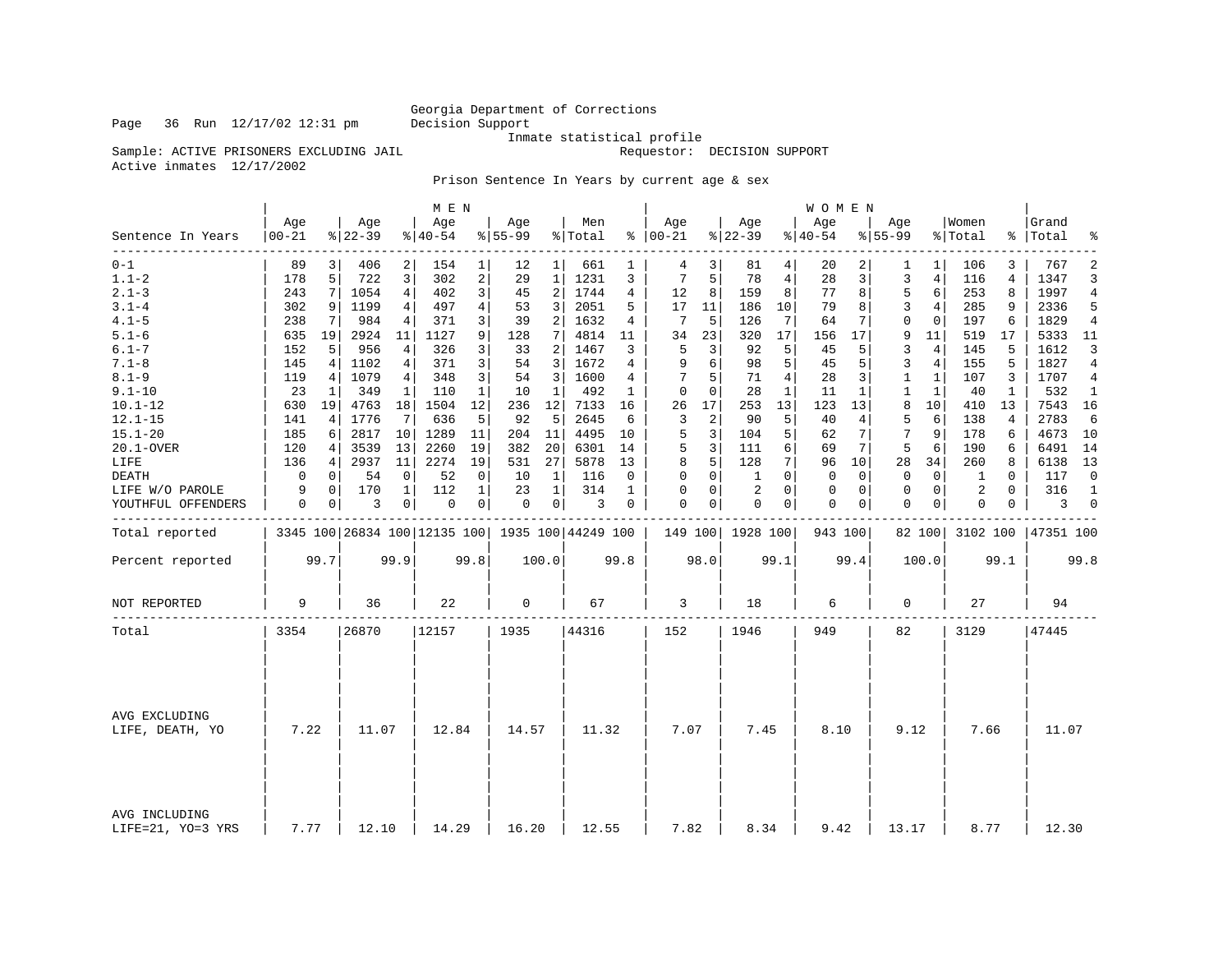Page 37 Run  $12/17/02$  12:31 pm

#### Inmate statistical profile

Sample: ACTIVE PRISONERS EXCLUDING JAIL **Requestor: DECISION SUPPORT** Active inmates 12/17/2002

Probation To Follow Prison by current age & sex

|                                     | Age          | Age                               | M E N<br>Age              | Aqe         | Men                              | Age                   | Aqe                     | <b>WOMEN</b><br>Aqe     | Age                  | Women                    | Grand                   |
|-------------------------------------|--------------|-----------------------------------|---------------------------|-------------|----------------------------------|-----------------------|-------------------------|-------------------------|----------------------|--------------------------|-------------------------|
| Prob After Prison                   | $00 - 21$    | $8122 - 39$                       | $8140 - 54$               | $8155 - 99$ | ွေ<br>% Total                    | $ 00 - 21$            | $8122 - 39$             | $8140 - 54$             | $8155 - 99$          | % Total                  | % Total %               |
| PROBATION TO FOLLOW<br>NO PROBATION | 1712<br>1651 | 51 11276<br>421<br>49 15632<br>58 | 38<br>4653<br>62 <br>7527 | 664<br>1271 | 34 18305<br>41<br>66 26081<br>59 | 59<br>89<br>43 <br>66 | 871<br>45<br>1092<br>56 | 427<br>45 <br>528<br>56 | 32<br>39<br>50<br>61 | 1419<br>45<br>1736<br>55 | $19724$ 42<br> 27817 59 |
| Total reported                      |              | 3363 100 26908 100 12180 100      |                           |             | 1935 100 44386 100               | 155 100               | 1963 100                | 955 100                 | 82 100               | 3155 100                 | 47541 100               |
| Percent reported                    | 100.0        | 100.0                             | 100.0                     | 100.0       | 100.0                            | 100.0                 | 100.0                   | 100.0                   | 100.0                | 100.0                    | 100.0                   |
| NOT REPORTED                        | $\mathbf 0$  | $\Omega$                          | $\mathbf 0$               | $\mathbf 0$ | $\mathbf 0$                      | 0                     | $\Omega$                | $\mathbf 0$             | $\Omega$             | $\Omega$                 | $\mathbf 0$             |
| Total                               | 3354         | 26870                             | 12157                     | 1935        | 44316                            | 152                   | 1946                    | 949                     | 82                   | 3129                     | 47445                   |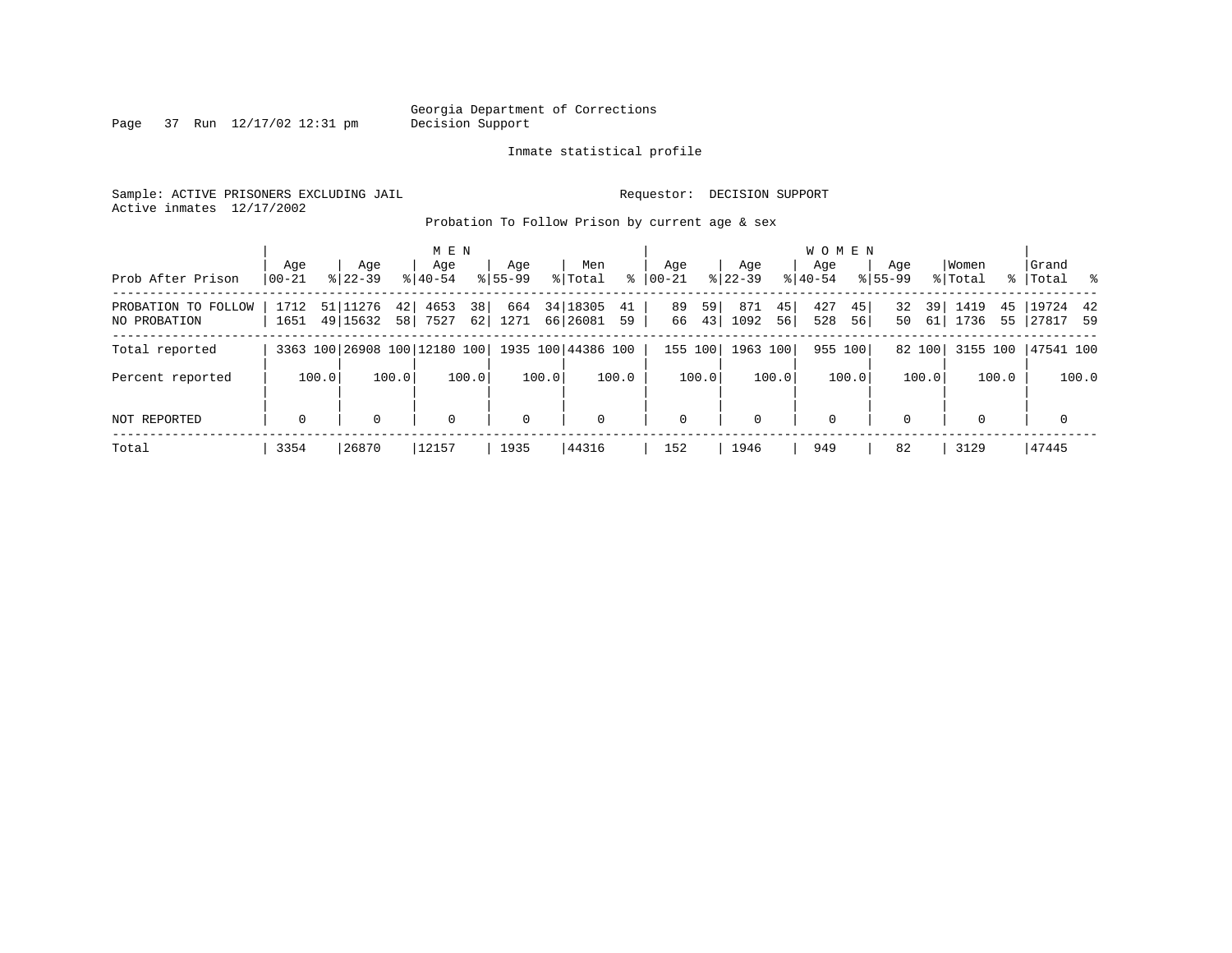Page 38 Run  $12/17/02$  12:31 pm

#### Inmate statistical profile

Sample: ACTIVE PRISONERS EXCLUDING JAIL **Requestor: DECISION SUPPORT** Active inmates 12/17/2002

Admission Type by current age & sex

|                      |           |          |                              |              | M E N         |          |           |          |                    |          |              |             |              |          | <b>WOMEN</b> |          |           |          |              |      |           |          |
|----------------------|-----------|----------|------------------------------|--------------|---------------|----------|-----------|----------|--------------------|----------|--------------|-------------|--------------|----------|--------------|----------|-----------|----------|--------------|------|-----------|----------|
|                      | Age       |          | Age                          |              | Age           |          | Age       |          | Men                |          | Age          |             | Age          |          | Age          |          | Age       |          | Women        |      | Grand     |          |
| Admission Type       | $00 - 21$ |          | $8 22-39$                    |              | $8 40-54$     |          | $8 55-99$ |          | % Total            | နွ       | $ 00-21$     |             | $ 22-39 $    |          | $ 40-54$     |          | $8 55-99$ |          | % Total      | ွေ   | Total     |          |
| COMMITTED FROM COURT | 2791      |          | 83   18215                   | 68           | 8044          | 66       | 1466      |          | 76 30516           | 69       | 123          | 82          | 1280         | 66       | 618          | 66       | 69        | 84       | 2090         | 67   | 32606     | 69       |
| RETURN APPEAL/BOND   | 1         | $\Omega$ | 9                            | 0            | 4             | 0        | 1         | 0        | 15                 | 0        | $\Omega$     | $\mathbf 0$ | $\Omega$     | 0        | $\Omega$     | $\Omega$ | $\Omega$  | 0        | $\Omega$     | U    | 15        | $\Omega$ |
| PAROLE REV/NEW SENT  | 92        | 3        | 3467                         | 13           | 1839          | 15       | 194       | 10       | 5592               | 13       |              | 3           | 176          | 9        | 99           | 10       | 3         | 4        | 283          | 9    | 5875      | 12       |
| PAR REV/NO NEW SENT  | 16        | $\Omega$ | 836                          | 3            | 409           | 3        | 59        | 3        | 1320               | 3        |              | 2           | 67           | 3        | 33           | 3        |           |          | 104          | 3    | 1424      | 3        |
| PROB VIOL/TOTAL REV  | $\Omega$  | $\Omega$ | U                            | 0            |               | $\Omega$ | $\Omega$  | $\Omega$ |                    | O        |              | 0           | $\Omega$     | $\Omega$ | $\Omega$     | $\Omega$ | $\Omega$  | $\Omega$ | $\Omega$     | U    |           | $\Omega$ |
| PROB VIOL/PARTIAL    | 176       | 5        | 1291                         | 5.           | 543           | 4        | 47        | 2        | 2057               | 5        | 5            | 3           | 159          | 8        | 77           | 8        | $\Omega$  | $\Omega$ | 241          | 8    | 2298      | 5        |
| ADMIT FM OTHER CUST  | $\Omega$  | $\Omega$ | 15                           | 0            | 11            | 0        | 6         | $\Omega$ | 32                 | 0        | <sup>0</sup> | 0           | $\Omega$     | $\Omega$ | $\Omega$     | O        | $\Omega$  | $\Omega$ | $\Omega$     | 0    | 32        | ∩        |
| SHOCK INCARCERATION  | $\Omega$  | 0        | U                            | 0            | $\Omega$      | 0        | $\Omega$  | 0        | 0                  | $\Omega$ | 0            | 0           | 0            | 0        | 0            | $\Omega$ | $\Omega$  | 0        | <sup>0</sup> | 0    | U         | ∩        |
| PROB REV/REMAINDER   | 235       | 7        | 2515                         | 9            | 938           | 8        | 95        | 5        | 3783               | 9        | 11           | 7           | 228          | 12       | 107          | 11       | 9         | 11       | 355          | 11   | 4138      |          |
| NEW SENT/PAR REV PND |           | 0        | 84                           | 0            | 52            | 0        |           | 0        | 147                | 0        | $\Omega$     | 0           | 6            | 0        | 6            | 1        | $\Omega$  | 0        | 12           | 0    | 159       | n        |
| LIFE W/O PAROLE      |           | $\Omega$ | 108                          | 0            | 65            | 1        | 15        | 1        | 194                | 0        | O            | $\Omega$    | $\Omega$     | $\Omega$ | 0            | $\Omega$ | $\Omega$  | $\Omega$ | $\Omega$     | 0    | 194       | n        |
| PAROLE REV BOOT CAMP |           | $\Omega$ | 2                            | $\Omega$     | -1            | $\Omega$ | $\Omega$  | $\Omega$ | 3                  | U        | O            | $\Omega$    | $\Omega$     | $\Omega$ | Ω            | O        | O         | $\Omega$ | O            | 0    | 3         | U        |
| PAR REV/RSN UNKNOWN  |           | $\Omega$ | 11                           | <sup>n</sup> | 52            | $\Omega$ | 31        | 2        | 94                 | U        |              | 0           | 0            | $\Omega$ | Ω            | O        | ∩         | $\Omega$ | n            | 0    | 94        |          |
| PROBATION/PAROLE REV |           | ∩        | U                            | U            | $\Omega$      | 0        | $\Omega$  | $\Omega$ | $\Omega$           | U        | n            | 0           | <sup>0</sup> | U        | Ω            | O        | ∩         | $\Omega$ | n            | U    | U         |          |
| PB PAROLE RESCINDED  | O         | $\Omega$ | 4                            |              | $\mathcal{L}$ | U        | U         | $\Omega$ | 6                  | U        | ∩            | O           | ∩            | U        | U            | O        | ∩         | $\Omega$ | ∩            | U    |           |          |
| PROB REVOC/SPEC COND | 16        | $\Omega$ | 67                           | 0            | 40            | 0        | 6         | 0        | 129                | O        |              | 2           | 14           |          |              | O        | $\Omega$  | $\Omega$ | 20           | 1    | 149       |          |
| PAR REV/REVOC CENTER | 3         | $\Omega$ | 191                          | $\mathbf{1}$ | 123           |          | 8         | $\Omega$ | 325                |          | <sup>0</sup> | U           |              | $\Omega$ | 0            | 0        | $\Omega$  |          | O            | 0    | 325       |          |
| INFORMATION ONLY     |           | $\Omega$ | O                            | $\Omega$     | $\Omega$      | 0        | U         | $\Omega$ | 0                  | 0        | $\Omega$     | 0           | 0            | O        | 0            | 0        | O         | U        | O            | 0    | U         | ∩        |
| INCOMPLETE SENT PKG  |           | $\Omega$ | U                            | 0            | $\Omega$      | 0        | U         | $\Omega$ | 0                  | U        | ∩            | $\Omega$    | 0            | O        | 0            | 0        | O         | $\Omega$ | O            | 0    | U         | n        |
| HANCOCK REVOC CENTER |           | $\Omega$ | 2                            | 0            | $\Omega$      | 0        | 0         | $\Omega$ | 2                  | 0        | <sup>0</sup> | $\Omega$    | 0            | 0        | 0            | 0        | O         | $\Omega$ |              | 0    | 2         | n        |
| WHITWORTH DETENTION  |           | $\Omega$ | 17                           | 0            | 12            | 0        | O         | $\Omega$ | 29                 | $\Omega$ | <sup>0</sup> | $\Omega$    | $\Omega$     | O        | U            | $\Omega$ | $\Omega$  | $\Omega$ |              | 0    | 29        | ∩        |
| DCYS AT RISK         |           | 0        | 3                            | $\Omega$     | $\Omega$      | 0        | O         | 0        | 10                 | O        | <sup>0</sup> | 0           | O            | 0        | Ω            | 0        | $\Omega$  | $\Omega$ |              | U    | 10        | ſ        |
| OTHER                | $\Omega$  | $\Omega$ | O                            | 0            | n             | 0        | U         | $\Omega$ | $\Omega$           | O        | $\cap$       | 0           | O            | $\Omega$ | 0            | 0        | $\Omega$  | $\Omega$ |              | U    | U         |          |
| Total reported       |           |          | 3347 100 26837 100 12136 100 |              |               |          |           |          | 1935 100 44255 100 |          | 150 100      |             | 1930 100     |          | 943 100      |          |           | 82 100   | 3105 100     |      | 47360 100 |          |
| Percent reported     |           | 99.8     |                              | 99.9         |               | 99.8     |           | 100.0    |                    | 99.9     |              | 98.7        |              | 99.2     |              | 99.4     |           | 100.0    |              | 99.2 |           | 99.8     |
| UNKNOWN              |           |          | 33                           |              | 21            |          | 0         |          | 61                 |          | 2            |             | 16           |          | 6            |          | 0         |          | 24           |      | 85        |          |
| Total                | 3354      |          | 26870                        |              | 12157         |          | 1935      |          | 44316              |          | 152          |             | 1946         |          | 949          |          | 82        |          | 3129         |      | 47445     |          |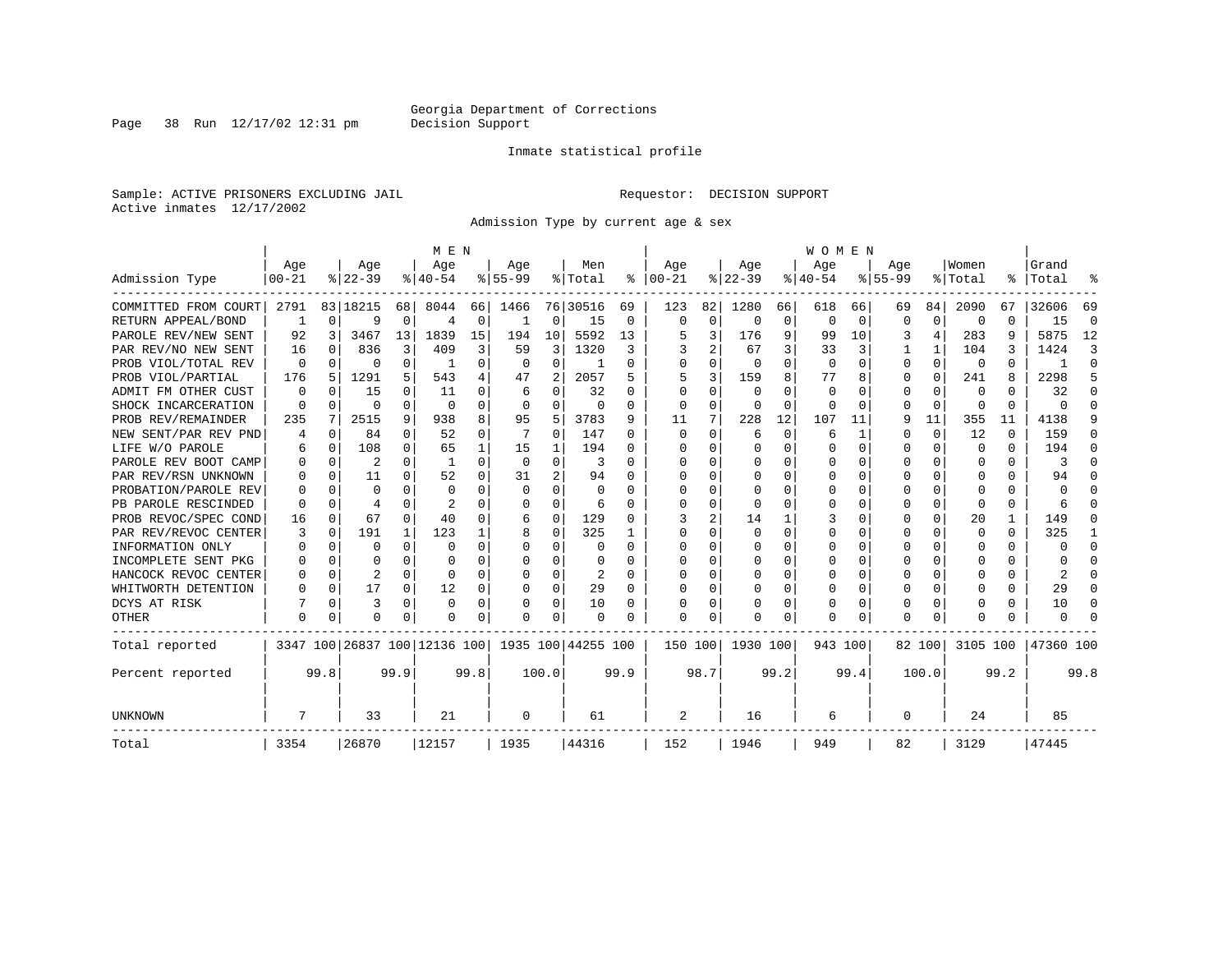Georgia Department of Corrections<br>Decision Support

Page 39 Run  $12/17/02$  12:31 pm

#### Inmate statistical profile

Sample: ACTIVE PRISONERS EXCLUDING JAIL **Requestor: DECISION SUPPORT** Active inmates 12/17/2002

Release Type by current age & sex

|                  |       |                            | M E N                                           |                     |                      |    |              |           |             | W O M E N                  |              |          |           |   |
|------------------|-------|----------------------------|-------------------------------------------------|---------------------|----------------------|----|--------------|-----------|-------------|----------------------------|--------------|----------|-----------|---|
|                  | Aqe   | Age                        | Aqe                                             | Aqe                 | Men                  |    | Aqe          | Aqe       | Aqe         |                            | Women<br>Aqe |          | Grand     |   |
| Release Type     | 00-21 | $8122 - 39$                | $8140 - 54$                                     | $8155 - 99$         | % Total              | °≈ | $ 00 - 21$   | $8 22-39$ | $8140 - 54$ | $8155 - 99$                | % Total      |          | Total     | ႜ |
| PAROLE           |       | 33                         | 21<br>0                                         | 0 <sup>1</sup><br>0 | 61<br>0 <sup>1</sup> |    |              | 16        |             |                            | 24<br>0      |          | 85        |   |
| SENTENCE EXPIRED |       | $\Omega$<br>0 <sup>1</sup> | 0                                               | 0<br>0              | $\mathbf{0}$         |    | $\mathbf{0}$ | $\Omega$  |             | $\Omega$<br>0 <sup>1</sup> | 0            | 0        |           |   |
| Active           |       |                            | 3354 100 26870 100 12156 100 1935 100 44315 100 |                     |                      |    | 152 100      | 1946 100  |             | 949 100                    | 82 100       | 3129 100 | 47444 100 |   |
| Total            | 3354  | 26870                      | 12157                                           | 1935                | 44316                |    | 152          | 1946      | 949         |                            | 82<br>3129   |          | 47445     |   |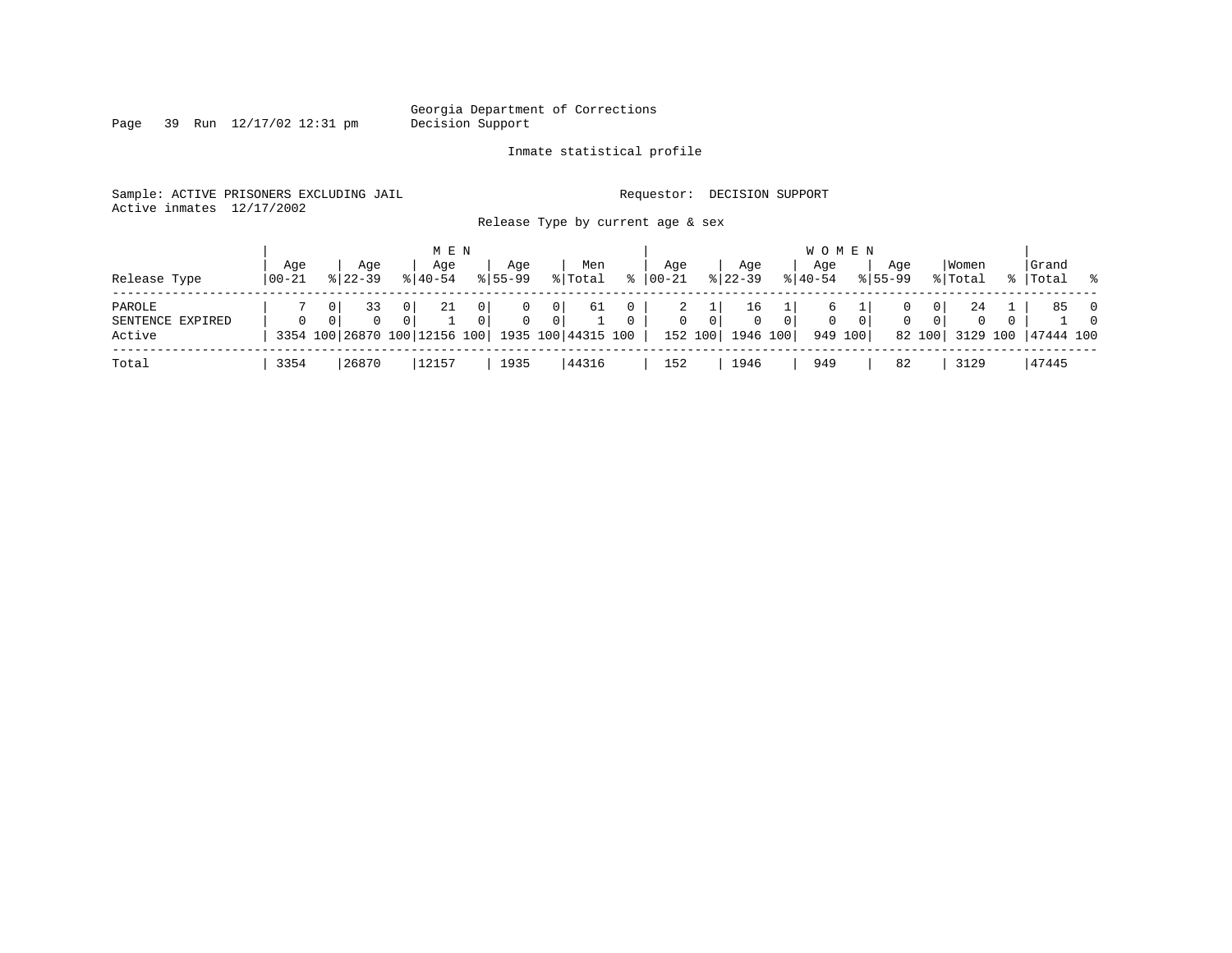Page  $40$  Run  $12/17/02$  12:31 pm

#### Inmate statistical profile

Sample: ACTIVE PRISONERS EXCLUDING JAIL **Requestor: DECISION SUPPORT** Active inmates 12/17/2002

Inst By Group by current age & sex

|                      |             |                 | M E N     |       |                              |                |           |                |                    |          | <b>WOMEN</b> |          |           |          |             |          |             |          |          |              |           |       |
|----------------------|-------------|-----------------|-----------|-------|------------------------------|----------------|-----------|----------------|--------------------|----------|--------------|----------|-----------|----------|-------------|----------|-------------|----------|----------|--------------|-----------|-------|
|                      | Age         |                 | Age       |       | Age                          |                | Age       |                | Men                |          | Age          |          | Age       |          | Age         |          | Age         |          | Women    |              | Grand     |       |
| Inst By Group        | 00-21       |                 | $8 22-39$ |       | $8 40-54$                    |                | $8 55-99$ |                | % Total            | ⊱        | $00 - 21$    |          | $ 22-39 $ |          | $8 40-54$   |          | $8155 - 99$ |          | % Total  |              | %   Total | ႜ     |
| County jails         | 0           | 0               | 0         | 0     |                              |                |           | 0              | 0                  |          | 0            | 0        | 0         | 0        | 0           |          | 0           | 0        |          |              |           |       |
| Transitional centers | 9           | $\Omega$        | 428       | 2     | 264                          | $\overline{2}$ | 17        |                | 718                |          | 3            | 2        | 141       |          | 55          | 6        |             |          | 200      | 6            | 918       |       |
| County camps         | 496         | 15              | 3597      | 13    | 854                          |                | 28        |                | 4975               | 11       | $\Omega$     |          | $\Omega$  |          | $\Omega$    |          | $\Omega$    |          | $\Omega$ | $\Omega$     | 4975      | 10    |
| Inmate boot camps    | 160         |                 | 352       |       | $\Omega$                     |                | $\Omega$  | 0              | 512                |          | $\Omega$     |          | $\Omega$  |          | $\Omega$    | $\Omega$ | $\Omega$    |          | $\Omega$ |              | 512       |       |
| State prisons        | 2358        | 70 L            | 19512     | 73    | 9740                         | 80             | 1719      |                | 89 33329           | 75       | 149          | 98       | 1805      | 93       | 894         | 94       | 81          | 99       | 2929     | 94           | 36258     | -76   |
| Private prisons      | 323         | 10 <sup>1</sup> | 2861      | 11    | 1227                         | 10             | 162       | 8 <sup>1</sup> | 4573               | 10       | $\Omega$     | $\Omega$ | $\Omega$  | $\Omega$ | $\Omega$    |          | 0           |          | $\Omega$ | <sup>0</sup> | 4573      | 10    |
| Other                | 3           | $\overline{0}$  | 6         |       | 2                            | $\mathbf{0}$   | 0         | 0              | 11                 | $\Omega$ | 0            | 0        | 0         | 0        | $\mathbf 0$ | $\Omega$ | $\mathbf 0$ | $\Omega$ | $\Omega$ | 0            | 11        | - 0   |
| Total reported       |             |                 |           |       | 3349 100 26756 100 12087 100 |                |           |                | 1926 100 44118 100 |          | 152 100      |          | 1946 100  |          | 949 100     |          |             | 82 100   | 3129     | 100          | 47247 100 |       |
| Percent reported     |             | 100.0           |           | 100.0 |                              | 100.0          |           | 99.9           |                    | 100.0    |              | 100.0    |           | 100.0    |             | 100.0    |             | 100.0    |          | 100.0        |           | 100.0 |
| Not reported         | $\mathbf 0$ |                 | 0         |       | $\mathbf 0$                  |                |           |                |                    |          | $\Omega$     |          | $\Omega$  |          | $\Omega$    |          | $\Omega$    |          | $\Omega$ |              |           |       |
| Total                | 3354        |                 | 26870     |       | 12157                        |                | 1935      |                | 44316              |          | 152          |          | 1946      |          | 949         |          | 82          |          | 3129     |              | 47445     |       |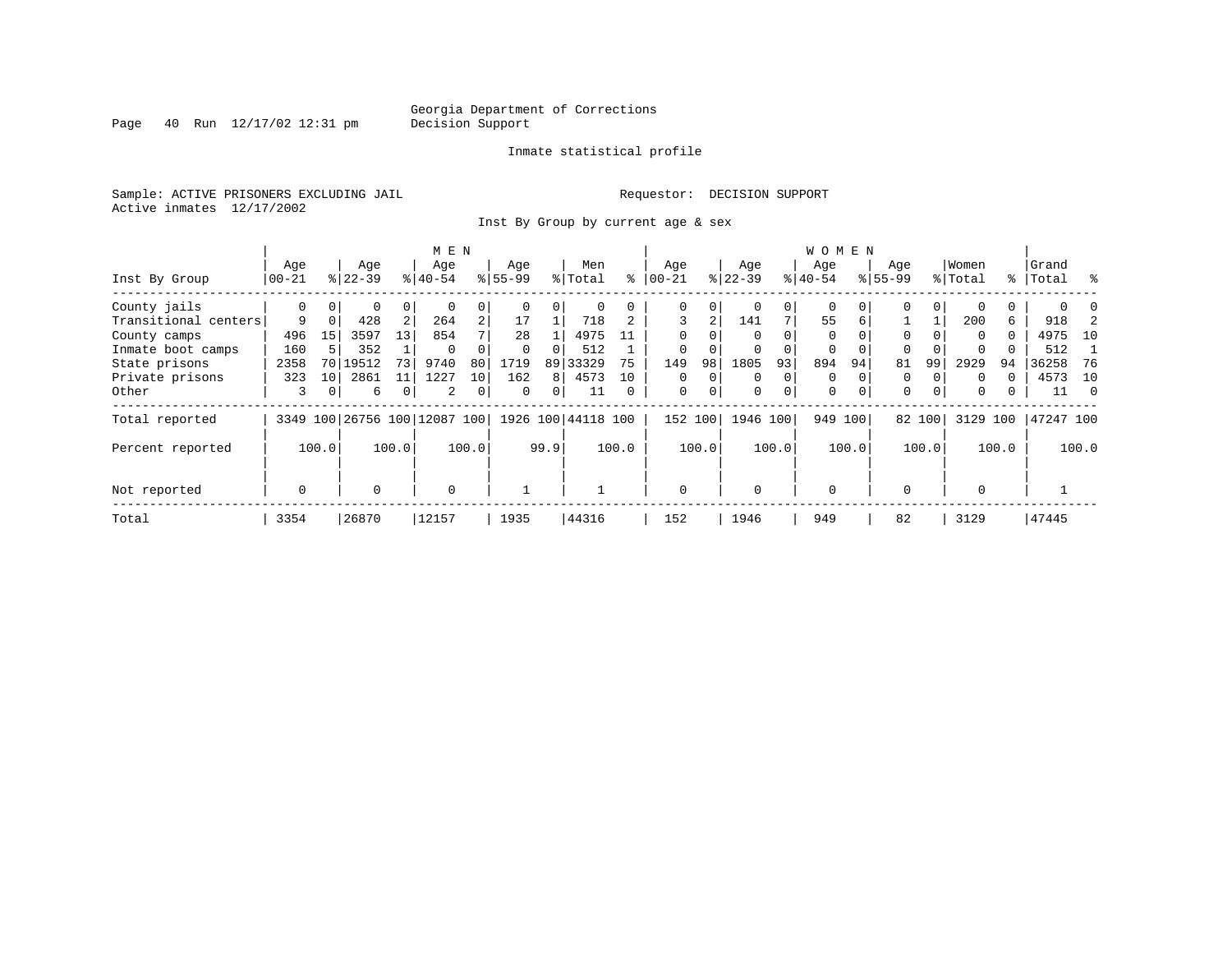Inmate statistical profile

Sample: ACTIVE PRISONERS EXCLUDING JAIL **Requestor: DECISION SUPPORT** Active inmates 12/17/2002

Institution by current age & sex

|                      |            |                |          |              | M E N          |                |                |                |          |                |                |              |             |             | W O M E N   |             |              |              |             |          |           |                |
|----------------------|------------|----------------|----------|--------------|----------------|----------------|----------------|----------------|----------|----------------|----------------|--------------|-------------|-------------|-------------|-------------|--------------|--------------|-------------|----------|-----------|----------------|
|                      | Age        |                | Age      |              | Age            |                | Age            |                | Men      |                | Age            |              | Aqe         |             | Aqe         |             | Aqe          |              | Women       |          | Grand     |                |
| Institution          | $ 00 - 21$ |                | $ 22-39$ |              | $ 40-54$       |                | $8155 - 99$    |                | % Total  | ి              | $ 00-21$       |              | $ 22-39$    |             | $ 40-54$    |             | $8155 - 99$  |              | % Total     |          | %   Total |                |
| Albany Trans Ctr     | 2          | 0 <sup>1</sup> | 100      | 0            | 47             | 0              | 2              | 0              | 151      | 0              | 0              | 0            | 0           | 0           | 0           | 0           | 0            | 0            | 0           | 0        | 151       | $\Omega$       |
| Atlanta Trans Ctr(M) | 3          | $\mathbf 0$    | 137      | $\mathbf 1$  | 97             | $\mathbf{1}$   | 7              | $\mathbf 0$    | 244      | $\mathbf{1}$   | $\mathbf 0$    | $\mathbf 0$  | 0           | $\mathbf 0$ | 0           | $\mathbf 0$ | $\Omega$     | $\mathbf 0$  | $\mathbf 0$ | $\Omega$ | 244       | $\mathbf{1}$   |
| Macon Trans Ctr      | 3          | $\mathbf 0$    | 76       | 0            | 43             | 0              | 2              | 0              | 124      | 0              | $\Omega$       | 0            | $\mathbf 0$ | 0           | $\Omega$    | 0           | $\Omega$     | 0            | $\mathbf 0$ | 0        | 124       | $\Omega$       |
| Metro Trans Ctr (W)  | $\Omega$   | $\Omega$       | $\Omega$ | $\Omega$     | $\Omega$       | 0              | $\Omega$       | $\Omega$       | $\Omega$ | 0              | $\overline{2}$ | $\mathbf{1}$ | 88          | 5           | 37          | 4           | $\Omega$     | $\Omega$     | 127         | 4        | 127       | $\Omega$       |
| Savannah Mens TC     |            | $\Omega$       | 115      | $\Omega$     | 77             | 1              | 6              | $\Omega$       | 199      | O              | $\Omega$       | $\Omega$     | $\Omega$    | $\Omega$    | $\Omega$    | $\Omega$    | $\Omega$     | $\Omega$     | $\Omega$    | $\Omega$ | 199       | $\Omega$       |
| Savannah Womens TC   | U          | $\Omega$       | $\Omega$ | $\Omega$     | $\Omega$       | 0              | $\Omega$       | $\Omega$       | 0        | 0              | 1              | $\mathbf{1}$ | 53          | 3           | 18          | 2           | $\mathbf{1}$ | $\mathbf{1}$ | 73          | 2        | 73        | $\Omega$       |
| Augusta Trans Ctr    | 5          | $\mathbf 0$    | 114      | 0            | 70             | 1              | 8              | $\mathbf 0$    | 197      | 0              | $\Omega$       | $\mathbf 0$  | $\Omega$    | $\mathbf 0$ | $\mathbf 0$ | $\mathbf 0$ | $\Omega$     | $\mathbf 0$  | $\Omega$    | $\Omega$ | 197       | $\Omega$       |
| Central State Hosp   |            | $\Omega$       | 6        | $\Omega$     | $\overline{2}$ | 0              | $\Omega$       | $\Omega$       | 11       | 0              | $\Omega$       | $\Omega$     | $\Omega$    | 0           | $\Omega$    | 0           | $\Omega$     | $\Omega$     | $\mathbf 0$ | $\Omega$ | 11        | $\Omega$       |
| Bulloch County       | 18         | $\mathbf{1}$   | 96       | $\Omega$     | 30             | $\Omega$       | $\Omega$       | $\Omega$       | 144      | $\Omega$       | $\cap$         | $\Omega$     | $\Omega$    | $\Omega$    | $\Omega$    | 0           | $\Omega$     | $\Omega$     | $\Omega$    | $\Omega$ | 144       | $\Omega$       |
| Carroll County       | 29         | 1              | 158      |              | 46             | 0              | २              | $\Omega$       | 236      | $\mathbf{1}$   | $\Omega$       | $\Omega$     | U           | $\Omega$    | $\Omega$    | 0           | $\Omega$     | $\Omega$     | $\Omega$    | $\Omega$ | 236       | $\Omega$       |
| Clarke County        | 6          | $\Omega$       | 76       | $\Omega$     | 20             | 0              | $\Omega$       | $\Omega$       | 102      | 0              | $\cap$         | $\Omega$     | $\Omega$    | $\Omega$    | $\Omega$    | $\Omega$    | $\Omega$     | $\Omega$     | $\Omega$    | $\Omega$ | 102       | $\Omega$       |
| Colquitt County      | 23         | 1              | 140      | 1            | 26             | 0              | $\Omega$       | $\Omega$       | 189      | 0              | C              | $\Omega$     | $\Omega$    | $\mathbf 0$ | $\Omega$    | $\Omega$    | $\Omega$     | $\Omega$     | $\mathbf 0$ | $\Omega$ | 189       | $\Omega$       |
| Coweta County        | 15         | $\mathbf 0$    | 136      | $\mathbf{1}$ | 47             | 0              | 3              | $\mathbf 0$    | 201      | 0              | $\Omega$       | $\mathbf 0$  | $\Omega$    | $\mathbf 0$ | $\Omega$    | 0           | $\Omega$     | $\Omega$     | $\mathbf 0$ | $\Omega$ | 201       | $\Omega$       |
| Decatur County       | 18         | $\mathbf{1}$   | 137      | $\mathbf{1}$ | 49             | $\Omega$       | $\mathbf{1}$   | $\Omega$       | 205      | 0              | $\bigcap$      | $\Omega$     | $\Omega$    | $\Omega$    | $\Omega$    | $\Omega$    | $\Omega$     | $\Omega$     | $\Omega$    | $\Omega$ | 205       | $\Omega$       |
| Effingham County     | 16         | 0              | 186      | 1            | 43             | 0              | 1              | 0              | 246      | $\mathbf{1}$   | $\Omega$       | 0            | $\Omega$    | $\mathbf 0$ | U           | 0           | $\Omega$     | $\Omega$     | $\Omega$    | $\Omega$ | 246       | $\mathbf{1}$   |
| Floyd County         | 17         | 1              | 157      | 1            | 43             | 0              | 2              | 0              | 219      | 0              | n              | $\Omega$     | 0           | 0           | $\Omega$    | 0           | $\Omega$     | $\Omega$     | 0           | 0        | 219       | $\Omega$       |
| Gwinnett County      | 21         | 1              | 84       | 0            | 19             | 0              | $\Omega$       | $\Omega$       | 124      | O              | $\cap$         | $\Omega$     | $\Omega$    | $\Omega$    | $\Omega$    | $\Omega$    | $\Omega$     | $\Omega$     | $\Omega$    | $\Omega$ | 124       | $\Omega$       |
| Hall County          | 23         | 1              | 187      | $\mathbf{1}$ | 28             | 0              | $\overline{2}$ | $\Omega$       | 240      | $\mathbf{1}$   | n              | $\Omega$     | $\Omega$    | $\Omega$    | $\Omega$    | $\Omega$    | $\Omega$     | $\Omega$     | $\Omega$    | $\Omega$ | 240       | $\mathbf{1}$   |
| Harris County        | 15         | $\Omega$       | 79       | $\Omega$     | 15             | 0              | $\Omega$       | $\Omega$       | 109      | $\Omega$       | $\Omega$       | $\Omega$     | $\Omega$    | $\Omega$    | $\Omega$    | $\Omega$    | $\Omega$     | $\Omega$     | $\Omega$    | $\Omega$ | 109       | $\Omega$       |
| Jackson County       | 16         | $\mathbf 0$    | 115      | 0            | 39             | $\Omega$       | $\overline{2}$ | 0              | 172      | 0              | $\cap$         | $\Omega$     | $\Omega$    | 0           | U           | $\mathbf 0$ | $\Omega$     | $\Omega$     | $\Omega$    | $\Omega$ | 172       | $\Omega$       |
| Jefferson County     | 21         | 1              | 141      | 1            | 28             | 0              | 1              | 0              | 191      | 0              | $\Omega$       | 0            | $\Omega$    | 0           | U           | 0           | $\Omega$     | $\Omega$     | $\Omega$    | $\Omega$ | 191       | $\Omega$       |
| Mitchell County      | 9          | $\Omega$       | 85       | $\Omega$     | 24             | 0              | $\Omega$       | $\Omega$       | 118      | $\Omega$       | $\Omega$       | $\Omega$     | $\Omega$    | $\Omega$    | $\Omega$    | 0           | $\Omega$     | $\Omega$     | $\Omega$    | $\Omega$ | 118       | $\Omega$       |
| Muscogee County      | 49         | 1              | 381      | $\mathbf 1$  | 88             | 1              | 3              | $\Omega$       | 521      | $\mathbf{1}$   | $\Omega$       | $\Omega$     | $\Omega$    | $\Omega$    | $\Omega$    | $\Omega$    | $\Omega$     | $\Omega$     | $\Omega$    | $\Omega$ | 521       | $\mathbf{1}$   |
| Richmond County      | 24         | 1              | 157      | $\mathbf{1}$ | 32             | $\Omega$       | 3              | $\Omega$       | 216      | $\Omega$       | $\Omega$       | $\Omega$     | $\Omega$    | $\Omega$    | $\Omega$    | $\Omega$    | $\Omega$     | $\Omega$     | $\Omega$    | $\Omega$ | 216       | $\Omega$       |
| Screven County       | 15         | $\mathbf 0$    | 110      | 0            | 23             | 0              | $\Omega$       | $\mathbf 0$    | 148      | 0              | $\cap$         | $\Omega$     | $\Omega$    | $\mathbf 0$ | U           | 0           | $\Omega$     | $\Omega$     | $\mathbf 0$ | $\Omega$ | 148       | $\Omega$       |
| Spalding County      | 36         | 1              | 276      | $\mathbf{1}$ | 69             | $\mathbf{1}$   | $\overline{c}$ | 0              | 383      | $\mathbf{1}$   | $\cap$         | $\mathbf 0$  | $\Omega$    | $\mathbf 0$ | U           | $\mathbf 0$ | $\Omega$     | $\Omega$     | $\Omega$    | $\Omega$ | 383       | $\mathbf{1}$   |
| Stewart County       | 12         | $\mathbf 0$    | 65       | 0            | 16             | 0              | 1              | 0              | 94       | $\Omega$       | $\Omega$       | 0            | $\Omega$    | 0           | $\Omega$    | 0           | $\Omega$     | $\Omega$     | $\Omega$    | 0        | 94        | $\Omega$       |
| Sumter County        | 34         | 1              | 264      | $\mathbf{1}$ | 53             | 0              | 3              | $\Omega$       | 354      | 1              | $\cap$         | $\Omega$     | $\Omega$    | $\Omega$    | $\Omega$    | 0           | $\Omega$     | $\Omega$     | $\Omega$    | $\Omega$ | 354       | $\mathbf{1}$   |
| Terrell County       | 11         | $\Omega$       | 98       | 0            | 28             | 0              | $\Omega$       | $\Omega$       | 137      | 0              | n              | $\Omega$     | $\Omega$    | $\Omega$    | $\Omega$    | $\mathbf 0$ | $\Omega$     | 0            | $\Omega$    | $\Omega$ | 137       | $\Omega$       |
| Thomas County        | 12         | $\Omega$       | 103      | 0            | 23             | $\Omega$       | 1              | $\Omega$       | 139      | 0              | ∩              | $\Omega$     | $\Omega$    | $\Omega$    | $\Omega$    | $\Omega$    | $\Omega$     | $\Omega$     | $\Omega$    | $\Omega$ | 139       | $\Omega$       |
| Troup County         | 32         | 1              | 193      | 1            | 39             | 0              | $\Omega$       | 0              | 264      | 1              | $\cap$         | $\Omega$     | 0           | $\mathbf 0$ | $\Omega$    | 0           | $\Omega$     | $\Omega$     | $\mathbf 0$ | 0        | 264       | $\mathbf{1}$   |
| Clayton County       | 24         | $\mathbf{1}$   | 173      | $\mathbf{1}$ | 26             | $\Omega$       | $\Omega$       | $\Omega$       | 223      | $\mathbf{1}$   | $\cap$         | $\Omega$     | $\Omega$    | $\Omega$    | $\Omega$    | $\mathbf 0$ | $\Omega$     | $\Omega$     | $\Omega$    | $\Omega$ | 223       | $\Omega$       |
| Ware Prison          | 59         | $\overline{2}$ | 704      | 3            | 254            | 2              | 38             | $\overline{c}$ | 1055     | $\overline{a}$ | $\cap$         | $\Omega$     | $\Omega$    | 0           | U           | $\mathbf 0$ | $\Omega$     | $\Omega$     | $\mathbf 0$ | $\Omega$ | 1055      | $\overline{2}$ |
| Lowndes Prison       | 35         | 1              | 210      | 1            | 54             | 0              | 2              | $\mathbf 0$    | 301      | 1              | $\Omega$       | 0            | $\Omega$    | 0           | $\Omega$    | 0           | $\Omega$     | $\Omega$     | $\mathbf 0$ | 0        | 301       | $\mathbf{1}$   |
| Dodge Prison         | 47         | 1              | 646      | 2            | 399            | 3              | 55             | 3              | 1147     | 3              | O              | 0            | 0           | 0           | 0           | 0           | 0            | 0            | 0           | N        | 1147      | $\overline{2}$ |
| Phillips Prison      | 30         | 1              | 431      | 2            | 287            | $\overline{a}$ | 52             | 3              | 800      | 2              | $\Omega$       | 0            | $\Omega$    | 0           | $\Omega$    | $\mathbf 0$ | $\Omega$     | 0            | $\Omega$    | 0        | 800       | $\mathcal{D}$  |

(continued)

Page 41 Run  $12/17/02$  12:31 pm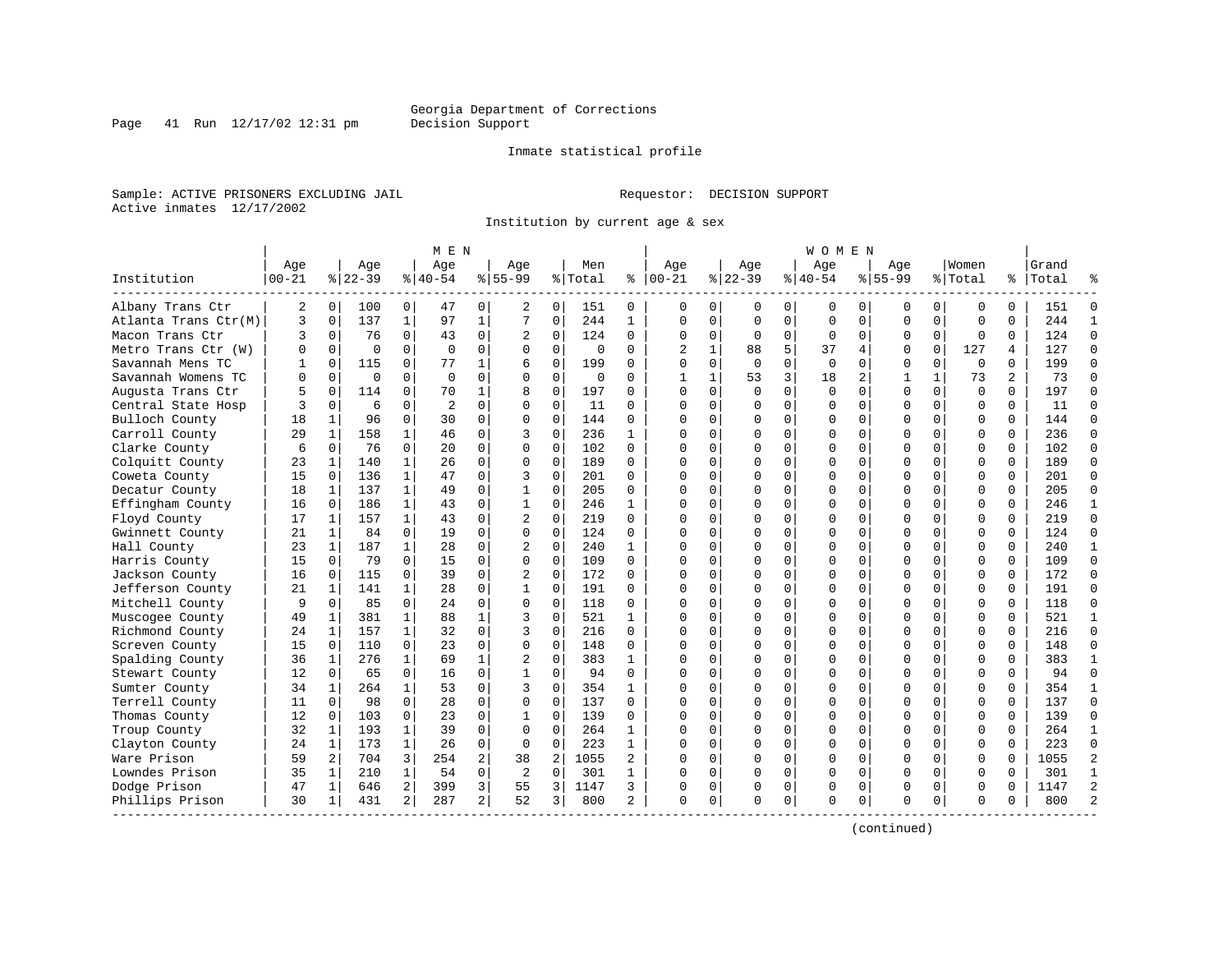#### Inmate statistical profile

Sample: ACTIVE PRISONERS EXCLUDING JAIL **Requestor: DECISION SUPPORT** Active inmates 12/17/2002

Institution by current age & sex (CONTINUED)

|                      |           |                |                |                | M E N     |                |              |                |                |                |          |             |             |             | W O M E N   |          |             |             |          |          |       |                |
|----------------------|-----------|----------------|----------------|----------------|-----------|----------------|--------------|----------------|----------------|----------------|----------|-------------|-------------|-------------|-------------|----------|-------------|-------------|----------|----------|-------|----------------|
|                      | Age       |                | Age            |                | Age       |                | Age          |                | Men            |                | Age      |             | Age         |             | Age         |          | Age         |             | Women    |          | Grand |                |
| Institution          | $00 - 21$ |                | $8$   22-39    |                | $8 40-54$ |                | $8155 - 99$  |                | % Total        | ి              | $ 00-21$ |             | $8$   22-39 |             | $8 40-54$   |          | $8155 - 99$ |             | % Total  | ి        | Total |                |
| Walker Prison        | 41        | 1              | 352            | 1              | 197       | 2              | 26           | 1              | 616            | 1.             | 0        | 0           |             | 0           | 0           | U        | 0           | 0           | O        | 0        | 616   |                |
| Wayne Prison         | 13        | 0              | 102            | $\overline{0}$ | 77        | 1              | 5            | $\mathbf 0$    | 197            | 0              | 0        | $\Omega$    | $\Omega$    | $\mathbf 0$ | 0           | $\Omega$ | $\Omega$    | $\mathbf 0$ | 0        | 0        | 197   | $\Omega$       |
| Arrendale Prison     | 374       | 11             | 600            | $\overline{a}$ | 221       | $\overline{a}$ | 18           | 1              | 1213           | 3              | U        | $\Omega$    | $\Omega$    | $\Omega$    | $\Omega$    | $\Omega$ | O           | $\Omega$    | $\Omega$ | $\Omega$ | 1213  | κ              |
| Montgomery Prison    | 33        | 1              | 270            | $\mathbf{1}$   | 79        | $\mathbf{1}$   | 8            | $\mathbf 0$    | 390            | $\mathbf{1}$   | U        | $\Omega$    |             | $\Omega$    | O           | $\Omega$ |             | $\Omega$    | $\Omega$ | $\Omega$ | 390   | $\mathbf{1}$   |
| Lee Prison           | 30        | $\mathbf{1}$   | 419            | $\overline{a}$ | 248       | $\overline{a}$ | 24           | $\mathbf{1}$   | 721            | $\overline{a}$ |          | $\Omega$    |             | $\Omega$    | O           | O        | $\cap$      | $\Omega$    | $\Omega$ | $\Omega$ | 721   | $\mathfrak{D}$ |
| Putnam Prison        | 14        | $\Omega$       | 93             | $\Omega$       | 35        | $\Omega$       | $\mathbf{1}$ | $\Omega$       | 143            | 0              |          | $\Omega$    |             | $\Omega$    | U           | U        | $\Omega$    | $\Omega$    | $\Omega$ | $\Omega$ | 143   | $\Omega$       |
| Georgia State Prison | 28        | 1              | 796            | 3              | 323       | 3              | 44           | 2              | 1191           | 3              | C        | $\Omega$    |             | $\Omega$    | U           | U        | $\Omega$    | $\Omega$    | 0        | 0        | 1191  | κ              |
| Mens Prison          | 4         | $\Omega$       | 126            | $\Omega$       | 253       | $\overline{2}$ | 283          | 15             | 666            | 2              | C        | $\Omega$    |             | $\Omega$    | 0           | U        | O           | 0           | 0        | 0        | 666   | -1             |
| Jackson Prison-Diag  | 155       | 5              | 898            | 3              | 457       | 4              | 57           | 3              | 1567           | 4              |          | $\Omega$    |             | $\Omega$    | O           | U        |             | O           | $\Omega$ | O        | 1567  | κ              |
| Jackson Prison-Perm  | 3         | U              | 131            | $\Omega$       | 96        | $\mathbf{1}$   | 12           | $\mathbf{1}$   | 242            | 1              |          | $\Omega$    |             | $\Omega$    | O           | U        | $\cap$      | $\Omega$    | $\Omega$ | O        | 242   |                |
| Coastal Prison       | 189       | б              | 883            | 3              | 340       | 3              | 35           | $\overline{2}$ | 1447           | 3              | C        | $\Omega$    |             | $\Omega$    | U           | U        | U           | $\Omega$    | $\Omega$ | $\Omega$ | 1447  |                |
| Scott Prison         | 42        | $\mathbf{1}$   | 685            | 3              | 388       | 3              | 42           | 2              | 1157           | ς              |          | $\Omega$    |             | $\Omega$    | U           | U        | U           | $\Omega$    | 0        | $\Omega$ | 1157  |                |
| Rivers Prison        | 44        | 1              | 644            | $\overline{a}$ | 361       | 3              | 48           | 2              | 1097           | $\overline{2}$ |          | 0           |             | $\Omega$    | U           | U        |             | $\Omega$    | $\Omega$ | $\Omega$ | 1097  |                |
| Rutledge Prison      | 26        | $\mathbf{1}$   | 265            | $\mathbf{1}$   | 244       | $\overline{a}$ | 43           | $\overline{2}$ | 578            | $\mathbf{1}$   |          | $\Omega$    |             | $\Omega$    | 0           | U        | O           | $\Omega$    | $\Omega$ | $\Omega$ | 578   | $\mathbf{1}$   |
| Central Prison       | 18        | 1              | 369            | $\mathbf{1}$   | 321       | 3              | 66           | 3              | 774            | $\overline{a}$ |          | $\Omega$    |             | $\Omega$    | U           | U        | ∩           | 0           | 0        | $\Omega$ | 774   | $\mathfrak{D}$ |
| Augusta Med Prison   | 51        | $\overline{2}$ | 582            | 2              | 358       | 3              | 121          | 6              | 1112           | ς              |          | $\Omega$    |             | $\Omega$    | U           | U        | $\Omega$    | 0           | $\Omega$ | $\Omega$ | 1112  | っ              |
| Rogers Prison        | 150       | 4              | 826            | 3              | 266       | $\overline{a}$ | 10           | 1              | 1252           | ς              | C        | $\Omega$    |             | $\Omega$    | U           | U        | $\Omega$    | 0           | $\Omega$ | $\Omega$ | 1252  |                |
| Burruss Prison       | 24        |                | 182            | $\mathbf{1}$   | 81        | $\mathbf{1}$   | 12           | 1              | 299            | 1              | C        | $\Omega$    |             | $\Omega$    | U           |          |             | $\Omega$    | $\Omega$ | $\Omega$ | 299   |                |
| Bostick Prison       | 9         | U              | 210            | $\mathbf{1}$   | 235       | $\overline{a}$ | 153          | 8              | 607            | $\mathbf{1}$   | C        | $\Omega$    |             | $\Omega$    | U           | U        | $\cap$      | $\Omega$    | $\Omega$ | $\Omega$ | 607   | $\mathbf{1}$   |
| Valdosta Prison      | 36        | 1              | 512            | 2              | 254       | $\overline{a}$ | 46           | 2              | 848            | 2              | C        | $\Omega$    |             | $\Omega$    | U           | U        | U           | $\Omega$    | $\Omega$ | O        | 848   | 2              |
| Hays Prison          | 68        | $\mathbf{2}$   | 512            | 2              | 239       | $\overline{2}$ | 36           | 2              | 855            | $\overline{a}$ | C        | $\Omega$    |             | $\Omega$    | U           | U        | O           | 0           | $\Omega$ | $\Omega$ | 855   |                |
| Hancock Prison       | 48        | $\mathbf{1}$   | 722            | 3              | 347       | $\overline{3}$ | 52           | 3 <sup>1</sup> | 1169           | ς              | C        | $\Omega$    |             | $\Omega$    | U           | O        |             | 0           | $\Omega$ | $\Omega$ | 1169  |                |
| Telfair Prison       | 70        | 2              | 713            | 3              | 256       | $\overline{a}$ | 30           | 2              | 1069           | $\overline{a}$ | C        | $\Omega$    |             | $\Omega$    | U           | U        |             | $\Omega$    | $\Omega$ | $\Omega$ | 1069  |                |
| Autry Prison         | 93        | 3              | 774            | 3              | 385       | 3              | 64           | 3              | 1316           | 3              |          | $\Omega$    |             | $\Omega$    | U           | U        | $\cap$      | $\Omega$    | $\Omega$ | $\Omega$ | 1316  |                |
| Johnson Prison       | 56        | $\overline{2}$ | 489            | $\overline{2}$ | 276       | $\overline{a}$ | 34           | $\overline{2}$ | 855            | $\overline{a}$ |          | $\Omega$    |             | $\Omega$    | U           | U        | $\Omega$    | $\Omega$    | 0        | $\Omega$ | 855   | っ              |
| Wilcox Prison        | 71        | 2              | 786            | 3              | 443       | $\overline{4}$ | 54           | 3              | 1354           | ς              |          | 0           |             | $\Omega$    | 0           | O        | $\Omega$    | $\Omega$    | 0        | $\Omega$ | 1354  |                |
| Calhoun Prison       | 90        | 3              | 789            | 3              | 315       | 3              | 44           | 2              | 1238           | 3              | C        | $\Omega$    |             | 0           | 0           |          |             | 0           | 0        | O        | 1238  |                |
| Dooly Prison         | 54        | 2              | 678            | 3              | 364       | 3              | 49           | 3              | 1145           | ς              |          | $\Omega$    |             |             | U           | U        |             | $\Omega$    | $\Omega$ | O        | 1145  |                |
| Macon Prison         | 36        | 1              | 891            | 3              | 359       | $\overline{3}$ | 65           | 3              | 1351           | ς              |          | $\Omega$    |             | $\Omega$    | U           | U        | $\cap$      | $\cap$      | $\Omega$ | $\cap$   | 1351  |                |
| Smith Prison         | 65        | $\mathbf{2}$   | 731            | 3              | 291       | $\overline{a}$ | 36           | 2              | 1123           | 3              | C        | $\Omega$    |             | $\Omega$    | U           | U        | ∩           | $\Omega$    | $\Omega$ | $\Omega$ | 1123  | 2              |
| Homerville Prison    | 3         | $\Omega$       | 126            | $\Omega$       | 69        | $\mathbf{1}$   | 5            | $\Omega$       | 203            | 0              | $\Omega$ | $\mathbf 0$ | $\Omega$    | $\Omega$    | $\Omega$    | 0        | $\Omega$    | $\Omega$    | U        | $\Omega$ | 203   | U              |
| Washingtn Women Pris | $\Omega$  | $\Omega$       | $\overline{2}$ | $\Omega$       | $\Omega$  | $\Omega$       | $\Omega$     | $\Omega$       | $\overline{2}$ | 0              | 51       | 34          | 673         | 35          | 306         | 32       | 29          | 35          | 1059     | 34       | 1061  |                |
| Baldwin Prison       | 64        | 2              | 455            | $\overline{a}$ | 203       | 2              | 22           | 1              | 744            | $\overline{2}$ | 0        | $\mathbf 0$ | $\mathbf 0$ | $\Omega$    | $\mathbf 0$ | $\Omega$ | $\Omega$    | 0           | $\Omega$ | $\Omega$ | 744   |                |
| Metro Womens Prison  | 0         | 0              | $\Omega$       | 0              | $\Omega$  | 0              | $\Omega$     | 0              | $\Omega$       | 0              | 32       | 21          | 515         | 26          | 266         | 28       | 24          | 29          | 837      | 27       | 837   |                |
| Pulaski Womens Pris  | $\Omega$  | 0              | 3              | 0              | U         | 0              | $\Omega$     | $\Omega$       | ς              | 0              | 66       | 43          | 617         | 32          | 322         | 34       | 28          | 34          | 1033     | 33       | 1036  |                |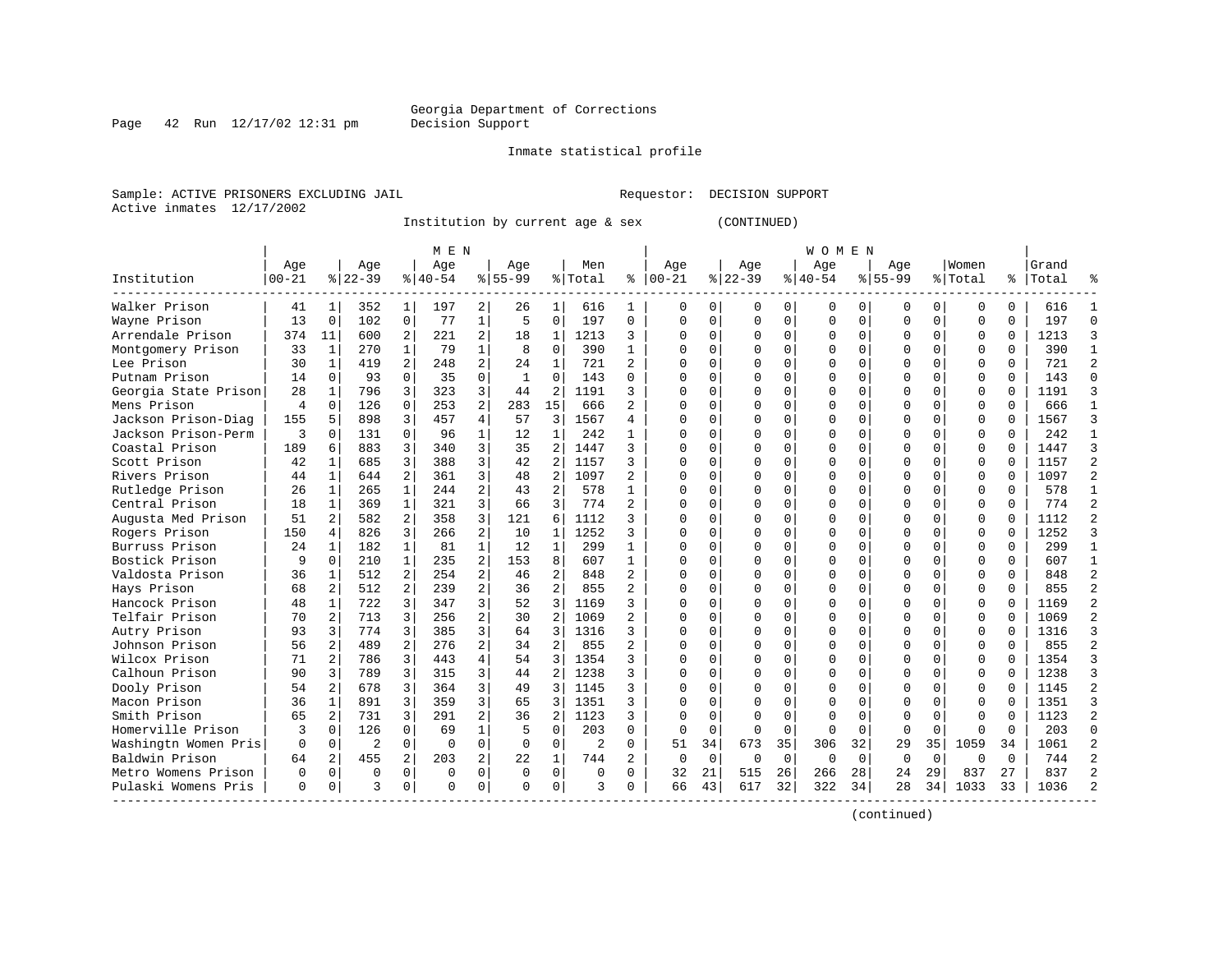Inmate statistical profile

Page 43 Run  $12/17/02$  12:31 pm

Sample: ACTIVE PRISONERS EXCLUDING JAIL **Requestor: DECISION SUPPORT** Active inmates 12/17/2002

Institution by current age & sex (CONTINUED)

|                      |                    |          |                  |       | M E N                                           |          |                 |          |                |       |                 |               |                  |          | WOMEN            |       |                    |          |                  |       |                |       |
|----------------------|--------------------|----------|------------------|-------|-------------------------------------------------|----------|-----------------|----------|----------------|-------|-----------------|---------------|------------------|----------|------------------|-------|--------------------|----------|------------------|-------|----------------|-------|
| Institution          | Age<br>$ 00 - 21 $ |          | Age<br>$ 22-39 $ |       | Age<br>$ 40-54 $                                |          | Age<br>$ 55-99$ |          | Men<br>% Total | ႜ     | Age<br>$ 00-21$ | $\frac{1}{6}$ | Age<br>$22 - 39$ |          | Age<br>$ 40-54 $ |       | Age<br>$8155 - 99$ |          | Women<br>% Total | ႜၟ    | Grand<br>Total | ႜ     |
| Pelham PreTrans Unit | 4                  | $\Omega$ | 115              |       | 71                                              |          |                 | $\Omega$ | 193            | 0     | <sup>0</sup>    | 0             |                  |          | $\Omega$         |       |                    |          |                  | 0     | 193            |       |
| Milan Prison         | 45                 |          | 162              |       | 50                                              | $\Omega$ |                 | $\Omega$ | 261            |       | 0               | 0             |                  | $\Omega$ | $\Omega$         |       |                    | $\Omega$ |                  | 0     | 261            |       |
| D Ray James Prison   | 123                |          | 983              |       | 405                                             | 3        | 47              |          | 1558           |       |                 |               |                  |          |                  |       |                    |          |                  | 0     | 1558           |       |
| Coffee Corr Facility | 113                |          | 959              |       | 388                                             | 3        | 50              | 3        | 1510           |       |                 |               |                  |          | O                |       |                    |          |                  |       | 1510           |       |
| Wheeler Corr Facilty | 87                 |          | 919              |       | 434                                             |          | 65              |          | 1505           |       |                 |               |                  |          |                  |       |                    |          |                  |       | 1505           |       |
| Transfer Inst Unkn   | 0                  |          |                  |       |                                                 |          |                 |          |                |       |                 |               |                  |          |                  |       |                    |          |                  |       |                |       |
| Ware Annex           | 24                 |          | 145              |       | 53                                              |          |                 |          | 228            |       |                 |               |                  |          |                  |       |                    |          |                  |       | 228            |       |
| Phillips Annex       | 28                 |          | 117              |       | 50                                              |          |                 |          | 199            |       |                 |               |                  |          |                  |       |                    |          |                  |       | 199            |       |
| Hays Annex           | 52                 |          | 233              |       | 98                                              |          |                 |          | 392            |       |                 |               |                  |          |                  |       |                    |          |                  | 0     | 392            |       |
| Hancock Annex        | 32                 |          | 133              |       | 43                                              |          |                 |          | 209            |       |                 |               |                  |          |                  |       |                    |          |                  | 0     | 209            |       |
| Burruss BC           | 47                 |          | 93               |       |                                                 | 0        |                 |          | 140            |       |                 |               |                  |          | 0                |       |                    |          |                  |       | 140            |       |
| Hays BC              | 58                 |          | 127              |       |                                                 |          |                 |          | 185            |       |                 |               |                  |          | 0                |       |                    |          |                  | 0     | 185            |       |
| Baldwin BC           | 55                 |          | 132              |       |                                                 |          |                 |          | 187            |       |                 | 0             |                  |          | 0                |       | O                  |          |                  | 0     | 187            |       |
| Total reported       |                    |          |                  |       | 3354 100 26870 100 12157 100 1935 100 44316 100 |          |                 |          |                |       | 152 100         |               | 1946 100         |          | 949 100          |       |                    | 82 100   | 3129 100         |       | 47445 100      |       |
| Percent reported     |                    | 100.0    |                  | 100.0 |                                                 | 100.0    |                 | 100.0    |                | 100.0 |                 | 100.0         | 100.0            |          |                  | 100.0 |                    | 100.0    |                  | 100.0 |                | 100.0 |
| Not Reported         | 0                  |          | O                |       | $\Omega$                                        |          | $\Omega$        |          | O              |       | $\Omega$        |               | $\Omega$         |          | $\Omega$         |       | n                  |          | U                |       | 0              |       |
| Total                | 3354               |          | 26870            |       | 12157                                           |          | 1935            |          | 44316          |       | 152             |               | 1946             |          | 949              |       | 82                 |          | 3129             |       | 47445          |       |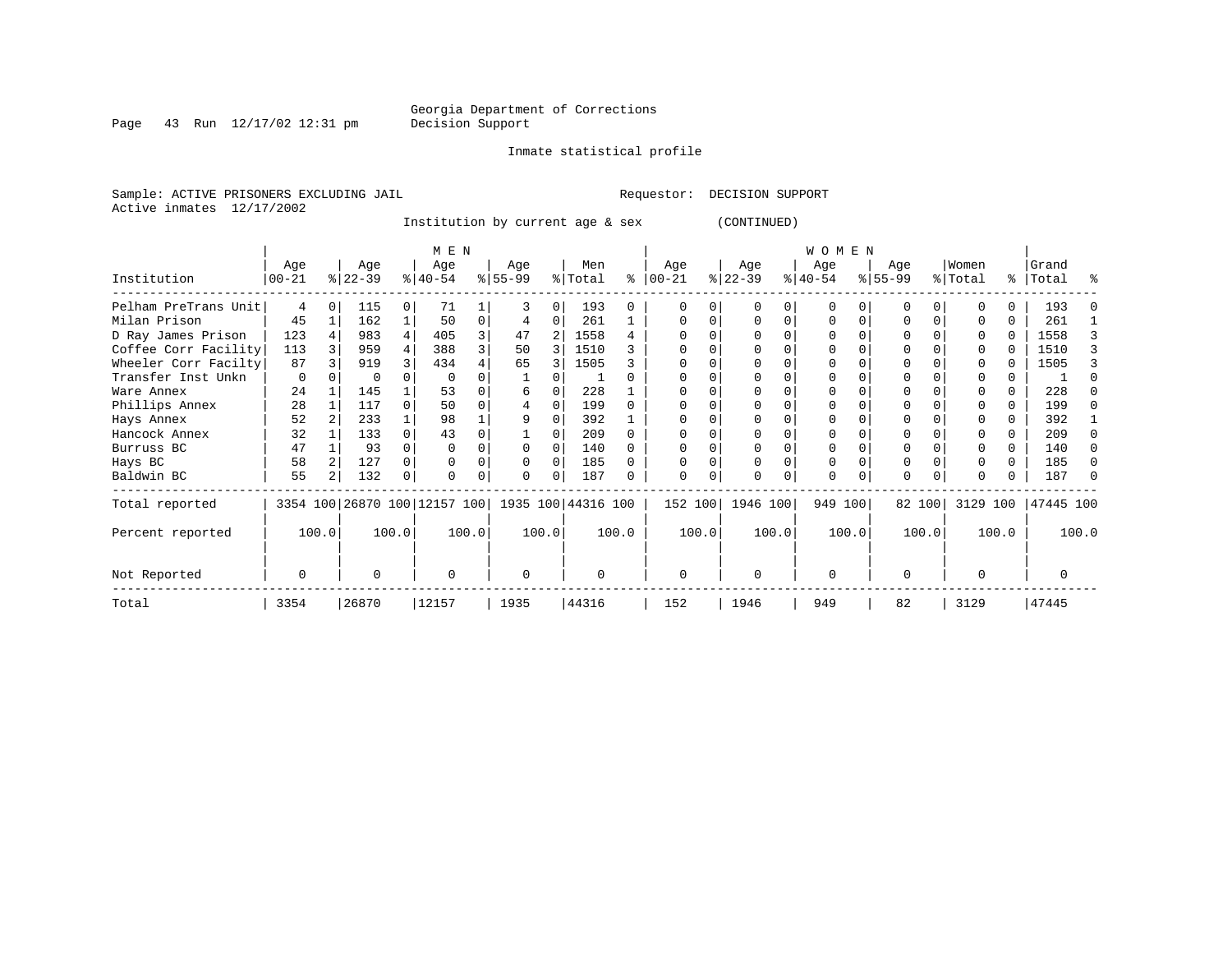Page  $44$  Run  $12/17/02$  12:31 pm

#### Inmate statistical profile

Sample: ACTIVE PRISONERS EXCLUDING JAIL **Requestor: DECISION SUPPORT** Active inmates 12/17/2002

Misdemeanors And Felonies by current age & sex

| Crime Type            | Age<br>  00-21 | Age<br>$8122 - 39$                                                                  | M E N<br>Age<br>$8 40-54$ | Age<br>$8155 - 99$ | Men<br>ွေ<br>% Total | Aqe<br>$00 - 21$                       | Age<br>$ 22-39 $                             | <b>WOMEN</b><br>Aqe<br>$8 40-54$     | Age<br>$8155 - 99$      | Women<br>% Total | Grand<br>%   Total %                |
|-----------------------|----------------|-------------------------------------------------------------------------------------|---------------------------|--------------------|----------------------|----------------------------------------|----------------------------------------------|--------------------------------------|-------------------------|------------------|-------------------------------------|
| MISDEMEANOR<br>FELONY | $\Omega$       | 0 <sup>1</sup><br>12<br>$\Omega$<br>3345 100 26820 100 12128 100 1934 100 44227 100 | 6<br>0 <sup>1</sup>       | 0 <sup>1</sup>     | 19<br>$\overline{0}$ | $\mathbf{0}$<br>$\mathbf 0$<br>149 100 | $\overline{0}$<br>0 <sup>1</sup><br>1929 100 | $\overline{a}$<br>$\circ$<br>941 100 | $\Omega$<br>0<br>82 100 | 2<br>0           | $21 \qquad 0$<br>3101 100 47328 100 |
| Total reported        |                | 3345 100 26832 100 12134 100   1935 100   44246 100                                 |                           |                    |                      | 149<br>100                             | 100<br>1929                                  | 943 100                              | 82 100                  | 3103 100         | 47349 100                           |
| Percent reported      | 99.7           | 99.9                                                                                | 99.8                      | 100.0              | 99.8                 | 98.0                                   | 99.1                                         | 99.4                                 | 100.0                   | 99.2             | 99.8                                |
| NOT REPORTED          | 9              | 38                                                                                  | 23                        | $\mathbf 0$        | 70                   | 3                                      | 17                                           | 6                                    | $\Omega$                | 26               | 96                                  |
| Total                 | 3354           | 26870                                                                               | 12157                     | 1935               | 44316                | 152                                    | 1946                                         | 949                                  | 82                      | 3129             | 47445                               |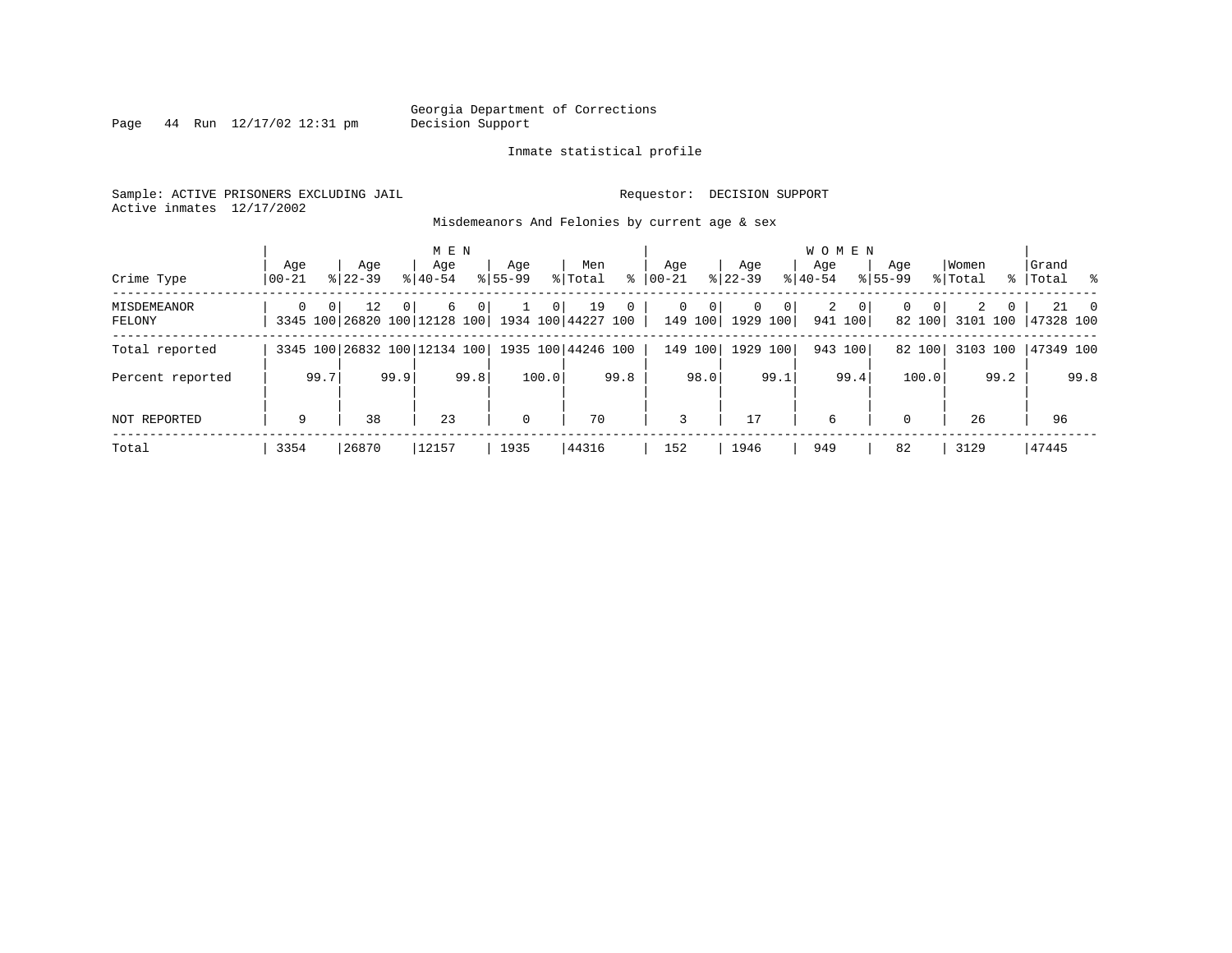Page 45 Run  $12/17/02$  12:31 pm

#### Inmate statistical profile

Sample: ACTIVE PRISONERS EXCLUDING JAIL **Requestor: DECISION SUPPORT** Active inmates 12/17/2002

Crimes By Group by current age & sex

|                      |             |             |                |              | M E N                        |                |             |                |                    |                |                |              |          |                | W O M E N      |             |                |                |                         |          |           |                |
|----------------------|-------------|-------------|----------------|--------------|------------------------------|----------------|-------------|----------------|--------------------|----------------|----------------|--------------|----------|----------------|----------------|-------------|----------------|----------------|-------------------------|----------|-----------|----------------|
|                      | Age         |             | Age            |              | Aqe                          |                | Aqe         |                | Men                |                | Aqe            |              | Age      |                | Aqe            |             | Aqe            |                | Women                   |          | Grand     |                |
| Crimes By Group      | $00 - 21$   |             | $8 22-39$      |              | % 40-54                      |                | $8155 - 99$ |                | % Total            | ႜ              | $ 00-21$       |              | $ 22-39$ |                | $ 40-54$       |             | $8155 - 99$    |                | % Total                 | ႜ        | Total     |                |
| HOMICIDE             | 190         | 6           | 3092           | 12           | 1873                         | 15             | 534         | 28             | 5689               | 13             | 14             | 9            | 240      | 12             | 149            | 16          | 37             | 45             | 440                     | 14       | 6129      | 13             |
| ABORTION             | $\Omega$    | $\mathbf 0$ | $\Omega$       | $\mathbf 0$  | $\Omega$                     | $\mathbf 0$    | $\Omega$    | $\mathbf 0$    | $\Omega$           | 0              | $\Omega$       | $\mathbf 0$  | $\Omega$ | $\mathbf 0$    | $\Omega$       | $\mathbf 0$ | $\Omega$       | $\Omega$       | $\mathbf 0$             | $\Omega$ | $\Omega$  | $\Omega$       |
| BODILY INJRY&REL OFF | 529         | 16          | 4553           | 17           | 1752                         | 14             | 260         | 13             | 7094               | 16             | 32             | 21           | 226      | 12             | 123            | 13          | 6              | 7              | 387                     | 12       | 7481      | 16             |
| ARSON & REL OFF      | 9           | 0           | 81             | 0            | 47                           | 0              | 6           | 0              | 143                | 0              | -1             | 1            | 9        | 0              | 12             | 1           | 2              | 2              | 24                      |          | 167       | $\Omega$       |
| DAMAGE OF PROPERTY   | 13          | $\mathbf 0$ | 76             | $\Omega$     | 20                           | 0              | 4           | 0              | 113                | 0              | $\Omega$       | $\Omega$     | 5        | $\Omega$       | 3              | 0           | $\Omega$       | $\Omega$       | 8                       | $\Omega$ | 121       | $\Omega$       |
| BURGLARY & REL OFF   | 517         | 15          | 3235           | 12           | 1404                         | 12             | 64          | 3              | 5220               | 12             | 11             | 7            | 128      | 7              | 48             | 5           | 0              | $\mathbf 0$    | 187                     | 6        | 5407      | 11             |
| FORGERY & REL OFF    | 45          | 1           | 769            | 3            | 387                          | 3              | 32          | 2              | 1233               | 3              | 11             | 7            | 346      | 18             | 130            | 14          | 9              | 11             | 496                     | 16       | 1729      | $\overline{4}$ |
| THEFT                | 245         | 7           | 1471           | 5            | 814                          | 7              | 56          | 3              | 2586               | 6              | 13             | 9            | 206      | 11             | 145            | 15          | $\overline{2}$ | $\overline{2}$ | 366                     | 12       | 2952      | 6              |
| ROBBERY              | 917         | 27          | 4516           | 17           | 1203                         | 10             | 99          | 5              | 6735               | 15             | 39             | 26           | 158      | 8              | 38             | 4           | 2              | 2              | 237                     | 8        | 6972      | 15             |
| SEXUAL OFFENSES      | 294         | 9           | 2877           | 11           | 2261                         | 19             | 613         | 32             | 6045               | 14             | 3              | 2            | 60       | 3              | 25             | 3           | $\overline{2}$ | 2              | 90                      | 3        | 6135      | 13             |
| OBSCENITY CRIMES     | 0           | 0           | 0              | 0            |                              | 0              | 0           | 0              |                    | $\Omega$       | $\Omega$       | $\Omega$     | $\Omega$ | O              | 0              | 0           | 0              | $\Omega$       | $\Omega$                | $\Omega$ | -1        | $\Omega$       |
| TREASON & REL OFF    | 0           | 0           | $\overline{2}$ | $\Omega$     | 1                            | $\Omega$       | 0           | $\Omega$       | 3                  | $\Omega$       | 0              | $\Omega$     | $\Omega$ | $\Omega$       | $\Omega$       | $\Omega$    | $\Omega$       | $\Omega$       | $\Omega$                | $\Omega$ | 3         | $\Omega$       |
| CRIMES INVOLVNG GOVT | 48          | 1           | 422            | 2            | 135                          | 1              | 4           | $\mathbf 0$    | 609                | 1              | 2              | $\mathbf{1}$ | 32       | 2              | 13             | 1           | $\Omega$       | $\Omega$       | 47                      |          | 656       | -1             |
| FALSIFICATIONS       | 1           | 0           | 23             | $\Omega$     | .5                           | $\Omega$       | 1           | 0              | 30                 | $\Omega$       | $\Omega$       | $\Omega$     | 4        | O              | 1              | 0           | 0              | $\Omega$       | .5                      | 0        | 35        | $\Omega$       |
| OBSTRUCT LAW ENFORCE | 7           | 0           | 78             | $\Omega$     | 25                           | O              |             | 0              | 112                | O              | ∩              | 0            | 8        | O              | 2              | 0           | 1              | 1              | 11                      | 0        | 123       | ∩              |
| DISORDERLY CONDUCT   | 3           | $\mathbf 0$ | 24             | O            | 9                            | 0              | O           | 0              | 36                 | O              | <sup>0</sup>   | O            | 4        | 0              | $\Omega$       | 0           | $\Omega$       | $\Omega$       | 4                       |          | 40        |                |
| GAMBLING & REL OFF   | $\Omega$    | $\Omega$    | 3              | 0            | $\overline{2}$               | O              | $\Omega$    | $\Omega$       | 5                  | O              | $\Omega$       | $\Omega$     | $\Omega$ | O              | $\Omega$       | $\Omega$    | $\Omega$       | $\Omega$       | $\Omega$                | $\Omega$ |           |                |
| CRUELTY TO CHILDREN  | 5           | 0           | 203            | $\mathbf{1}$ | 50                           | $\Omega$       | 9           | $\mathbf 0$    | 267                | 1              | $\overline{4}$ | 3            | 72       | 4              | 11             | 1           | $\Omega$       | $\Omega$       | 87                      | 3        | 354       |                |
| CRIMES WITH GUNS     | 32          | 1           | 586            | 2            | 229                          | 2              | 48          | 2              | 895                | 2              |                | $\mathbf{1}$ | 14       | $\mathbf{1}$   | 16             | 2           | 3              | 4              | 34                      | 1        | 929       | $\overline{2}$ |
| INVASION PRIVACY     | 1           | 0           | 11             | $\Omega$     | -5                           | $\Omega$       | 1           | $\mathbf 0$    | 18                 | $\Omega$       | $\Omega$       | $\Omega$     | $\Omega$ | $\Omega$       | $\Omega$       | 0           | $\Omega$       | $\Omega$       | $\Omega$                | $\Omega$ | 18        | $\Omega$       |
| RACKETEERING         | $\Omega$    | 0           | 17             | 0            | 15                           | $\Omega$       | 4           | 0              | 36                 | $\Omega$       | $\Omega$       | 0            | 4        | 0              | 4              | 0           | $\Omega$       | $\Omega$       | 8                       | $\Omega$ | 44        | $\Omega$       |
| DRUG ABUSE OFFENSES  | 415         | 12          | 3715           | 14           | 1471                         | 12             | 130         | 7              | 5731               | 13             | 12             | 8            | 340      | 18             | 182            | 19          | 13             | 16             | 547                     | 18       | 6278      | 13             |
| DRUG TRAFFICKING     | 34          | 1           | 778            | 3            | 208                          | $\overline{c}$ | 33          | $\overline{2}$ | 1053               | $\overline{2}$ | $\overline{2}$ | 1            | 43       | $\overline{2}$ | 26             | 3           | 3              | 4              | 74                      | 2        | 1127      | $\overline{2}$ |
| AUTO CRIMES          | 9           | $\mathbf 0$ | 174            | 1            | 177                          | 1              | 25          | 1              | 385                | 1              | <sup>0</sup>   | $\Omega$     | 9        | $\Omega$       | 9              | 1           | $\mathbf{1}$   | $\mathbf{1}$   | 19                      | 1        | 404       | -1             |
| REVENUE & CONTRABAND | $\Omega$    | 0           | 0              | 0            | 0                            | 0              | 0           | $\mathbf 0$    | 0                  | $\Omega$       | 0              | 0            | $\Omega$ | 0              | $\Omega$       | 0           | 0              | 0              | $\mathbf 0$             | $\Omega$ | $\Omega$  | $\Omega$       |
| CRIMES OF OTH STATES | 0           | 0           | 2              | $\Omega$     | $\Omega$                     | 0              | $\Omega$    | 0              | 2                  | $\Omega$       | ∩              | 0            | -1       | $\Omega$       | $\Omega$       | 0           | 0              | $\Omega$       | $\mathbf{1}$            | $\Omega$ | 3         | $\Omega$       |
| MISC. FELONIES       | 28          | 1           | 98             | 0            | 28                           | 0              | 8           | 0              | 162                | 0              | 4              | 3            | 19       | 1              | 3              | 0           | 1              | 1              | 27                      | 1        | 189       | ∩              |
| <b>MISDEMEANORS</b>  | $\mathbf 0$ | 0           | 12             | 0            | 6                            | 0              | 1           | 0              | 19                 | 0              | $\Omega$       | 0            | 0        | 0              | $\overline{a}$ | 0           | $\Omega$       | 0              | $\overline{\mathbf{c}}$ | 0        | 21        |                |
| Total reported       |             |             |                |              | 3342 100 26818 100 12128 100 |                |             |                | 1934 100 44222 100 |                | 149 100        |              | 1928 100 |                | 942 100        |             |                | 82 100         | 3101 100                |          | 47323 100 |                |
| Percent reported     |             | 99.6        |                | 99.8         |                              | 99.8           |             | 99.9           |                    | 99.8           |                | 98.0         |          | 99.1           |                | 99.3        |                | 100.0          |                         | 99.1     |           | 99.7           |
| NOT REPORTED         | 12          |             | 52             |              | 29                           |                | 1           |                | 94                 |                | 3              |              | 18       |                | 7              |             | $\Omega$       |                | 28                      |          | 122       |                |
| Total                | 3354        |             | 26870          |              | 12157                        |                | 1935        |                | 44316              |                | 152            |              | 1946     |                | 949            |             | 82             |                | 3129                    |          | 47445     |                |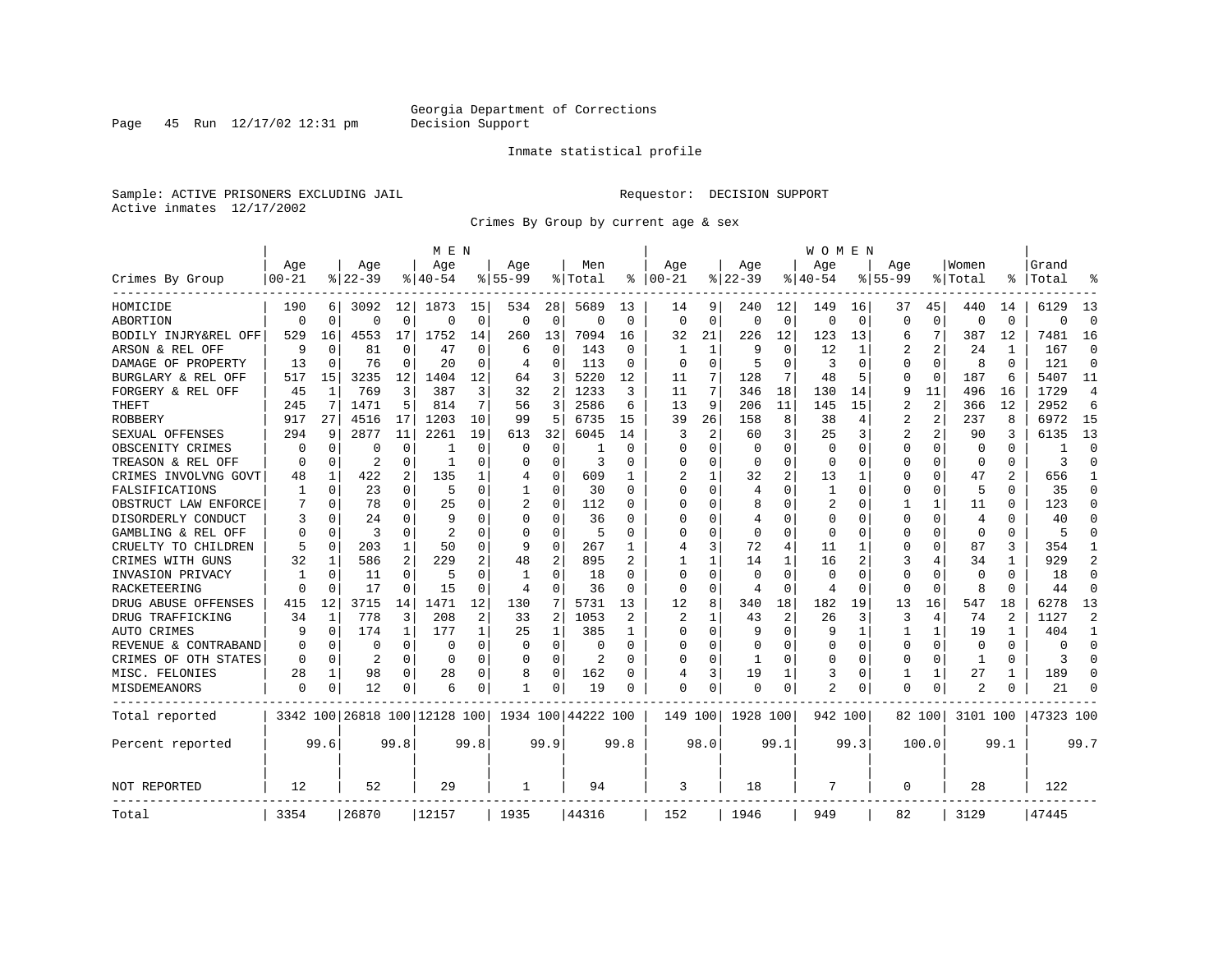Page 46 Run  $12/17/02$  12:31 pm

#### Inmate statistical profile

Sample: ACTIVE PRISONERS EXCLUDING JAIL **Requestor: DECISION SUPPORT** Active inmates 12/17/2002

Most Serious Offense by current age & sex

|                                                                                                                                    |          |                |                |                | M E N          |             |                |                |                |                |               |             |              |                | W O M E N    |              |                |                |                |                |                |                |
|------------------------------------------------------------------------------------------------------------------------------------|----------|----------------|----------------|----------------|----------------|-------------|----------------|----------------|----------------|----------------|---------------|-------------|--------------|----------------|--------------|--------------|----------------|----------------|----------------|----------------|----------------|----------------|
|                                                                                                                                    | Age      |                | Age            |                | Age            |             | Age            |                | Men            |                | Age           |             | Aqe          |                | Aqe          |              | Age            |                | Women          |                | Grand          |                |
| Most Serious Offense 00-21                                                                                                         |          |                | $ 22-39$       |                | $ 40-54 $      |             | $8 55-99$      |                | % Total        |                | $8   00 - 21$ |             | $ 22-39$     |                | $ 40-54$     |              | $8 55-99$      |                | % Total        |                | %   Total      |                |
| NOTE: In the table below, misdemeanors come first, and are in lower-case letters. AFTER THAT COME FELONIES, IN UPPER-CASE LETTERS. |          |                |                |                |                |             |                |                |                |                |               |             |              |                |              |              |                |                |                |                |                |                |
| assault & battery                                                                                                                  |          | 0              |                | 0              | $\Omega$       | 0           | U              | 0              | 1              | $\mathbf 0$    | ∩             | 0           | U            | 0              | $\Omega$     | 0            | 0              | 0              | $\mathbf 0$    | 0              |                |                |
| aggravated assault                                                                                                                 |          | $\Omega$       | 1              | $\Omega$       | $\Omega$       | 0           | O              | $\mathbf 0$    | 1              | $\Omega$       | $\Omega$      | $\Omega$    | $\Omega$     | 0              | $\Omega$     | $\mathbf 0$  | $\Omega$       | $\mathbf 0$    | $\Omega$       | $\Omega$       |                | $\Omega$       |
| simple assault                                                                                                                     |          | $\Omega$       | 1              | $\Omega$       | $\Omega$       | 0           | U              | 0              |                | $\Omega$       |               | $\Omega$    | $\Omega$     | 0              |              | 0            | $\Omega$       | $\Omega$       | $\bigcap$      | $\Omega$       |                |                |
| simple battery                                                                                                                     |          | $\Omega$       | O              | $\Omega$       | -1             | $\Omega$    | U              | $\Omega$       | 1              | $\Omega$       | $\Omega$      | 0           | $\Omega$     | 0              | ∩            | $\Omega$     | $\Omega$       | 0              | $\Omega$       | $\Omega$       |                |                |
| disorderly conduct                                                                                                                 |          | $\Omega$       |                | 0              | $\Omega$       | 0           | U              | $\Omega$       | 1              | $\Omega$       | $\Omega$      | 0           | U            | 0              |              | $\Omega$     | U              | $\Omega$       | $\Omega$       | $\Omega$       |                |                |
| robbery                                                                                                                            |          | $\Omega$       |                | 0              | $\mathbf 0$    | 0           | 0              | $\Omega$       | 1              | $\Omega$       | O             | $\Omega$    | 0            | 0              |              | 0            | 0              | $\Omega$       | 0              | 0              |                |                |
| bad checks                                                                                                                         |          | $\Omega$       |                | 0              | $\Omega$       | 0           | U              | $\mathbf 0$    | 1              | $\Omega$       |               | $\Omega$    | 0            | 0              |              | $\mathbf 0$  | 0              | 0              |                | $\Omega$       |                |                |
| s/d of marijuana                                                                                                                   |          | $\Omega$       |                | 0              | $\Omega$       | 0           | O              | $\Omega$       | 1              | $\Omega$       |               | $\Omega$    | $\Omega$     | O              |              | 0            | $\Omega$       | 0              | $\Omega$       | $\Omega$       |                |                |
| viol motor veh law                                                                                                                 |          | $\Omega$       | O              | 0              | -1             | 0           | $\mathbf{1}$   | $\Omega$       | $\overline{2}$ | $\Omega$       | $\Omega$      | 0           | U            | O              |              | $\Omega$     | U              | 0              | $\Omega$       | $\Omega$       |                | $\cap$         |
| dui                                                                                                                                |          | $\Omega$       | O              | 0              | $\overline{c}$ | $\Omega$    | O              | $\Omega$       | 2              | $\Omega$       | $\Omega$      | 0           | 0            | O              | Ω            | $\Omega$     | $\Omega$       | 0              | $\Omega$       | $\Omega$       |                |                |
| obstr of law enf off                                                                                                               |          | $\Omega$       | 2              |                |                | $\Omega$    | U              | 0              | 3              |                |               |             | 0            | U              |              | $\Omega$     | U              | 0              |                | O              |                |                |
| crmnl trespassing                                                                                                                  |          | $\Omega$       |                | 0              | $\mathbf{1}$   | $\Omega$    | U              | U              | $\overline{2}$ | $\Omega$       | ∩             | 0           | U            | U              | ∩            | $\Omega$     | ∩              | U              | $\Omega$       | $\Omega$       |                |                |
| shoplifting                                                                                                                        |          | $\Omega$       |                | C.             | $\Omega$       | $\Omega$    | U              | O              | 1              | $\Omega$       | U             | $\Omega$    | ∩            | 0              |              | $\Omega$     | ∩              | 0              | $\Omega$       | $\Omega$       |                |                |
| poss alc bev by juve                                                                                                               |          | $\Omega$       |                | U              | $\Omega$       | $\Omega$    | U              | $\mathbf 0$    | 1              | $\Omega$       |               | $\Omega$    | U            | 0              |              | $\Omega$     | U              | $\Omega$       | $\Omega$       | $\Omega$       |                |                |
| MISC HOMICIDE OFFENS                                                                                                               |          | $\Omega$       | 10             | 0              | 3              | $\Omega$    | $\overline{1}$ | $\mathbf 0$    | 15             | $\Omega$       |               | $\mathbf 0$ |              | 0              |              | $\mathbf 0$  | $\Omega$       | $\mathbf 0$    | $\overline{2}$ | $\Omega$       | 17             |                |
| <b>MURDER</b>                                                                                                                      | 108      | 7              | 2113           | 14             | 1461           | 19          | 418            | 33             | 4100           | 16             |               | 11          | 119          | 11             | 83           | 16           | 28             | 56             | 237            | 14             | 4337           | 16             |
| VOLUNTARY MANSLAUGHT                                                                                                               | 52       | 3              | 694            | 4              | 291            | 4           | 86             | 7              | 1123           | 4              | 5             | 8           | 95           | 9              | 53           | 10           | 7              | 14             | 160            | 9              | 1283           | 5              |
| INVOLUNTARY MANSLAUG                                                                                                               | 12       | 1              | 81             | 1              | 25             | 0           | 9              | 1              | 127            | $\Omega$       |               | 2           | 10           | 1              | 5            | 1            | U              | 0              | 16             | 1              | 143            | -1             |
| FETICIDE                                                                                                                           | n        | 0              | $\mathbf{1}$   | $\Omega$       | 2              | 0           | $\Omega$       | 0              | З              | $\Omega$       | $\Omega$      | $\Omega$    | $\Omega$     | O              |              | 0            | 0              | $\Omega$       | $\Omega$       | $\Omega$       | ঽ              | $\Omega$       |
| VEHICULAR HOMICIDE                                                                                                                 | 14       | $\mathbf{1}$   | 189            | $\mathbf{1}$   | 88             | 1           | 19             | 1              | 310            | 1              |               |             | 16           | $\mathbf{1}$   |              | 2            | $\overline{2}$ | 4              | 27             |                | 337            | -1             |
| HOMICIDE BY PILOT, DU                                                                                                              |          | $\Omega$       | q              | $\Omega$       | 3              | 0           | $\Omega$       | $\Omega$       | 14             | $\Omega$       | $\Omega$      | $\Omega$    | $\Omega$     | 0              | $\Omega$     | $\Omega$     | $\Omega$       | $\Omega$       | $\Omega$       | $\Omega$       | 14             | $\Omega$       |
| CONCEAL DEATH OF ANO                                                                                                               | 2        | $\Omega$       | O              | 0              | -1             | 0           | 1              | $\Omega$       | $\overline{4}$ | $\Omega$       | $\Omega$      | $\Omega$    | U            | 0              |              | $\Omega$     | $\Omega$       | $\Omega$       | $\Omega$       | $\Omega$       | $\overline{4}$ | $\Omega$       |
| ATMPT MURDER                                                                                                                       |          | $\Omega$       | 5              | 0              | $\overline{2}$ | 0           | -1             | 0              | 8              | $\Omega$       |               | $\Omega$    | O            | O              |              | 0            | $\Omega$       | 0              | $\Omega$       | $\Omega$       |                |                |
| MISC ASSAULT/BATTERY                                                                                                               |          | $\Omega$       | 31             | 0              | 12             | $\Omega$    |                | $\Omega$       | 49             | $\Omega$       |               | 0           | O            | U              |              | $\Omega$     | U              | 0              | $\Omega$       | $\Omega$       | 49             | ∩              |
| FAMILY VIOLENCE BATT                                                                                                               | 3        | $\Omega$       | 20             | 0              | 9              | 0           | $\Omega$       | 0              | 32             | $\Omega$       | $\Omega$      | 0           | U            | 0              | $\Omega$     | $\Omega$     | O              | 0              | 0              | $\Omega$       | 32             | ∩              |
| <b>AGGRAV ASSAULT</b>                                                                                                              | 356      | 22             | 2842           | 18             | 1028           | 14          | 169            | 13             | 4395           | 17             | 21            | 33          | 161          | 15             | 93           | 18           | $\overline{2}$ | 4              | 277            | 16             | 4672           | 17             |
| ATMPT AGGRAV ASSAULT                                                                                                               | $\Omega$ | $\Omega$       | $\overline{c}$ | 0              | 1              | 0           | $\Omega$       | $\mathbf 0$    | 3              | $\Omega$       | $\Omega$      | $\Omega$    | $\Omega$     | $\Omega$       | <sup>0</sup> | 0            | $\Omega$       | 0              | 0              | $\Omega$       | 3              | $\Omega$       |
| <b>AGGRAV BATTERY</b>                                                                                                              | 36       | $\overline{2}$ | 325            | $\overline{a}$ | 146            | 2           | 23             | $\overline{2}$ | 530            |                |               |             | 19           | $\overline{2}$ |              |              | $\overline{c}$ | 4              | 33             | $\overline{a}$ | 563            | $\overline{2}$ |
| TERRORIST THREATS &                                                                                                                | 26       | $\overline{a}$ | 186            | $\mathbf{1}$   | 79             | $\mathbf 1$ | 6              | $\Omega$       | 297            | $\mathbf{1}$   | $\Omega$      | $\Omega$    | 9            | $\mathbf{1}$   |              | $\mathbf{1}$ | $\Omega$       | $\Omega$       | 16             | 1              | 313            | $\mathbf{1}$   |
| FALSE IMPRISONMENT                                                                                                                 | 6        | $\Omega$       | 80             | $\mathbf{1}$   | 30             | $\Omega$    | 2              | $\Omega$       | 118            | $\Omega$       |               | 2           | $\mathbf{1}$ | 0              | 3            | $\mathbf{1}$ | $\Omega$       | $\Omega$       | 5              | $\Omega$       | 123            | $\Omega$       |
| KIDNAPPING                                                                                                                         | 79       | 5              | 734            | 5              | 311            | 4           | 36             | 3              | 1160           | $\overline{4}$ | 6             | 10          | 17           | 2              | 6            | 1            | 1              | $\overline{a}$ | 30             | 2              | 1190           | $\overline{4}$ |
| INTERFERENCE WITH CU                                                                                                               | 0        | $\Omega$       | 5              | $\Omega$       | $\Omega$       | 0           | 0              | $\mathbf 0$    | 5              | $\Omega$       | $\Omega$      | $\Omega$    | $\mathbf 0$  | $\Omega$       | 0            | 0            | $\Omega$       | $\Omega$       | $\mathbf 0$    | $\Omega$       |                |                |
| AGGRAV ASSAULT POLCE                                                                                                               | 12       | 1              | 209            | $\mathbf{1}$   | 71             | 1           | 12             | 1              | 304            | 1              | 1             | 2           | 10           | 1              | 4            | 1            | 1              | 2              | 16             | 1              | 320            |                |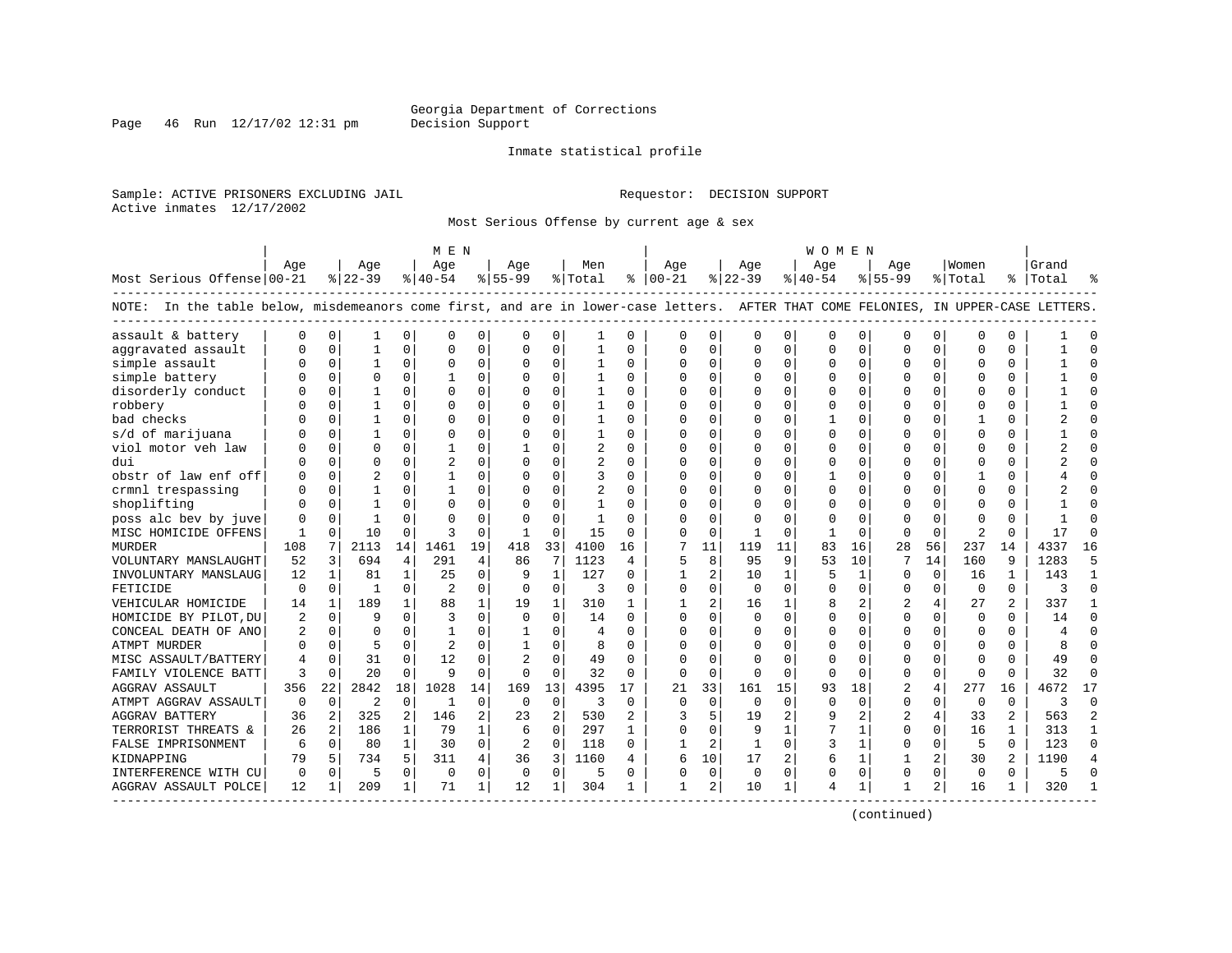Page  $47$  Run  $12/17/02$  12:31 pm

#### Inmate statistical profile

Sample: ACTIVE PRISONERS EXCLUDING JAIL **Requestor: DECISION SUPPORT** Active inmates 12/17/2002

Most Serious Offense by current age & sex (CONTINUED)

|                            |     |             |           |          | M E N     |    |           |          |         |                  |          |          |          |          | <b>WOMEN</b> |          |              |          |         |          |           |          |
|----------------------------|-----|-------------|-----------|----------|-----------|----|-----------|----------|---------|------------------|----------|----------|----------|----------|--------------|----------|--------------|----------|---------|----------|-----------|----------|
|                            | Age |             | Age       |          | Age       |    | Age       |          | Men     |                  | Age      |          | Age      |          | Age          |          | Aqe          |          | Women   |          | Grand     |          |
| Most Serious Offense 00-21 |     |             | $8 22-39$ |          | $8 40-54$ |    | $8 55-99$ |          | % Total | ႜ                | $ 00-21$ |          | $ 22-39$ |          | $ 40-54$     |          | $8155 - 99$  |          | % Total |          | %   Total |          |
| AGGRAV BATTERY PEACE       | 0   | 0           | 6         | 0        | 2         | 0  | 0         | 0        | 8       | 0                | 0        | 0        | 0        | 0        | 0            | 0        | 0            | 0        | 0       | 0        | 8         | 0        |
| SIMPLE BATTERY             |     | $\mathbf 0$ | 4         | 0        | 0         | 0  |           | 0        | 4       | O                | 0        | 0        | $\Omega$ | $\Omega$ |              | $\Omega$ | <sup>0</sup> | 0        |         | 0        | 5         | ſ        |
| RECK COND                  |     | $\mathbf 0$ | 6         | O        |           | 0  |           | $\Omega$ | 10      | 0                |          | U        | 6        |          | 0            | C        |              | O        | 6       | 0        | 16        |          |
| INJURY BY VEHICLE          |     | $\Omega$    |           |          | O         | U  |           | $\Omega$ |         | N                |          | U        |          | $\Omega$ | O            | C        |              |          |         | U        |           |          |
| STALKING                   |     | $\Omega$    | 1         |          | 0         | 0  |           | $\Omega$ |         | U                |          | U        | O        | O        | C            | C        |              |          | O       | U        |           |          |
| AGGRAV STALKING            |     | $\Omega$    | 99        |          | 58        | 1  | 10        | 1        | 174     |                  |          | U        |          | $\Omega$ | 0            | C        |              |          | 2       | 0        | 176       |          |
| ATMPT KIDNAP               |     | $\Omega$    | 2         | O        | -1        | 0  | O         | 0        | 3       | O                |          | O        | O        | $\Omega$ | 0            | C        |              | U        | O       | 0        | 3         |          |
| ARSON 1ST DEGREE           |     | $\Omega$    | 69        | 0        | 38        | 1  | b         | 0        | 120     | 0                |          | 2        |          |          | 11           |          |              |          | 23      | 1        | 143       |          |
| ARSON 2ND DEGREE           |     | 0           | 10        | 0        |           | 0  |           | $\Omega$ | 19      | O                | C        | O        | O        | $\Omega$ |              | $\Omega$ |              | O        | -1      | 0        | 20        | ſ        |
| ARSON 3RD DEGREE           |     | 0           |           | O        | 0         | 0  |           | $\Omega$ | 2       | O                |          | 0        |          | 0        | 0            | 0        |              |          | 0       | 0        |           |          |
| CRMNL POSS EXPLOSIVE       |     | $\mathbf 0$ | $\Omega$  |          |           | 0  |           | 0        |         | O                |          | U        |          | $\Omega$ |              | C        |              |          |         | 0        |           |          |
| MISC CRIMINAL DAMAGE       |     | $\mathbf 0$ | 1         | U        | C         | 0  |           | $\Omega$ | 1       | U                |          | U        |          | $\Omega$ | Ω            | C        |              |          |         | $\Omega$ |           | ſ        |
| CRMNL DAMAGE 1ST DEG       |     | 0           | 17        | O        | 3         | U  |           | $\Omega$ | 25      | O                |          | 0        |          | $\Omega$ |              | C        |              | O        |         | U        | 26        | ∩        |
| CRMNL DAMAGE 2ND DEG       |     | $\Omega$    | 56        | 0        | 17        | 0  |           | $\Omega$ | 84      | 0                | O        | 0        |          | 0        | 2            | C        |              |          | 6       | 0        | 90        | O        |
| VANDALISM TO CHURCH        |     | $\Omega$    | $\Omega$  | O        | $\Omega$  | 0  |           | 0        | 0       | $\left( \right)$ | O        | 0        |          | O        | 0            | C        |              | O        |         | 0        |           | O        |
| ALTER ID                   |     | $\Omega$    | 2         | 0        | O         | 0  | O         | 0        | 3       | 0                | 0        | 0        | O        | $\Omega$ | 0            | C        | $\left($     | $\Omega$ | O       | 0        | 3         | $\Omega$ |
| BURGLARY                   | 512 | 31          | 3209      | 21       | 1391      | 19 | 63        | 5        | 5175    | 20               | 11       | 17       | 127      | 12       | 47           | 9        |              | $\Omega$ | 185     | 11       | 5360      | 19       |
| POSS BURGLAR TOOLS         |     | 0           | 14        | 0        | 4         | 0  |           | $\Omega$ | 22      | O                | 0        | 0        |          | O        |              |          |              |          | 2       | 0        | 24        | ſ        |
| ATMPT BURGLARY             |     | $\Omega$    | 12        | O        |           | 0  |           | $\Omega$ | 23      | O                | C        | U        | $\Omega$ | $\Omega$ | 0            | C        |              | O        | O       | U        | 23        | ſ        |
| MISC FORGERY               |     | $\Omega$    | 4         | O        | 3         | 0  | O         | $\Omega$ | 7       | U                | U        | 0        | ∩        | $\Omega$ |              | C        |              | $\Omega$ |         | 0        | ጸ         |          |
| FORGERY 1ST DEGREE         | 38  | 2           | 676       | 4        | 354       | 5  | 28        | 2        | 1096    |                  | 9        | 14       | 311      | 29       | 119          | 23       |              | 18       | 448     | 26       | 1544      |          |
| FORGERY 2ND DEGREE         |     | $\Omega$    | 16        | O        | 5         | U  | O         | $\Omega$ | 22      | O                |          | $\Omega$ | 6        | 1        |              | C        |              | $\Omega$ |         | 0        | 29        |          |
| <b>BAD CHECKS</b>          |     | $\Omega$    | 3         | 0        |           | U  |           | $\Omega$ | 5       | 0                |          | O        | 6        | 1        |              | C        |              | $\Omega$ |         | U        | 12        | n        |
| THEFT CREDIT CARD          |     | $\Omega$    | 18        | 0        | 6         | 0  |           | $\Omega$ | 25      | 0                |          | 0        | 2        | $\Omega$ |              | 0        |              | $\Omega$ | 3       | 0        | 28        | n        |
| FRAUDULENT CREDIT CA       |     | $\mathbf 0$ | 34        | $\Omega$ | 8         | 0  |           | 0        | 47      | O                |          | 3        | 15       |          |              | C        |              | 0        | 18      | 1        | 65        |          |
| TELECOMMUNICATIONS F       |     | 0           |           | O        | C         | 0  |           | $\Omega$ |         | O                |          | U        | $\Omega$ | $\Omega$ | ი            | C        |              | O        |         | 0        |           | ſ        |
| ATMPT FORGERY              |     | $\Omega$    | O         | O        |           | 0  |           | $\Omega$ |         | O                |          | 0        | 0        | O        | 0            | C        |              | O        |         | 0        |           | r        |
| FRAUDULENT ACCESS CO       |     | $\Omega$    | 3         | O        |           | U  |           | $\Omega$ | 4       | O                |          | U        | O        | O        | O            | C        |              | O        | O       | 0        |           | C        |
| MISC FRAUD                 |     | $\Omega$    | 14        | $\Omega$ |           | 0  |           | $\Omega$ | 25      | O                | n        | $\Omega$ | 6        | 1        | 6            | -1       | n            | $\Omega$ | 12      | 1        | 37        | n        |
| THEFT BY TAKING            | 83  | 5           | 493       | 3        | 233       | 3  | 18        | 1        | 827     | 3                |          | 11       | 65       | 6        | 36           | 7        |              | 4        | 110     | 6        | 937       |          |
| THEFT BY DECEPTION         |     | 0           | 19        | 0        | 20        | 0  | 4         | 0        | 44      | O                | O        | 0        |          |          | 2            | C        |              | 0        | 9       | 1        | 53        | O        |
| THEFT BY EXTORTION         |     | $\Omega$    | 0         | 0        |           | 0  |           | $\Omega$ | 2       | 0                |          | 0        | 0        | $\Omega$ | 0            | C        |              | 0        |         | 0        |           |          |
| THEFT OF LOST PROPER       | 0   | 0           | 2         | 0        |           | 0  |           | 0        | 4       | 0                |          | 0        | 0        | 0        | 0            | C        |              |          | 0       | 0        |           |          |
| THEFT BY REC STOLEN        | 114 |             | 514       | 3        | 191       | 3  | 6         | 0        | 825     | 3                | 3        | 5        | 26       | 2        | 10           | 2        | 0            | 0        | 39      | 2        | 864       |          |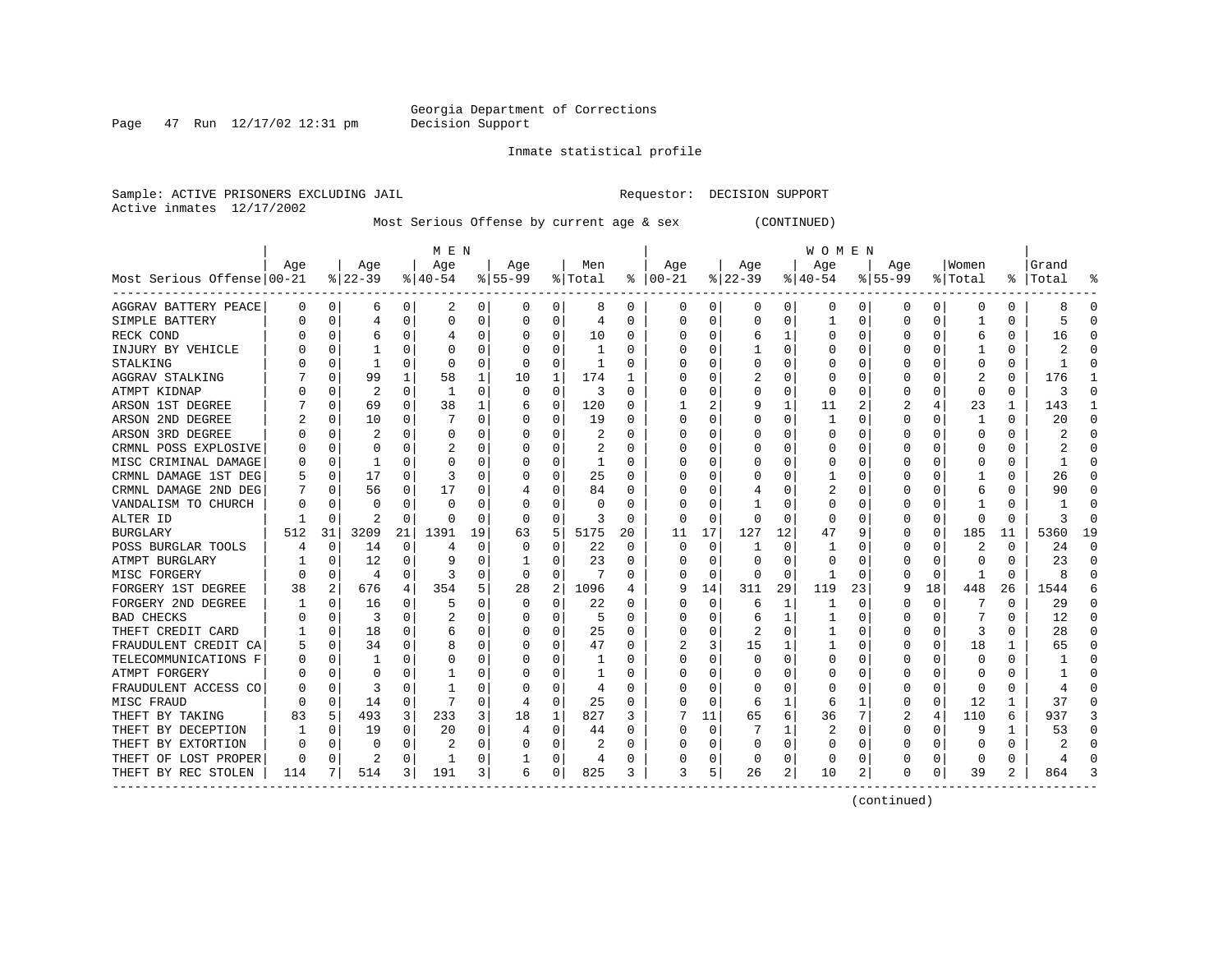Page  $48$  Run  $12/17/02$  12:31 pm

Inmate statistical profile

Sample: ACTIVE PRISONERS EXCLUDING JAIL **Requestor: DECISION SUPPORT** Active inmates 12/17/2002

Most Serious Offense by current age & sex (CONTINUED)

|                            |     |             |           |          | M E N    |              |           |                |                |          |               |          |              |          | W O M E N |             |             |          |                         |          |           |          |
|----------------------------|-----|-------------|-----------|----------|----------|--------------|-----------|----------------|----------------|----------|---------------|----------|--------------|----------|-----------|-------------|-------------|----------|-------------------------|----------|-----------|----------|
|                            | Age |             | Age       |          | Age      |              | Age       |                | Men            |          | Age           |          | Age          |          | Age       |             | Age         |          | Women                   |          | Grand     |          |
| Most Serious Offense 00-21 |     |             | $8 22-39$ |          | $ 40-54$ |              | $8 55-99$ |                | % Total        |          | $8   00 - 21$ |          | $ 22-39$     |          | $ 40-54 $ |             | $8155 - 99$ |          | % Total                 |          | %   Total | °        |
| THEFT OF SERVICES          | 0   | $\mathbf 0$ | 3         | $\Omega$ | 0        | 0            | $\Omega$  | 0              | 3              | 0        | 0             | 0        | 1            | 0        | 0         | 0           | 0           | $\Omega$ | 1                       | 0        | 4         | $\Omega$ |
| THEFT BY CONVERSION        | O   | $\Omega$    | 18        | 0        | 17       | 0            |           | $\Omega$       | 36             | 0        | O             | $\Omega$ | 3            | $\Omega$ |           | $\mathbf 0$ | 0           | 0        | 4                       | N        | 40        |          |
| THEFT OF TRADE SECRE       |     | 0           |           | 0        | 0        | 0            | 0         | 0              |                | 0        | O             | 0        | C            | $\Omega$ | $\Omega$  | 0           | 0           | 0        | 0                       | 0        |           |          |
| CONVSN PAYMNTS REAL        |     | $\Omega$    | O         |          |          | 0            |           | $\Omega$       | 3              | U        |               | 0        |              | $\Omega$ |           | 0           | O           | O        | C                       | O        |           |          |
| ATMPT THEFT BY TAKIN       |     | $\Omega$    | O         | O        |          | U            |           | O              | $\overline{4}$ | U        |               | U        |              | 0        |           | $\Omega$    | O           |          | C                       | O        |           |          |
| THEFT OF MOTOR VEH         |     | 0           | 89        |          | 36       | 0            |           | 0              | 132            | 1        |               | 0        |              | 0        |           | 0           | O           | U        |                         | 0        | 136       |          |
| THEFT BRING PROP IN        |     | $\Omega$    |           |          | 6        | 0            |           | 0              | 18             | U        |               | 0        | O            | 0        | 0         | 0           |             | U        | O                       | 0        | 18        |          |
| THEFT RECV PROP OUT        | O   | $\Omega$    | 1         | O        | 0        | 0            | $\Omega$  | 0              | -1             | 0        | 0             | 0        | 0            | 0        | 0         | 0           | 0           | 0        | $\Omega$                | 0        |           |          |
| THEFT BY SHOPLIFTING       |     | $\Omega$    | 229       | 1        | 261      | 3            | 22        | 2              | 519            | 2        | 3             | 5        | 100          | 9        | 96        | 18          | 0           | 0        | 199                     | 12       | 718       | ঽ        |
| ENTERING VEHICLE           | 27  | 2           | 95        | 1        | 44       | 1            | 1         | 0              | 167            |          | C             | 0        | $\Omega$     | $\Omega$ | 0         | 0           | 0           | 0        | 0                       | $\Omega$ | 167       |          |
| ROBBERY                    | 344 | 21          | 1520      | 10       | 403      | 5            | 31        | 2              | 2298           | 9        | 19            | 30       | 89           | 8        | 21        | 4           | 2           | 4        | 131                     | 8        | 2429      | 9        |
| ARMED ROBBERY              | 500 | 30          | 2838      | 18       | 777      | 10           | 67        | 5              | 4182           | 16       | 13            | 21       | 59           | 5        | 17        | 3           | $\Omega$    | $\Omega$ | 89                      | 5        | 4271      | 15       |
| ROBBERY BY FORCE           | 12  | 1           | 32        | $\Omega$ | 2        | 0            | $\Omega$  | $\Omega$       | 46             | $\Omega$ | 3             | 5        | $\mathbf{1}$ | $\Omega$ | $\Omega$  | $\Omega$    | $\Omega$    | $\Omega$ | 4                       | $\Omega$ | 50        | $\Omega$ |
| ROBBERY BY INTIMIDAT       | 19  | 1           | 31        | 0        | 6        | 0            |           | O              | 56             | 0        |               | 3        | 2            | 0        | U         | 0           | O           | O        | 4                       | 0        | 60        | $\Omega$ |
| ROBBERY BY SUDDEN SN       | 5   | $\Omega$    | 19        | 0        | 6        | 0            |           | 0              | 31             | 0        | C             | 0        | 2            | 0        | 0         | 0           | 0           | 0        | 2                       | 0        | 33        | ∩        |
| HIJACKING MOTOR VEHI       | 10  | 1           | 14        | 0        | 0        | 0            |           | 0              | 24             | 0        | O             | $\Omega$ | 1            | 0        | 0         | 0           | 0           | 0        |                         | 0        | 25        | ∩        |
| ATMPT ROBBERY              |     | $\Omega$    | 21        | 0        |          | 0            | $\left($  | 0              | 32             | 0        | C             | 0        | 1            | 0        | 0         | 0           | 0           | 0        |                         | 0        | 33        | ∩        |
| ATMPT ARMED ROBBERY        | 20  |             | 41        | 0        | 5        | U            |           | 0              | 66             | U        |               | 3        | 3            | 0        |           | 0           | O           | O        |                         |          | 71        |          |
| MISC SEXUAL                |     | $\Omega$    | 11        | 0        | 10       | U            | $\Omega$  | O              | 22             | U        |               | 0        | -1           | 0        | 0         | C           | O           | O        |                         | U        | 23        |          |
| <b>RAPE</b>                | 49  | 3           | 800       | 5        | 742      | 10           | 113       | 9              | 1704           |          |               | 0        |              | 0        |           | $\Omega$    |             |          | 5                       | U        | 1709      | б        |
| SODOMY                     |     | $\Omega$    | 14        | 0        | 10       | $\Omega$     | 5         | $\Omega$       | 31             | U        | C             | 0        | $\Omega$     | 0        | U         | 0           | O           | U        | $\Omega$                | 0        | 31        | $\cap$   |
| AGGRAV SODOMY              | 6   | n           | 86        | 1        | 101      | 1            | 34        | 3              | 227            | 1        |               | 0        |              | O        | 2         | $\Omega$    |             |          |                         | 0        | 231       |          |
| INCEST                     |     | $\cap$      | 53        | 0        | 74       | 1            | 19        | 1              | 151            | 1        |               | 0        |              | O        |           | $\Omega$    | O           | 0        |                         | 0        | 156       |          |
| AGGRAV SEXUAL BATTER       | O   | $\Omega$    | 40        | 0        | 44       | 1            | 11        | 1              | 95             | U        |               | $\Omega$ | $\Omega$     | $\Omega$ | 2         | $\Omega$    | O           | $\Omega$ | 2                       | 0        | 97        | ∩        |
| STATUTORY RAPE             | 95  | 6           | 467       | 3        | 84       | $\mathbf{1}$ | 2.2       | $\overline{2}$ | 668            | 3        |               | $\Omega$ | 9            | 1        | 2         | 0           | 0           | $\Omega$ | 11                      |          | 679       |          |
| CHILD MOLESTATION          | 97  | 6           | 863       | 6        | 722      | 10           | 251       | 20             | 1933           |          |               | 5.       | 23           | 2        | 9         | 2           | 0           | $\Omega$ | 35                      | 2        | 1968      |          |
| ENTICING CHILD-INDEC       |     | 0           | 30        | 0        | 23       | 0            | 7         | 1              | 62             | 0        |               | 0        | 4            | 0        | U         | 0           | O           | O        | 4                       | 0        | 66        | $\cap$   |
| AGGRAV CHILD MOLESTA       | 31  | 2           | 481       | 3        | 440      | 6            | 150       | 12             | 1102           | 4        |               | 0        | 14           | 1        |           | 1           | O           | O        | 21                      | 1        | 1123      |          |
| SEXL/ASSLT/AGN/PERS/       | O   | $\Omega$    | 6         | 0        | 0        | 0            | O         | $\Omega$       | б              | U        |               | $\Omega$ | 2            | $\Omega$ | $\Omega$  | $\Omega$    | O           | O        | $\overline{\mathbf{c}}$ | $\Omega$ |           | $\cap$   |
| SOLICIT SODOMY FROM        | O   | $\Omega$    | 0         | 0        | 0        | 0            |           | 0              | -1             | U        | O             | $\Omega$ | 0            | 0        | 0         | $\Omega$    | 0           | 0        | 0                       | 0        |           | $\cap$   |
| ATMPT RAPE                 |     | $\mathbf 0$ | 22        | $\Omega$ | 8        | 0            | O         | 0              | 30             | 0        | C             | 0        | 0            | $\Omega$ | 0         | 0           | 0           | 0        | O                       | 0        | 30        | ∩        |
| ATMPT AGGRAV SODOMY        |     | 0           |           | 0        |          | 0            | O         | 0              |                | 0        | C             | 0        |              | 0        | O         | 0           | O           | 0        | <sup>0</sup>            | 0        |           |          |
| ATMPT CHILD MOLESTAT       | 0   | 0           |           | 0        | 0        | 0            | 0         | 0              |                | 0        | 0             | 0        |              | 0        |           | 0           | 0           | 0        | 0                       | 0        |           |          |
| AGG ASLT W ATMPT TO        | 2   | 0           | 2         | 0        |          | 0            | 0         | 0              | 5              | 0        | $\Omega$      | 0        | 0            | 0        | 0         | 0           | 0           | 0        | 0                       | 0        |           |          |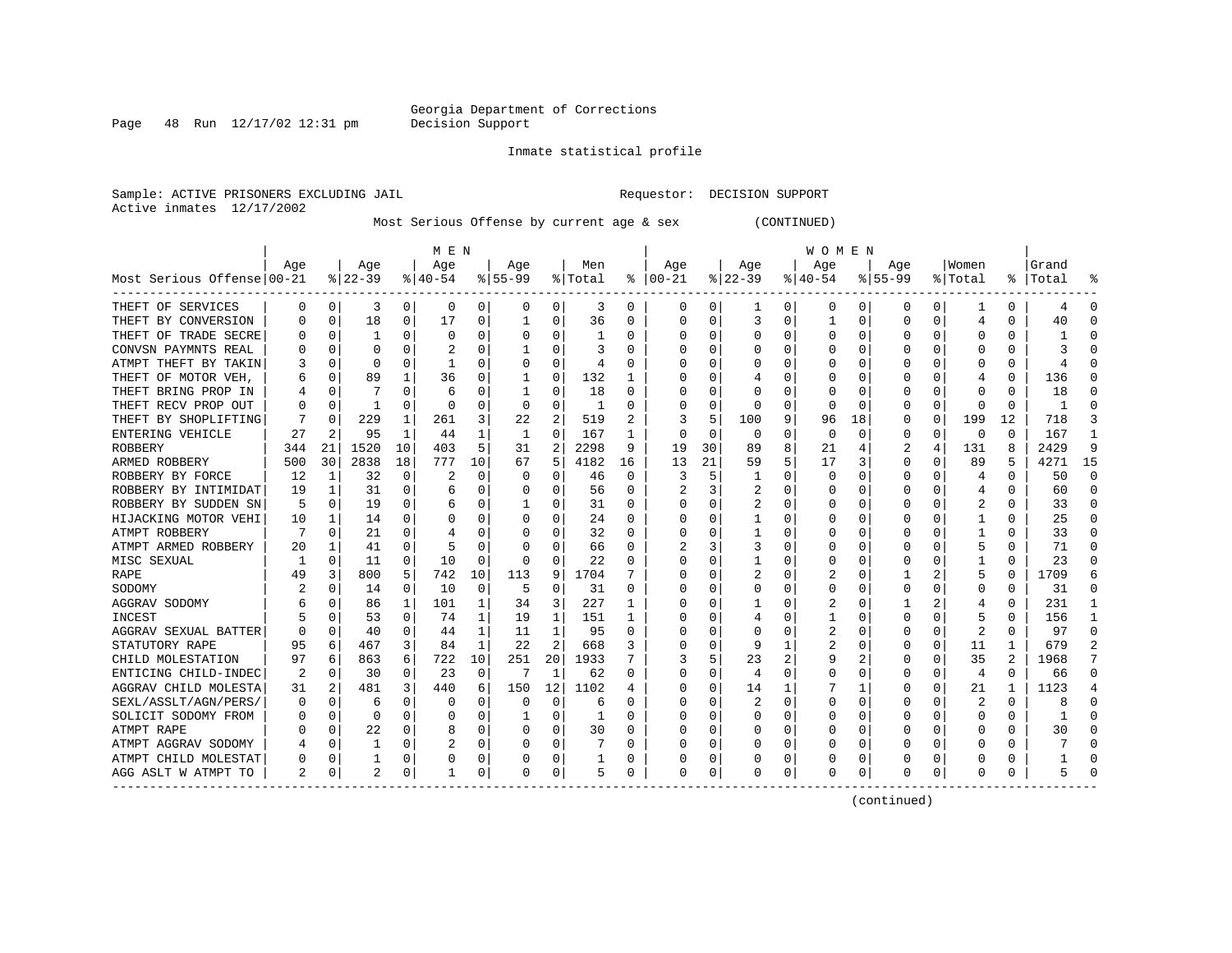Page 49 Run  $12/17/02$  12:31 pm

#### Inmate statistical profile

Sample: ACTIVE PRISONERS EXCLUDING JAIL **Requestor: DECISION SUPPORT** Active inmates 12/17/2002

Most Serious Offense by current age & sex (CONTINUED)

|                            |     |                |                |             | M E N       |          |                |             |                |          |                         |              |              |             | W O M E N    |          |             |              |              |   |           |             |
|----------------------------|-----|----------------|----------------|-------------|-------------|----------|----------------|-------------|----------------|----------|-------------------------|--------------|--------------|-------------|--------------|----------|-------------|--------------|--------------|---|-----------|-------------|
|                            | Age |                | Age            |             | Aqe         |          | Age            |             | Men            |          | Age                     |              | Age          |             | Aqe          |          | Aqe         |              | Women        |   | Grand     |             |
| Most Serious Offense 00-21 |     |                | $8 22-39$      |             | $8140 - 54$ |          | $ 55-99$       |             | % Total        |          | $8   00 - 21$           |              | $ 22-39 $    |             | $8 40-54$    |          | $8155 - 99$ |              | % Total      |   | %   Total | ু           |
| EXHIB SEX SHOWS TO M       | 0   | $\overline{0}$ | 0              | 0           | 1           | 0        | 0              | 0           | 1              | 0        | 0                       | $\mathbf{0}$ | 0            | 0           | 0            | 0        | 0           | 0            | 0            | 0 |           | $\mathbf 0$ |
| FALSE SWEARNG WRITTN       |     | 0              | 2              | 0           | 1           | 0        | $\Omega$       | 0           | 3              | O        | $\Omega$                | 0            | 0            | 0           | 0            | 0        | 0           | 0            | 0            | 0 | 3         | $\cap$      |
| BRIBERY GOVT OFFICER       |     | $\Omega$       | 3              | 0           | 2           | 0        | O              | 0           | 5              | 0        | <sup>0</sup>            | 0            | $\Omega$     | $\Omega$    |              | 0        | U           | 0            |              | 0 |           | $\cap$      |
| DEFRAUDING STATE           |     | $\Omega$       | O              |             |             | 0        |                | $\Omega$    | 2              |          |                         | $\Omega$     | -1           | $\Omega$    |              | $\Omega$ | U           |              | 3            | U |           |             |
| INFLUENCING WITNESS        |     | $\Omega$       | ζ              | U           | $\cap$      | 0        | U              | $\Omega$    | $\overline{4}$ | U        | $\cap$                  | $\Omega$     | $\Omega$     | $\Omega$    | $\Omega$     | $\Omega$ | ∩           | <sup>n</sup> | $\Omega$     | 0 |           |             |
| OBSTR OF LAW ENF OFF       | 47  | 3              | 416            | 3           | 131         | 2        |                | $\Omega$    | 598            | 2        | $\overline{\mathbf{c}}$ | 3            | 31           | 3           | 10           | 2        | U           | <sup>0</sup> | 43           | 3 | 641       |             |
| MISC JUDICIAL PROCEE       |     | $\Omega$       | 1              | U           | $\Omega$    | 0        | O              | 0           |                | 0        | <sup>0</sup>            | 0            | -1           | $\Omega$    | <sup>0</sup> | $\Omega$ | O           | <sup>0</sup> | -1           | 0 |           |             |
| PERJURY                    |     | $\cap$         |                | U           |             | 0        | O              | $\Omega$    |                | 0        | <sup>0</sup>            | $\Omega$     | $\Omega$     | $\Omega$    | O            | $\Omega$ | O           | $\Omega$     | $\Omega$     | 0 |           |             |
| <b>FALSE SWEARING</b>      |     | $\Omega$       |                | 0           | $\Omega$    | $\Omega$ | O              | $\Omega$    |                | 0        |                         | $\Omega$     | $\Omega$     | $\Omega$    | O            | $\Omega$ | U           | <sup>0</sup> | <sup>0</sup> | 0 |           |             |
| IMPERSONATING OFFICE       |     | 0              | $\overline{2}$ | 0           | 0           | 0        | 0              | $\mathbf 0$ | 3              | O        |                         | $\mathbf 0$  | 0            | 0           | 0            | 0        | 0           | 0            | 0            | 0 | 3         |             |
| FALSE STATEMENTS GOV       |     | 0              | 14             | $\Omega$    | 3           | 0        |                | 0           | 18             | O        |                         | 0            | 2            | 0           |              | 0        | O           | <sup>0</sup> | 3            | U | 21        |             |
| IMPRSNTNG ANTHR RBAL       |     | $\Omega$       | 1              | 0           | 1           | $\Omega$ | O              | $\Omega$    | 2              | O        | ∩                       | $\Omega$     | $\mathbf{1}$ | 0           | O            | $\Omega$ | U           | 0            | $\mathbf{1}$ | 0 | 3         | $\cap$      |
| <b>ESCAPE</b>              |     | $\Omega$       | 66             | $\Omega$    | 19          | 0        | 2              | 0           | 92             | $\Omega$ | $\cap$                  | $\Omega$     | 6            | 1           | O            | $\Omega$ | U           | 0            | 6            | 0 | 98        | $\cap$      |
| AIDING ESCAPE              |     | $\Omega$       | 2              | 0           | 0           | 0        | O              | 0           | 2              | $\Omega$ | <sup>0</sup>            | $\Omega$     | $\Omega$     | 0           | O            | $\Omega$ | U           | <sup>0</sup> | <sup>0</sup> | 0 |           | $\cap$      |
| HINDERING APPREH OR        |     | $\Omega$       | 4              | 0           |             | 0        | O              | 0           | 6              | 0        | <sup>0</sup>            | $\Omega$     |              | $\Omega$    | 0            | 0        |             | 2            | 3            | 0 | q         | $\Omega$    |
| <b>BAIL JUMPING</b>        |     | $\Omega$       | 5              | U           | 5           | 0        | O              | 0           | 10             | 0        | <sup>0</sup>            | 0            | 0            | $\Omega$    | 2            | 0        | U           | 0            | 2            | 0 | 12        | 0           |
| ATMPT ESCAPE               |     | $\Omega$       |                |             | 0           | 0        | O              | 0           | 2              | $\Omega$ | <sup>0</sup>            | 0            | U            | 0           | O            | 0        | U           |              | <sup>0</sup> | U |           |             |
| FALSE PUBLIC ALARM         |     | $\Omega$       | 2              | U           | $\Omega$    | $\Omega$ | O              | $\Omega$    | 2              | U        | <sup>0</sup>            | $\Omega$     | 0            | 0           | 0            | $\Omega$ | U           |              | 0            | U |           |             |
| CRMNL INTERFERE GOVT       |     | $\Omega$       | 22             | 0           | 9           | $\Omega$ | U              | $\Omega$    | 34             | $\Omega$ | $\cap$                  | $\Omega$     | 4            | $\Omega$    | U            | $\Omega$ | ∩           |              | 4            | 0 | 38        |             |
| COMMERICAL GAMBLING        |     | U              | 1              | U           | $\Omega$    | $\Omega$ |                | O           | -1             | 0        | n                       | $\Omega$     | $\Omega$     | 0           | O            | n        |             |              | <sup>0</sup> | 0 |           |             |
| DOGFIGHTING                |     | ∩              | U              | C.          |             | 0        | U              | $\Omega$    | 1              | O        | n                       | $\Omega$     | $\Omega$     | $\Omega$    | O            | $\Omega$ | U           | $\Omega$     | <sup>0</sup> | 0 |           | n           |
| LOTTERY VIOLATION          |     | $\Omega$       |                | U           |             | 0        |                | $\Omega$    |                | O        |                         | $\Omega$     | $\Omega$     | $\Omega$    | O            | $\Omega$ |             | $\Omega$     | O            | 0 |           | n           |
| BUS HIJACKING              |     | $\Omega$       |                | 0           | $\Omega$    | $\Omega$ | O              | $\Omega$    | 1              | O        |                         | $\Omega$     | $\Omega$     | $\Omega$    | <sup>0</sup> | 0        | U           | <sup>0</sup> | $\Omega$     | U |           | C           |
| REMOVAL BAGGAGE, CARG      |     | 0              | 1              | 0           | $\mathbf 0$ | 0        |                | $\mathbf 0$ | $\mathbf{1}$   | O        |                         | $\mathbf 0$  | $\Omega$     | $\mathbf 0$ | $\Omega$     | 0        |             | 0            | $\Omega$     | 0 |           |             |
| CRUELTY TO CHILDREN        |     | 0              | 198            | $\mathbf 1$ | 43          | 1        |                | 0           | 251            | 1        |                         | 6            | 70           | 7           | 11           | 2        | U           | 0            | 85           | 5 | 336       | 1           |
| ATMPT CRUELTY TO CHI       |     | $\Omega$       | U              | 0           | 1           | $\Omega$ |                | 0           | 1              | 0        | ∩                       | $\Omega$     | $\Omega$     | $\Omega$    | $\Omega$     | $\Omega$ | 0           | 0            | $\Omega$     | 0 | -1        | $\Omega$    |
| SEX EXPLOITATION CHI       |     | $\Omega$       | 5              | $\Omega$    | 4           | 0        | 4              | 0           | 13             | 0        | $\cap$                  | 0            | 1            | 0           | 0            | 0        | U           | 0            | -1           | 0 | 14        | $\Omega$    |
| ABANDONMENT OF CHILD       |     | $\Omega$       | U              | 0           | 2           | 0        | U              | 0           | 2              | 0        | ∩                       | 0            | 1            | $\Omega$    | O            | 0        | U           | 0            |              | 0 |           | $\cap$      |
| MISC WEAPON/EXPLOSIV       |     | $\Omega$       | 8              | U           | 0           | $\Omega$ | O              | $\Omega$    | q              | 0        | <sup>0</sup>            | $\Omega$     | $\Omega$     | $\Omega$    | 0            | $\Omega$ | U           | 0            | 0            | 0 |           | -C          |
| CARRY CONCEALED WEAP       |     | 0              | 5              | 0           | $\Omega$    | 0        | O              | 0           | 5              | 0        | <sup>0</sup>            | 0            | C            | $\Omega$    | 0            | 0        | O           | 0            | <sup>0</sup> | U |           | n           |
| POSS OF FIREARM DUR        |     | 0              | 139            | 1           | 41          | 1        |                | 1           | 191            |          | <sup>0</sup>            | 0            |              | $\Omega$    |              | 0        |             |              |              | U | 198       |             |
| POSS OF CERTAIN WEAP       |     | $\Omega$       | 19             | $\Omega$    |             | $\Omega$ | $\overline{c}$ | $\Omega$    | 29             | 0        | ∩                       | $\Omega$     | $\Omega$     | $\Omega$    | $\Omega$     | $\Omega$ | U           | 0            | $\Omega$     | 0 | 29        |             |
| POSS FIREARM CONVCT        | 23  | 1              | 406            | 3           | 178         | 2        | 39             | 3           | 646            |          |                         | 0            | 9            | 1           | 15           | 3        |             | 4            | 26           | 2 | 672       |             |
| CARRY WEAPON AT SCHO       | 2   | 0              | 6              | 0           | $\Omega$    | 0        | $\Omega$       | 0           | 8              | 0        | -1                      | 2            | $\Omega$     | 0           | $\Omega$     | $\Omega$ | ∩           | 0            | -1           | 0 |           |             |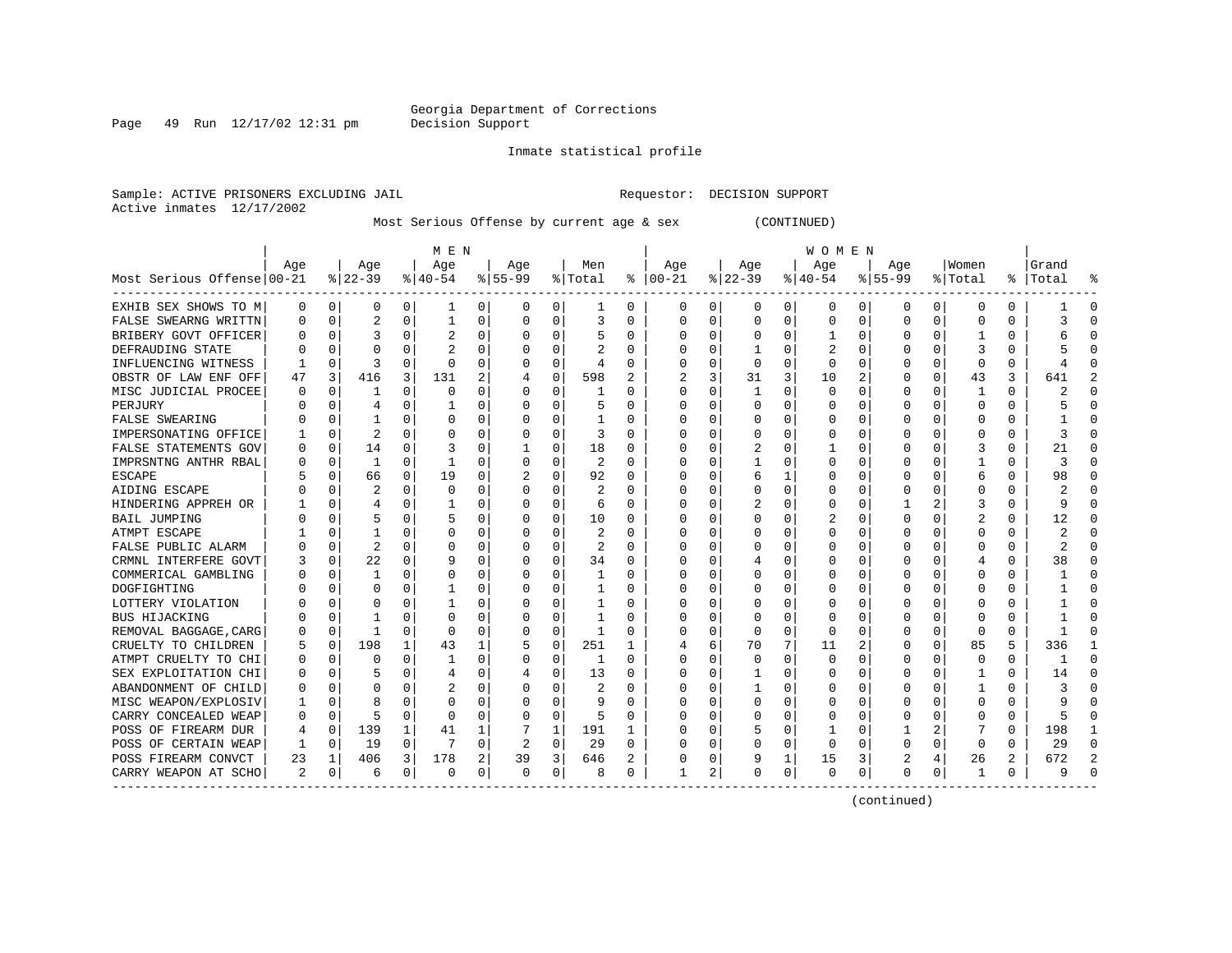Page 50 Run  $12/17/02$  12:31 pm

#### Inmate statistical profile

Sample: ACTIVE PRISONERS EXCLUDING JAIL **Requestor: DECISION SUPPORT** Active inmates 12/17/2002

Most Serious Offense by current age & sex (CONTINUED)

| M E N                      |          |                |              |                |                |          |           |              |         |          |              |          |          |          |          |              |             |          |          |          |           |    |
|----------------------------|----------|----------------|--------------|----------------|----------------|----------|-----------|--------------|---------|----------|--------------|----------|----------|----------|----------|--------------|-------------|----------|----------|----------|-----------|----|
|                            | Aqe      |                | Age          |                | Age            |          | Aqe       |              | Men     |          | Aqe          |          | Aqe      |          | Age      |              | Aqe         |          | Women    |          | Grand     |    |
| Most Serious Offense 00-21 |          |                | $ 22-39 $    |                | $8 40-54$      |          | $8 55-99$ |              | % Total | ႜ        | $ 00-21$     |          | $ 22-39$ |          | $ 40-54$ |              | $8155 - 99$ |          | % Total  |          | %   Total |    |
| POSS WEAPON BY PRISO       | 0        | 0              | 0            | 0              | 1              | 0        | 0         | 0            | 1       | 0        | 0            | 0        | 0        | 0        | 0        | 0            | 0           | 0        | 0        | 0        |           | 0  |
| CRUELTY TO ANIMALS         | O        | 0              | 2            | 0              | $\mathbf 0$    | 0        | O         | 0            | 2       | U        | 0            | 0        | $\Omega$ | 0        | 0        | $\Omega$     | $\Omega$    | $\Omega$ | O        | 0        | 2         |    |
| AGGRAV CRUELTY TO AN       |          | $\Omega$       | $\mathbf{1}$ | U              |                | O        | O         | $\Omega$     | 4       | $\Omega$ | <sup>0</sup> | 0        | $\Omega$ | $\Omega$ | U        | $\Omega$     | ∩           | 0        | U        | O        |           |    |
| PEEPING TOM                |          | $\Omega$       | 11           | U              |                | $\Omega$ |           | 0            | 18      | U        | <sup>0</sup> | 0        | O        | O        | U        | <sup>0</sup> |             |          |          | U        | 18        |    |
| RACKETEERING               |          | $\Omega$       | 17           | $\Omega$       | 15             | 0        |           | $\Omega$     | 36      | U        | O            | 0        |          | O        |          |              |             | $\Omega$ | Я        | U        | 44        |    |
| S/D NARCOTICS, OPIAT       | 2        | $\Omega$       | 63           | 0              | 57             | 1        | 4         | $\Omega$     | 126     | U        | O            | $\Omega$ | 8        | 1        | 6        |              |             | $\Omega$ | 14       | 1        | 140       |    |
| S/D DEP, STIM, CNTRF D     | 12       | 1              | 72           | $\Omega$       | 28             | 0        | 2         | $\mathbf 0$  | 114     | 0        |              | 2        | 10       | 1        |          |              |             | 0        | 18       | 1        | 132       | C  |
| S/D OF LSD                 | $\Omega$ | 0              | -1           | 0              | 0              | $\Omega$ | 0         | 0            | 1       | U        | 0            | 0        | $\Omega$ | $\Omega$ | Ω        | 0            |             | $\Omega$ | 0        | 0        |           | ſ  |
| S/D OF MARIJUANA           | 27       | $\overline{2}$ | 165          | 1              | 67             |          |           | 0            | 264     | 1        |              | 0        | 10       | 1        | 6        |              |             | $\Omega$ | 16       | 1        | 280       |    |
| POSS NARCOTICS, OPIA       | 17       | $\mathbf 1$    | 202          | 1              | 105            | 1        |           | 0            | 329     | 1        |              | 2        | 38       | 4        | 22       | 4            |             | 2        | 62       | 4        | 391       |    |
| POSS DEP, STIM, CNTRF      | 7        | 0              | 121          | 1              | 37             | 0        |           | 0            | 169     | 1        | 2            | 3        | 20       | 2        | 3        | -1           | $\Omega$    | $\Omega$ | 25       | 1        | 194       | -1 |
| POSS OF LSD                |          | $\Omega$       | 3            | $\Omega$       | 0              | $\Omega$ | O         | $\Omega$     | .5      | 0        | <sup>0</sup> | $\Omega$ | $\Omega$ | 0        | 0        | 0            | O           | O        | $\Omega$ | 0        | 5         | ∩  |
| POSS OF MARIJUANA          | 40       | 2              | 256          |                | 42             | 1        |           | $\Omega$     | 341     |          |              | 2        | 13       |          | 5        |              |             | 2        | 20       | 1        | 361       |    |
| ILLEGAL ATTM TO OBT        |          | 0              | 3            |                | 4              | 0        |           | 0            |         | U        |              | 0        |          | 0        |          |              | O           |          | 10       | 1        | 17        | ſ  |
| VIOL GA CNTRL SBST A       |          | 0              | 35           | U              | 17             | 0        |           | $\Omega$     | 55      | U        | O            | 0        |          | O        | 3        |              | ∩           |          | 4        | 0        | 59        |    |
| VIOL DNGROUS DRGS AC       |          | $\Omega$       | 2            |                | $\Omega$       | O        | O         | U            | 2       | U        | O            | 0        |          | U        | U        |              |             |          |          | O        | 3         |    |
| UNLWFL MFG/DEL/DIST        |          | $\Omega$       | 22           | U              | 8              | 0        | O         | O            | 33      | U        | O            | 0        | O        | O        | U        | n            |             |          | O        | 0        | 33        |    |
| POSS DRUG RELATED MA       |          | $\Omega$       | 0            | U              | $\overline{c}$ | 0        | O         | $\Omega$     | 2       | U        | O            | 0        | O        | O        | Ω        | n            |             |          | O        | 0        | 2         |    |
| S/D CONT SUB PUBLIC        | 8        | $\Omega$       | 71           | 0              | 18             | O        | 3         | $\Omega$     | 100     | U        | O            | 0        |          | O        |          | n            |             | 0        | 6        | 0        | 106       |    |
| S/D CONT SUB SCHOOL        |          | 0              | 28           | 0              | 3              | 0        | 2         | $\mathbf 0$  | 37      | U        | 0            | 0        | 2        | $\Omega$ | $\Omega$ | 0            |             | 0        | 2        | U        | 39        |    |
| S/D COCAINE                | 106      | 6              | 1184         | 8              | 493            | 7        | 35        | 3            | 1818    |          |              | 5        | 73       | 7        | 38       | 7            |             | 8        | 118      | 7        | 1936      |    |
| POSS OF COCAINE            | 184      | 11             | 1453         | 9              | 576            | 8        | 64        | 5            | 2277    | 9        | 4            | 6        | 152      | 14       | 85       | 16           |             | 14       | 248      | 15       | 2525      | q  |
| ATMPT VIOL SUBSTANCE       | 1        | 0              | 34           | 0              | 14             | $\Omega$ | 2         | $\mathbf 0$  | 51      | U        | 0            | $\Omega$ | 2        | 0        | 1        | $\Omega$     | $\Omega$    | $\Omega$ | 3        | $\Omega$ | 54        | ∩  |
| MISC DRUGS TRAFFICKI       | 13       | 1              | 283          | 2              | 71             | 1        | 14        | 1            | 381     | 1        | <sup>0</sup> | $\Omega$ | 17       | 2        | 11       | 2            |             | 2        | 29       | 2        | 410       |    |
| TRAF COCAINE LESS 20       | 10       | 1              | 295          | $\overline{a}$ | 76             | 1        | 11        | $\mathbf{1}$ | 392     | 2        | 0            | 0        | 11       | 1        | 7        | -1           | O           | $\Omega$ | 18       | 1        | 410       |    |
| TRAF COCAINE 201-400       | 3        | 0              | 58           | $\Omega$       | 11             | 0        | 2         | $\Omega$     | 74      | U        | 0            | 0        |          | $\Omega$ | 2        | 0            | $\Omega$    | O        |          | O        | 81        | ∩  |
| TRAF COCAINE 401+ GM       | 2        | 0              | 91           | $\mathbf{1}$   | 29             | $\Omega$ |           | $\Omega$     | 125     | 0        |              | 2        |          | 1        | 0        | 0            |             |          | 10       | 1        | 135       |    |
| TRAF NARCOTIC LESS 1       |          | 0              |              | O              |                | 0        | 0         | 0            | 2       | U        | 0            | 0        | 0        | 0        | 0        | 0            | O           |          | 0        | 0        |           |    |
| TRAF NARCOTIC 15-28        |          | 0              | $\Omega$     |                |                | $\Omega$ | O         | $\Omega$     | 2       | U        | O            | 0        | U        | O        | U        | n            | ∩           |          | O        | O        |           |    |
| TRAF NARCOTIC 29+ GM       |          | $\Omega$       | 13           |                |                | $\Omega$ | 0         | 0            | 15      | 0        | 0            | 0        |          | 0        |          | n            | O           |          | 2        | U        | 17        |    |
| TRAF MARIJNA 101-200       |          | $\Omega$       | 9            | 0              | 4              | 0        |           | 0            | 15      | 0        | <sup>0</sup> | 0        |          | O        | 0        | n            | ∩           |          |          | U        | 16        |    |
| TRAF AMPHTMINE 28-19       | 3        | $\Omega$       |              | 0              | 6              | $\Omega$ | O         | 0            | 16      | 0        |              | 2        | U        | 0        |          | $\Omega$     |             | 0        |          | U        | 18        |    |
| TRAF AMPHTMINE 200-3       |          | $\Omega$       | 3            | 0              | 0              | 0        |           | $\Omega$     | 3       | 0        | 0            | $\Omega$ |          | 0        | 0        | 0            |             | 0        | 0        | 0        | 3         |    |
| TRAF AMPHTMINE 400+        | 1        | 0              | 6            | 0              | 3              | 0        | 0         | 0            | 10      | 0        | 0            | 0        |          | 0        | 0        | $\Omega$     | $\Omega$    | 0        |          | 0        | 11        |    |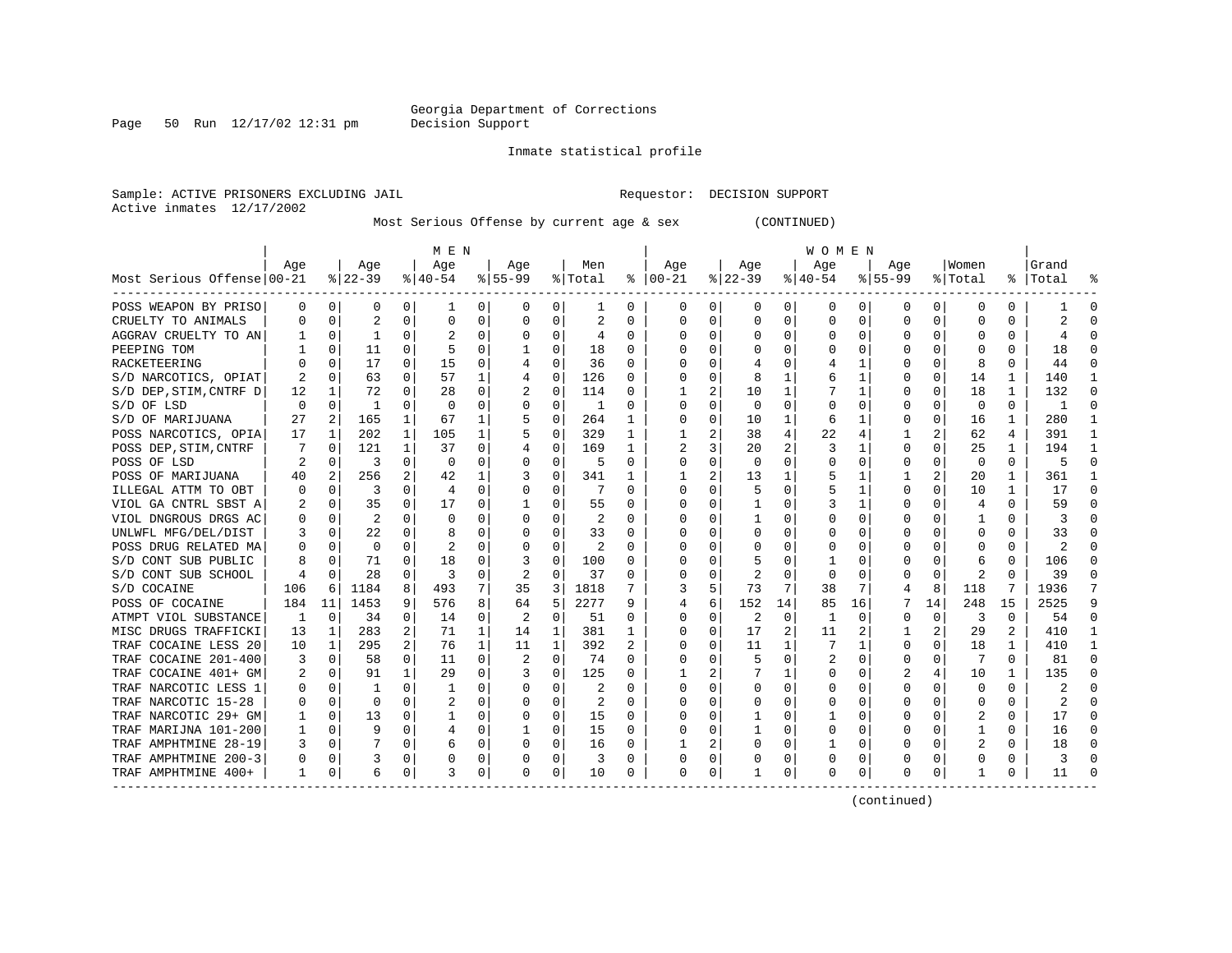Page 51 Run  $12/17/02$  12:31 pm

Inmate statistical profile

Sample: ACTIVE PRISONERS EXCLUDING JAIL **Requestor: DECISION SUPPORT** Active inmates 12/17/2002

Most Serious Offense by current age & sex (CONTINUED)

|                            |      |          |           |          | M E N                                               |      |           |      |          |              | <b>WOMEN</b> |         |           |      |          |          |           |          |          |      |           |      |  |
|----------------------------|------|----------|-----------|----------|-----------------------------------------------------|------|-----------|------|----------|--------------|--------------|---------|-----------|------|----------|----------|-----------|----------|----------|------|-----------|------|--|
|                            | Age  |          | Age       |          | Age                                                 |      | Age       |      | Men      |              | Age          |         | Age       |      | Age      |          | Age       |          | Women    |      | Grand     |      |  |
| Most Serious Offense 00-21 |      |          | $ 22-39 $ |          | $ 40-54 $                                           |      | $8 55-99$ |      | % Total  | ႜၟ           | $ 00-21$     |         | $ 22-39 $ |      | $ 40-54$ |          | $8 55-99$ |          | % Total  |      | %   Total | ႜ    |  |
| TRANSACTIONS DRUG OB       | 0    | 0        |           | 0        | <sup>0</sup>                                        | 0    | 0         | 0    |          | $\Omega$     | <sup>0</sup> |         | $\Omega$  | 0    | $\Omega$ | $\Omega$ | O         | $\Omega$ | $\Omega$ | U    |           |      |  |
| USE COMM FACLTY VIO        |      | $\Omega$ |           |          |                                                     |      |           | U    | 2        | $\Omega$     |              |         |           |      |          | ∩        |           | U        |          | U    |           |      |  |
| ATT/CONSPRCY COMMT C       |      |          | 11        |          |                                                     |      |           | U    | 15       | <sup>0</sup> |              |         |           |      |          |          |           |          |          | 0    | 18        |      |  |
| UNAUTH DIST CONTRLLD       |      |          |           |          |                                                     |      |           | U    | $\Omega$ | $\Omega$     |              |         |           |      |          |          |           |          |          | 0    |           |      |  |
| VIOL MOTOR VEHICLE L       |      |          | 57        |          | 28                                                  |      |           | U    | 97       |              |              |         |           |      |          |          |           |          | 11       | 1    | 108       |      |  |
| DRVNG HABTL VIOLATOR       |      |          | 111       |          | 140                                                 | 2    | 19        |      | 271      |              |              |         |           |      |          |          |           |          |          | 0    | 278       |      |  |
| HABIT TRAF VOIL/IMPA       | O    |          | 6         | n.       |                                                     |      |           | U    | 16       | $\Omega$     |              |         |           |      |          |          |           |          |          | 0    | 17        |      |  |
| HABIT TRAF VIOL/OTHE       |      |          |           |          |                                                     |      |           |      |          | <sup>0</sup> |              |         |           |      |          |          |           |          |          | U    |           |      |  |
| MISC MRALS/PBLIC H/S       |      |          |           |          |                                                     |      |           | U    | 3        | $\Omega$     |              |         |           |      |          |          |           |          |          |      |           |      |  |
| MISC CORRECTIONL INS       |      |          |           |          |                                                     |      |           | U    | 6        |              |              |         |           |      |          |          |           |          |          |      |           |      |  |
| VIOLATN OTHR STATES        |      |          |           |          |                                                     |      |           | U    |          | $\Omega$     |              |         |           |      |          |          |           |          |          | U    |           |      |  |
| CONSPIRACY                 | 14   |          | 58        |          |                                                     |      |           | U    | 81       | $\cap$       |              |         | 11        |      |          |          |           |          | 17       |      | 98        |      |  |
| CRMNL ATMPT                |      |          | 30        |          | 17                                                  |      |           | U    | 61       |              |              |         |           |      |          |          |           |          | q        |      | 70        |      |  |
| AIRCRAFT HIJACKING         |      |          |           | U        |                                                     |      |           | U    |          | $\Omega$     |              |         |           |      |          |          |           |          |          | 0    |           |      |  |
| UNAUTH DIST RECRD DE       |      |          |           | U        |                                                     |      |           | U    |          | <sup>0</sup> |              |         | U         |      |          |          |           |          |          | 0    |           |      |  |
| CRMNL SOLICITATION         |      |          |           | $\Omega$ |                                                     |      |           | U    | 9        | $\Omega$     |              |         |           |      |          |          |           |          |          | U    |           |      |  |
| PARTY TO A CRIME           |      |          |           | 0        |                                                     |      |           | O    |          | 0            |              |         |           |      |          |          | O         |          |          | U    |           |      |  |
| CRMNL TRESPASSING          |      | 0        |           | 0        |                                                     |      |           | 0    |          |              |              |         |           |      |          |          | O         |          |          |      |           |      |  |
| Total reported             |      |          |           |          | 3345 100 26832 100 12134 100   1935 100   44246 100 |      |           |      |          |              |              | 149 100 | 1929 100  |      | 943 100  |          |           | 82 100   | 3103 100 |      | 47349 100 |      |  |
| Percent reported           |      | 49.0     |           | 58.0     |                                                     | 61.7 |           | 65.7 |          | 58.7         |              | 41.4    |           | 55.2 |          | 55.0     |           | 61.0     |          | 54.7 |           | 58.4 |  |
| Not reported               | 1712 |          | 11276     |          | 4653                                                |      | 664       |      | 18305    |              | 89           |         | 871       |      | 427      |          | 32        |          | 1419     |      | 19724     |      |  |
| Total                      | 3354 |          | 26870     |          | 12157                                               |      | 1935      |      | 44316    |              | 152          |         | 1946      |      | 949      |          | 82        |          | 3129     |      | 47445     |      |  |